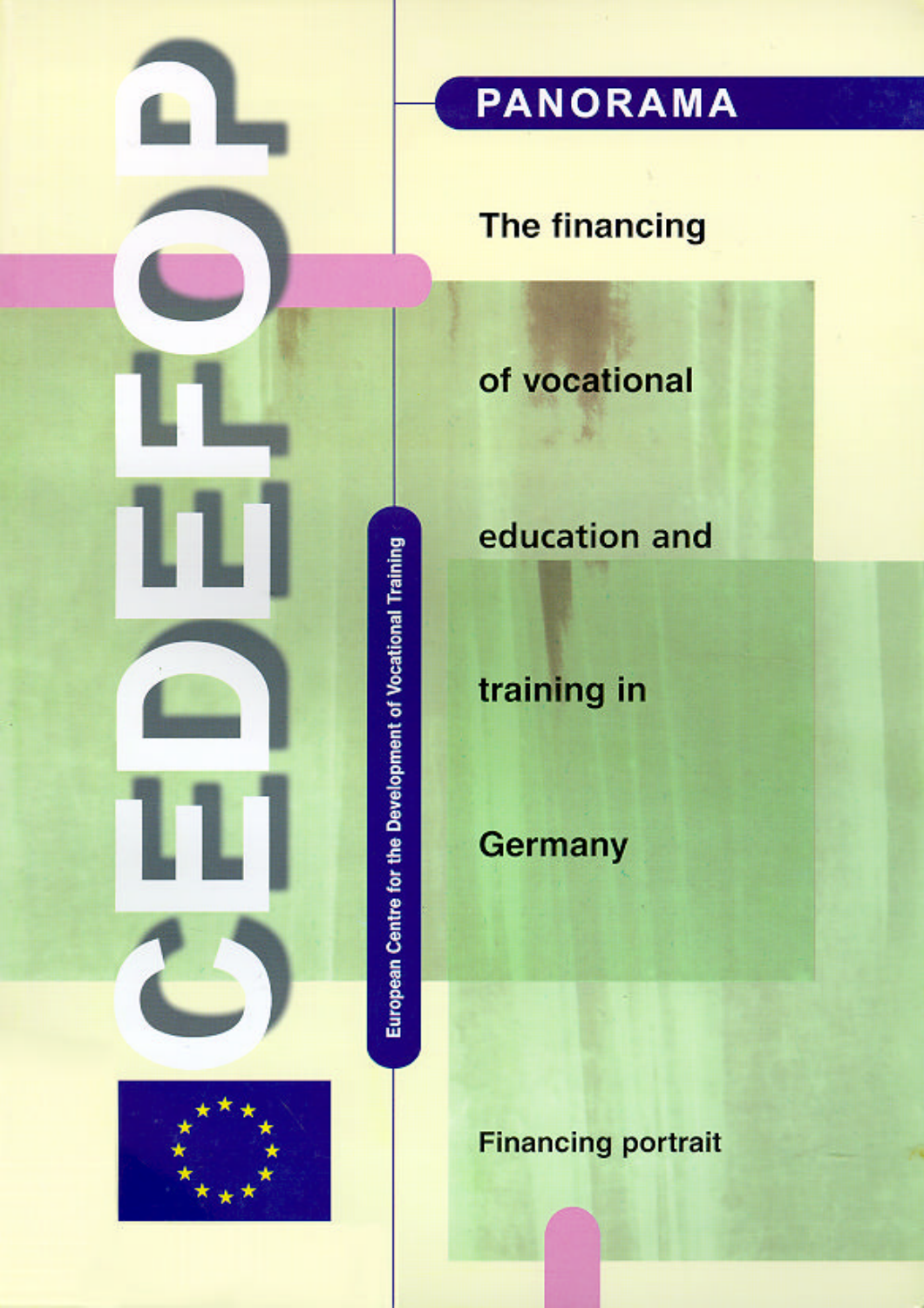**The financing of vocational education and training in Germany**

**Financing portrait**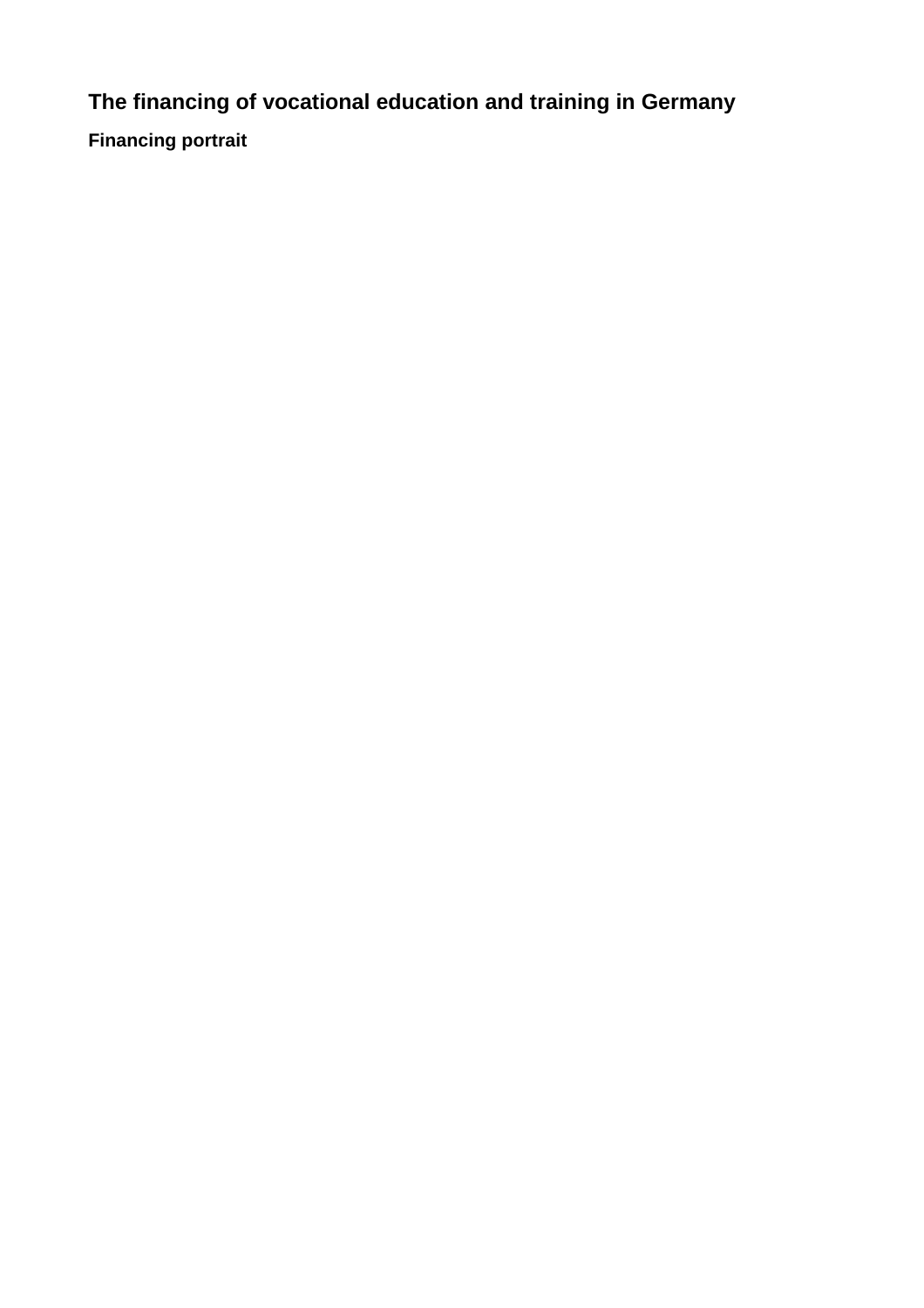### **The financing of vocational education and training in Germany**

#### **Financing portrait**

#### **Authors:**

Stefan Hummelsheim, Prof. Dr. Dieter Timmermann Universität Bielefeld Fakultät für Pädagogik AG Berufsbildung und Bildungsplanung Universitätsstraße 25 D-33615 Bielefeld **Germany** 

February 2000

on behalf of CEDEFOP – European Centre for the Development of Vocational Training

Project coordinator: Sven-Åge Westphalen under the responsibility of Stavros Stavrou, Deputy Director – CEDEFOP

Thessaloniki 2000

Published by: CEDEFOP – European Centre for the Development of Vocational Training Europe 123, GR-57001 THESSALONIKI (Pylea)

Postal address: PO Box 22427, GR-55102 THESSALONIKI

Tel. (30-31) 490 111 Fax (30-31) 490 020 E-mail: info@cedefop.eu.int Homepage: www.cedefop.eu.int Interactive website: www.trainingvillage.gr

The Centre was established by Regulation (EEC) No 337/75 of the Council of the European Communities, last amended by Council Regulation (EC) No 251/95 of 6 February 1995 and Council Regulation (EC) No 354/95 of 20 February 1995.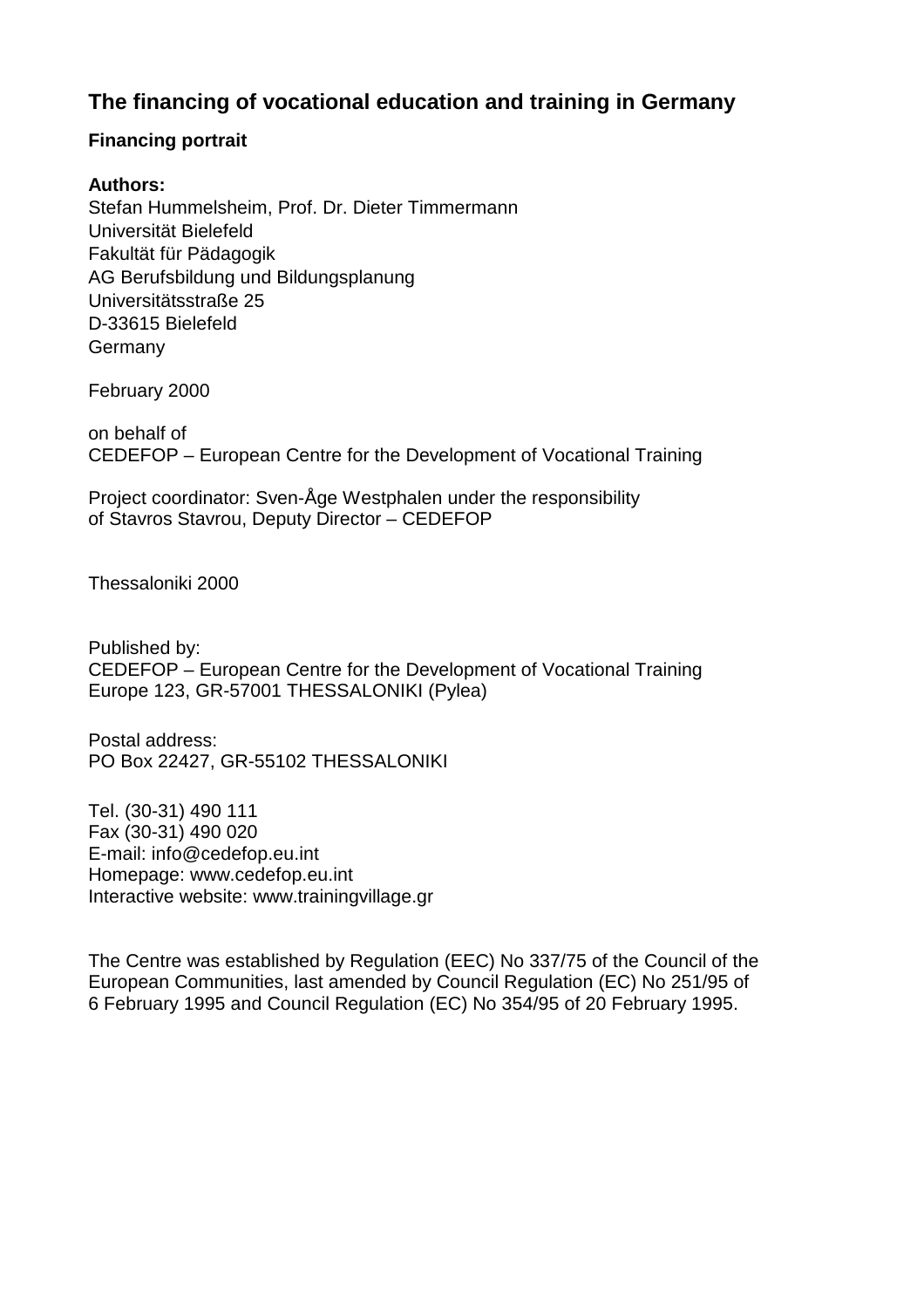A great deal of additional information on the European Union is available on the Internet. It can be accessed through the Europa server (http://europa.eu.int).

Cataloguing data can be found at the end of this publication.

Luxembourg: Office for Official Publications of the European Communities, 2000

ISBN 92-828-6929-6

© European Communities, 2000

Reproduction is authorised provided the source is acknowledged.

Printed in Belgium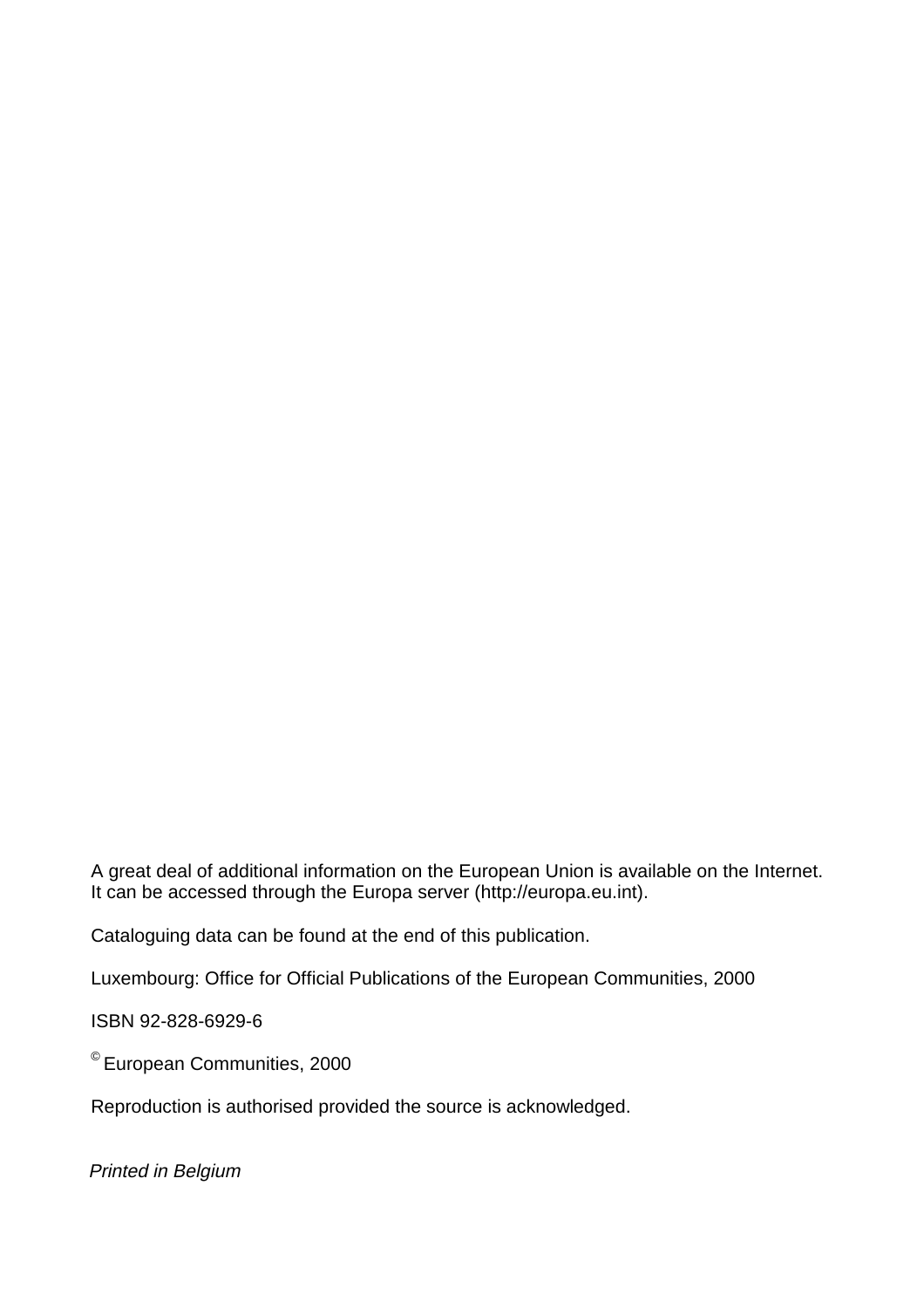# <span id="page-4-0"></span>**Foreword by Sarah Elson-Rogers/Sven-Åge Westphalen**

At the end of 1997, Cedefop launched a project to produce financing portraits of the vocational education and training (VET) systems within the individual Member States of the European Union. The portraits combine a qualitative description of the flow of funding through the VET structures, identifying the funding sources and allocation mechanisms, with quantitative data on expenditure for different training types. The reports are structured around initial vocational training, continuing vocational training and training for unemployed people. In recognition of the increasing overlap among these training types, some of the reports include an extra section on combined forms of training.

At the outset of the project, Cedefop asked the individual national authors to follow a uniform structure for the presentation of their financing training systems. This structure centred on the following issues:

- outlining the economic, political, legal and administrative background to the financing of the VET system;
- defining the different types of training according to the national context;
- identifying the funding sources (e.g. central government, regional/local government, employers, individuals, etc.);
- explaining the mechanisms for the distribution of funding;
- identifying the expenditure levels over 10 years (1986-96 or the most recently available years);
- concluding and discussing the trends and perspectives in the funding of vocational training systems.

The authors were requested, where possible, to distinguish between private/public and direct/indirect funding sources and to identify capital and revenue funding. They were also asked to provide a breakdown of expenditure according to the different sources of funding for each training type over a ten-year period.

While defining a common structure for each report allows for broad comparisons between the different systems and easier cross-referencing between the reports, it does not allow for detailed trans-national comparisons. It was acknowledged at the outset of this project that creating comparable reports would not be possible for a number of reasons, including:

• Training definitions: initial vocational training, continuing vocational training and training for unemployed people means something different within individual national contexts. While creating a 'standard' definition of each training type would have facilitated comparability, it would have complicated the process of gathering and presenting data. For this reason, each author was requested to use a nationally-based definition.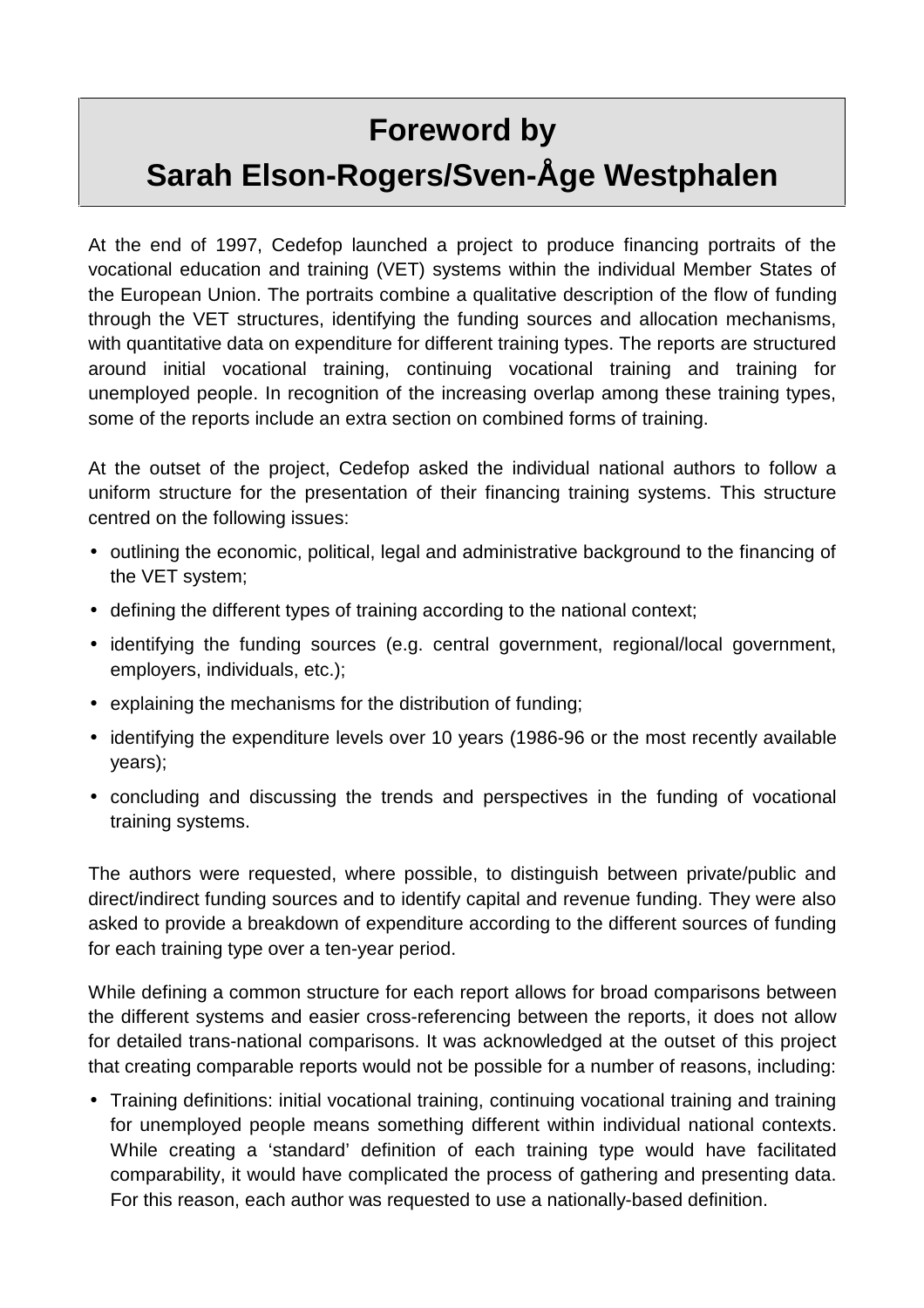• Data: there are a number of general obstacles to obtaining comparable data, for example: the lack of common definitions, different national accounting procedures and the problems of identifying expenditure where funding sources are diverse and estimates are based on surveys. More specific obstacles include the difficulty of aggregating data where funding is decentralised and estimating indirect sources of expenditure.

A number of barriers to achieving even basic common parameters arose as the work developed. Among others, these included:

- The increasing overlap between the traditional training categories. In some countries the division between the different training types is not as strict as in others. This means that some artificial divisions have had to be drawn by some of the authors, for example, between academic and vocational training. While this overlap may be, in part, the result of a general policy aim to level parity of esteem, it creates challenges in disaggregating data to identify expenditure on the vocational element. The notion of lifelong learning also has implications for creating more coherent training structures which include a wider range of learning activities. It is often difficult to identify and measure expenditure data on training that takes place outside of the formal structure.
- The complexity of financing training structures due to the number of different funding sources and mechanisms for financing VET. For example, levels of expenditure on indirect demand-side mechanisms such as tax incentives are often difficult to identify. More fundamentally, this general complexity is enhanced in those countries where there is no national structure for training, i.e. where local governments have autonomy for financing training.
- The number of recent reforms to the financing VET system blur data comparability over time within individual Member States. The newness of many of these reforms means that there is often a lack of stringent evaluation according to efficiency, effectiveness and equity criteria.

There was no ideal way to create common criteria for the structure of this series of reports. There is a certain trade-off between attaining a common structure and reflecting the nuances of the individual national training systems. Nevertheless, this first set of portraits does serve to highlight many of the complexities involved with the financing of vocational education and training across the European Union. We hope you find the portraits informative and welcome your comments.

Our thanks go to Stefan Hummelsheim and Professor Dr Dieter Timmermann of the University of Bielefeld, the authors of this report on the funding of vocational education and training in Germany.

Sven-Åge Westphalen/Sarah Elson-Rogers saw@cedefop.gr/ser@cedefop.gr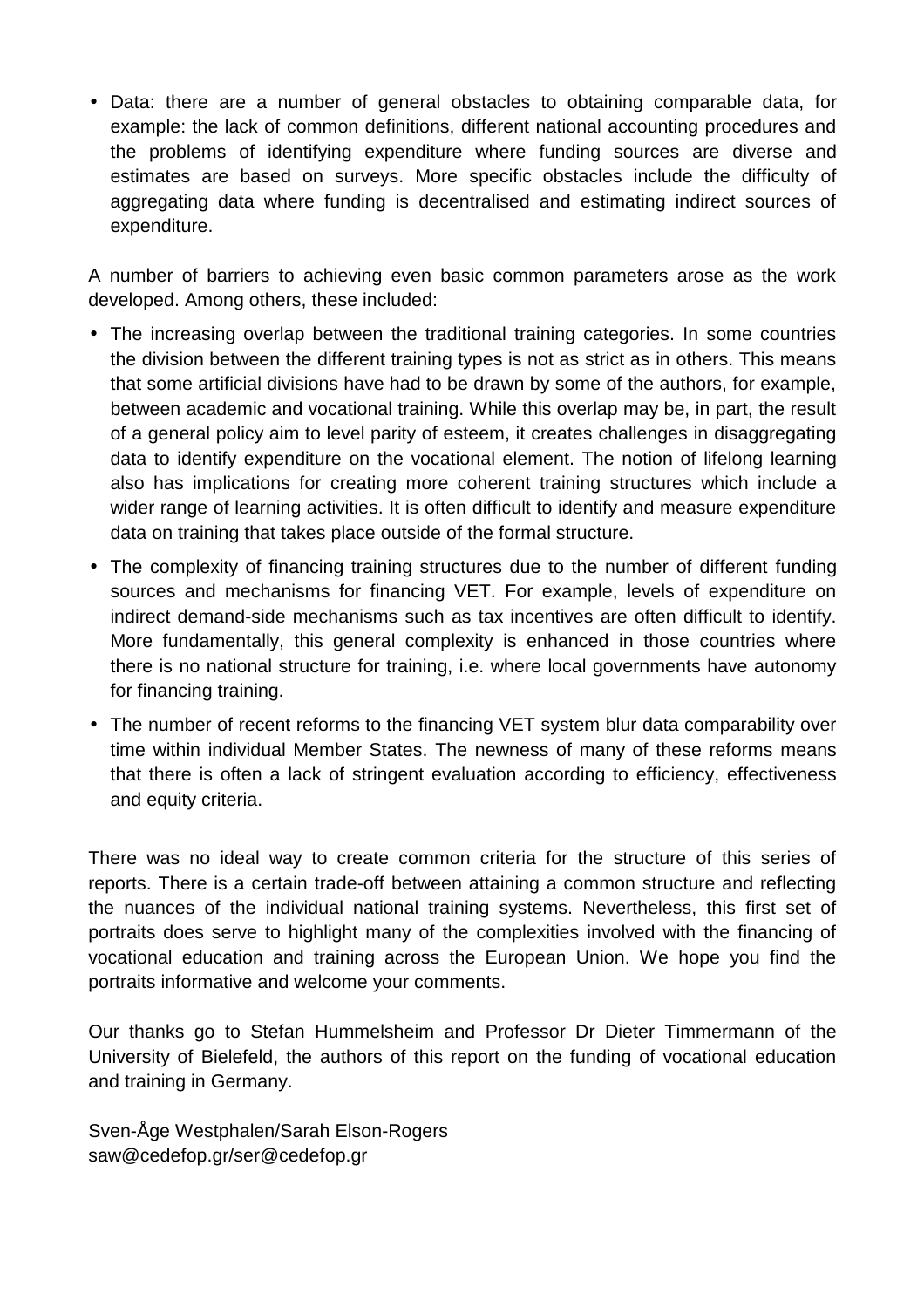## **Table of contents**

| Part 1 |       | Background to the funding of vocational education and training 14        |  |
|--------|-------|--------------------------------------------------------------------------|--|
| 1.1    |       |                                                                          |  |
| 1.2.   |       |                                                                          |  |
| 1.3    |       |                                                                          |  |
| 1.4    |       |                                                                          |  |
| 1.5    |       |                                                                          |  |
| Part 2 |       |                                                                          |  |
| 2.1    |       |                                                                          |  |
| 2.2    |       |                                                                          |  |
|        | 2.2.1 |                                                                          |  |
|        |       |                                                                          |  |
|        | 2.2.2 |                                                                          |  |
|        |       |                                                                          |  |
|        |       |                                                                          |  |
|        | 2.2.3 |                                                                          |  |
|        |       |                                                                          |  |
|        | 2.2.4 |                                                                          |  |
|        |       |                                                                          |  |
|        | 2.2.5 |                                                                          |  |
|        |       |                                                                          |  |
| 2.3    | 2.3.1 |                                                                          |  |
|        | 2.3.2 |                                                                          |  |
|        | 2.3.3 |                                                                          |  |
| 2.4    |       |                                                                          |  |
| Part 3 |       |                                                                          |  |
| 3.1    |       |                                                                          |  |
| 3.2    |       | Funding of private-sector, in-company continuing vocational training  48 |  |
|        | 3.2.1 |                                                                          |  |
|        | 3.2.2 |                                                                          |  |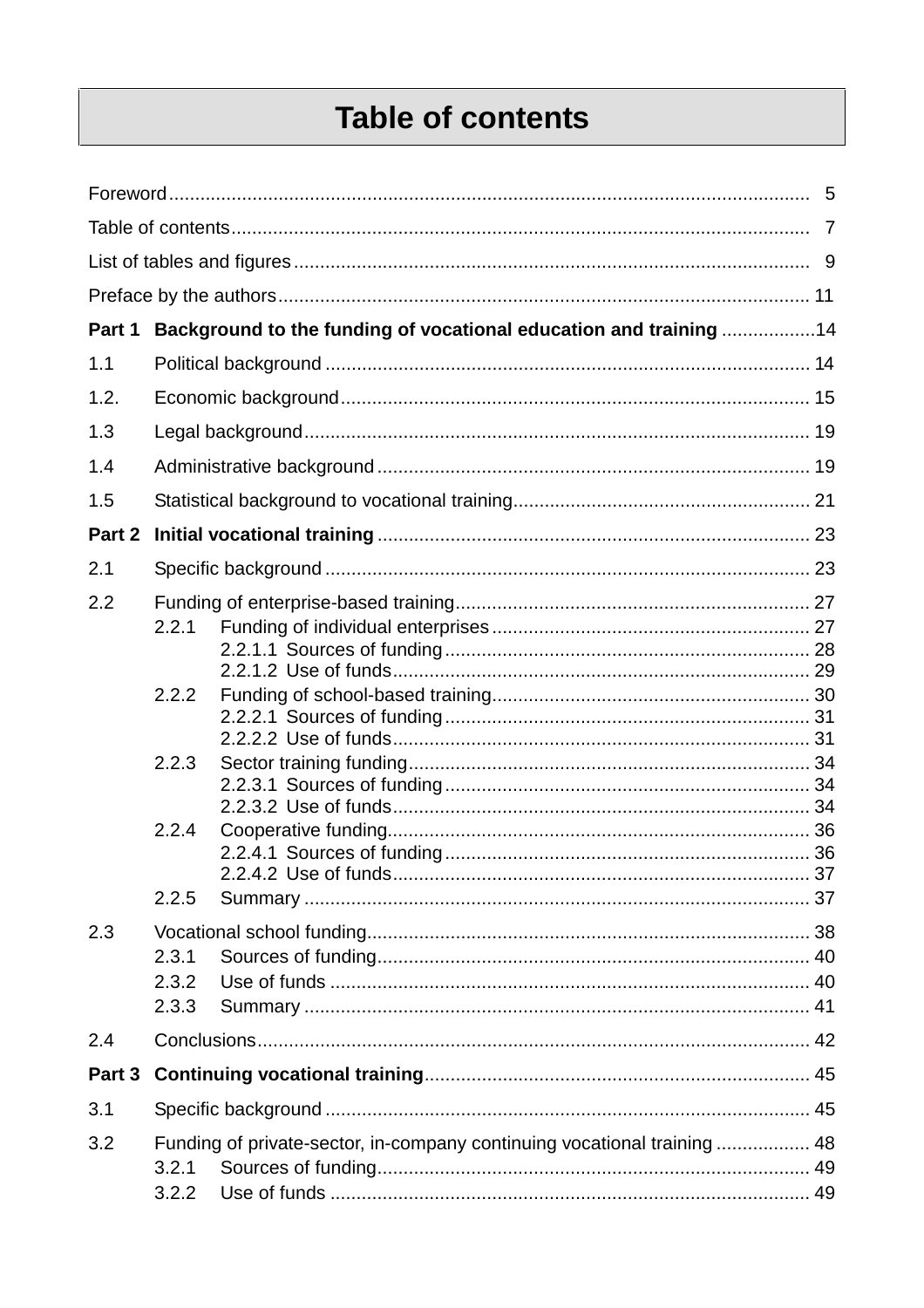|        | 3.2.3                   |                                                                              |  |  |
|--------|-------------------------|------------------------------------------------------------------------------|--|--|
| 3.3    | 3.3.1<br>3.3.2<br>3.3.3 | Funding of legally and publicly supported continuing vocational training  51 |  |  |
| 3.4    | 3.4.1<br>3.4.2<br>3.4.3 | Funding of individual continuing vocational education and training 55        |  |  |
| 3.5    |                         |                                                                              |  |  |
| Part 4 |                         |                                                                              |  |  |
| 4.1    |                         |                                                                              |  |  |
| 4.2    |                         |                                                                              |  |  |
| 4.3    |                         |                                                                              |  |  |
| 4.4    |                         |                                                                              |  |  |
| Part 5 |                         |                                                                              |  |  |
| 5.1    |                         |                                                                              |  |  |
| 5.2    |                         |                                                                              |  |  |
| Part 6 |                         |                                                                              |  |  |
| Part 7 |                         |                                                                              |  |  |
| Part 8 |                         |                                                                              |  |  |
| Part 9 |                         |                                                                              |  |  |
|        |                         |                                                                              |  |  |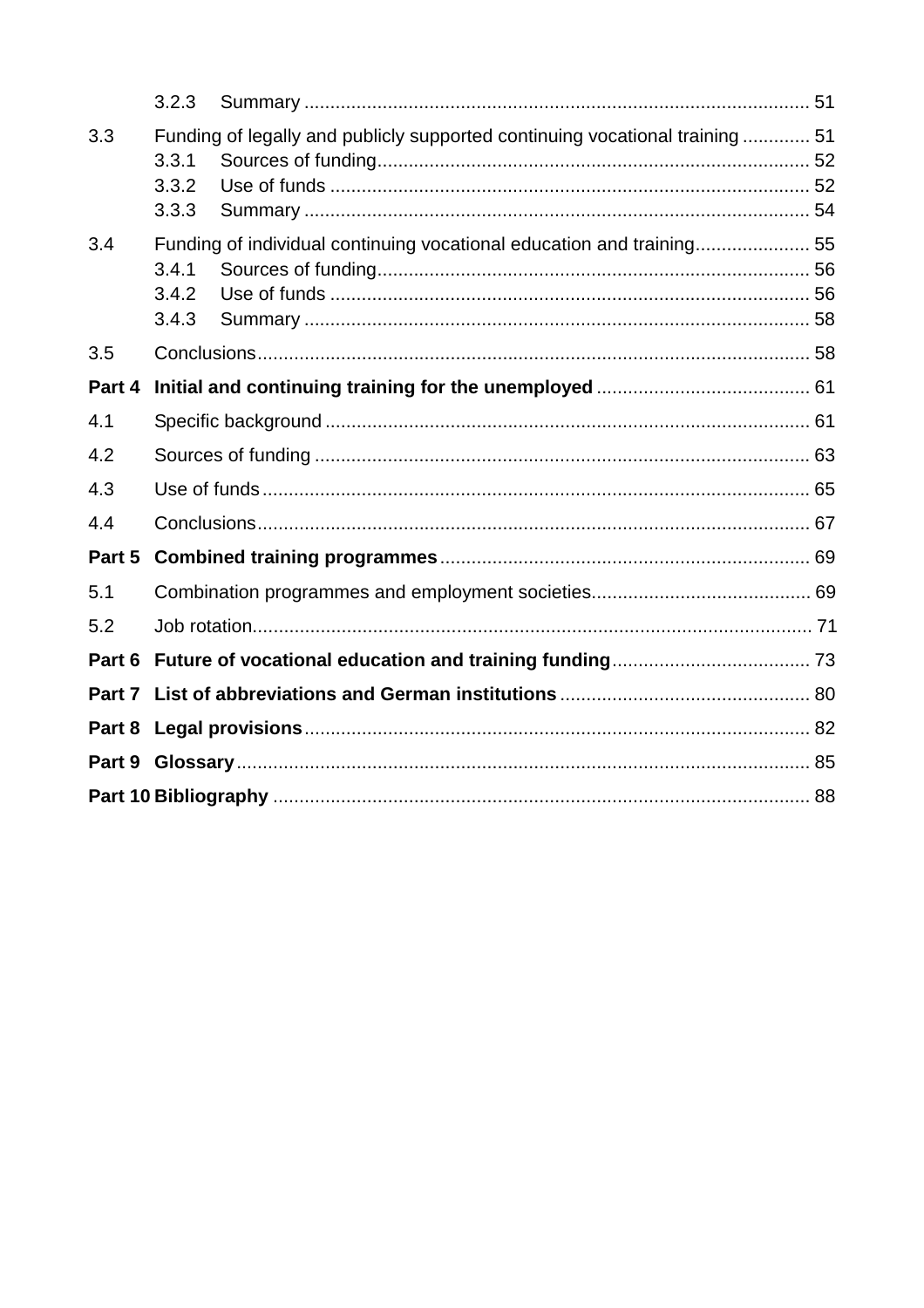# **List of tables and figures**

### <span id="page-8-0"></span>**Tables**

| Table 1  | Overall economic trend based on selected indicators for 1986, 1991,<br>1996 and 1997                                                                                                  | 14 |
|----------|---------------------------------------------------------------------------------------------------------------------------------------------------------------------------------------|----|
| Table 2  | Qualifications structure of people in dependent employment according<br>to ISCED levels in the western German Länder for 1976, 1991 and<br>projections for 2000 and 2010, in per cent | 15 |
| Table 3  | Total number of trainees, supply of training places in enterprises and<br>demand on the training market for 1986, 1991, 1996 and 1997                                                 | 22 |
| Table 4  | Numbers of pupils in vocational schools, 1986/87, 1991/92, 1996/97<br>and 1997/98                                                                                                     | 24 |
| Table 5  | Enterprise training costs for 1991 and 1995                                                                                                                                           | 28 |
| Table 6  | Federal funds based on budget estimates for the subsidisation of<br>school-based vocational training workshops for 1986, 1991, 1996 and<br>1997                                       | 31 |
| Table 7  | Revenues of sectors with training funds for 1984, 1986 and 1994                                                                                                                       | 33 |
| Table 8  | Public spending on vocational schools by unit of government for 1986,<br>1991, 1995 and 1996                                                                                          | 39 |
| Table 9  | Total expenditure on initial vocational training                                                                                                                                      | 41 |
| Table 10 | Provision of continuing vocational training in percentages for cases of<br>participation and volume of training in 1991 and 1994                                                      | 44 |
| Table 11 | In-company continuing training costs for 1987, 1992, 1993 and 1995                                                                                                                    | 47 |
| Table 12 | Public spending on continuing training according to unit of government<br>for 1986, 1991, 1995 and 1996                                                                               | 51 |
| Table 13 | Commitment of ESF funds for vocational training from 1994 to 1999                                                                                                                     | 52 |
| Table 14 | Individual cost of external and in-company continuing training for 1992<br>after refinancing                                                                                          | 55 |
| Table 15 | Total expenditure on continuing vocational training                                                                                                                                   | 57 |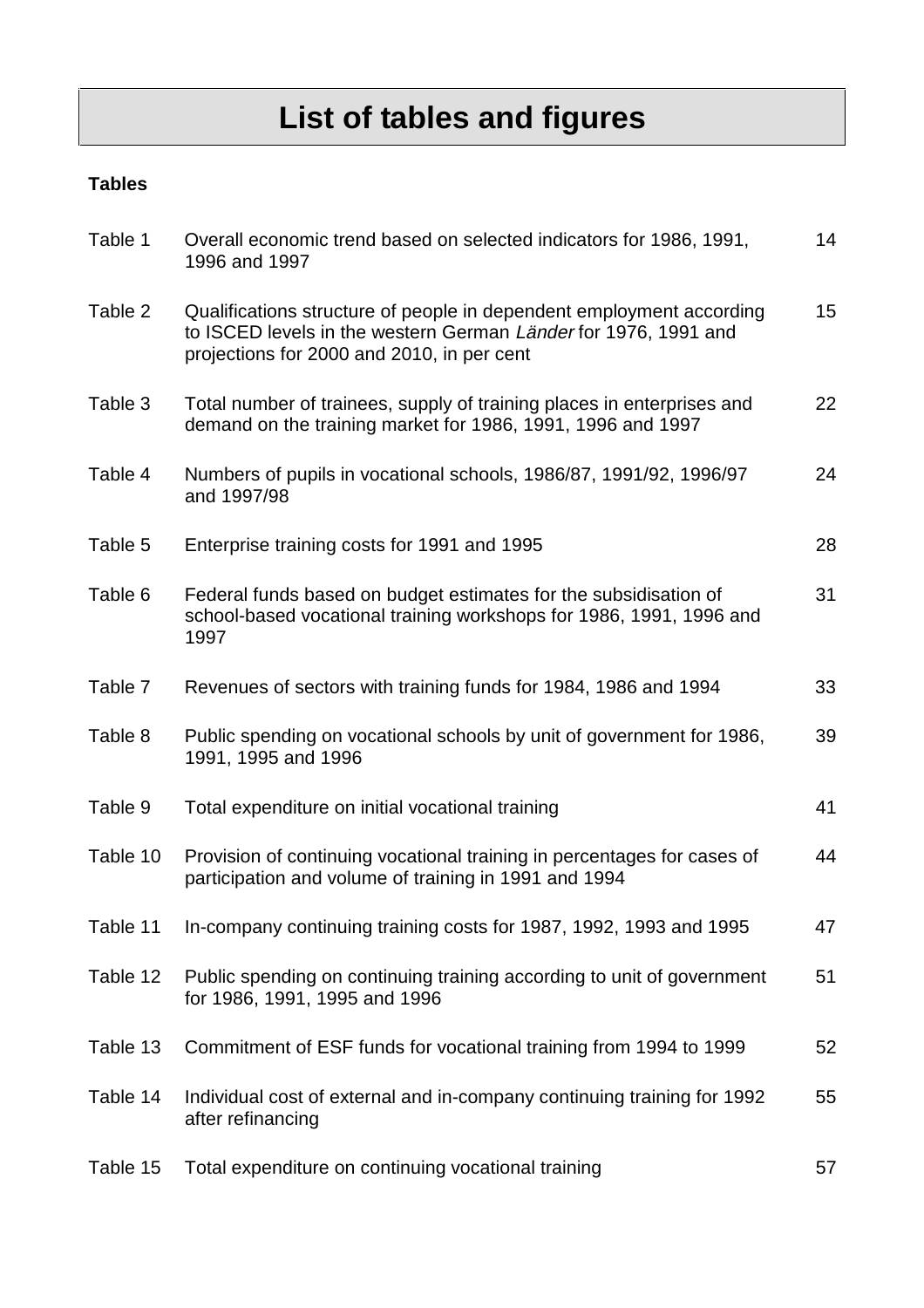| Table 16 | Income and income structure of the Federal Labour Office 1986, 1991<br>and 1996                                                          | 63 |
|----------|------------------------------------------------------------------------------------------------------------------------------------------|----|
| Table 17 | Use of Federal Labour Office funds in 1986, 1991 and 1996 for active<br>and passive labour market policies, without administrative costs | 64 |
|          | Table 18 Total expenditure on vocational education and training                                                                          | 72 |

### **Figures**

| Figure 1 | Financial flows of training in individual enterprises                      | 26 |
|----------|----------------------------------------------------------------------------|----|
| Figure 2 | Financial flows of part-time vocational schools                            | 37 |
| Figure 3 | Financial flows of continuing vocational education and training            | 46 |
| Figure 4 | Financial flows of individual continuing vocational education and training | 54 |
| Figure 5 | Financial flows into skills upgrading measures for the unemployed          | 61 |
| Figure 6 | Financial flows funding employment societies                               | 69 |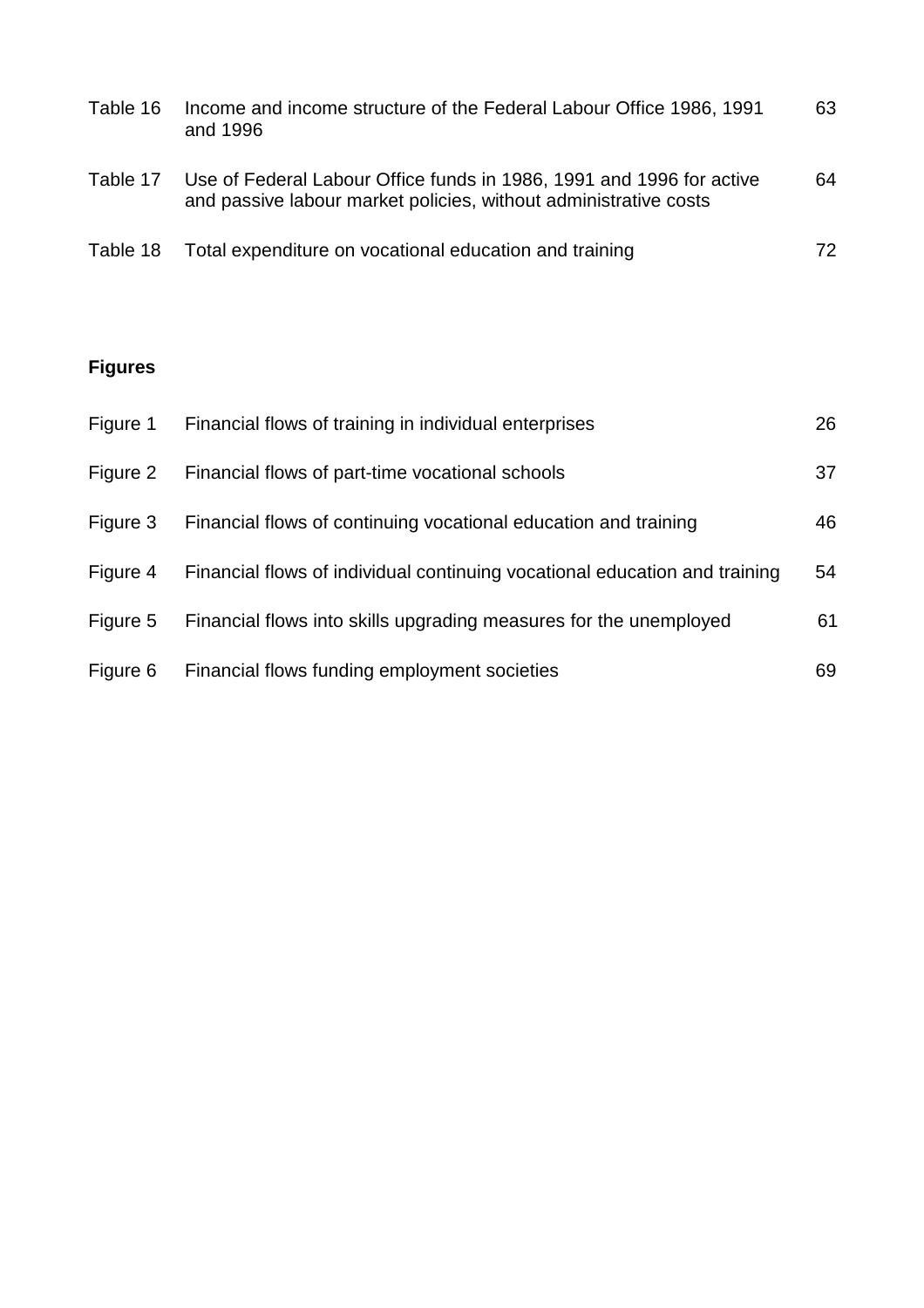## **Preface by the authors**

<span id="page-10-0"></span>This profile of the Structures of Vocational Education and Training Funding in Germany was commissioned by the European Centre for the Development of Vocational Training (Cedefop) and compiled at the Faculty of Education of Bielefeld University. The interim and final reports were submitted for review to the German Cedefop Management Board members in August 1998 and January 1999, respectively. The report was completed at the beginning of January 1999.

The term vocational training is not clearly defined in Germany. This funding profile uses the term vocational training as a generic term to denote both initial vocational training and continuing vocational training. Initial vocational training is considered to be vocational programmes which a) as a rule are intended for school leavers and provide skills directly relevant to the labour market, or b) are acquired in a regulated, formal course of training and lead to qualification as a skilled worker or to basic qualifications for a wider field of work.<sup>1</sup> Thus continuing vocational training comprises those qualifications which are a continuation or resumption of organised learning after completion of an initial phase of training. It can be either a) further training leading to upgraded skills or promotion in a current occupation, or b) retraining for a new occupation.<sup>2</sup> Tertiary education has been excluded from this study.

The basic method employed to obtain the funding profile was an analysis of secondary literature and available secondary statistical data. Attempts were also made to tap the resources of institutions which could be assumed to hold data on expenditure, costs and funding for the benchmark years 1986, 1991 and 1996, and for the observation units initial training, continuing vocational training and combined programmes covering initial and continuing training and placement. Enquiries at the Federal Office of Statistics, the statistics offices of the Länder, the relevant federal and Länder ministries, the Länder and city parliaments, economics institutes or other institutions did not furnish any useful data. Therefore the data compiled in this study is based almost entirely on secondary analysis of statistics. This includes Grund- und Strukturdaten (Basic and Structural Data), Berufsbildungsbericht (Vocational Training Report), the series Bildung im Zahlenspiegel (Education in Figures), Berichtssystem Weiterbildung (Report System Continuing Training), Rechnungsergebnissen der öffentlichen Haushalte (Public Budget Accounts), Geschäftsberichten der Bundesanstalt für Arbeit (Annual Reports of the Federal Labour Office) and occasional random sample surveys by the Institute of the German Economy and the Federal Institute for Vocational Training. Cedefop's understandable desire for highly aggregated macro-economic data allowing comparisons between countries presents empirical and theoretical problems. Empirically, the problem is that incomplete vocational training statistics in Germany allow only limited insight into expenditure, cost

<sup>&</sup>lt;sup>1</sup> Cf. Münch 1994, p. 36; cf. Vocational Education and Training Law 1969.

<sup>&</sup>lt;sup>2</sup> Cf. Dikau 1995, p. 428; cf. Vocational Training Act 1969; cf. also Promotion of Labour Reform Law 1998.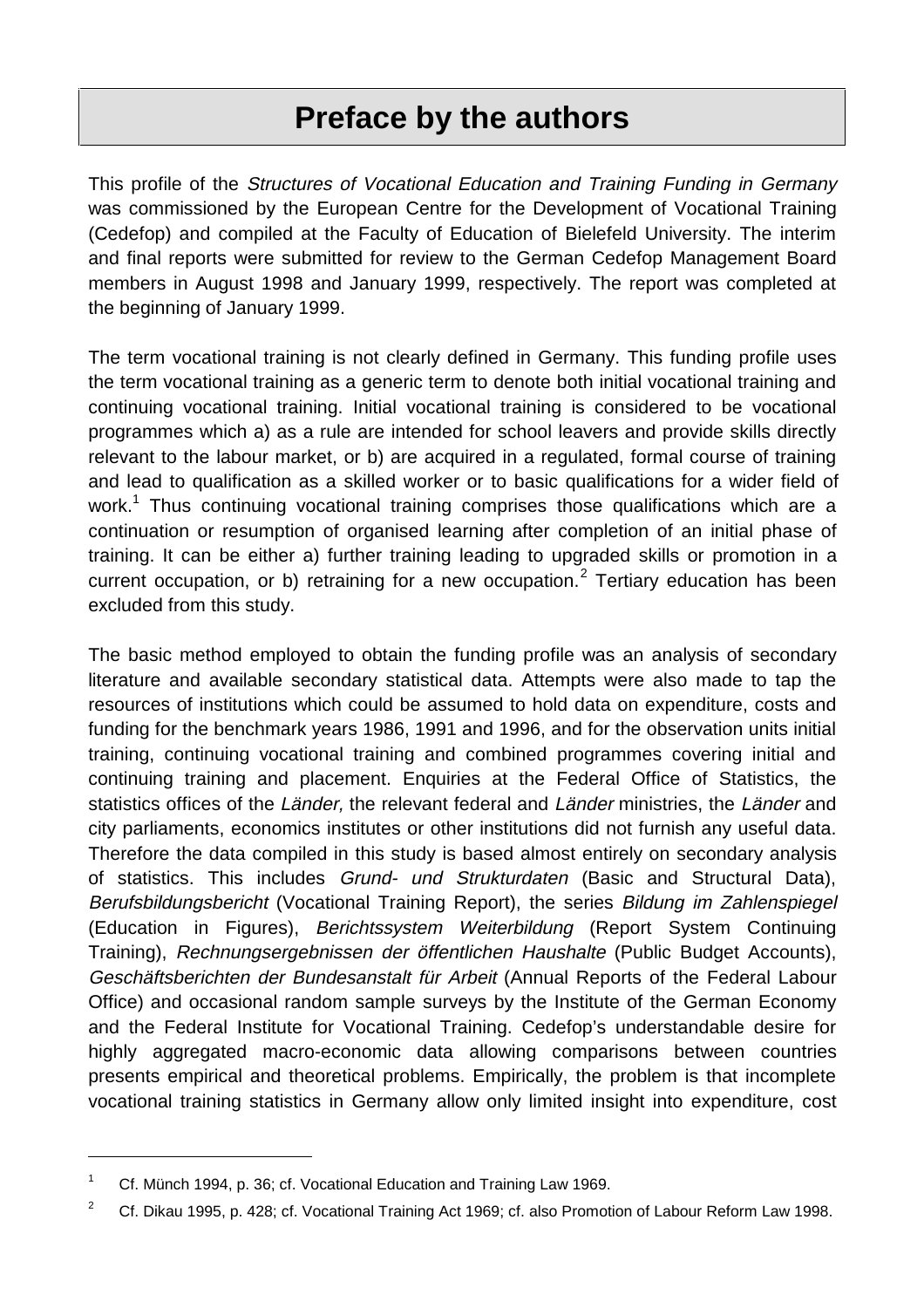and funding structures for the benchmark years and observation units, since empirically reliable data to verify structures of funding identified in theory were frequently not available or were incomplete. The theoretical problem is that public expenditure must be added to company costs to obtain total macro-economic funding, although, in principle, the two should not be added together. The two systems of accounting refer to fundamentally different principles of transaction, since public expenditure accounts cover the acquisition of resources, while cost accounting covers the exploitation of resources.<sup>3</sup> Where macroeconomic data on the total volume of funding for observation units in this profile do add together public budget expenditure accounts and company costing accounts, it was at the specific request of Cedefop. It is clear from these methodological problem areas that the data should be interpreted with caution.<sup>4</sup>

ECU were translated to DM at the average rate of exchange for December 1998, which was DM 1.960280 (rounded down to 1.96).

The socio-economic situation described below has significant implications for the funding and production of vocational education and training in Germany. In the first place, the existing system of funding must be seen as a historically rooted structure of privatebusiness and public responsibility. As a result, vocational education and training subsystems have developed with differing regulations, administration and funding, which are distinctive of the German, Austrian and Swiss systems. In the second place, conflicts between the goals of efficiency and fairness, as the main objectives in funding vocational education and training, are inevitable. These conflicts can apparently only be resolved in political debate with all the players involved. In the third place, all else being equal, the present economic trend means that meeting the demand for vocational education and training will continue to be a political issue. The demand for initial training is expected to increase in the short and medium term, up to the year 2010, and the demand for continuing training will probably increase sharply in the long term due to demographic factors which suggest that there will be fewer school-leavers in future. Another important question as far as the funding of vocational training is concerned is the extent to which the increasingly dominant service sector in the economy can solve the compensation and absorption problems on the labour market. In view of the importance of skills production as a production site factor, coupled with problems of individual loss of skills due to unemployment, a decision must be reached on how to reflect, or where possible anticipate, this development in allocating resources for initial and continuing training. In the fourth place, this leads to the key question facing vocational training funding: will it be possible, in spite of the limited statistical basis for decisions, not only to coordinate a comprehensively regulated system of initial training with a more haphazard system of continuing training, but also to prepare them for future developments?

 $\overline{a}$ 

 $3$  Surprisingly, this problem is seldom considered in the literature, and it is common practice in the literature of education economics to add public spending and company costs. Cf. Timmermann 1994, p. 40, for discussion of this methodological problem; cf. also criticism by Schmidt 1990, p. 93.

<sup>&</sup>lt;sup>4</sup> Cf. section 1.5. for detailed discussion.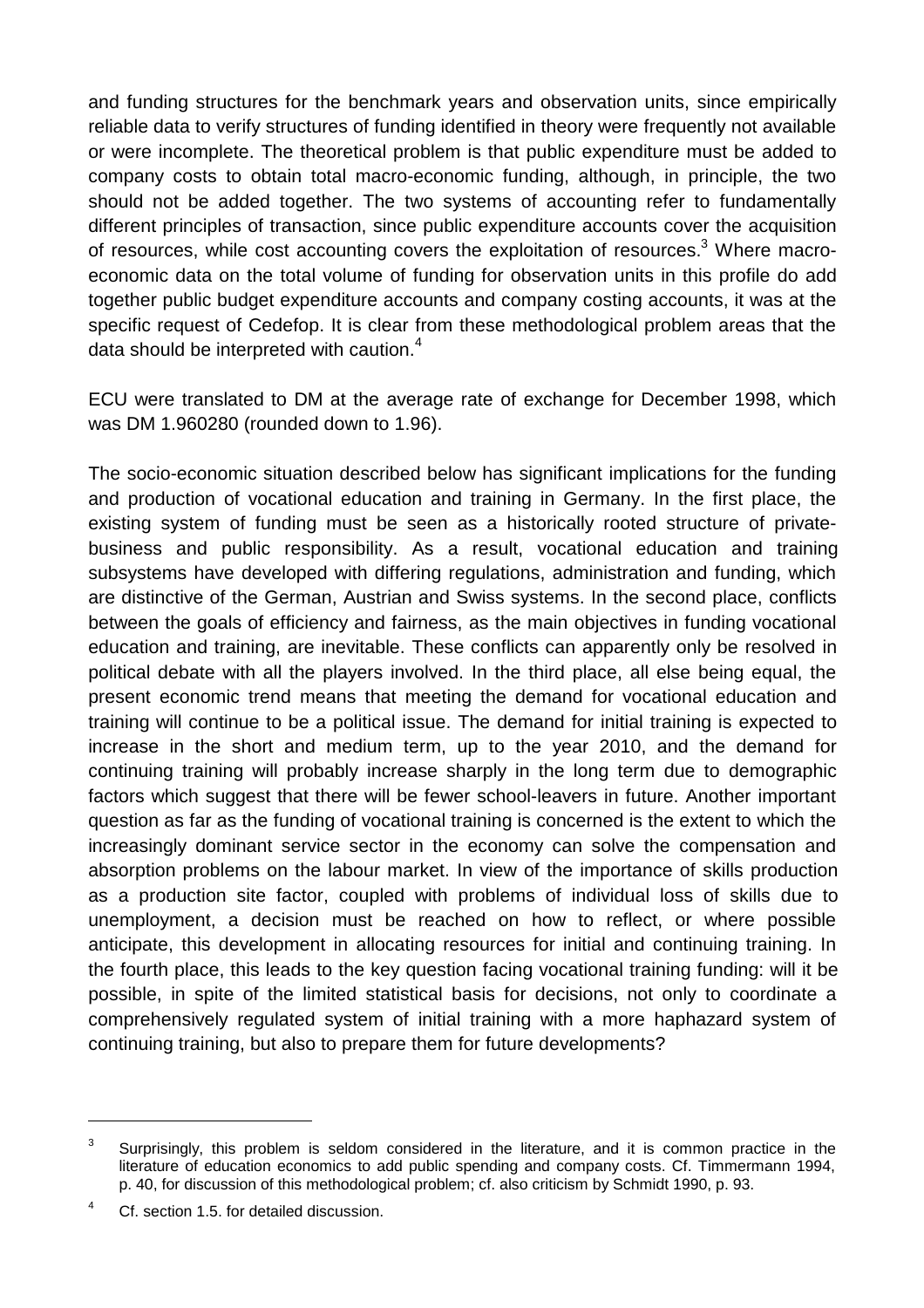Finally, we would like to take this opportunity to thank Markus Walber for designing the graphics and Odette Jansen for her help with editing.

Bielefeld, January 1999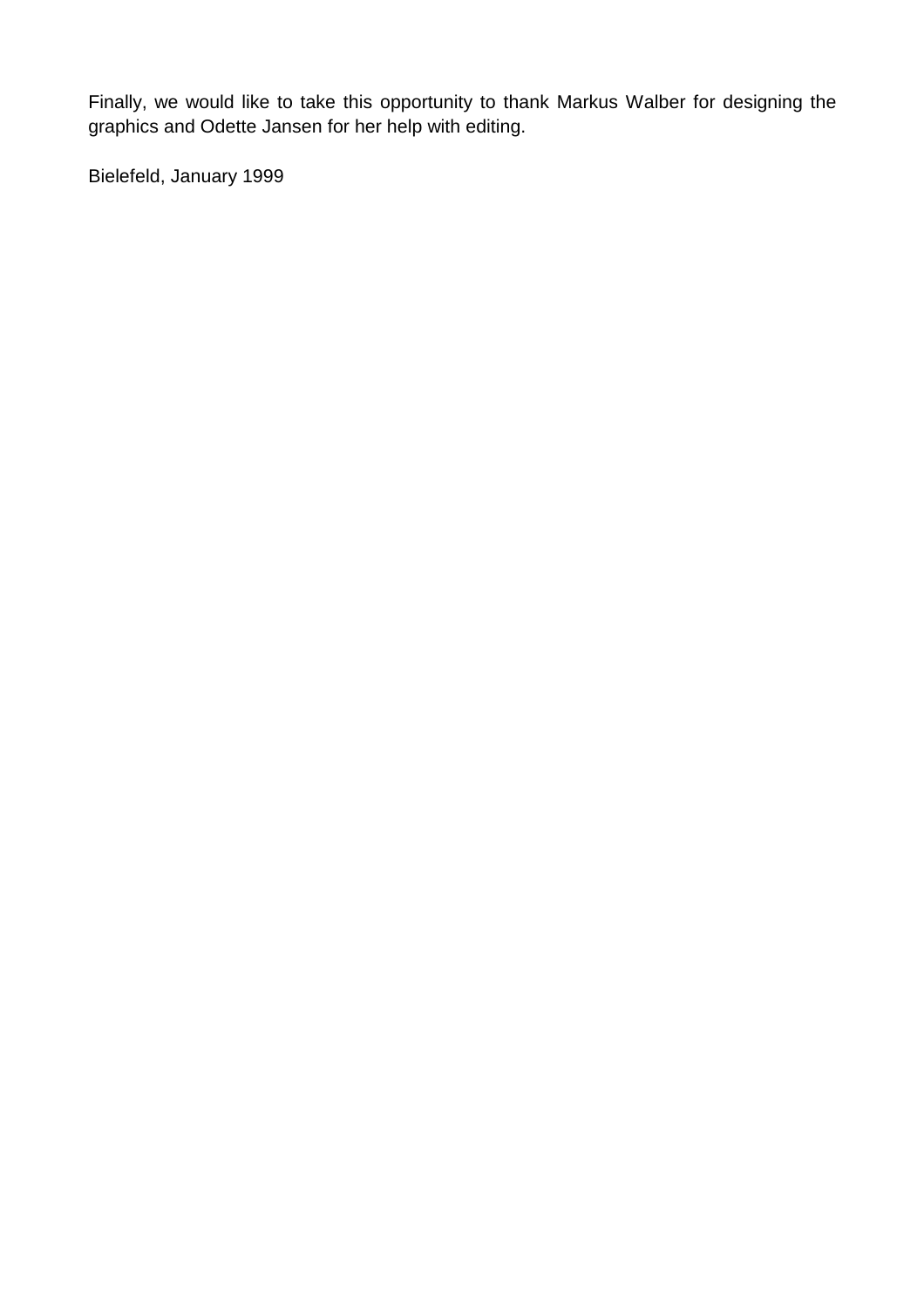## <span id="page-13-0"></span>**Part 1 Background to the funding of vocational education and training**

## **1.1 Political background**

As a democratic society in accordance with the German constitution, the Federal Republic of Germany has committed itself to freedom, justice and prosperity as its highest aims. During its founding phase it opted for a social market economy. The central idea of the social market economy is to combine free enterprise within a competitive economy with social progress, in turn guaranteed by the performance of the market economy.<sup>5</sup> This central idea is reflected in the conviction that a social market economy is most successful when controlled by market forces, with State intervention only as a corrective or supportive measure.

While there is a general consensus among all political groups that State involvement in the vocational education and training system is necessary, the form and scale of this involvement is very much a subject of debate. The role of the State in vocational education and training therefore depends to a considerable extent on how the weaknesses of market forces and political control are perceived and judged politically in the context of social and economic objectives.<sup>6</sup> Apart from this, vocational training in enterprises has developed a third system situated between market and State, in the form of joint control, which traditionally permits substantial influence by the economic and social partners (e.g. on regulation, supervision and examinations). Since the end of the 1940s the German political and legal systems have been characterised by this social partnership, which is not founded on any legal provision, but only on the cooperation of various employee and employer associations with the federal government and Länder governments. It has a crucial influence on policies concerning vocational training and the labour market. There is also a distinct cooperative federalism within the State sector. This is not only expressed in the horizontal coordination of Länder policies on education and vocational training (cf. the Standing Conference of Länder Ministers of Education and Cultural Affairs), but also in substantial vertical cooperation and coordination between the federal and Länder governments, e.g. in the Federal and Länder Committee for Educational Planning and Research Promotion.

The significant role of the social partnership in the spheres of social and health insurance, pensions, the labour market and vocational training policies is also an expression of the century-old welfare state tradition in Germany, which has led to a well-established and comprehensive social safety net which compares favourably with other countries. Part of this tradition is that the State and quasi-State sectors predominate in matters of education.

<sup>5</sup> Cf. Müller-Armack 1956, p. 390.

<sup>&</sup>lt;sup>6</sup> Cf. Timmermann 1996, pp. 150 et seq.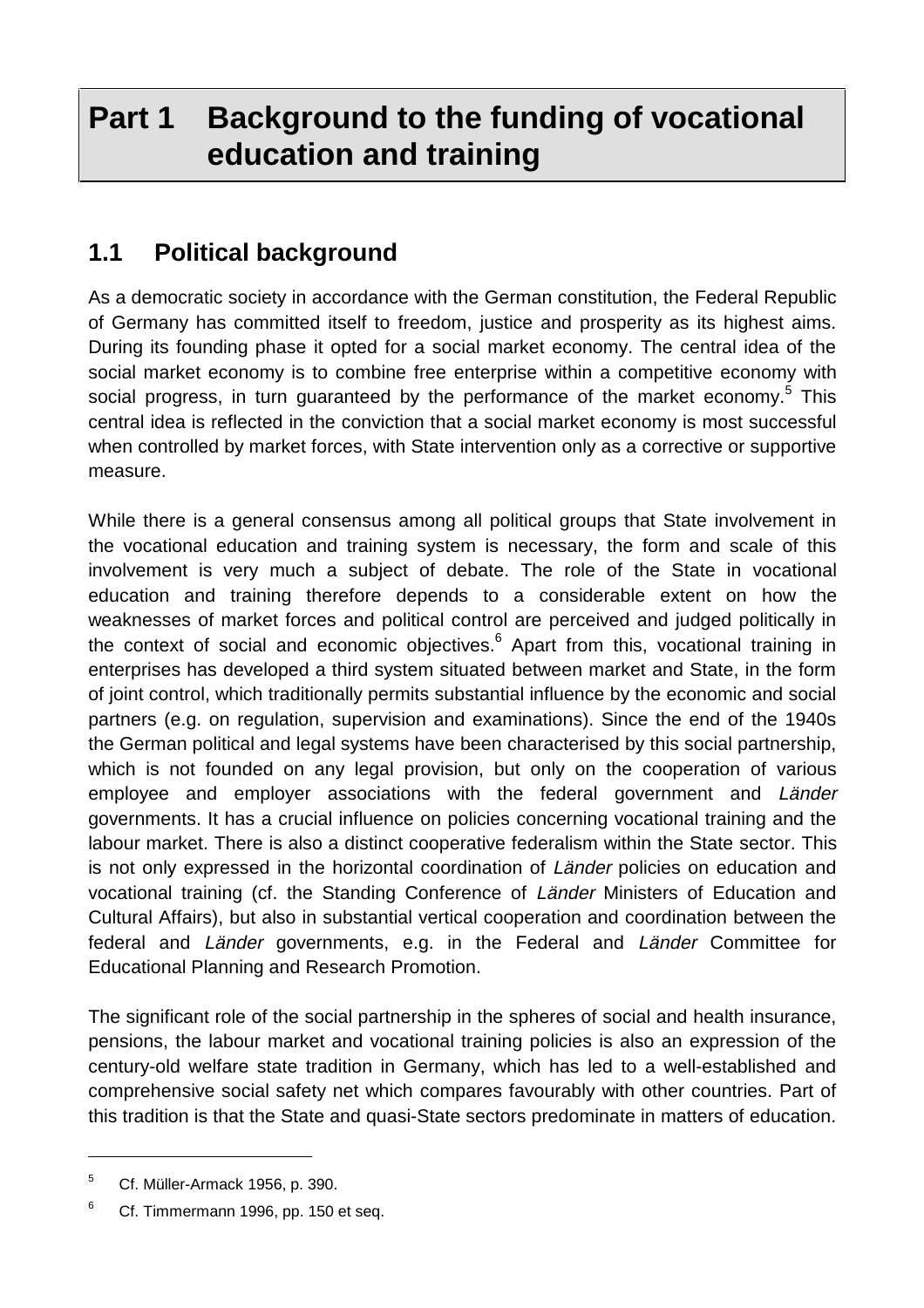<span id="page-14-0"></span>In the public consciousness, both education and vocational training, but especially education, are regarded as the responsibility of the government. However, in spite of all the functional problems associated with the dual system, the regulation of supply and demand of apprenticeships is left to market forces.

The relevant policies and objectives of the German social and economic system also serve as central goals in the financing of vocational education and training. Among other things, this means that objectives determining vocational training funding have to be developed from the more general objectives of social and economic policies. General and specific objectives of vocational training funding are needed not only to control, coordinate and monitor political action, but also to represent necessary standards for assessment and evaluation in discussions on the existing system and alternative models of funding.<sup>7</sup>

## **1.2 Economic background**

The Basic Law and the Promotion of Stability and Economic Growth Act (Gesetz zur Förderung der Stabilität und des Wachstums der Wirtschaft – StWG)<sup>8</sup> prescribe a social market economy as the economic system in the Federal Republic of Germany. Federal and Länder governments must ensure that the needs of the whole society are balanced when deciding economic and budgetary measures. The framework conditions of a social market economy are subject to manifold demographic, economic, labour market and skills structure transformations, with many consequences for the funding and delivery of vocational education and training.

Demographic changes in recent years have been characterised by lower birth rates, stable mortality rates, higher life expectancy and a positive migration balance, and presumably will be in the future, too.<sup>9</sup> Population trend indicators suggest a significant decrease in the number of children and young people between the ages of 6 and 18, shrinking numbers of young people in the 20-to-25-year age cohort – the most important for entrants to the workforce – and a substantial rise in the number of over-65s up to the year 2030. Future generations of the working population will therefore have fewer younger people but more older people to support. Further, the falling proportion of people of working age in the population from the year 2010 may well mean there are too few people to work in certain regions, sectors and occupations. The restructuring of the overall supply of goods and services, demographically determined and demand mediated, will significantly change the structure of the demand for occupational skills. It remains to be seen to what extent the trend towards more education and higher qualifications, accompanied by falling cohort numbers, will affect the demand for vocational education and training.<sup>10</sup>

 $7$  Cf. Timmermann 1994, pp. 57 et seq.

<sup>&</sup>lt;sup>8</sup> Cf. Promotion of Stability and Economic Growth Act of 8 June 1967.

<sup>&</sup>lt;sup>9</sup> Cf. Kühlewind 1989, pp. 106 et seq.

 $10$  Cf. Klauder 1993, pp. 477 et seq.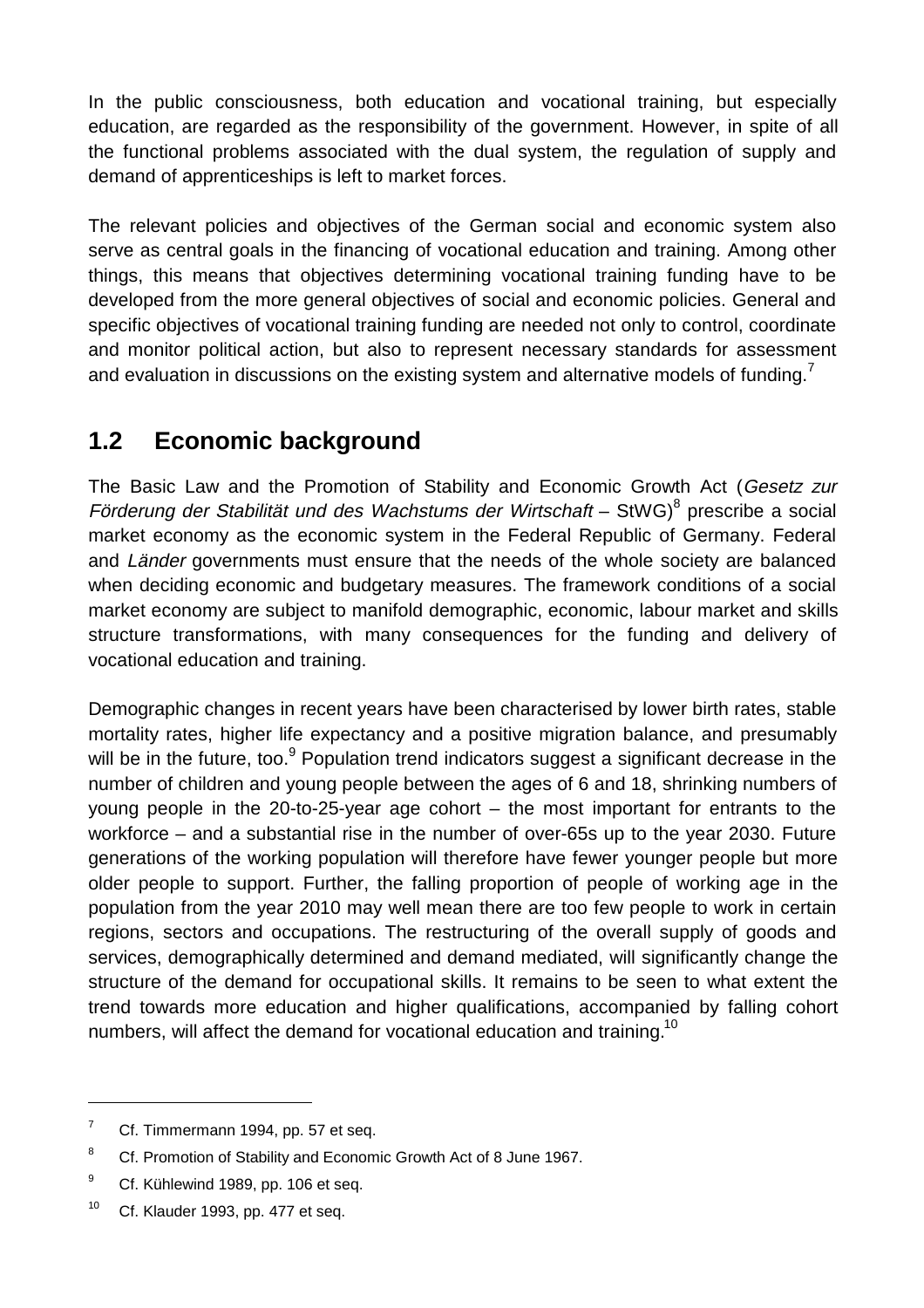Demographic changes are linked to fundamental structural changes in the German economy and society. This is amply demonstrated by the shrinking of established industries, restructuring in former and new 'industries of the future', growth trends in the service sector, increasing automation and flexibility, decentralisation, streamlining of production and services, and also by markets becoming globalised and ecological. In view of these transformations there is a very broad consensus that, in all sectors and branches of the economy, constant innovation in products and processes has again become a determinant of competitiveness and employment. In this context, more and more people are coming to understand that the innovative and qualitative potential of new technologies and models of organisation are only effective in combination with qualified and motivated employees. For Germany, traditionally poor in raw materials and heavily dependent on importing natural resources and exporting manufactured goods and services, the human capital of the workforce is proving to be the crucial raw material for safeguarding its future as a production site.<sup>11</sup> Table 1 provides insight into economic development in Germany, based on selected economic indicators. However, this insight is of only limited relevance, because following the unification of Germany on 3 October 1990, no data are available on the new Länder for the benchmark year 1986 and those for 1991 are of limited value. In addition, the post-reunification economic structure is comparable with the pre-reunification economic situation only to a very limited extent.

<sup>&</sup>lt;sup>11</sup> Cf. Buttler/Tessaring 1993, pp. 467 et seq.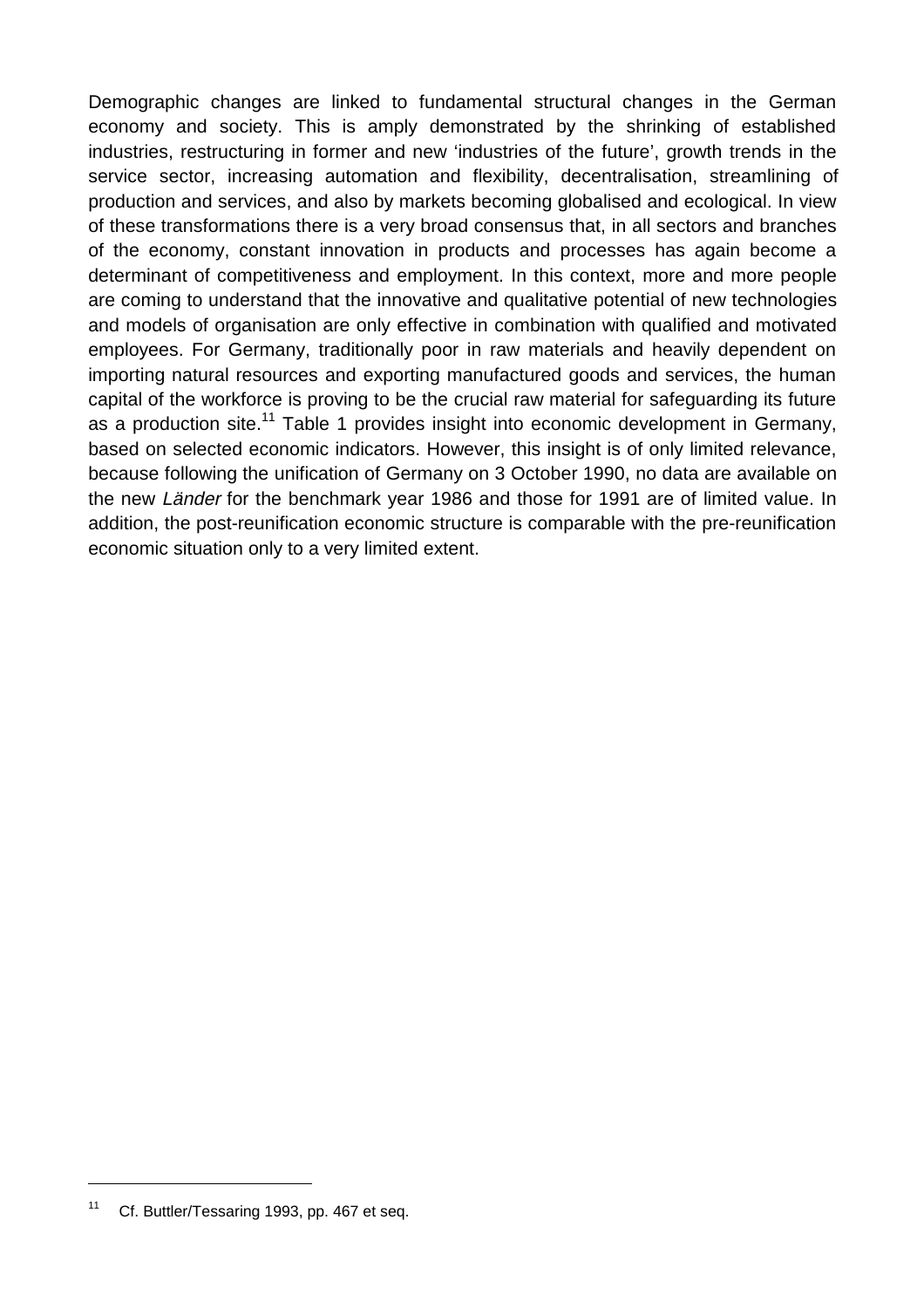| <b>Indicators</b>                              | 1986          | 1991          | 1996          | 1997          |
|------------------------------------------------|---------------|---------------|---------------|---------------|
| Nominal gross domestic product (in millions) a | DM 1925.290   | DM 2 647 600  | DM 3 541.500  | DM 3 641.800  |
|                                                | ECU 982 291   | ECU 1 350.816 | ECU 1806.888  | ECU 1 858,061 |
| Real gross domestic product (in millions) a,b  | DM 2 186.100  | DM 2 647.600  | DM 3 054.500  | DM 3 121.200  |
|                                                | ECU 1 115.357 | ECU 1 350,816 | ECU 1 558.418 | ECU 1 592.449 |
| Productivity a                                 | 1.6%          | 3.7%          | 3.0%          | 3.9%          |
| Rate of inflation a                            | $-0.2%$       | 3.6%          | 1.5%          | 1.8%          |
| National debt (in % of nominal GDP) c          | 41.6%         | 41.4%         | 60.1%         | 61.0%         |
| Economically active population (in 1000) a,d   | 29188         | 30662         | 38329         | 38260         |
| Persons in supported employment (in 1000) a,d  | 26856         | 29189         | 34415         | 33928         |
| Labour force participation rate a              | 47.8%         | 47.9%         | 46.8%         | 46.6%         |
| Unemployed (in 1000) a                         | 2228          | 1689          | 3965          | 4384          |
| Unemployment rate a, e                         | 9%            | 6.3%          | 11.5%         | 12.7%         |

### <span id="page-16-0"></span>Table 1 Overall economic trend based on selected indicators for 1986, 1991, 1996 and 1997

Source: 1998 Labour and Social Statistics, No 1.2, 1.7, 1.27, 2.3, 2.4, 2.10, 6.9. Author's calculations. Rounded values.

Legend: a: 1991 refers to the old (western) Länder, b: inflation-adjusted values in 1991 prices, c: from 1990 including the 'German Unity' Fund and the Loan Processing Fund, from 1991 including the new (eastern German) Länder and east German municipalities, from 1994 including the Federal Railway (Bundeseisenbahn) assets and from 1995 including the amortisation fund for debts incurred through unification; d: including soldiers; e: without soldiers.

It is striking that gross domestic product (GDP) rose in real terms from 1991 to 1996, whereas the labour force participation rate fell slightly and the rate of unemployment even increased considerably. At present the future development of the German economy remains unclear, although there is much to indicate that the gap between the economic structures of eastern and western Germany will not close in the short or medium term.

Economic development in Germany is subject to accelerated structural transformation, characterised among other things by changes in the composition or structure of the output of the overall economy according to sector, and the division of the workforce among these sectors and according to skills.<sup>12</sup> The effects of the structural transformation on the structure of the labour market and qualifications in Germany are as varied as the abovementioned determinants of the structural transformation. The sector transformation indicates a substantial displacement from the primary via the secondary to the tertiary sector. Thus the primary sector's share of the total will fall from 9% in 1970 to a mere 2% in 2010, and the joint share of the private and public tertiary sectors will grow in the same

<sup>&</sup>lt;sup>12</sup> Cf. Baethge/Baethge/Kinsky 1995, pp. 142 et seq.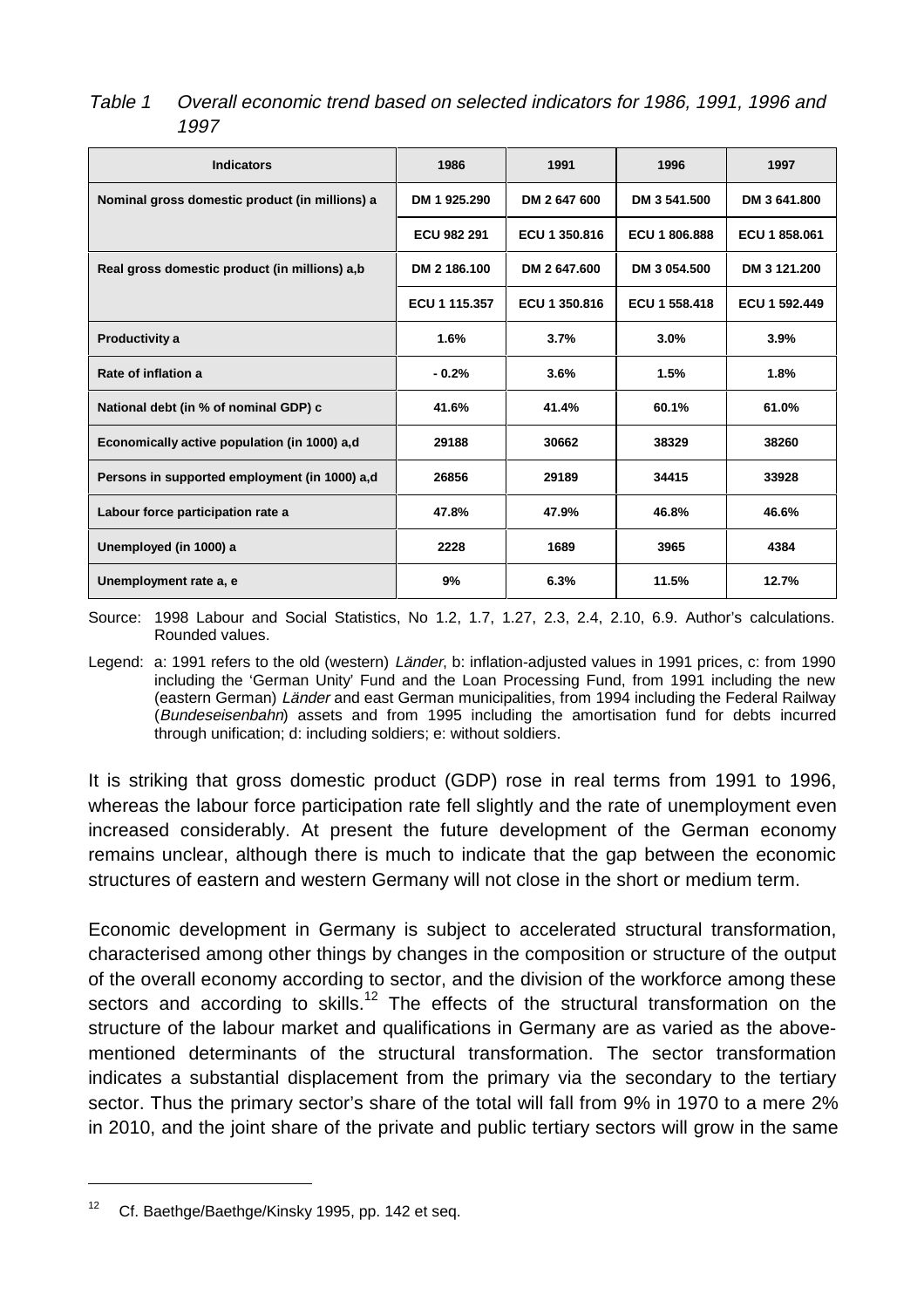<span id="page-17-0"></span>period from 42% to 58%.<sup>13</sup> The change in the structure of the labour market has caused the rate of structural hard-core unemployment to grow since 1974. This was aggravated by reunification. It primarily affects workers with few or no qualifications, older workers, workers hampered by health problems and foreigners, then specialised occupations in shrinking sectors, and finally structurally weak regions. Table 2 shows the changes in qualifications as revealed by the qualifications structure of those in dependent employment in relation to the International Standard Classification of Education (ISCED).

| Table 2 | Qualifications structure of people in dependent employment according to      |  |  |  |
|---------|------------------------------------------------------------------------------|--|--|--|
|         | ISCED levels in the western German Länder for 1976, 1991 and projections for |  |  |  |
|         | 2000 and 2010, in per cent                                                   |  |  |  |

|                                                                             | 1976 a | 1991 a | 2000a b | 2010a b |
|-----------------------------------------------------------------------------|--------|--------|---------|---------|
| no training qualifications<br><b>ISCED level: -</b>                         | 34.9   | 20.2   | 14.2    | 10.1    |
| apprenticeship, full-time vocational school<br><b>ISCED level: 3</b>        | 51.3   | 59.1   | 61.6    | 63.3    |
| specialised, master's or technical school training<br><b>ISCED level: 5</b> | 6.5    | 8.4    | 9.3     | 9.8     |
| specialised institution of higher education<br><b>ISCED level: 6</b>        | 2.2    | 4.1    | 4.9     | 5.6     |
| university degree<br><b>ISCED level: 6</b>                                  | 5.1    | 8.2    | 9.9     | 11.1    |
| <b>Total demand for workers</b>                                             | 100    | 100    | 100     | 100     |

Source: Tessaring 1994, p. 11.

1

Legend: a: dependent employees excluding trainees; b: middle-variant projection. Includes schools of the commercial, health and social systems. Inconsistencies from rounding figures.

The trend reveals falling demand for basic qualifications and a rising demand for higher qualifications. The demand for basic qualifications will fall sharply. The demand for medium-level qualifications will grow slightly, whereby falling demand for some types of work in production-oriented services and changes in patterns of work organisation could offset or even over-compensate for the slight overall rise in demand in the medium term. Therefore, the need for skilled workers will probably stagnate. There is a considerable increase in demand for graduates of higher education. This general trend towards higher qualifications will undoubtedly affect the funding and production of vocational education and training.<sup>14</sup> The effects of the reunification of Germany and the recession of the mid-1990s on this qualifications trend are not reflected in this description, however.

<sup>&</sup>lt;sup>13</sup> Cf. Tessaring 1994, pp. 10 et seq. cf. Tessaring 1996, p. 106.

<sup>&</sup>lt;sup>14</sup> Cf. Weidig 1996, pp. 269 et seq. cf. Weißhuhn/Wahse/König 1994; cf. also Tessaring 1994, pp. 5 et seq.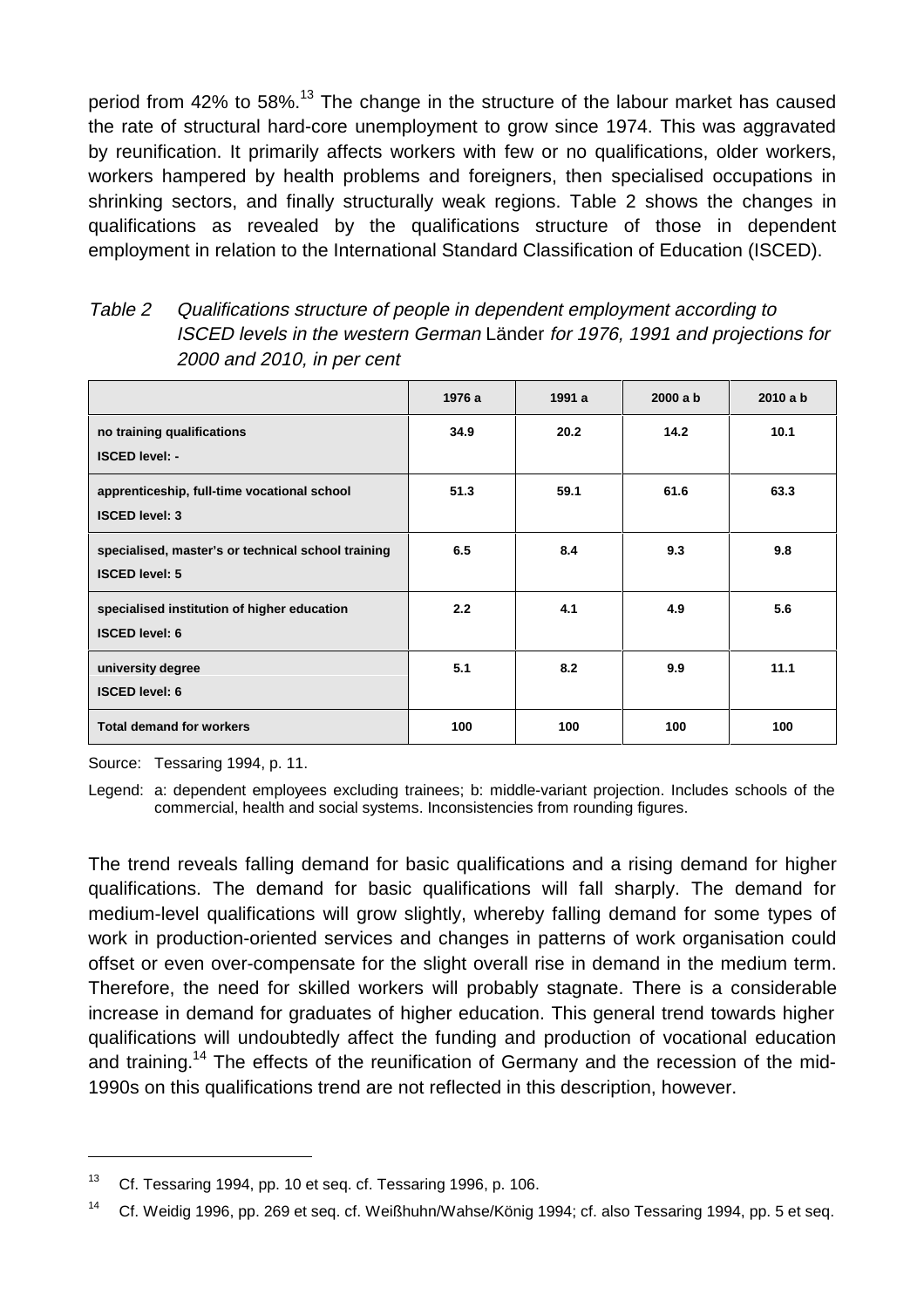## <span id="page-18-0"></span>**1.3 Legal background**

The system of vocational education and training funding in Germany is founded on a legal system with differing levels and specifications of regulations.<sup>15</sup>

Initial training in enterprises is regulated by a series of federal Laws and regulations, which affect it directly or indirectly. The most significant framework conditions are the free choice and practice of an occupation, as provided for in the Basic Law (Article 12 (1)) and federal government competence for legislation on out-of-school vocational training. This is also laid down in the Basic Law (Article 72 (1), (2) and Article 74 (1)). The following Laws are also particularly important for the organisation of out-of-school vocational training: the Vocational Education and Training Act of 14.8.1969, amended 25.9.1996; the Crafts Code of 28.12.1965, amended 7.8.1996; the Promotion of Vocational Education and Training Act of 1.1.1982, amended 26.4.1994 and the Instructors' Aptitude Ordinance of 20.4.1972. Continuing vocational training is essentially governed by the Labour Promotion Act (Arbeitsförderungsgesetz – AFG) of 25.6.1969, amended 1.4.1997, complemented by regulations in the Industrial Constitution Law and the Youth Protection Act.

Länder legislation forms the legal basis for school education, including vocational schools and the – quantitatively insignificant – private schools. Article  $7$  (1) in conjunction with Article 30 and Articles 70 to 75 of the Basic Law confers legislative competence in these areas on the Länder and thereby constitutes German educational federalism.<sup>16</sup>

Continuing vocational training is legally regulated on both the federal and Länder levels. Among the federal laws the following, mentioned above in the context of initial training, are also relevant: the Vocational Education and Training Act, the Employment Promotion Act, the Promotion of Occupational Advancement Act and the Protection of Correspondence Courses Act. Here, too, the Industrial Constitution Law plays a complementary role. In 14 of the 16 Länder, Laws on continuing and adult education, passed between 1974 and 1995, regulate primarily general education and – more marginally – continuing vocational education and training. They are supplemented by the school Laws, regulations and framework agreements of all 16 Länder, which are responsible for all forms of vocational education in schools. Finally, 11 of the 16 Länder have passed Laws on training leave that provide for the short-term release of employees to attend continuing training courses.

## **1.4 Administrative background**

The responsibilities of institutions involved in vocational education and training derive from a specific constitutional regulation. In this connection, federalism is the deciding constitutive characteristic of the German political system.<sup>17</sup>

 $15$  See summary of legal regulations (Annex 7).

<sup>&</sup>lt;sup>16</sup> Cf. Kell 1995, pp. 384; cf. Dikau 1995, pp. 431 et seq.

<sup>&</sup>lt;sup>17</sup> Cf. Arnold/Marz 1979, pp. 41 et seq.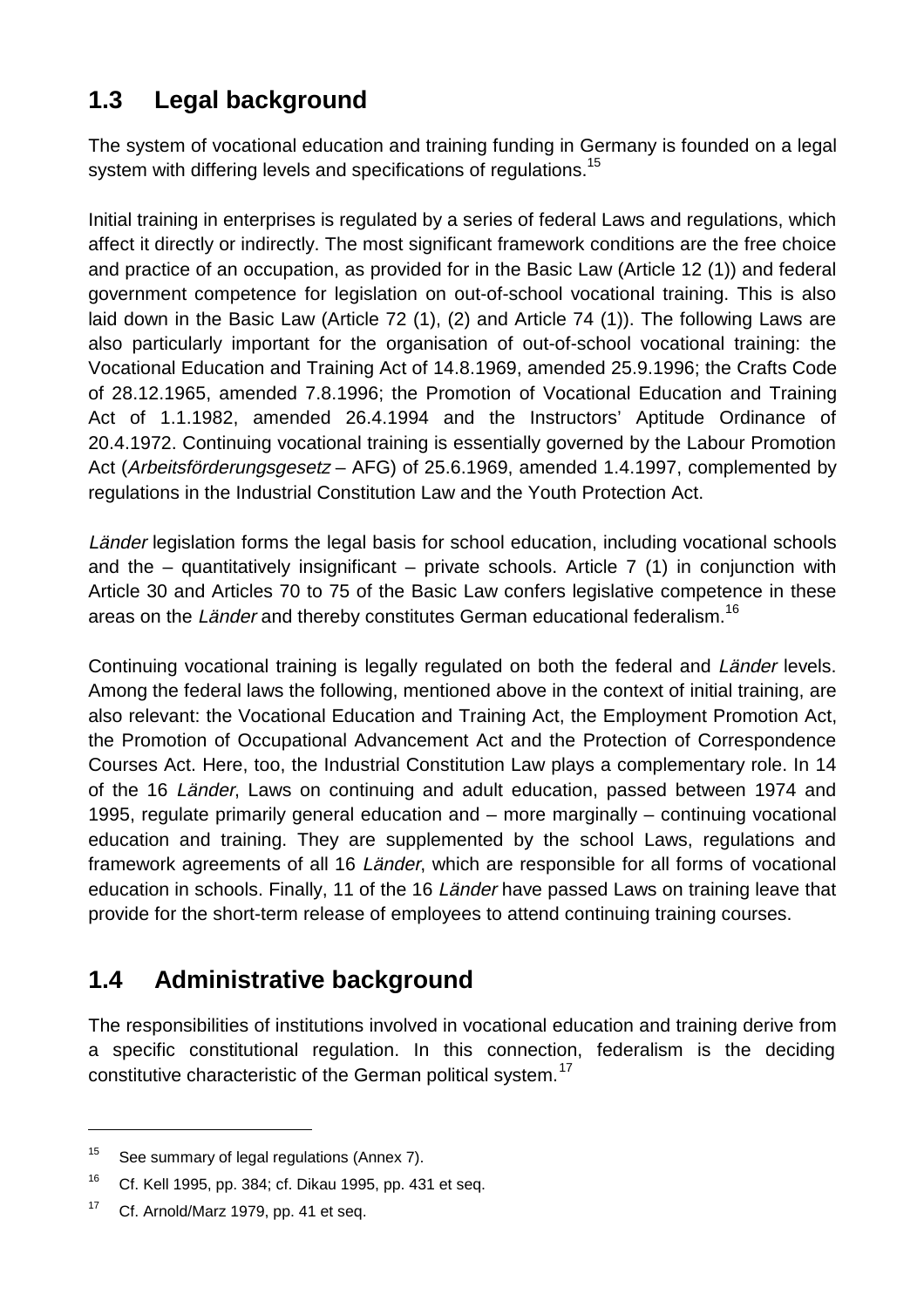Historically speaking, in Germany a number of different institutions have assumed responsibility for the organisation and administration of vocational training. Sometimes they cooperate; sometimes they work separately in a complex system.<sup>18</sup>

- 1. Competent Bodies (zuständige Stellen), which are corporate bodies under public law, are responsible for regulating and monitoring training in enterprises. The Vocational Education and Training Act determines which bodies are responsible for enterprisebased training in particular occupations and occupational fields. These are usually the Chambers of Industry, Commerce and Trades for the different industrial and occupational sectors, and the various federal and Länder authorities for the public sector. The Competent Bodies carry out comprehensive monitoring, promotion, licensing, recognition and examination tasks.
- 2. The vocational training committees of the Competent Bodies comprise six representatives each from employers and employees, and six vocational school teachers as consultative members. The committees for vocational training are responsible for all questions relating to their special fields and are empowered to make recommendations and decisions.
- 3. The Länder committees for vocational training are composed of the same number of delegates from employers, employees and the highest Länder authorities. The Länder committees are coordinating institutions for the Länder governments. They act in an advisory capacity and their decisions are not binding on their target groups.
- 4. The competent Länder ministries the Ministries of Labour, Finance or, more rarely, the Ministry for Cultural Affairs, depending on the Land – supervise the Competent Bodies of the private sector, and also decide on financial support from Länder governments for enterprise-based training.
- 5. The Federal Ministry for Education, Science, Research and Technology (hereinafter 'Ministry of Education') has a general coordinating competence for vocational training. Other ministries are empowered to grant or rescind recognition of training occupations in agreement with the Ministry of Education.
- 6. The Federal Institute for Vocational Education and Training, as a federal public law body, is supervised by the Federal Ministry of Education. Its primary function is to advise and make recommendations on the promotion, planning and further development of vocational education and training.
- 7. The Federal Labour Office is an autonomous, indirect federal public law body under the Promotion of Labour Reform Act, responsible for diverse tasks such as career guidance, placement, allocating unemployment benefits and promoting vocational education and training.

 $18$  Cf. Kell 1995, pp. 384 et seq.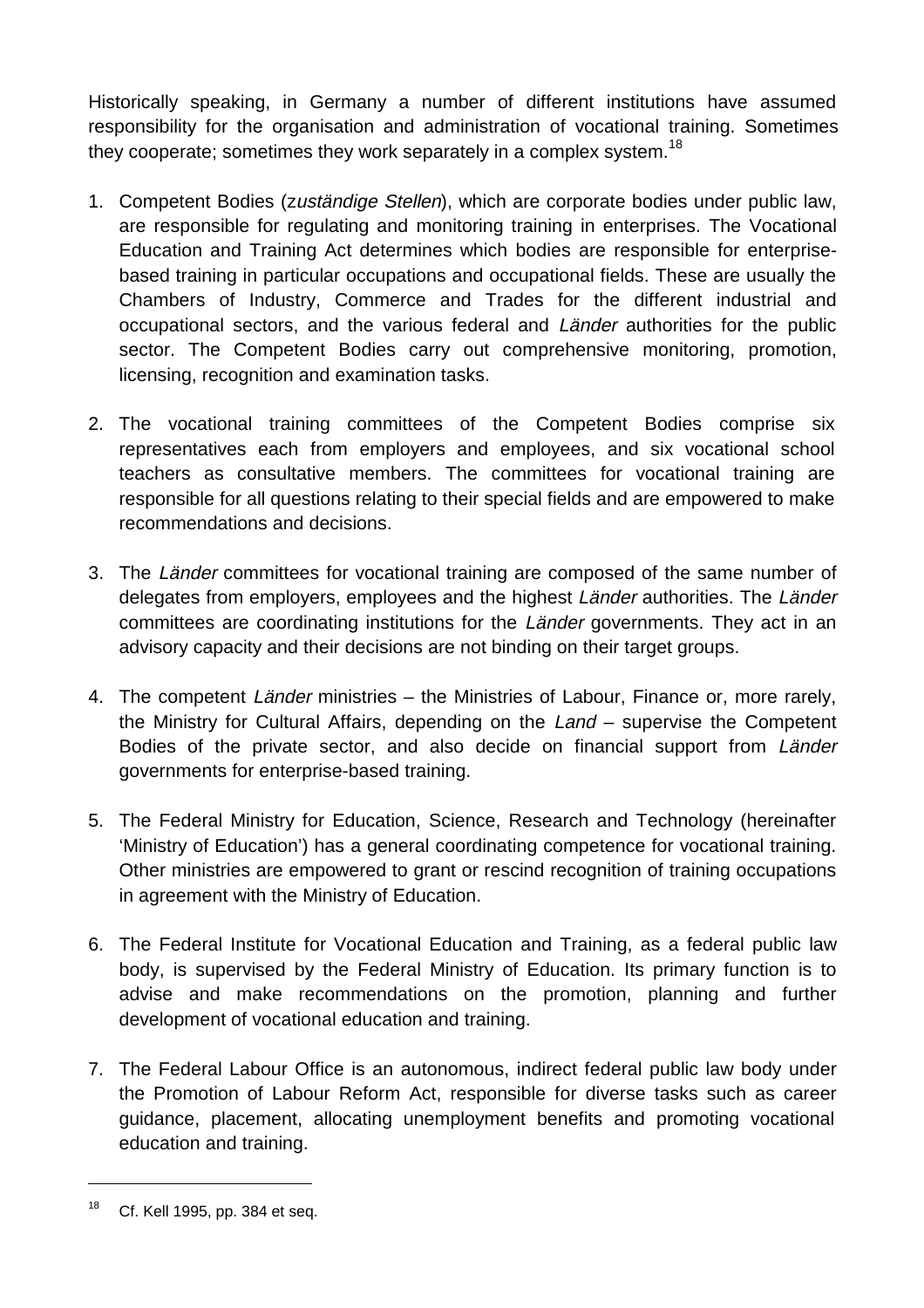- <span id="page-20-0"></span>8. Owing to the cultural sovereignty of the Länder,<sup>19</sup> the Culture, Science and School ministries are responsible on the regional level for vocational education in schools. The Federal and Länder Committee for Educational Planning and Research Promotion and the Standing Conference of Länder Ministers of Education and Cultural Affairs strive for at least a modicum of uniformity and comparability in the federally structured vocational school system and try to stimulate innovations.<sup>20</sup>
- 9. Public funding of the educational institutions follows budgetary law; i.e. cameralistics ('Kameralistik') subject the individual institutions to restrictions regarding the time frame and use of their public funds. Direct public financial support of pupils and trainees is limited to payment of child allowance, grants under the Federal Education and Training Promotion Act (*Bundesausbildungsförderungsgesetz* – BaföG), which are subject to certain conditions, and in North-Rhine Westphalia also mobility allowances for trainees. Indirect public subsidies for persons undergoing training are allocated through tax exemptions, exemption from school fees, and subsidies for learning materials and transportation, subject to certain criteria. Federal, Länder and local governments have some tax revenue of their own. Other revenue from certain taxes is divided up according to particular quotas. Vertical fiscal equalisation has been arranged to harmonise the purchasing power of federation, regions and municipalities, and horizontal fiscal equalisation has been instituted between the various Länder. In general, the principle of non-profit is valid, whereby all revenue is used to cover all expenditure.<sup>21</sup>

### **1.5 Statistical background to vocational training**

German vocational training statistics are unsatisfactory, not only in comparison with other European countries, but also in contrast to other federal statistics.<sup>22</sup> In view of the growing importance of vocational education and training, political players are expressing a greater need for reliable statistics. However, official national statistics are not available. Consumers of vocational training statistics face a number of limitations. Firstly, the traditionally federal structure of the vocational training landscape in the Federal Republic of Germany hampers a differentiated but aggregate calculation and presentation of expenditure, cost and financing structures. In addition, no data for 1986 and few reliable data for 1991 are available from the new [eastern German] Länder. Further, the Federal and Länder Committee for Educational Planning and Research Promotion decided on 25 March 1996 that no more financial data would be compiled for the regions. Also, information on company expenditure on vocational education and training is limited to

 $19$  Cf. section 1.4.

 $20$  Cf. Arnold/Münch 1995, pp. 38 et seq.

 $21$  Cf. for details Mäding 1984, pp. 264 et seq.

 $22$  Cf. for details of official statistics Chlumsky/Wiegert 1993; cf. also Hoffmann 1994; cf. for company statistics Kath 1996, pp. 269 et seq. cf. also Weiß 1997, pp. 3 et seq.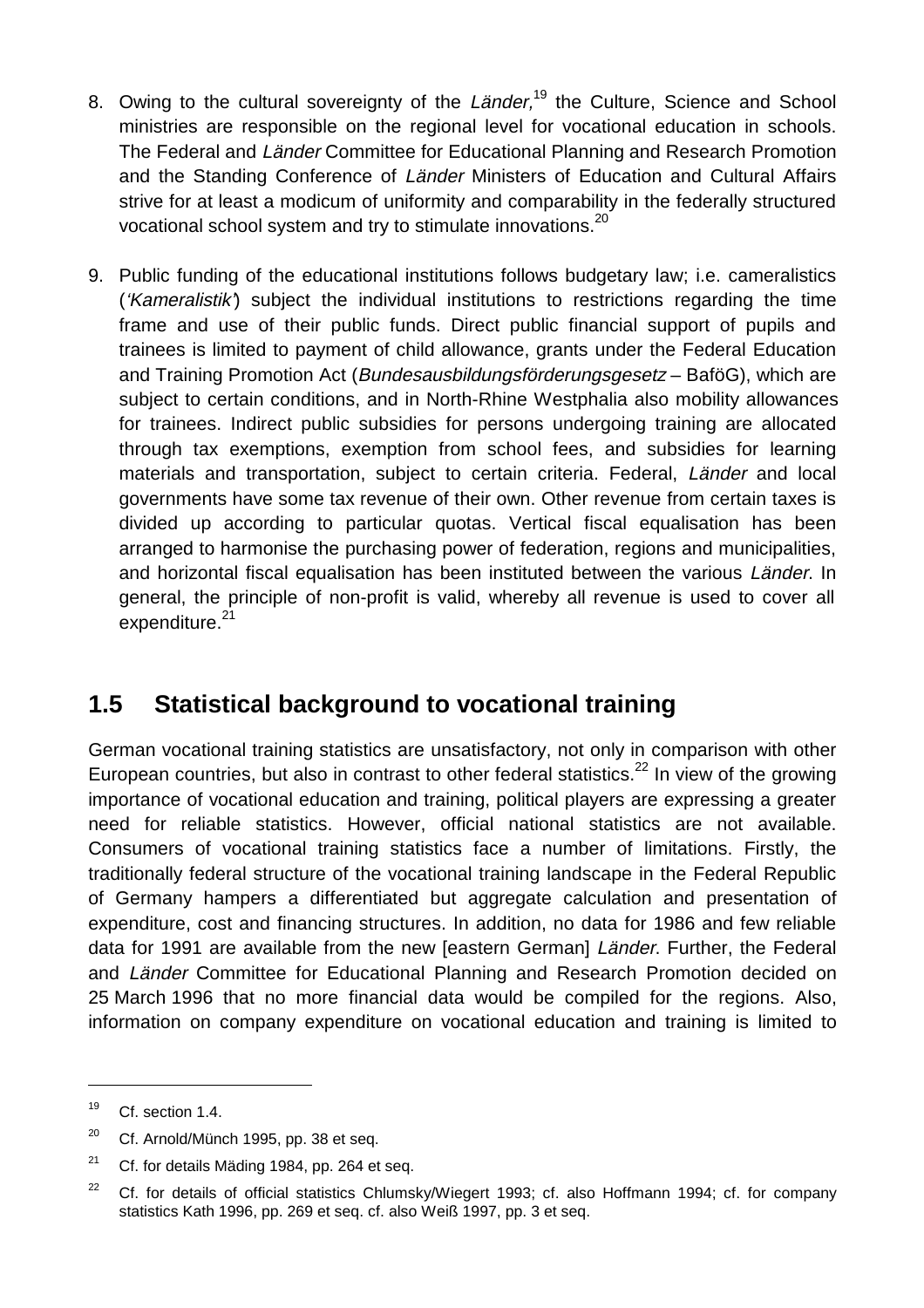occasional random-sample surveys. Moreover, data on private spending by participants in vocational training are available only from a single random sample by the Federal Institute for Vocational Education and Training.

It is evident that there are no uniform delimitation or definitions of the present subjects of study or observation units which would apply equally to all the private and public institutions involved and all levels of investigation, i.e. federal, *Länder* and municipal (criterion for operationalisation). Apart from this, due to reporting weaknesses, the data collected are not always really those which are supposed to be collected. For example, in the sphere of official statistics, data on vocational training are assigned to various socalled title groups, which can only be divided up again with difficulty (validity criterion). Over and above this, it has proved difficult to provide data which actually describe what they are supposed to describe. Thus, in the first place, official statistics on spending usually record target figures, which do not correspond to actual spending. Further, it is not permissible to add together spending from official cameralistics and private expenditure from the business accounting system (reliability criterion).<sup>23</sup> Finally, the process of investigation itself is frequently the subject of scientific and political controversy. For example, publications on the cost of in-company further training by the Federal Institute for Vocational Education and Training and the Institute of the German Economy from the early 1990s provoked controversy about the objectivity of their procedures and evaluations and thus their methodological relevance (criterion of objectivity). $24$  There is an urgent need for a systematic and constant development of fundamental statistical methods and procedures for determining monetary transactions in the German vocational training system.<sup>25</sup>

 $23$  Cf. comments in the Preface.

<sup>&</sup>lt;sup>24</sup> Cf. Grünewald/Moraal 1995, pp. 5 et seg. cf. Schmidt 1995a, pp. 680 et seg. cf. Schmidt 1995b, pp. 867 et seq. cf. Weiß 1996a, pp. 103 et seq.

 $25$  Cf. Weiß 1992, pp. 49 et seq. cf. Tessaring 1996, pp. 128 et seq. cf. Schmidt 1990, p. 96.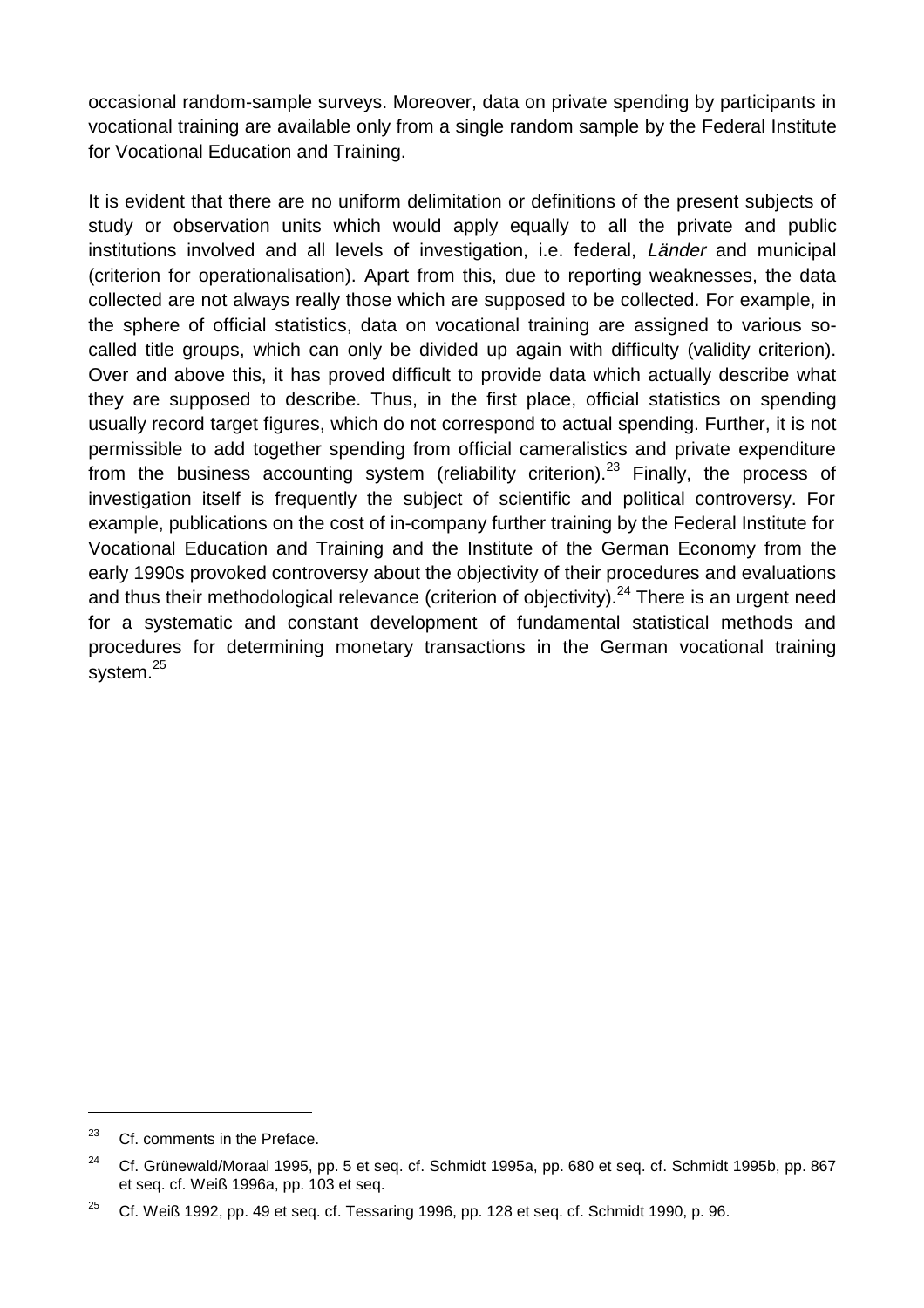## <span id="page-22-0"></span>**Part 2 Initial vocational training**

### **2.1 Specific background**

In Germany, young people usually undergo initial vocational training in one of two subsystems. One is the dual system, a specific combination of enterprise-based training and vocational school, although with multiple forms of organisation and funding. The other is full-time vocational school. This can be a basic vocational education year, a preparatory vocational school year, or enrolment in a vocational extension school (Berufsaufbauschule), higher vocational school (Berufsoberschule), full-time vocational school (Berufsfachschule), higher technical school (Fachoberschule), specialised institute (Fachschule), specialised grammar school (Fachgymnasie), college school (Kollegschule) or a new institution, the vocational college (Berufskolleg). All schools providing vocational education, whether full-time or part-time as part of the dual system, are referred to as vocational or vocational training schools, and, as a rule, have a shared management under one roof.

Under the dual system in Germany, individual enterprises provide the bulk of funding for in-plant training. Various alternative forms of financing for enterprise-based training are under discussion, such as financing for school-based training, financing through sector training funds and cooperative funding. These do not replace financing by individual enterprises, but increasingly supplement it. No fundamental change in the system has yet materialised, although the debate about enterprise-based training is rekindled at regular intervals. It is currently being conducted against the backdrop of plans to achieve a balance between demand for training places and supply, which has decreased significantly since the early 1990s. Table 3 shows the trend in training places available in enterprises and the trend in the demand for training places in the years 1986, 1991, 1996 and 1997.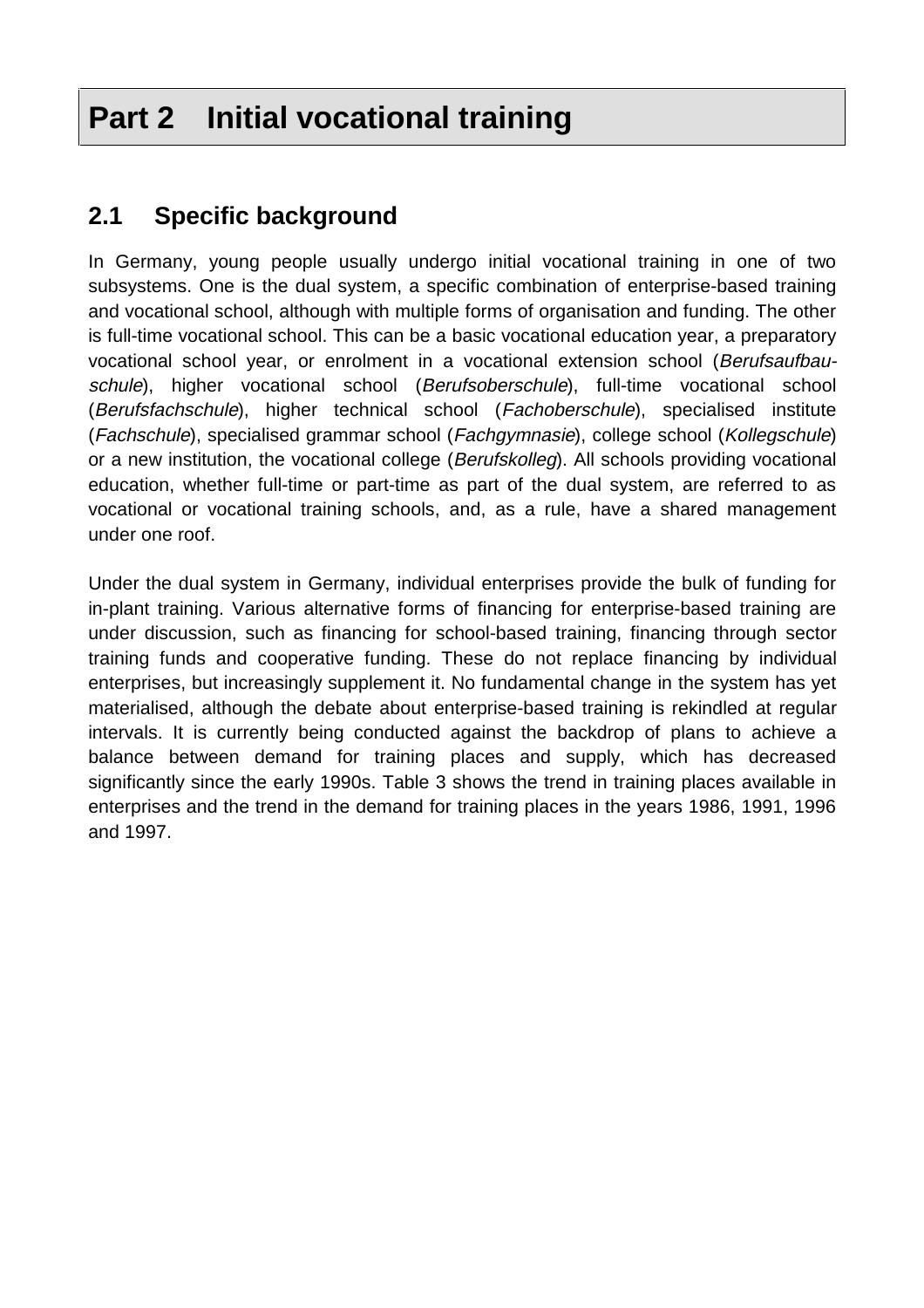<span id="page-23-0"></span>

| Table 3 | Total number of trainees, supply of training places in enterprises and demand |
|---------|-------------------------------------------------------------------------------|
|         | on the training market for 1986, 1991, 1996 and 1997                          |

|                                 | 1986       | 1991        | 1996              | 1997      |
|---------------------------------|------------|-------------|-------------------|-----------|
| <b>Total number of trainees</b> | 1805 200 a | 1 430 200 a | 1 240 600 a       |           |
|                                 |            |             | 351 700 b         |           |
|                                 |            |             | 1 592 200 c       | ٠         |
| <b>Supply</b>                   | 715 880 a  | 668 000 a   | 483 180 a         | 487 017 a |
|                                 |            |             | 126 109 b         | 126 336 b |
|                                 |            |             | 609 289 c         | 613 353 c |
| <b>Demand</b>                   | 730 980 a  | 550 671 a   | 473 951 a         | 493 990 a |
|                                 |            |             | 138 849 b         | 140 920 b |
|                                 |            |             | 612 800 c         | 634 910 c |
| Supply: demand ratio            | 97.8a      | 121.3a      | 101.9a            | 98.6a     |
|                                 |            |             | 90.8 <sub>b</sub> | 89.7 b    |
|                                 |            |             | 99.4 c            | 96.6c     |

Source: 1997/98 Basic and Structural Data, p. 112; 1998 Vocational Training Report, p. 11.

Legend: a: old [West German] Länder; b: new [East German] Länder; c: all of Germany. No reliable data were available for the new Länder for 1991. Owing to different times of implementing special programmes partially funded by federal government, data for the new Länder for 1995 and 1996 are not entirely comparable.

At the beginning of this period the supply of training places in West Germany was greater than demand. The gap narrows, however, as the number of openings in enterprises falls while the demand for training for young people starts to grow slightly. Since 1995 the imbalance in the training market has become acute. Whereas the growing number of pupils leaving school after the lower secondary grade are pouring onto the training market, enterprises continue to eliminate training places.<sup>26</sup>

In 1996 the Institute for Labour Market and Occupation Research counted 474 000 enterprises in the old [West German] Länder, and just under 100 000 in the new [East German] Länder, providing training places. Thus 29% and 26%, respectively, of all enterprises offered training.<sup>27</sup>

Small and medium-sized enterprises, in particular craft trades companies, are important training suppliers, but are unable, or not fully able, to provide all the facets of training required of them by training regulations. This is primarily due to the increasing division of labour in production processes, increasing specialisation, and in some cases financial problems or accelerated technological change. Whereas large enterprises can compensate by providing some of the training in company training workshops outside the

 $\overline{a}$ 

<sup>&</sup>lt;sup>26</sup> Cf. commentary in Brandes/Walden 1997, pp. 24 et seq. cf. 1997 Report on Vocational Education, pp. 25 et seq. cf. also the reasons given by enterprises for the drop in the number of training places, in Bardeleben 1995, pp. 84 et seq.

 $27$  Cf. 1998 Report on Vocational Education, pp. 130 et seq.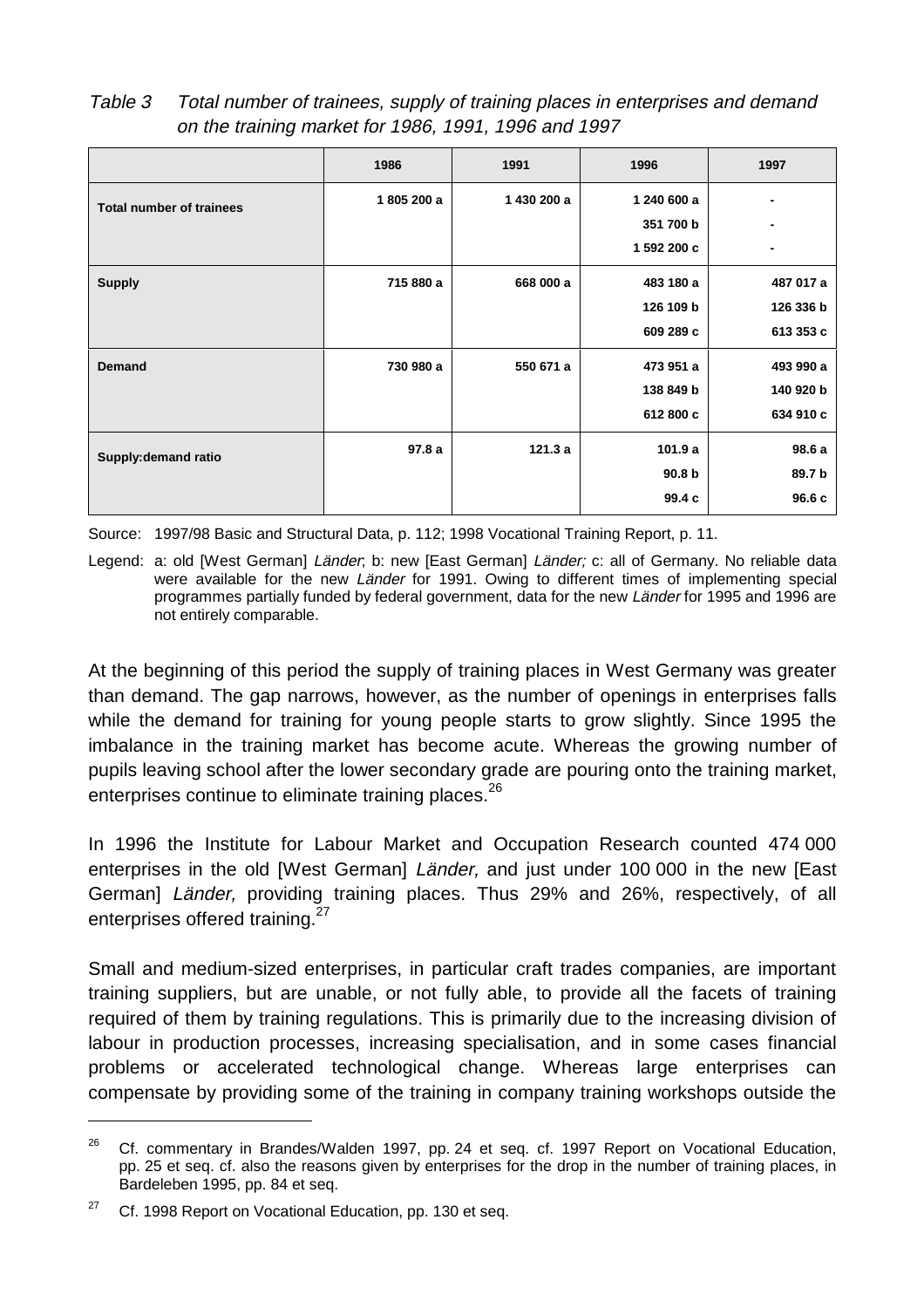production process, small and medium-sized enterprises are unable to do this for organisational and financial reasons. The limited suitability of such enterprises as training providers is compensated for by supplementary external training measures in schoolbased workshops, in accordance with Paragraph 27 of the Vocational Education and Training Act and Paragraph 23 of the Crafts Code. School-based workshops are of particular importance in the new Länder, where many small and medium-sized enterprises are only able to offer training at all thanks to the supplementary training these workshops provide. The school-based workshops are operated mainly by organisations which are either public law bodies (e.g. chambers and guilds) or non-profit-making private law bodies (e.g. trade associations and municipalities). Any institution that offers school-based training courses to supplement enterprise-based training can be termed a school-based workshop.<sup>28</sup>

As a result of the search for alternative funding for enterprise-based training in the early 1970s, $29$  some sectors of the economy are subject to generally binding collective agreements on school-based training. They include the building trade (since 1976), the horticultural and landscaping sector (since 1977), stonemasons and stoneworkers (since 1977), the roofing trade (since 1979) and the scaffolding trade (since 1990). The chimneysweep trade has also had equalising funds since 1969. These collective agreements are funded by levies. All enterprises covered by the collective agreement must pay a certain percentage of taxable gross wages and salaries into the fund. The modes of collection of levies and equalisation of burdens between training and nontraining enterprises are regulated jointly by the parties to the contract.<sup>30</sup>

In recent years a new form of organising and funding enterprise-based training has developed – cooperative training. A training cooperative is a form of systematic cooperation between enterprises and training institutions in order to improve the supply and quality of enterprise-based initial training. $31$  The legal basis for these cooperatives is Paragraph 22(2) of the Vocational Education and Training Act, which explicitly provides for cooperation between various enterprises and educational institutions without, however, prescribing how this cooperation should be organised or financed. Whereas the main function of training cooperatives in the 1980s was to offset the shortage of openings and tap latent training capacities, they have now primarily become instruments for improving the quality of training in enterprises lacking the capacity to provide training alone, owing to their degree of specialisation.

In general it is apparent that a number of alternative types of organisation and funding have developed under the heading 'enterprise-based training'.<sup>32</sup>

<sup>&</sup>lt;sup>28</sup> Cf. Beicht/Holzschuh/Wiederhold 1989, pp. 1 et seq.

<sup>&</sup>lt;sup>29</sup> Cf. fundamental paper by the Committee of Experts (Sachverständigenkommission), 1974.

 $30$  Cf. Kath 1996, pp. 288 et seq.

<sup>31</sup> Cf. Schwiedrzik 1988, p. 1.

 $32$  Cf. Schwiedrzik 1988, p. 6; cf. also Kath 1996, pp. 292 et seq.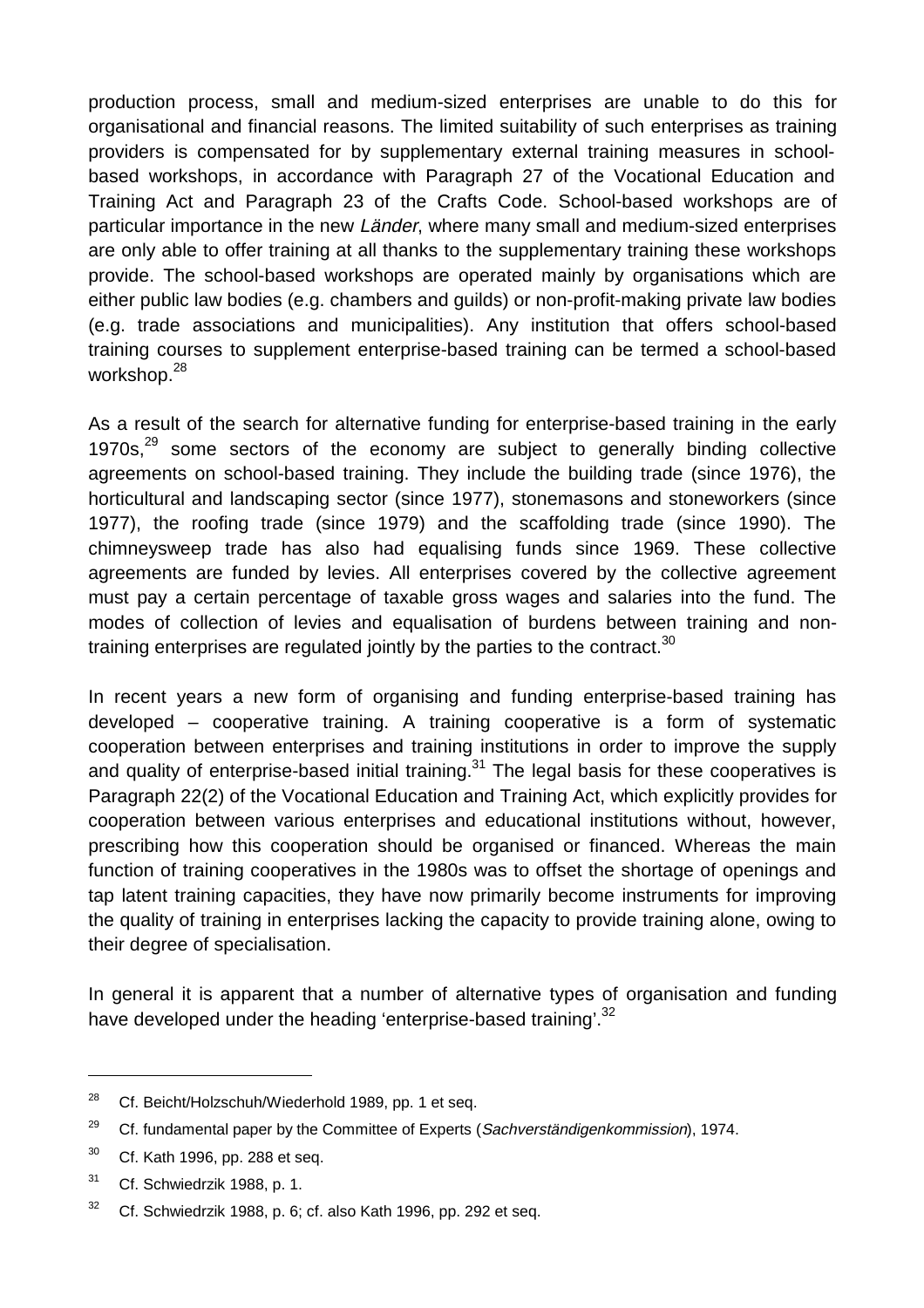<span id="page-25-0"></span>In Germany, a distinction is made between schools providing general education and vocational schools. In turn, vocational schools are classified according to whether or not they are part of the dual system. $^{33}$  The part-time vocational schools of the dual system are the best known type of vocational school. Together with training enterprises, they have been absorbing 60 to 70 per cent of school-leavers each year since the mid-1980s. It is their task to reinforce pupils' general education and provide specialised instruction for the target occupation. As a rule, young people attend these schools after nine or ten years of compulsory full-time general education, while under contract for initial training. The trainees are 18 or under when they enrol (21 or under in North-Rhine/Westphalia). The obligatory instruction is given on a part-time basis, two days a week at the most, or in blocks. Table 4 shows the numbers of pupils in all types of vocational schools.

| Table 4 | Numbers of pupils in vocational schools, 1986/87, 1991/92, 1996/97 and |  |  |
|---------|------------------------------------------------------------------------|--|--|
|         | 1997/98                                                                |  |  |

|                                          | 1986/87 a | 1991/92 b | 1996/97 b | 1997/98 b. q |
|------------------------------------------|-----------|-----------|-----------|--------------|
| Part-time vocational schools c, d        | 1972139   | 1816469   | 1730 590  | 1758970      |
| <b>Vocational extension schools</b>      | 8 1 3 2   | 7938      | 2851      | 2 5 5 1      |
| Full-time specialised vocational schools | 318 640   | 248 856   | 330 020   | 355 376      |
| <b>Higher specialised schools</b>        | 75 557    | 76 495    | 81 679    | 83 975       |
| Specialised grammar schools              | 120 649   | 138 625   | 171 582   | 175 890      |
| Vocational/technical high schools        | 3859      | 5 5 3 8   | 3743      | 7667         |
| <b>Specialised institutes f</b>          | 101 846   | 154 362   | 159 119   | 155 575      |
| <b>Total</b>                             | 2 600 822 | 2 448 283 | 2 479 584 | 2 540 004    |

Source: Education in Figures 1998, p. 76.

Legend: a: old IWest German] Länder; b: all of Germany; c: from 1996/97 vocational schools in the dual system (including basic vocational education year in cooperative type); d: including the preparatory vocational year and basic vocational education year; e: in North-Rhine/Westphalia as college schools; f: from 1996/97 including specialised academies in Bavaria; g: official interim result.

The table illustrates the dominance of the (part-time) vocational school. Over 1.7 million pupils, or approximately two thirds of all pupils in vocational schools, attended part-time vocational schools in the 1997/98 school year. It should be borne in mind that no direct conclusions as to the condition of training in the dual system can be drawn from the number of pupils in part-time vocational schools, since the enrolment includes young people who do not have a training contract.<sup>34</sup> In addition, the preparatory vocational year and basic vocational education year are included in this category, plus, from the school year 1996/97, the basic vocational education year in the cooperative form.

 $33$  Cf. Timmermann 1994, pp. 57.

<sup>34</sup> Cf. Kakies/Lehmpfuhl/Miethner 1998, p. 136.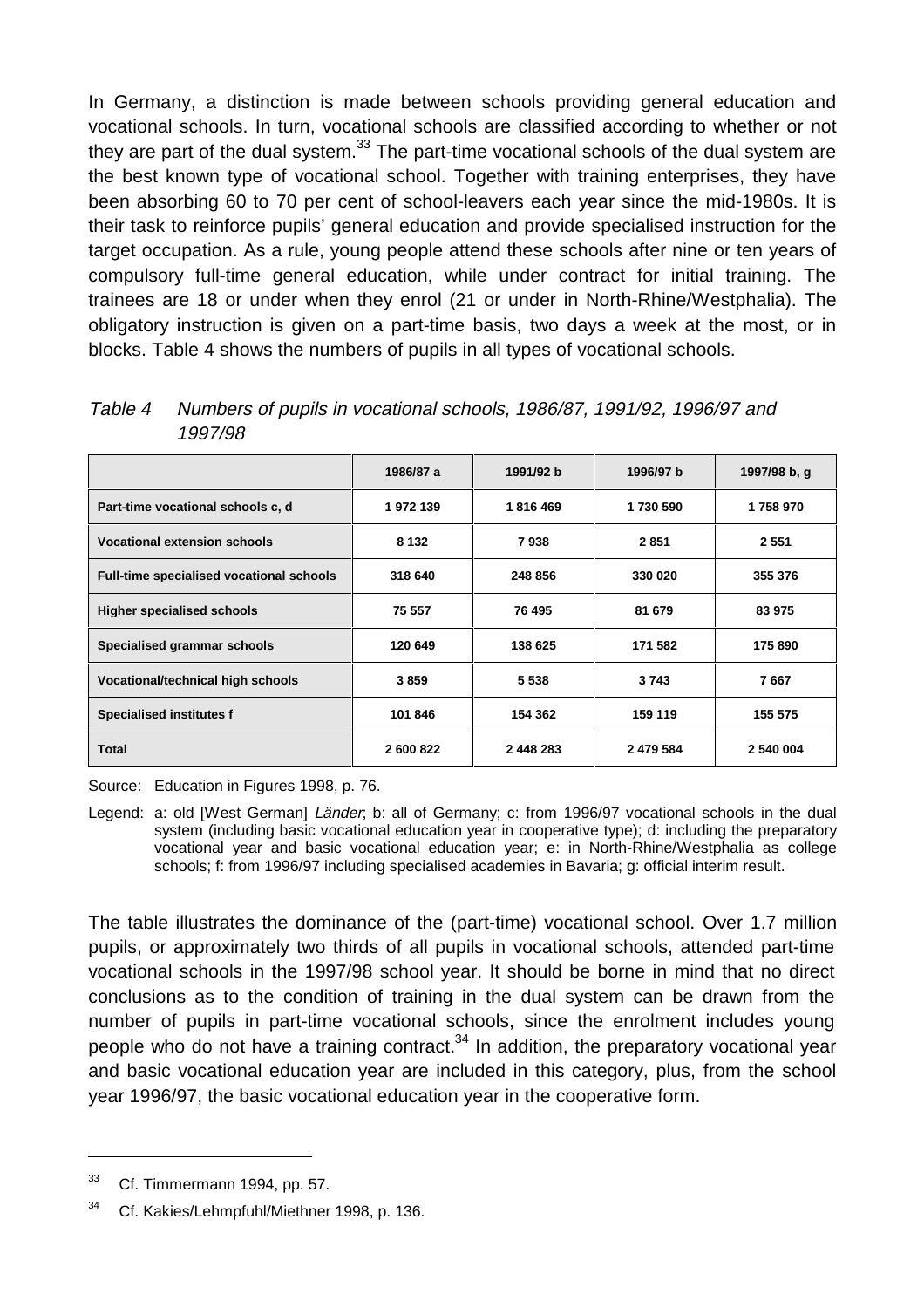<span id="page-26-0"></span>In addition to the part-time vocational schools, a sub-sector of mostly full-time vocational schools has developed since the mid-1970s. They offer a large and growing number of vocational training courses. The new institutions sometimes compete with the dual system, but more often they provide preliminary courses facilitating access to the dual system (e.g. preparatory vocational year and basic vocational education year). They train young people for occupations outside the dual system, for example in the social, childcare and health sectors (e.g. vocational specialised schools, vocational higher schools, specialised higher schools and specialised grammar schools, schools in the health sector) or they offer a chance for further vocational training (e.g. vocational extension schools and specialised institutes). Successful completion of most of the courses in the full-time vocational schools also confers a specific intermediate level certificate of general education. The college schools founded in North Rhine-Westphalia in the 1970s were a special type of vocational school offering a broad spectrum of vocational courses sometimes conferring both vocational and general education qualifications. Since 1997 they have been reorganised and renamed vocational colleges.

In 1996 there were a total of 9 300 public and 1 511 private vocational schools, including 1 831 public part-time vocational schools and 159 part-time vocational schools run by private organisations.<sup>35</sup>

## **2.2 Funding of enterprise-based training**

### **2.2.1 Funding by individual enterprises**

In-company training in the dual system is usually financed by the individual enterprise, i.e. an enterprise decides autonomously whether it will offer training and in which occupations. It decides how many trainees it will take on, which quality standards will be observed within the legal framework and how much it wants to spend on training. Currently, financing by individual enterprises is in practice a form of pre-financing, balanced by three possible ways of refinancing. These forms comprise tax reductions or exemptions in the case of enterprises making a profit; by passing on training costs to selling prices and thus to the purchaser or by passing back training costs onto factor prices; or by internalising direct and indirect returns, not only during but in particular after training. Thus individual enterprise financing is actually hybrid financing. Apprentices bear the indirect costs as opportunity costs in the form of lost income. Additionally, the State subsidises individual enterprise financing through full or partial funding of existing training places or newly established training places. Further, the State bears opportunity costs in the form of lost tax revenue due to tax reductions and exemptions for enterprises.<sup>36</sup> Figure 1 shows financial flows of training in individual enterprises.

 $35$  Cf. 1997/98 Basic and Structural Data, p. 47.

<sup>&</sup>lt;sup>36</sup> Cf. Timmermann 1994, pp. 86 et seq.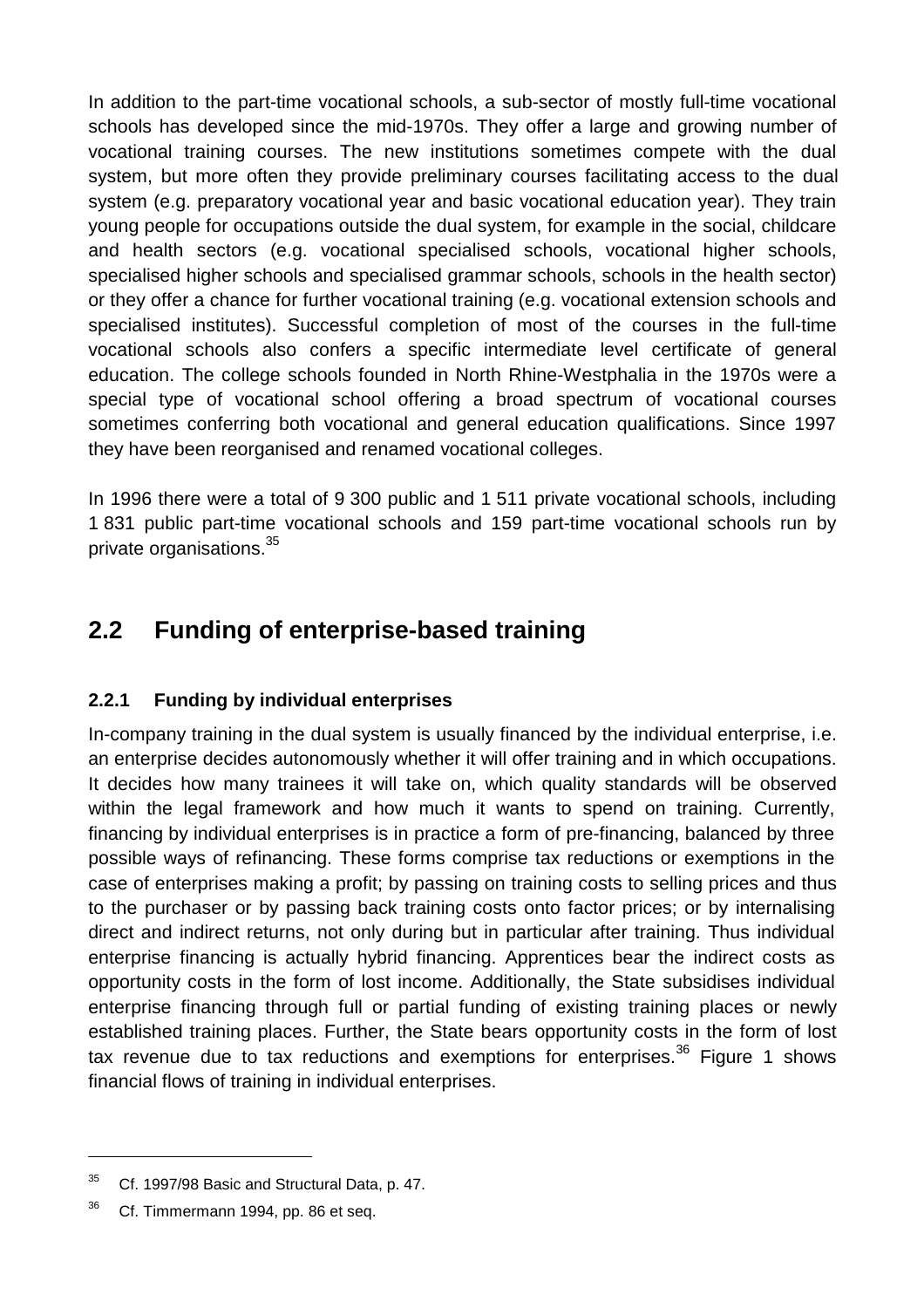<span id="page-27-0"></span>



#### 2.2.1.1 Sources of funding

The direct and indirect sources of funding open to training enterprises can theoretically be plausibly identified. However, no reliable data are available in particular for indirect and non-enterprise sources. The primary direct sources of enterprise funding are current sales revenues, interest income, and income from leasing and bonuses. Secondary sources are credits and loans in anticipation of future income and the liquidation of provisions or retained earnings (reserves) from past income. In addition, contributions to unemployment insurance (half of which are paid by employers, both training providers and non-providers, and half by employees) can accrue to enterprises providing training as stipulated by active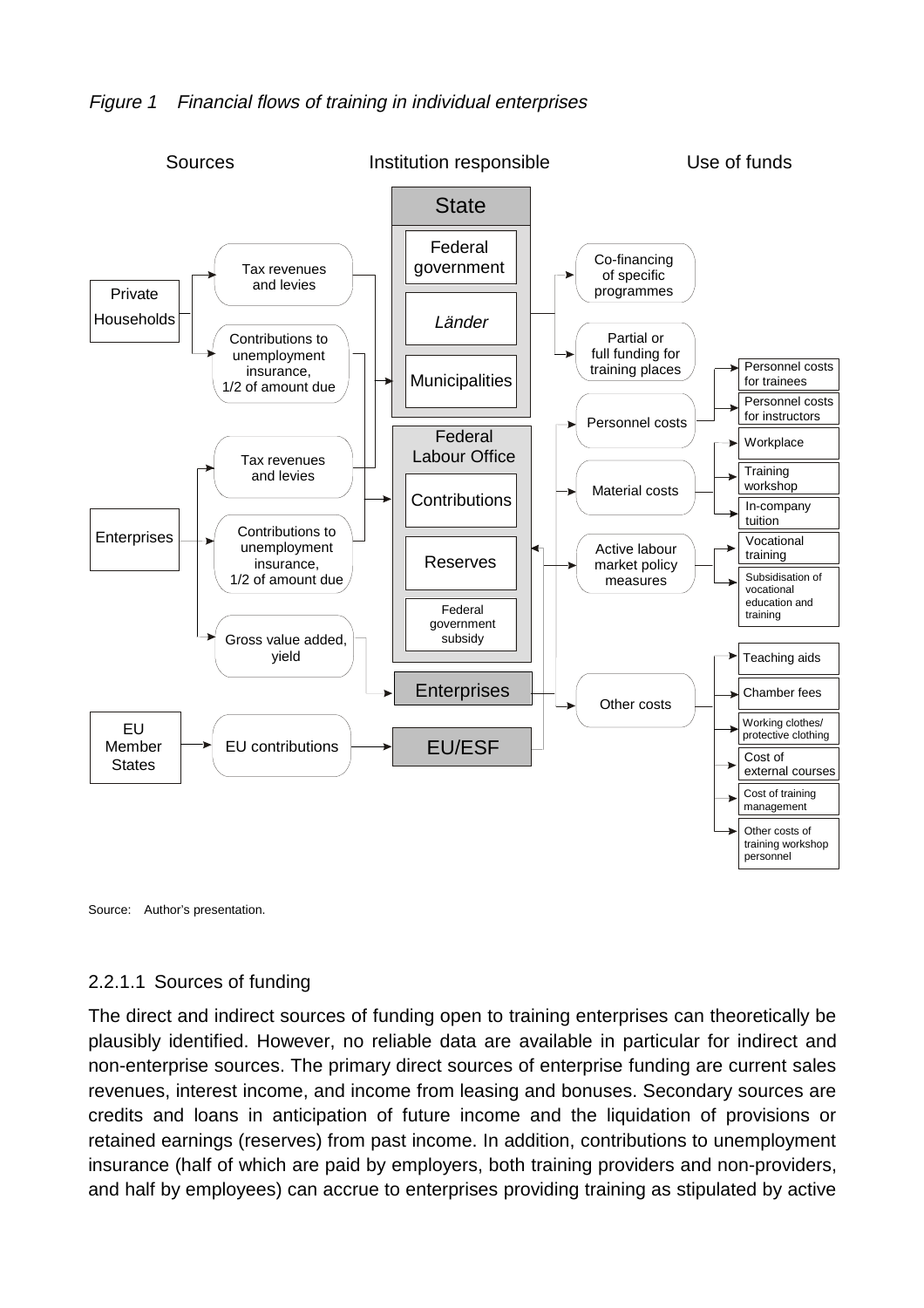<span id="page-28-0"></span>labour-market policies on vocational training and the promotion of vocational education and training.<sup>37</sup> The creation of the European Social Fund (ESF) in 1994 has opened up a further direct source of funding which supplements allowances from the Federal Labour Office in specific sponsored programmes. State income from taxes and fees have also proved to be a direct co-financing source for specific, State-run programmes for the promotion of enterprise-based training places. However, grants from tax revenues are subject to the principle of non-appropriation, which prohibits earmarking them for specific purposes and thus allocating specific income to specific expenditure. As a result, conflicts often arise in the State departments responsible for distributing funds when determining priorities within both the overall budget and the budget of the appropriate department. The indirect sources of funding take the form of tax relief such as tax reductions or mitigation of tax liabilities for company profits, whose impact can be speculated upon by means of theoretical plausibility studies on the basis of hypotheses of incidence, but whose dimensions remain unknown.

#### 2.2.1.2 Use of funds

The statement of enterprise funds reserved for training in 1991 and 1995 would appear to be useful, since no data from representative surveys are available for 1986 and 1996, and the only update available on results from  $1991<sup>38</sup>$  which follows the same research design, is for 1995.<sup>39</sup> To make comparisons with earlier surveys<sup>40</sup> we must fall back on absorption costing, although referring to partial costing would focus on the additional cost actually generated by training, since the imputed cost of managing training and of part-time instructors would not be included. $41$  Table 5 shows projected overall spending by private businesses on enterprise-based training for 1991 and 1995 in the pre-reunification Federal Republic of Germany.

<sup>&</sup>lt;sup>37</sup> For details see Part 4.

<sup>&</sup>lt;sup>38</sup> Cf. Bardeleben/Beicht/Feher 1995.

<sup>39</sup> Cf. Bardeleben/Beicht/Feher 1997.

<sup>&</sup>lt;sup>40</sup> Cf. projection of the 1980 survey by the Federal Institute for Vocational Training for 1985 in Beicht/Holzschuh 1990.

<sup>&</sup>lt;sup>41</sup> Cf. Timmermann 1994, pp. 34 et seq.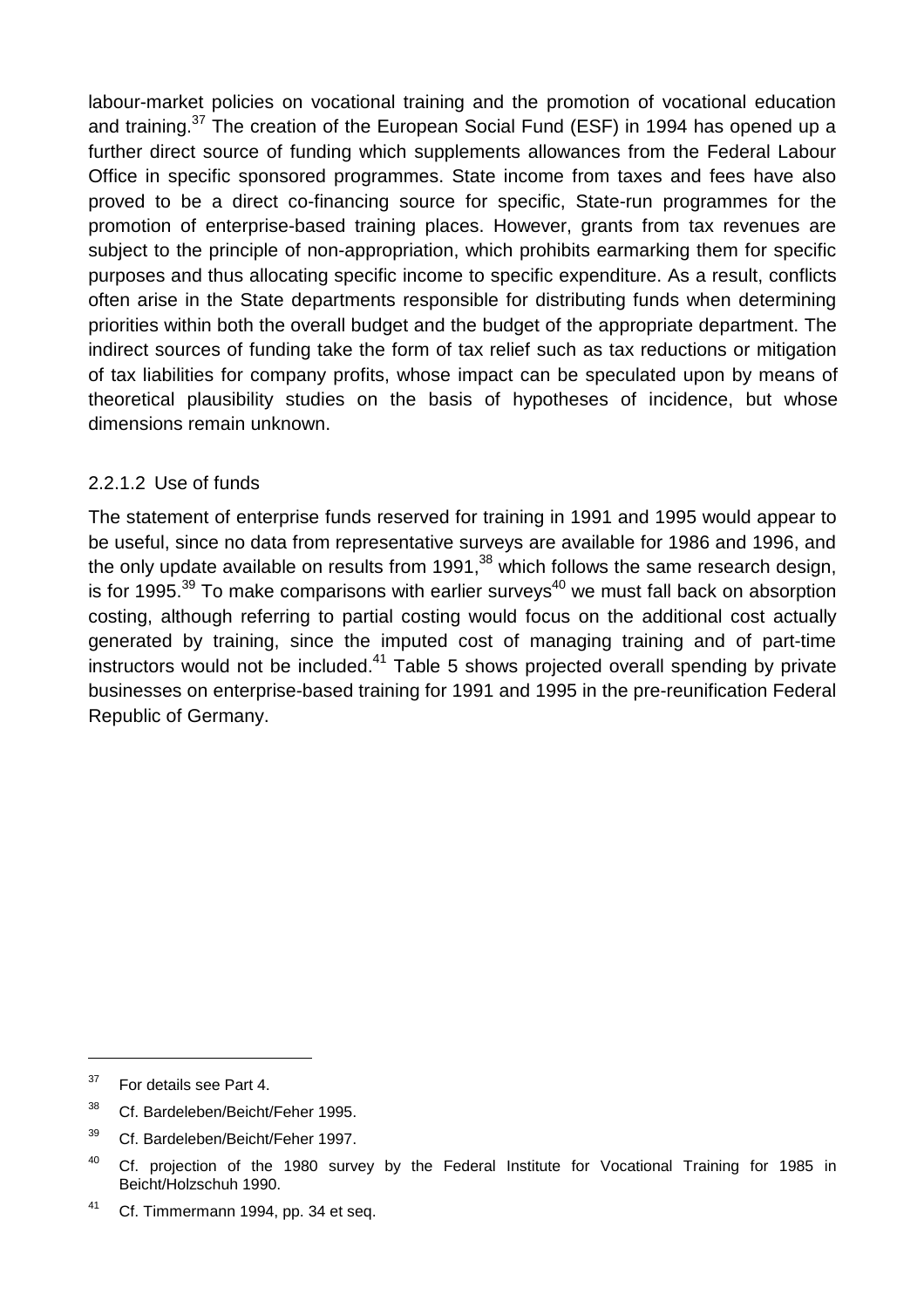| <b>Sectors</b>                   | <b>Gross full cost</b><br>(in thousand million) |                  | Net full cost<br>(in thousand million) |                  |
|----------------------------------|-------------------------------------------------|------------------|----------------------------------------|------------------|
|                                  | 1991                                            | 1995             | 1991                                   | 1995             |
| Industry, trade, crafts          | <b>DM 35.0</b>                                  | DM 35.1          | DM 21.0                                | DM 21.0          |
|                                  | <b>ECU 17.86</b>                                | <b>ECU 17.91</b> | <b>ECU 10.71</b>                       | <b>ECU 10.71</b> |
| Agriculture, liberal professions | <b>DM 5.0</b>                                   | <b>DM 5.7</b>    | <b>DM 3.0</b>                          | <b>DM 3.4</b>    |
|                                  | <b>ECU 2.55</b>                                 | <b>ECU 2.91</b>  | <b>ECU 1.53</b>                        | <b>ECU 1.73</b>  |
| <b>Total cost</b>                | <b>DM 40.0</b>                                  | <b>DM 40.8</b>   | DM 24.0                                | DM 24.4          |
|                                  | <b>ECU 20.41</b>                                | <b>ECU 20.82</b> | <b>ECU 12.24</b>                       | <b>ECU 12.45</b> |
| in per cent of nominal GDP       | 1.51%                                           | 1.18%            | 0.91%                                  | 0.71%            |

### <span id="page-29-0"></span>Table 5 Enterprise training costs for 1991 and 1995

Source: Bardeleben/Beicht/Feher 1995, pp. 84-85; Bardeleben/Beicht/Feher 1997, pp. 9 und 20; 1998 Labour and Social Statistics, No 1.13. Author's calculations. Rounded values.

The total cost of training to private businesses in West Germany can only be projected on the basis of the average gross and net full cost.<sup>42</sup> For the industry, trade and crafts sectors, the total gross cost for 1991 was DM 35 000 million (ECU 17 860 million) and the net cost was DM 21 000 million (ECU 10 710 million). In 1995 the estimated gross cost was DM 35 100 million (ECU 17 910 million) and the net cost again DM 21 000 million (ECU 10 710 million). The sectors agriculture and the liberal professions were not included in the 1991 survey. However, if we assume, as did the 1980s study, that the cost of training in agriculture is similar to the cost for trades, and that the cost of training in the liberal professions is similar to total average values for industry, trade and crafts, then for 1991 the average gross total cost was DM 40 000 million (ECU 20 410 million) and the net total cost was DM 21 000 million (ECU 10 710 million). When costs to the above training sectors were calculated in the same way for 1995, the total amount was DM 40 800 million (ECU 20 820 million) for gross cost and DM 24 400 million (ECU 12 450 million) for net  $\text{cost}^{43}$ 

#### **2.2.2 Funding of school-based training**

Most school-based workshops are run by the chambers and related autonomous organisations of industry. Training in these workshops is financed by general contributions to the chambers and by special levies, which are based on business profit or anticipated tax revenue. The chamber contributions are used to refinance training workshops and

 $42$  It is important to note that the gross costs of training are offset not only by productive opportunity yields but also by the opportunity yields through recruitment. Only this balance permits relatively precise conclusions to be drawn about the real net burden of training costs to enterprises. Cf. comments by Cramer/Müller 1994, pp. 12 et seq. cf. also Timmermann 1994, pp. 46 et seq.

<sup>43</sup> C.f. Bardeleben/Beicht/Feher 1997, p. 20.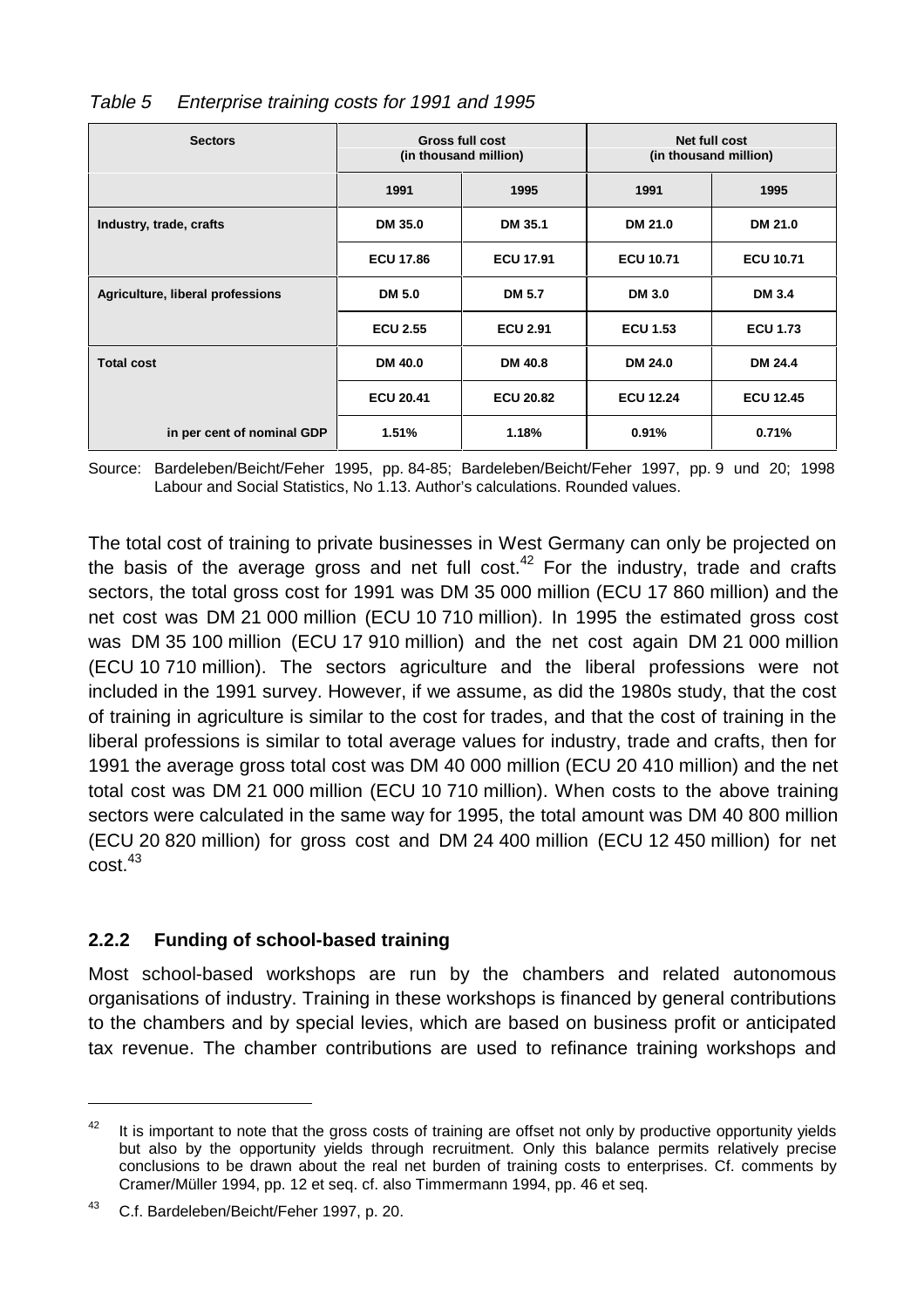<span id="page-30-0"></span>training provision by individual enterprises. $44$  The direct payments from special levies are not, however, paid directly to training enterprises, since the cost of school-based training has to be allocated to the implementing agencies on the basis of fixed amounts for limited maximum lengths of training.

The levies are collected from all member enterprises of a chamber, district crafts association or guild but are distributed in different ways. They can be taken from general contributions as own resources of the organisation; they can be refunded to training enterprises according to the number of trainees; training enterprises can be reimbursed by a redistribution of levies; and finally distribution can be in the form of general cost sharing between training and non-training enterprises. Additional sources are subsidies from federal and Länder governments, and grants and loans from the Federal Labour Office. Money is raised by means of hybrid financing on the regional principle, whereby the enterprises of a certain region are supposed to guarantee to absorb costs. Neither the number of regulations existing in each of the chamber districts nor the volume of funding raised in this way is known.<sup>45</sup>

#### 2.2.2.1 Sources of funding

Establishing and operating school-based workshops entail costs, and a demand for funding, comparable to those of company training workshops in large enterprises. Direct sources of financing come from companies in the form of direct or indirect taxes and levies, which the State then redirects to the school-based workshops as grants or bonuses. Enterprises also make direct payments to the school-based workshops from sales revenues or pay indirectly through their contribution to the chamber. Where the Federal Labour Office organises training measures in school-based workshops, enterprises also contribute to their funding through employers' contributions to unemployment insurance. Private households contribute indirectly to funding by paying direct and indirect taxes and levies from which the State finances its subsidies to schoolbased workshops. Working households paying compulsory unemployment insurance (employees pay half towards unemployment insurance) also contribute through the social insurance system of the Federal Labour Office. Further direct sources of funding are the specific ESF promotion programmes, which co-finance certain training programmes also supported by industry and the Federal Labour Office. Indirect sources of funding are tax relief for enterprises in the form of tax reductions or exemptions.

#### 2.2.2.2 Use of funds

1

Where operating costs are not covered by fees for courses, they are usually paid out of chamber fees from training and non-training enterprises. Small and medium-sized enterprises do not have to bear the expense alone, however, since federal and Länder

<sup>&</sup>lt;sup>44</sup> Cf. Mattern 1979, pp. 125 et seq.

<sup>&</sup>lt;sup>45</sup> Cf. comments on fees in the 1997 Report on Vocational Education, p. 99.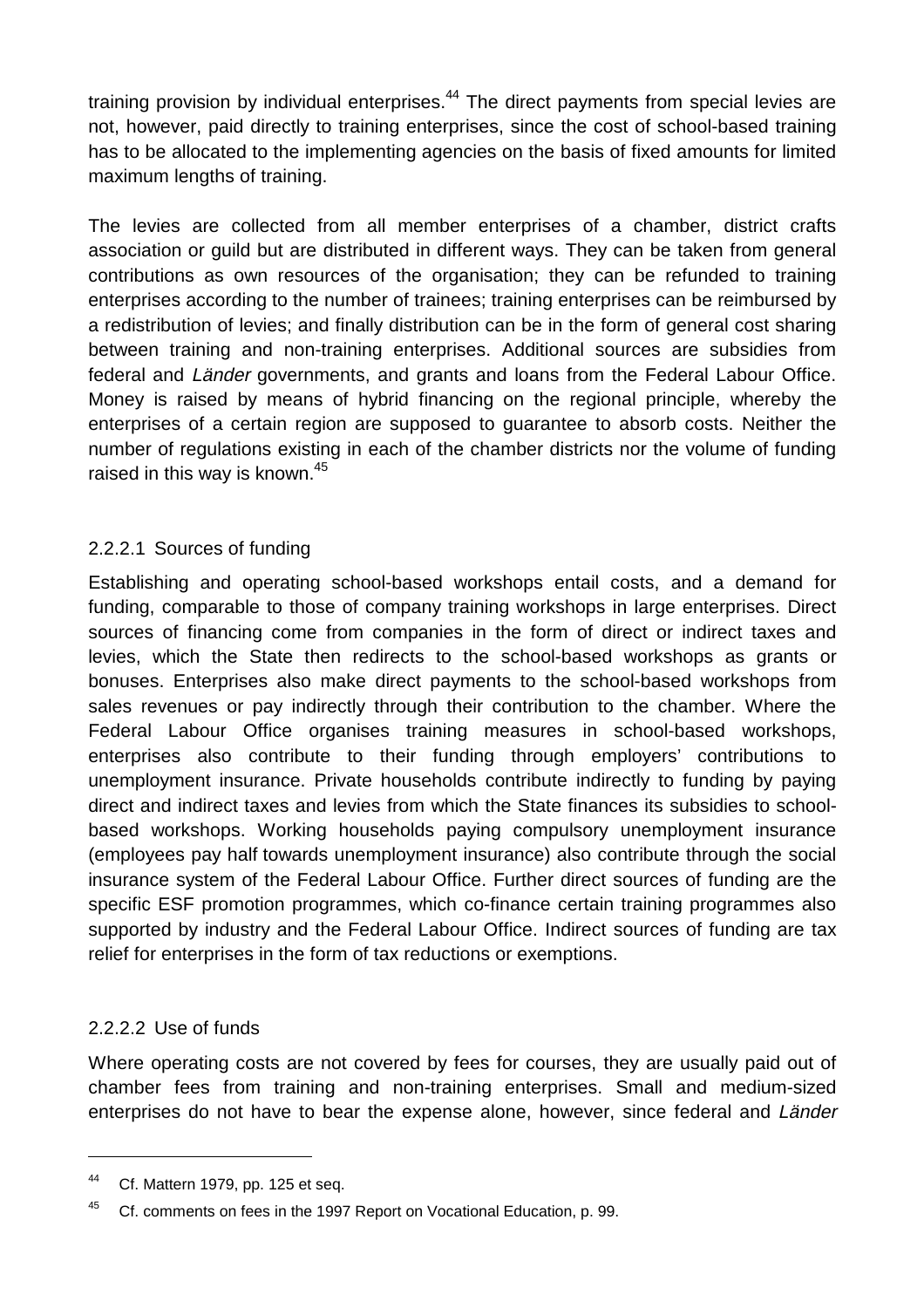governments share to varying degrees in subsidising investment and current operating costs, to encourage training provision and maintain the competitiveness of SMEs.

Thus, in the western Länder in 1995 three SME-projects obtained subsidies totalling DM 17.0 million (ECU 8.67 million), and 14 modernisation projects were granted around DM 14.3 million (ECU 7.3 million) to aid investment. However, 170 applications for financial support with an average claim to around DM 250 million (ECU 127.56 million) had to be deferred because public budgets were overextended. They document the urgent need for modernisation. Three projects were granted a total of DM 1.4 million (ECU 0.71 million) in operating subsidies because of time limits on subsidisation of extraplant workshop current costs. In the eastern Länder, 26 projects were granted approximately DM 87.4 million (ECU 44.6 million) in subsidies. Here applications were received from 92 projects with average requests for DM 695 million (ECU 354.6 million). Operating cost subsidies provided 15 school-based workshops with DM 6.4 million (ECU 3.27 million) as start-up financing. However, in view of the strain on the public budget and the slowly improving financial situation of the organisations, subsidisation terms have steadily become more stringent. For the first year of operation and for a further six fiscal years subsidies of DM 6 000 (ECU 3 061.22) have been granted per tradecraft training place, DM 4 800 (ECU 2 448) per commercial training place and DM 3 600 (ECU 1 836.73) per boarding school place. On 1 January 1996 the subsidy was cut by one-third in each of the last two fiscal years. In the fifth fiscal year it is still possible to grant DM 4 000 (ECU 2 040.82) for a tradecraft training place, DM 3 200 (ECU 1 632.65) for a commercial training place and DM 2 400 (ECU 1 224.49) for a boarding place. In the sixth fiscal year financial support is reduced to DM 2 000 (ECU 1 020.41) for a tradecraft training place, DM 1 600 (ECU 816.33) for a commercial training place and DM 1 200 (ECU 612.25) for a boarding place. $46$  Table 6 reflects the public subsidy of school-based workshops with funds from the responsible federal ministries (budget estimates) and the Federal Labour Office. No information is available on total expenditure by enterprises or private households for school-based workshops.

<sup>46</sup> Cf. 1996 Report on Vocational Education, p. 90.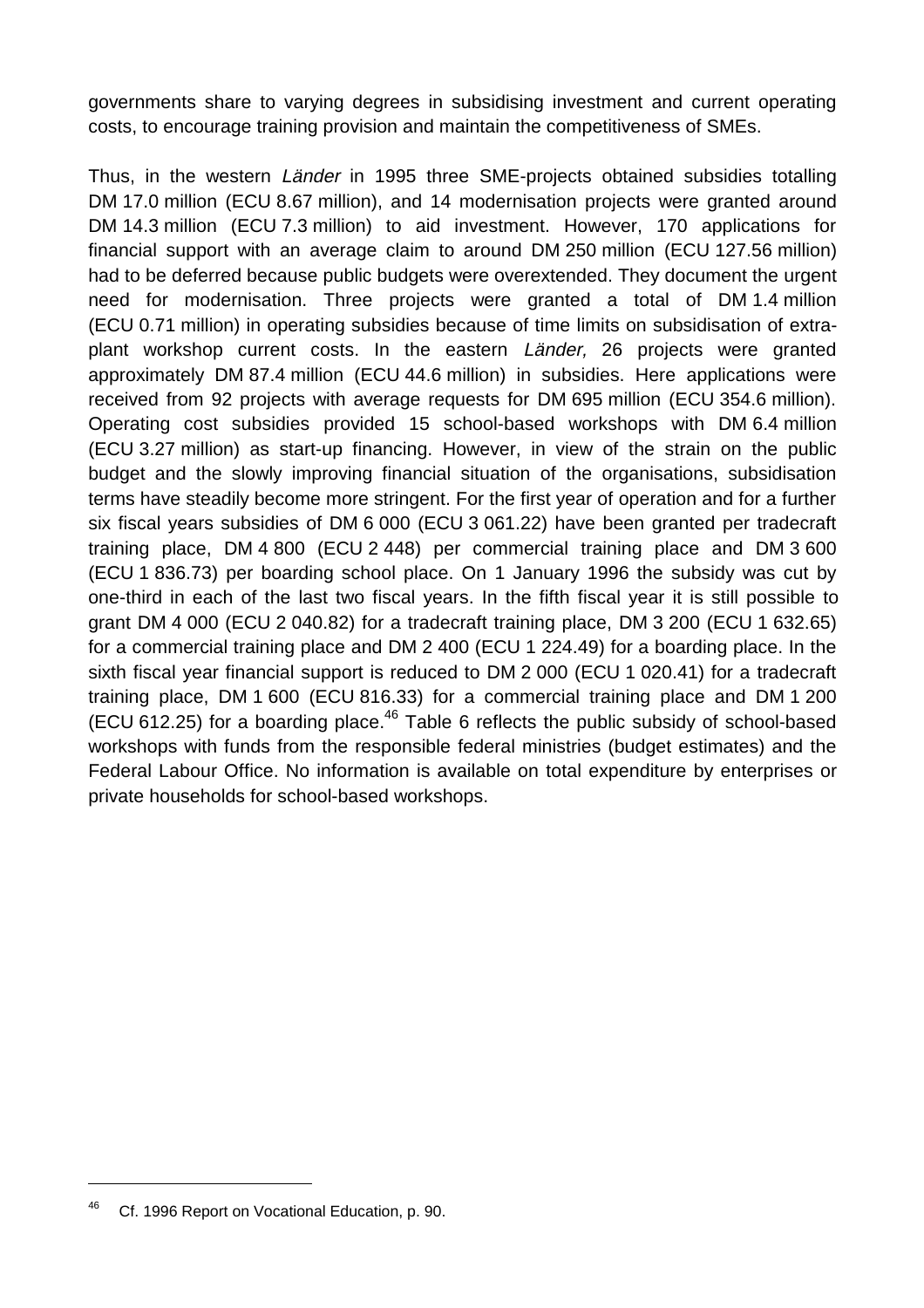<span id="page-32-0"></span>Table 6 Federal funds based on budget estimates for the subsidisation of school-based vocational training workshops for 1986, 1991, 1996 and 1997

| Use of funds                                                                                                                                                  | 1986                                         | 1991                                         | 1996                                 | 1997                  |
|---------------------------------------------------------------------------------------------------------------------------------------------------------------|----------------------------------------------|----------------------------------------------|--------------------------------------|-----------------------|
| <b>Federal Ministry for Education, Science,</b><br><b>Research and Technology</b>                                                                             | <b>DM</b><br>119.0 million                   | <b>DM</b><br>113.0 million                   | <b>DM</b><br>135.0 million           | DМ<br>120.2 million   |
| Subsidisation of school-based vocational<br>training workshops                                                                                                | ECU<br>60.71 million                         | ECU<br>57.65 million                         | ECU<br>68.88 million                 | ECU<br>61.33 million  |
|                                                                                                                                                               |                                              |                                              |                                      |                       |
| <b>Federal Ministry of Economics</b>                                                                                                                          | DM 7.5 million                               | DM 5.0 million                               | DM 142.8 million                     | DM 144.9 million      |
| Construction or expansion of initial,<br>further training and retraining facilities                                                                           | <b>ECU</b><br>3.83 million                   | <b>ECU</b><br>2.55 million                   | ECU<br>72.86 million                 | ECU<br>73.93 million  |
|                                                                                                                                                               |                                              |                                              |                                      |                       |
| <b>Federal Ministry for Intra-German</b><br><b>Relations</b><br>Construction, expansion, equipping and<br>modernisation of school-based training<br>workshops | DM 5.5 million<br><b>ECU</b><br>2.81 million | DM 6.9 million<br><b>ECU</b><br>3.52 million |                                      |                       |
|                                                                                                                                                               |                                              |                                              | $\blacksquare$                       | $\blacksquare$        |
| <b>Federal Labour Office</b><br>School-based vocational training in<br>regions with above average training place<br>deficit                                   |                                              | DM 263.7 million<br>ECU<br>134.54 million    | DM 9.6 million<br>ECU<br>4.9 million |                       |
|                                                                                                                                                               | $\blacksquare$                               |                                              |                                      | $\blacksquare$        |
| <b>Total expenditure</b>                                                                                                                                      | DM 132 million                               | DM 388.6 million                             | DM 287.4 million                     | DM 265.1 million      |
|                                                                                                                                                               | <b>ECU</b><br>67.35 million                  | <b>ECU</b><br>198.27 million                 | <b>ECU</b><br>146.63 million         | ECU<br>135.26 million |
| in per cent of nominal GDP                                                                                                                                    | 0.007%                                       | 0.015%                                       | 0.0081%                              | 0.0073%               |

Source: 1987 Vocational Training Report, p. 192; 1992 Vocational Training Report, p. 244; 1997 Vocational Training Report, p. 234; 1998 Vocational Training Report, p. 249. Own calculation. Rounded values.

The table shows that funding from the Federal Ministry of Education rose by about 19.5% from DM 113.0 million (ECU 57.65 million) in 1991 to DM 135.0 million (ECU 68.88 million) in 1996. Public funds from the Federal Ministry of Economics grew substantially in the same period, from DM 5.0 million (ECU 2.55 million) to DM 142.8 million (ECU 72.86 million), a more than 28-fold increase. This enormous growth in spending is explained primarily by the establishment of new school-based workshops for crafts trades in the new Länder, which are subsidised in equal parts by the Ministries of Education and Economics. In contrast, spending by the Federal Labour Office fell during the same period from DM 263.7 million (ECU 134.54 million) to DM 9.6 million (ECU 4.9 million), a 27-fold fall. This omits federal money not specifically allocated but subsumed in other categories, and Länder funds outlined in Länder programmes for the promotion of vocational education and training but not itemised in any statistics.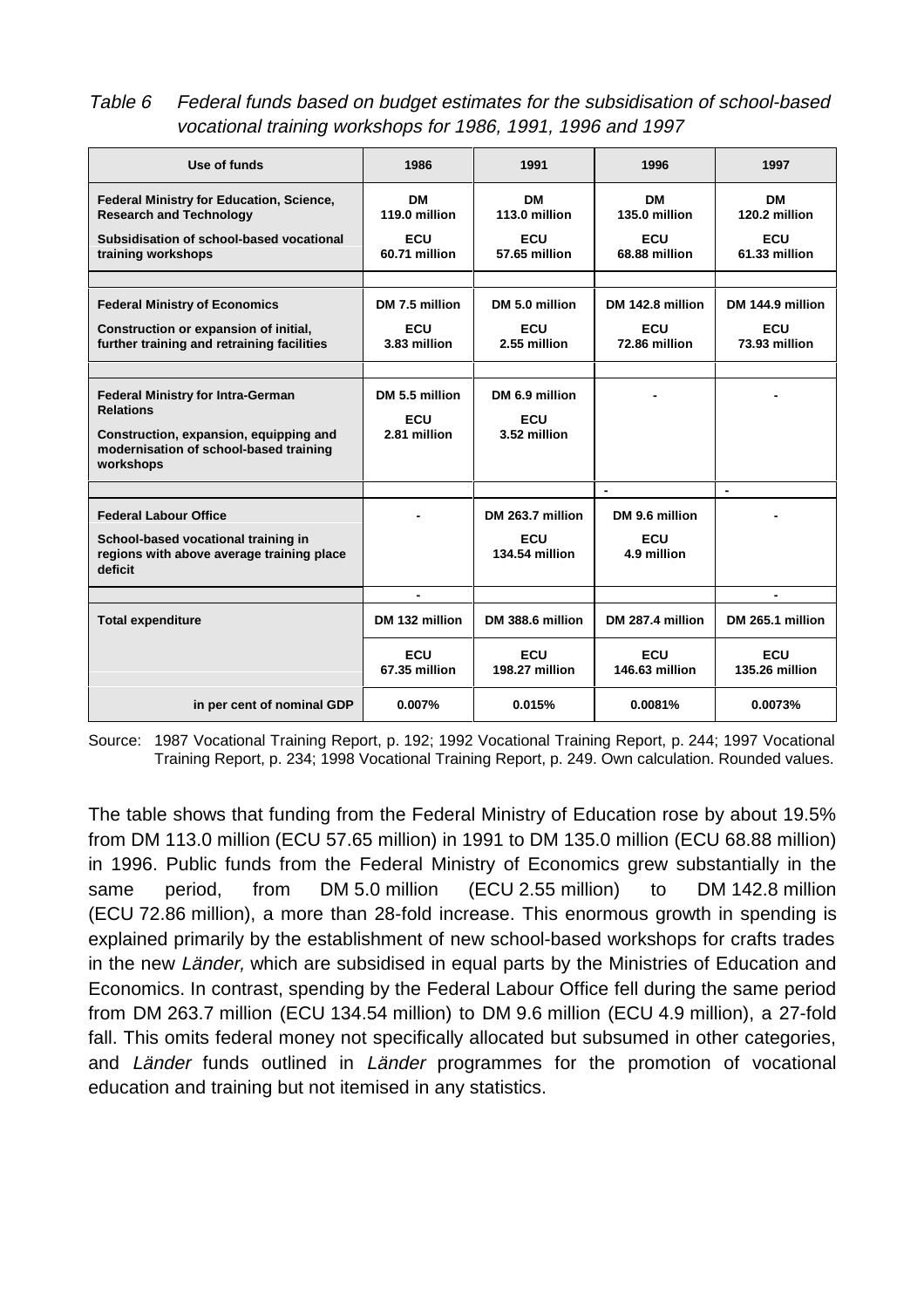### <span id="page-33-0"></span>**2.2.3 Sector training funding**

In the current discussion on the funding of enterprise-based vocational training, the collectively agreed system of levies in the construction industry is often cited as a model for the shift from vocational training financed by individual enterprises to financing of school-based training. However, it is significant that the collective agreement on financing school-based training in the construction industry was reached under special circumstances. Thus, as a rule, school-based training takes six to seven weeks throughout all sectors of business. In the construction industry, however, training regulations contain a binding provision for 31 to 37 weeks of school-based training for all skilled trades. Trainees receive 16 to 20 weeks of school-based training in their first year. Together with attendance at vocational school, in block form, and prescribed holidays, the restructuring of skilled occupations in the construction business meant that in 1973 trainees were absent from their enterprises for almost the entire first year of their training. Under these circumstances, hardly any firm would have been willing to take on trainees and the cost involved, especially the relatively high trainee remuneration. Thus the financing system in the construction industry serves primarily to make the extremely long absences of trainees from their enterprises bearable.<sup>47</sup>

### 2.2.3.1 Sources of funding

The sources of financing for sector training funds can be described as follows, although there are few reliable data available on indirect and non-enterprise sources. Direct sources of funding are company income from sales revenues, interest income, income from leasing, bonuses and tax rebates, and credits and loans. A specific sum is levied from this income, a certain percentage of total gross wages and salaries, as a contribution to the sector-training fund. Additionally there are direct grants from federal and Länder funds, and sometimes from the Federal Labour Office and the ESF, to enterprises offering suitable courses. Indirect sources of funding are tax relief in the form of tax reductions or waivers where enterprises show a profit, but no reliable empirical conclusions can be drawn on their exact amount at present.

#### 2.2.3.2 Use of funds

In contrast to the broad discussion on financing of enterprise-based training, both empirical data and descriptive analyses of the specific regulations for financing for sector training funds are comparatively rudimentary, although the system has been in existence for 30 years.

Revenue from sector funds is used mainly to reimburse enterprises for expenditure on enterprise-based and school-based training. Costs are shared by all enterprises, since enterprises that do not provide training themselves also have to contribute to funding

Cf. Kath 1994, pp. 12 et seq.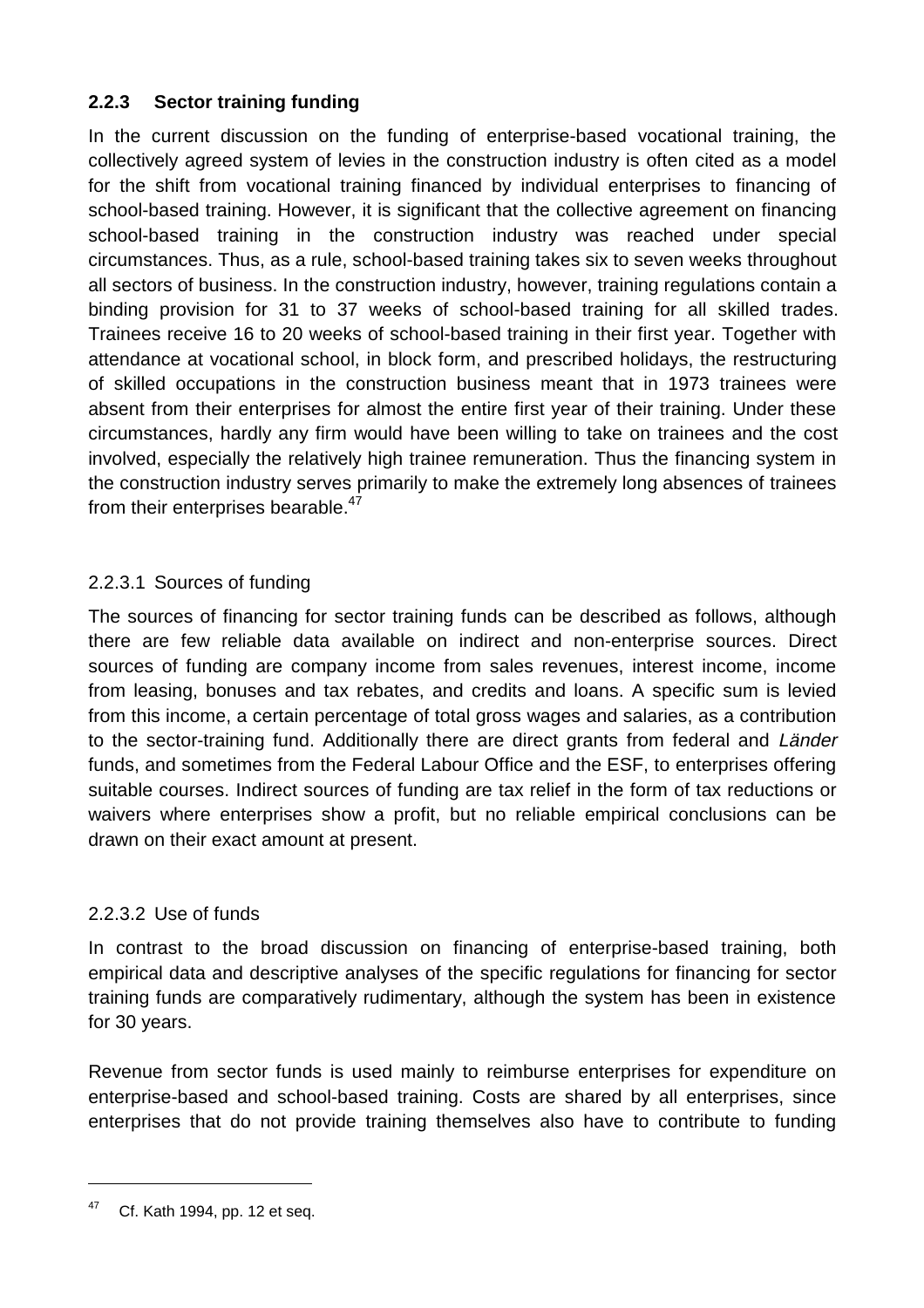<span id="page-34-0"></span>enterprise-based and school-based instruction. Table 7 summarises the sparse empirical findings on revenue from sectors with training funds.

| <b>Sectors</b>                         | 1984               | 1986               | 1994                   |  |
|----------------------------------------|--------------------|--------------------|------------------------|--|
| <b>Construction industry</b>           | DM 580 million     | DM 460.9 million   | DM 1 200 million       |  |
|                                        | ECU 295.92 million | ECU 235.15 million | $ECU > 612.24$ million |  |
| Horticulture and landscaping           | DM 6.5 million     | DM 6.7 million     | DM 18 million          |  |
|                                        | ECU 3.32 million   | ECU 3.42 million   | ECU 9.18 million       |  |
| <b>Stonemasons and</b><br>stoneworkers | DM 3.6 million     | DM 3.7 million     | DM 6.4 million         |  |
|                                        | ECU 1.84 million   | ECU 1.89 million   | ECU 3.27 million       |  |
| <b>Roofing trade</b>                   | DM 11.0 million    | DM 12.1 million    | DM 15 million          |  |
|                                        | ECU 5.61 million   | ECU 6.17 million   | ECU 7.65 million       |  |
| <b>Scaffolding trade</b>               |                    |                    | DM 18 million          |  |
|                                        |                    |                    | ECU 9.18 million       |  |
| <b>Total revenue</b>                   | DM 601.1 million   | DM 483.4 million   | DM 1 257.4 million     |  |
|                                        | ECU 306.68 million | ECU 246.63 million | ECU 641.53 million     |  |
| in per cent of nominal GDP             | 0.034%             | 0.025%             | 0.038%                 |  |

Table 7 Revenues of sectors with training funds for 1984, 1986 and 1994

Source: 1985 Report on Vocational Education, p. 105; 1987 Report on Vocational Education, p.151; Kath 1996, pp. 289 and 290. Author's calculations. Rounded values.

It is important to note that different years cannot be reliably compared. One reason is a problem with statistical compatibility due to the reunification of Germany in 1990. In addition, the reference variable is termed a grant in 1984, a total in 1986 and a source of funds in 1994, all of which can, but do not necessarily, describe the same thing. Apart from this, 1994 data are the latest available.

The use of collectively agreed levies in the construction industry is presented in the following. The oldest and biggest sector training fund originated in a collective labour agreement which came into force on 1 May 1976 and was amended in 1979, between the Central Association of the German Building Trade, the Main Association of the German Construction Industry and the Construction Workers' Trade Union. At present, every employer covered by the collective agreement has to pay a total of 2.8% of the gross wages and salaries of all blue-collar workers into the holiday and wage equalisation fund. Training enterprises are reimbursed the collectively agreed training remuneration for ten months in the first year of training, six in the second and one month in the third for trainees learning a trade in the construction sector. The remuneration for technical and commercial trainees is refunded to the training enterprises for twelve months of the first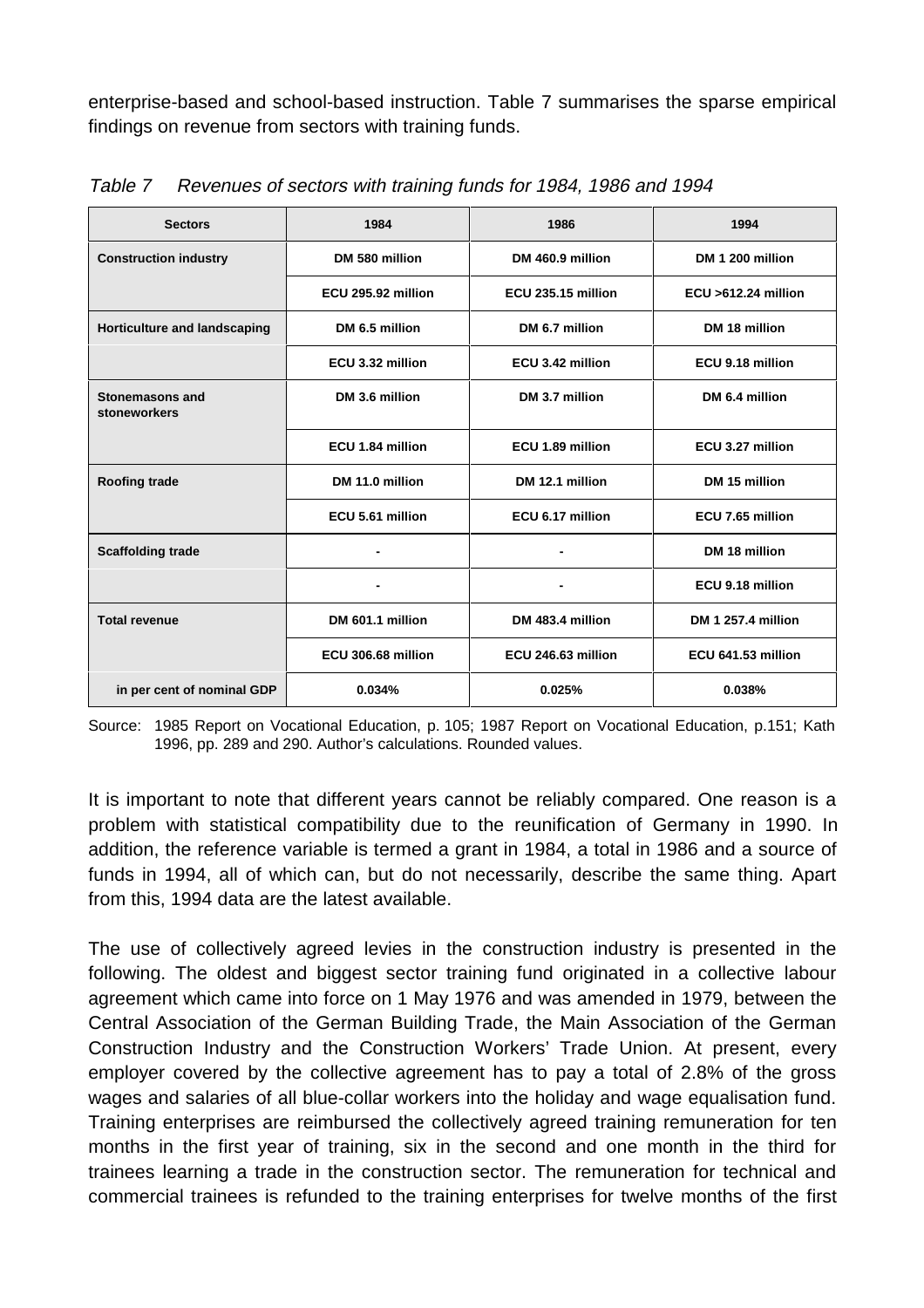<span id="page-35-0"></span>and four months of the second year of training. In addition, the training fund reimburses 16% of the social security contributions advanced by the employer. School-based instruction is compensated in the collective agreement as follows: a day's training at the rate of DM 48 (ECU 24.49) or up to DM 70 (ECU 35.71) where higher costs are documented, and a night at a boarding school at the rate of DM 36 (ECU 18.37) or up to DM 50 (ECU 25.51). Trainees can also claim for transportation cost, to the training site. Since 1 February 1991, enterprises in the new Länder have been included in the construction industry's sector training fund system.<sup>48</sup>

### **2.2.4 Cooperative funding**

Institutionalising a training cooperative often causes many organisational, curricular, legal and financial problems. However, the variety of training cooperatives already in existence indicates that enterprises can successfully cooperate in many ways.<sup>49</sup>

In the model 'central enterprise with partner enterprises', several enterprises form a cooperative with a central enterprise, or senior partner, and partner enterprises. The central enterprise acts as instructor, and concludes training contracts in its own name, but organises phases of training with the partner enterprises and sends trainees to partner enterprises for certain stages of training. It is ultimately responsible for overall training, and partner enterprises perform only supplementary training tasks. In another model, several smaller or medium-sized training enterprises may form a joint 'training consortium'. Each enterprise is an equal partner in the contract. The individual enterprises offer training independently and conclude contracts with their trainees, but send them on exchange to other members of the consortium for certain phases of training. 'Commission training' is a cooperative form in which a few small and medium-sized enterprises enter into an agreement with a large, usually local, enterprise. Each enterprise offers training and concludes training contracts with its own trainees, but the small and medium-sized enterprises send their trainees to a neighbouring large enterprise with a training workshop for certain training periods and units. In a 'training association' individual enterprises set up a joint association which is legally independent. The association, as training provider, concludes the contracts with trainees and the board or appointed secretary of the association sends trainees to the member enterprises for certain stages of training.

### 2.2.4.1 Sources of funding

1

The direct sources of finance for training cooperatives, like the other forms of training financed by enterprises, are company income of the various types listed above. Supplementary funding comes from federal or Länder grants for the promotion of training cooperatives and subsidies from Federal Labour Office and ESF funds, where the cooperatives offer appropriate programmes. The indirect sources of funding, which are

 $48$  Cf. Kath 1996, pp. 288 et seq. cf. also Adams 1997, pp. 14 et seq.

<sup>49</sup> Cf. Schlottau/Schmidtmann-Ehnert/Selka 1996, pp. 6 et seq. cf. for details Schwiedrzik/Meyer/Eule 1987.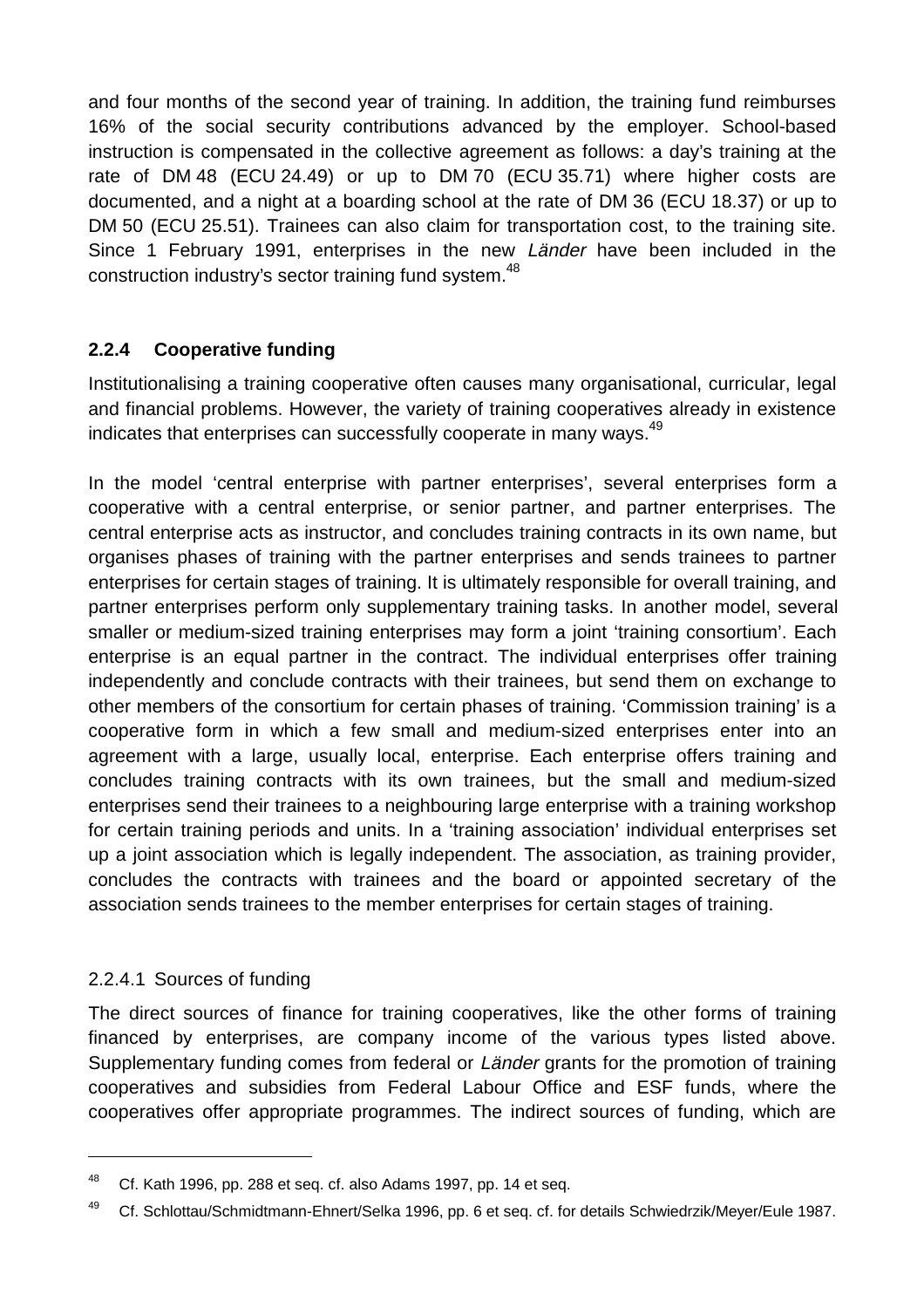difficult to assess empirically, are again tax relief for the enterprises in the form of tax reductions or mitigated tax liability.

#### 2.2.4.2 Use of funds

Although enterprises involved in initial vocational training are becoming more interested in cooperatives as solutions, at present no empirical information beyond a general qualitative identification of the uses of funds by enterprises in training cooperatives appears to be available. In the model 'central enterprise with partner enterprises', the central enterprise usually pays the largest item – trainee remuneration – while the partner enterprises cover the cost of instructors and the cost of plant and materials for their part of the training. In some cases the central enterprise bears the whole burden of training within the cooperative, in view of its overall responsibility. In the training consortia, company expenditure on training is generally balanced by reciprocal services. In the commissioned training model, each of the partners to the contract can, in principle, provide training against reimbursement of costs. As a rule, however, the small and medium-sized enterprises finance training delegated to a large enterprise with a training workshop. In the training association the cost of management, trainee remuneration, examination fees and training aids are usually covered by membership fees, federal and Länder subsidies and donations.

There are strong indications that the cooperative will soon increasingly assume an intercompany training function divided among the member enterprises. Thus funding through the cooperative could take the place of the apparently more expensive funding of intercompany workshops. If it is possible to balance costs and returns in cooperative funding, it seems probable that training capacities spread across the entire cooperative will not increase costs. Smaller and medium-sized enterprises which have no training workshops could profit from the value-adding work of the trainees assigned to them, if, for example, they offer production or service projects to the enterprises constituting the cooperative.<sup>50</sup>

#### **2.2.5 Summary**

<u>.</u>

The legal basis of enterprise-based training does not stipulate modalities of funding. Therefore it is no surprise that the ways of financing enterprise-based training have become increasingly diversified in recent years. Thus the still dominant financing by individual enterprises is increasingly being supplemented by forms of inter-company, sector training fund and cooperative financing as well as many various direct and indirect transfers of public funds.

<sup>&</sup>lt;sup>50</sup> Cf. Heidegger/Rauner 1997, p. 39.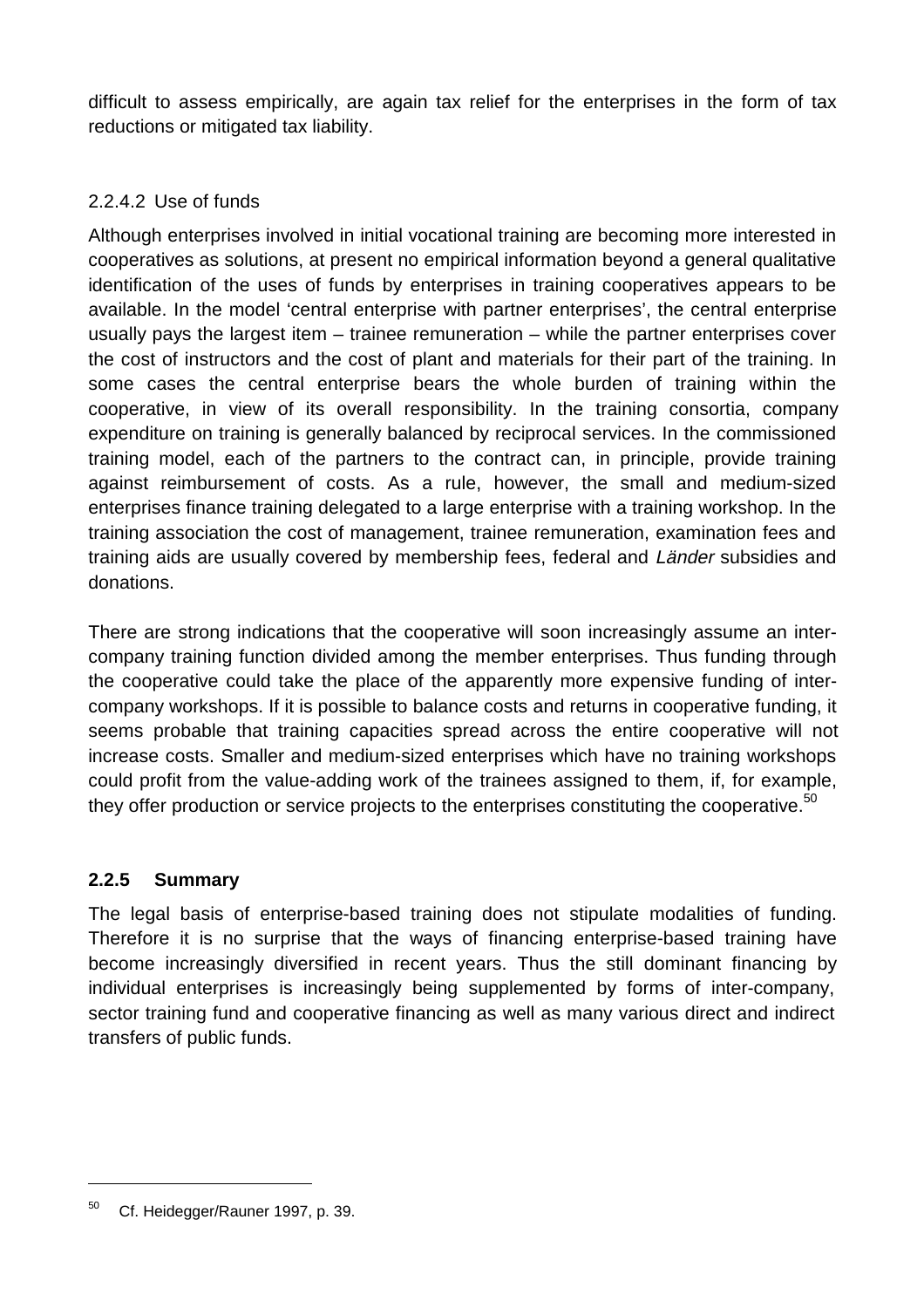## **2.3 Vocational school funding**

With a few, numerically insignificant exceptions, vocational schools are State schools run by local governments. Schools can be the responsibility of individual municipalities, municipal associations (e.g. districts) or school promotional associations established by several communities. In this case, the State is responsible not only for funding, but also for provision of part-time vocational school education. However, the historically rooted distinction between internal and external school affairs in the German public school<sup>51</sup> system leads to a division of funding responsibilities among different levels of government. Internal school affairs are the responsibility of the Länder and include supervision, curriculum planning, determination of school structures, teacher training and – the largest outlay – teachers' salaries. The Länder also subsidise the costs of school buildings by the municipalities. External school affairs, such as some construction work, maintenance and renovation of school buildings, acquisition of teaching and learning materials, and provision of administrative and non-teaching staff, are the responsibility of the municipalities.<sup>52</sup> The principle of non-allocation of public funds to specific purposes is particularly important. According to this legal principle, all income should be used to cover all expenditure. This means that in Germany no funds are allocated a priori for State education provision, but that the volume of funding is reassessed each year. Education has to compete annually with the needs of other operating divisions in the political and administrative process of budget allocation. Only a small proportion of funds for public vocational schools comes from tuition fees. Most is drawn from the general tax revenues of Länder and municipalities. The federal government is involved in the funding of vocational schools only through maintenance grants for pupils, including vocational school pupils, as part of family income support. Funding of vocational schools can be described as advance funding, since Länder and municipalities refinance their expenditure from tax revenue from private households and enterprises. Figure 2 shows the hybrid funding of part-time vocational schools.

 $51$  Throughout this report, 'public school' refers to any school under public authority (such as municipalities, counties, or the state).

<sup>52</sup> Cf. Mattern 1979, p. 22.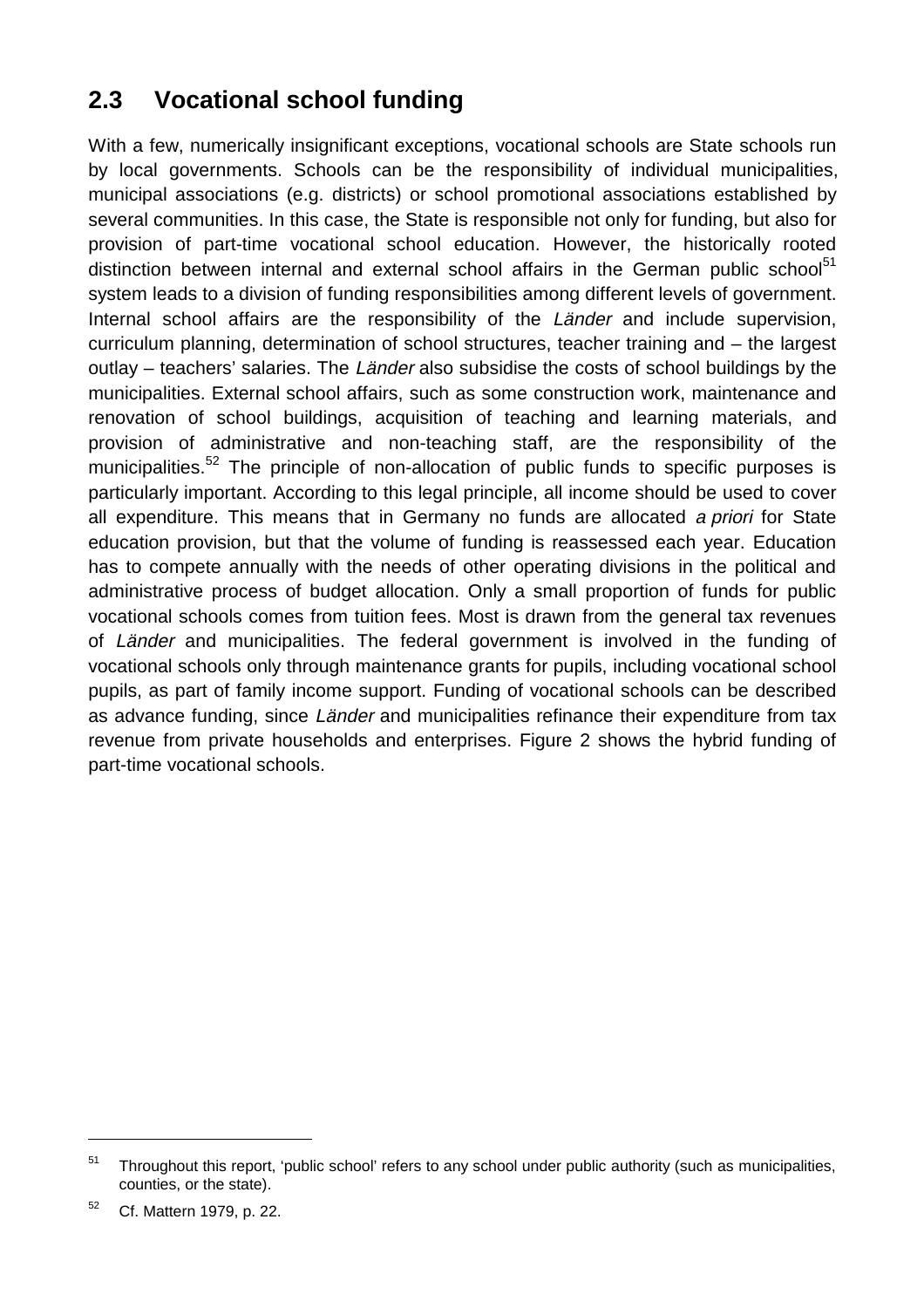



Source: Author's presentation.

<u>.</u>

The private part-time vocational school system also receives many forms of institutional and individual financial support from public funds.<sup>53</sup> Regular financial support in the form of subsidies for current personnel and material costs is paid to eligible private vocational schools. Grants are awarded either as a fixed sum based on certain statistical criteria and differing according to the type of school, or the school receives a subsidy corresponding to a certain percentage of proven need. There are other forms of financial support, some of which are balanced against the regular financial support, e.g. subsidies for building costs, grants within the framework of the freedom of choice of teaching aids, contributions to teachers' pensions, paid sabbatical leave for teaching staff with public servant status and reimbursement of tuition fees and transport costs. Funds are provided primarily by the Länder, with a small contribution from municipalities. The size of the relevant subsidies depends on spending levels in the public school system. The percentage of public funding in the overall funding of private vocational schools varies by Land, type of school and status.<sup>54</sup> No aggregate data are available on the volume of private vocational school funding. All that can be said is that private vocational schools receive up to 80% of their authorised expenses when they supplement public schools, and 90% when they replace

<sup>&</sup>lt;sup>53</sup> Cf. Secretariat of the Standing Conference of Länder Ministers of Education and Cultural Affairs 1997, pp. 96 et seq. cf. also Kell 1995, p. 392.

 $54$  Numerous special regulations apply to licensed private schools as opposed to approved private schools.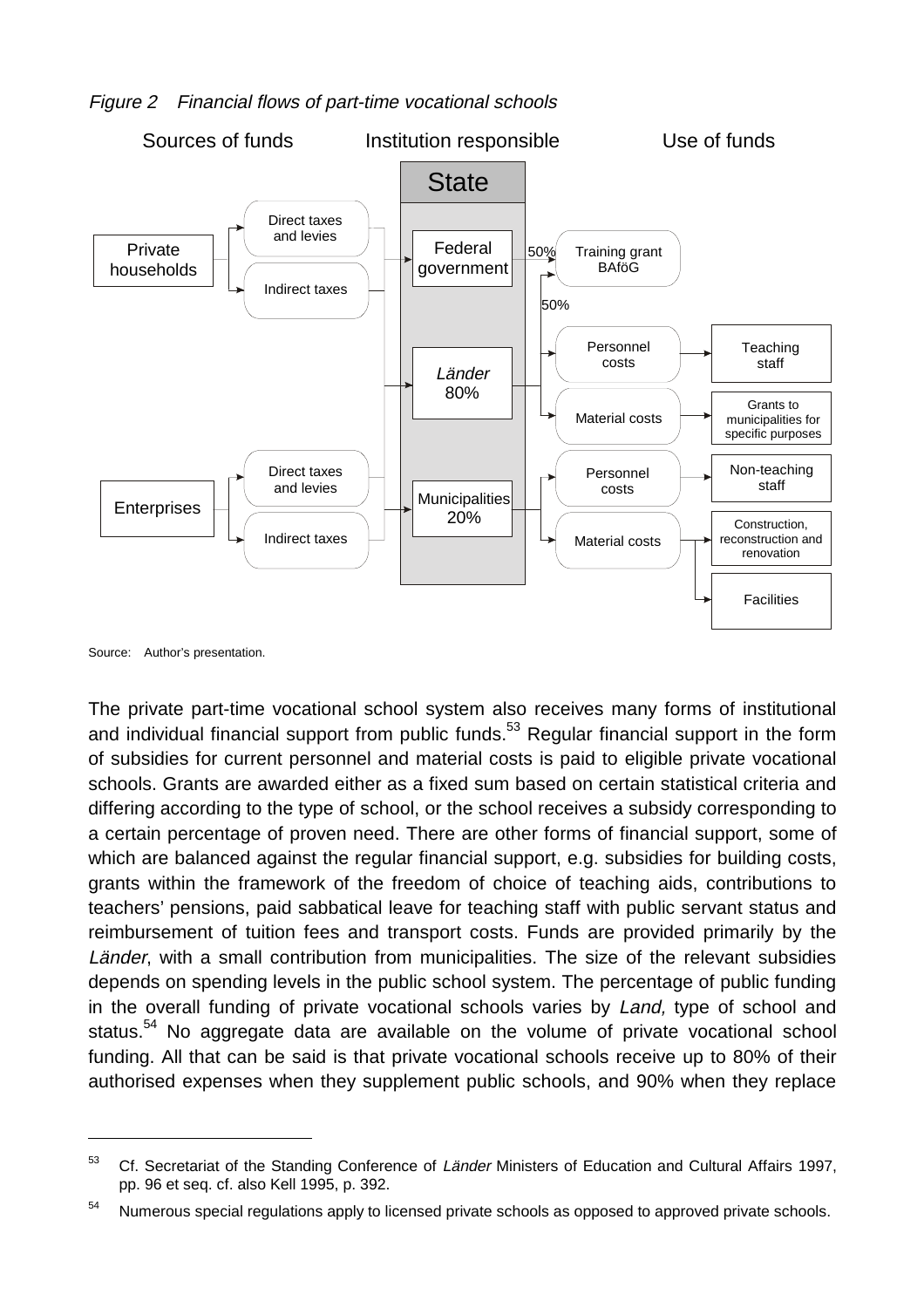public schools. The remaining 20% and 10%, respectively, have to be collected from the private institutions to which they belong (e.g. churches, large enterprises) and pupils' parents (tuition fees).

#### **2.3.1 Sources of funding**

The main direct sources of funding of the Länder and municipalities are taxes and levies from individuals and enterprises – after completion of fiscal equalisation<sup>55</sup> – either during the relevant period or on credit and loan as an advance on future income. Recently public assets have been liquidated with increasing frequency, although this is still of only marginal significance. Indirect sources of funding can be named, but not quantified inasmuch as attending full-time vocational training courses also leads to intangible losses of revenue from taxes and fees in terms of loss of pupils' income.

#### **2.3.2 Use of funds**

While the Länder cover the bulk of personnel costs, the municipalities fund the greatest part of current material costs and material investments from their own revenues. At present the Länder finance nearly 80% of expenditure by vocational schools. However, this includes training grants for pupils in full-time vocational schools. The municipalities bear the remaining 20% of total spending. Pupils' families contribute an unknown amount by paying for schoolbooks, other learning aids and transportation to school.<sup>56</sup> Table 8 breaks down public expenditure on all vocational schools for selected years by government unit.

<sup>&</sup>lt;sup>55</sup> Cf. Musgrave/Musgrave/Kullmer 1992, pp. 49 et seg.

<sup>56</sup> Cf. Arnold/Marz 1979, p. 52.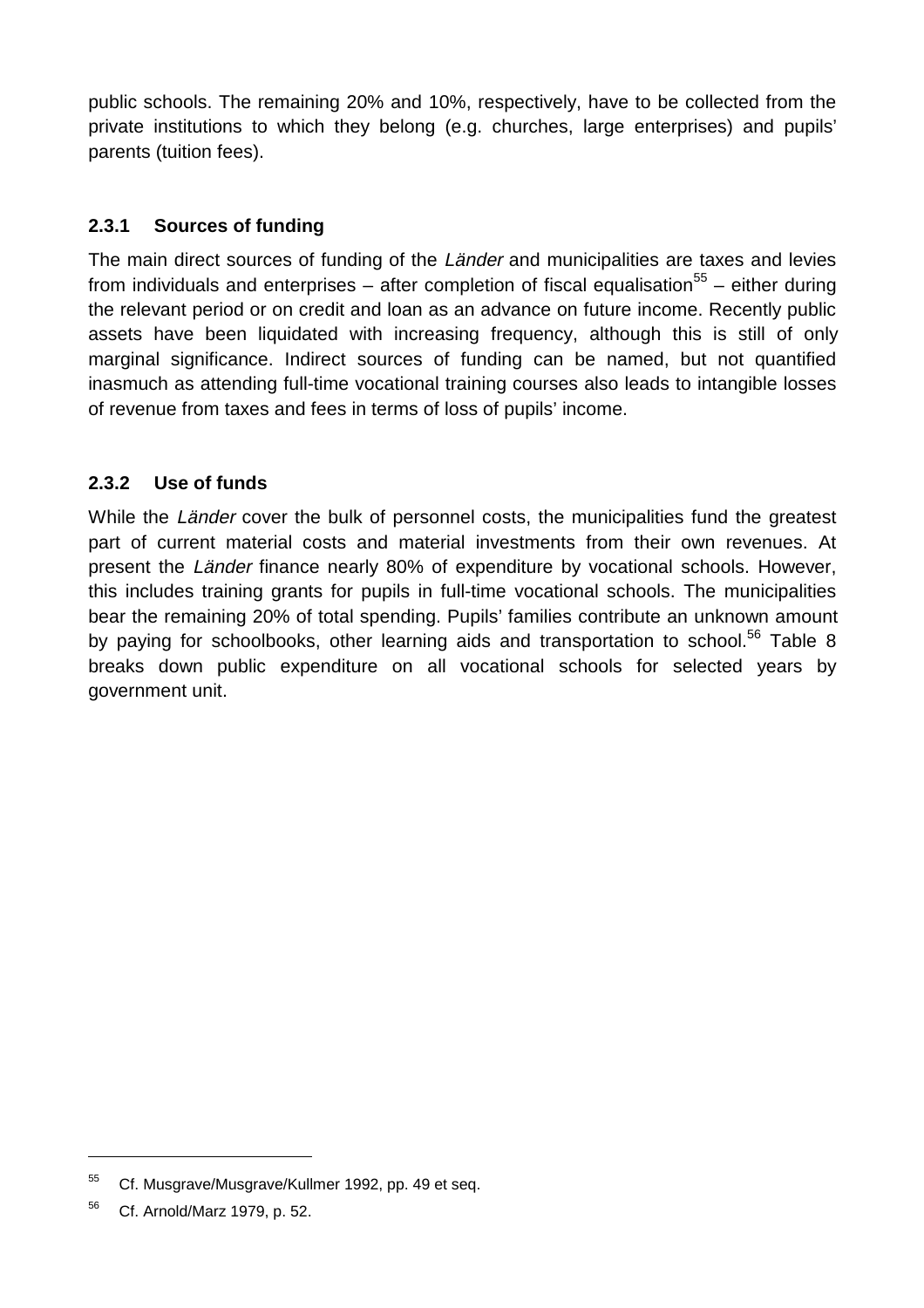Table 8 Public spending on vocational schools by unit of government for 1986, 1991, 1995 and 1996

| <b>Unit of Government</b>            | 1986 a c                    | 1991 а с                    | 1995 b c                   | 1996 b d            |
|--------------------------------------|-----------------------------|-----------------------------|----------------------------|---------------------|
| Länder                               | DM 5618 million             | DM 6 543 million            | DM 8 635.36 million        | DM 8 834.89 million |
|                                      | <b>ECU 2 866.33 million</b> | <b>ECU 3 338.27 million</b> | ECU 4 405.8 million        | ECU 4 507.6 million |
| <b>Municipalities</b>                | DM 1 453 million            | DM 1748 million             | DM 1 534.19 million        | DM 1 473.43 million |
|                                      | ECU 741.33 million          | ECU 891.87 million          | ECU 782.75 million         | ECU 751.75 million  |
| <b>Promotional</b><br>associations   | DM 7 million                | DM 7 million                | DM 1.0 million             | DM 1.0 million      |
|                                      | ECU 3.57 million            | ECU 3.57 million            | ECU 0.51 million           | ECU 0.51 million    |
| <b>Total basic funds</b>             | DM 6954 million             | DM 8294 million             | DM 10170.55 million        | DM 10309.32 million |
|                                      | <b>ECU 3547.96 million</b>  | <b>ECU 4231.63 million</b>  | <b>ECU 5189.06 million</b> | ECU 5259.9 million  |
| in per cent of nominal<br><b>GDP</b> | 0.36%                       | 0.31%                       | 0.29%                      | 0.29%               |

Source: Fiscal results of the public budget for education, science and culture 1986, p. 63; Fiscal results of the public budget for education, science and culture 1991, p. 64; Federal and Länder Committee for Educational Planning and Research Promotion 1997, Tables 12 and 19. Author's calculations. Inconsistencies from rounding values.

Legend: The values for vocational schools include values for schools of the commercial, health and social sectors. a: old [West German] Länder; b: all of Germany; c: actual values, d: projected values according to the Federal and Länder Committee for Educational Planning and Research Promotion, 1997.

The table shows that Länder spending dominates public financing of vocational schools. The growth in Länder expenditure is due primarily to rises in wages and salaries, since the Länder cover most of the teaching staff payroll. The sources consulted in compiling Table 8 give no separate information on public expenditure for part-time vocational schools. This amount is included in the expenditure on vocational schools. Thus no overall spending and funding statistics are available for the dual system.<sup>57</sup>

#### **2.3.3 Summary**

<u>.</u>

Funding for vocational schools – and in particular the public vocational schools – comes primarily from the public budget. The traditional division of tasks between Länder and municipalities has led to a division of funding for internal and external school affairs. Laws on horizontal fiscal equalisation between the Länder and vertical fiscal equalisation between Land and municipalities ensure that the tax base of government units is taken into account. Attendance at public part-time vocational schools is free, but other types of vocational school, particularly private schools, charge for certain vocational courses.

<sup>&</sup>lt;sup>57</sup> Cf. also comments in Hoffmann 1994, pp. 167 et seq.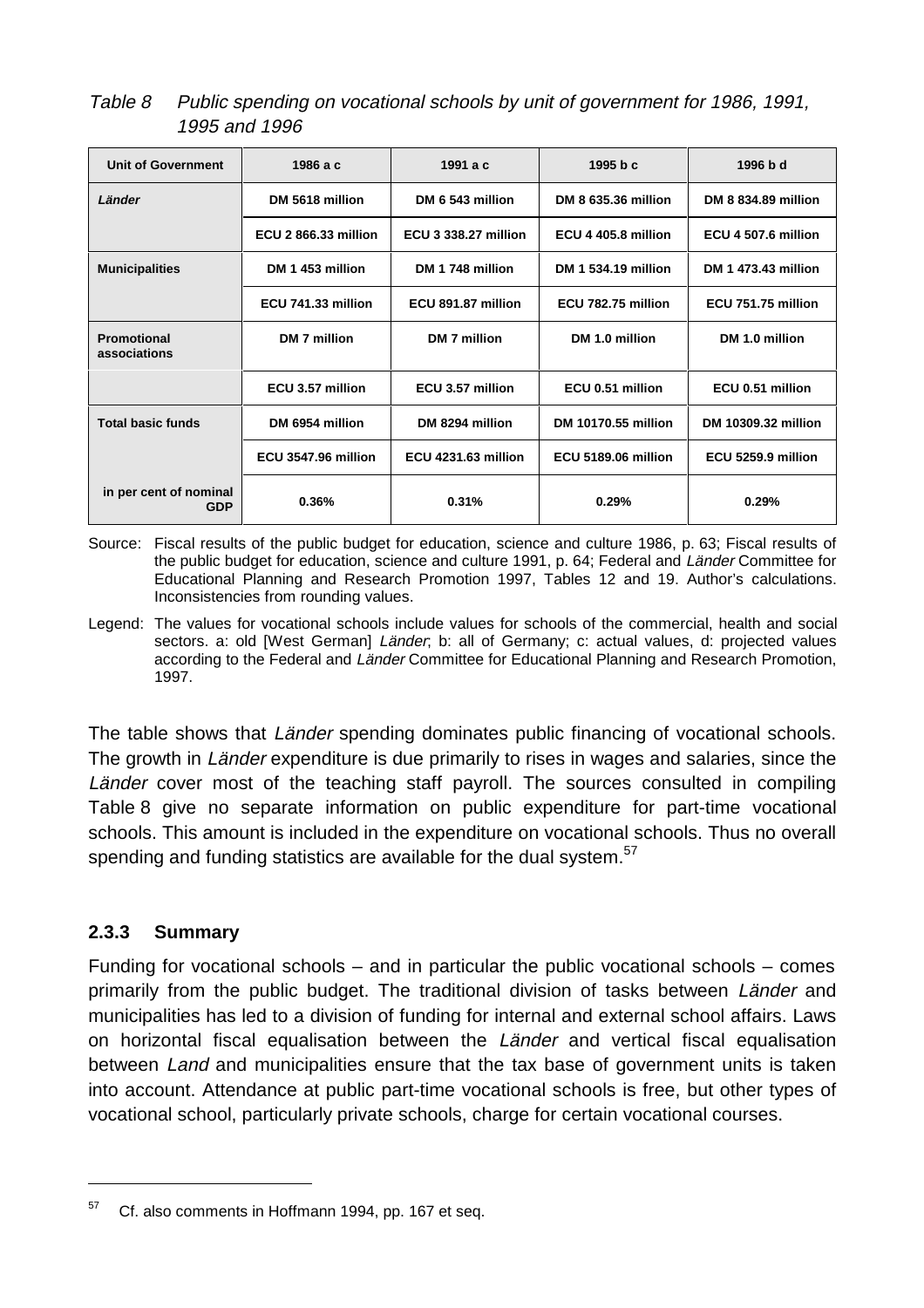### **2.4 Conclusions**

Initial vocational training funding in Germany can be summarised as follows:

- the analysis of funding structures for initial vocational training revealed a multitude of actual modes of funding, as well as a number of financial sources for investors and providers;
- it became clear that enterprise-based initial training is financed increasingly not by the individual enterprise alone, but also by inter-company training funds, sector-training funds and cooperative financing. The importance of the last-named source will probably grow;
- it was confirmed that although enterprises have traditionally played an important role in funding vocational training, the State is involved to a considerable extent in the funding of initial vocational training, by providing vocational schools and subsidising enterprisebased vocational training and granting tax reductions or mitigation of tax liabilities;
- all modes of financing initial vocational training are a form of advance financing, since all those who finance initial vocational training attempt to pass expenses on to third parties;
- vocational training relies on hybrid funding, since all spheres of the economy help finance initial training. Involvement is measured on different scales and cannot be reliably quantified empirically. Initial vocational training is financed mutually because of the non-appropriation principle of the German tax system. Proportional advanced financing and specific refinancing options add to the complexity.

Table 9 below summarises overall expenditure on initial vocational training.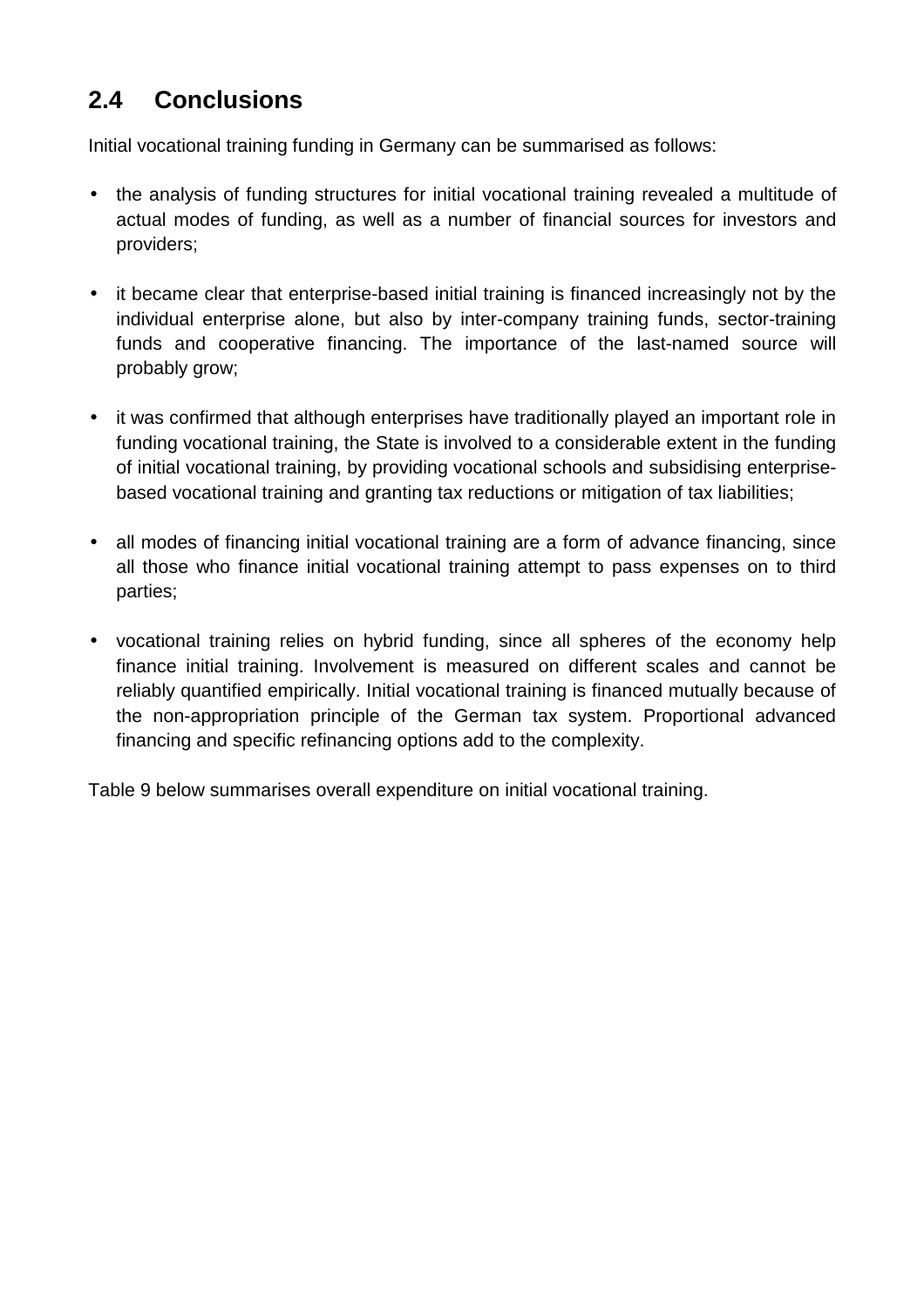| <b>Economic unit</b>                                  | 1986 a                          |        | 1991 a                          |        |                                 |        |
|-------------------------------------------------------|---------------------------------|--------|---------------------------------|--------|---------------------------------|--------|
|                                                       | absolute values                 | in $%$ | absolute values                 | in $%$ | absolute values                 | in $%$ |
| <b>Public sector</b>                                  |                                 |        |                                 |        |                                 |        |
| <b>European Union</b>                                 |                                 |        |                                 |        |                                 |        |
|                                                       | $\overline{\phantom{a}}$        |        | $\blacksquare$                  |        |                                 |        |
| <b>Federal government</b>                             | DM 132 million                  | 0.3%   | DM 388.6 million                | 0.72%  | DM 287.4 million                | 0.59%  |
|                                                       | <b>ECU</b><br>67.35 million     |        | <b>ECU</b><br>198.27 million    |        | <b>ECU</b><br>146.63 million    |        |
| Länder                                                | <b>DM</b><br>5 618 million      | 12.84% | <b>DM</b><br>6 543 million      | 13.18% | <b>DM</b><br>8 834.89 million   | 18.11% |
|                                                       | <b>ECU</b><br>2866.33 million   |        | <b>ECU</b><br>3 338.27 million  |        | ECU<br>4 507.6 million          |        |
| <b>Municipalities and</b><br>promotional associations | <b>DM</b><br>1 460 million      | 3.34%  | <b>DM</b><br>1755 million       | 3.53%  | <b>DM</b><br>1 474.43 million   | 3.02%  |
|                                                       | ECU<br>744.9 million            |        | <b>ECU</b><br>895.41 million    |        | <b>ECU</b><br>752.26 million    |        |
| <b>Total</b>                                          | DМ<br>7 210 million             | 16.48% | DМ<br>8 686.6 million           | 17.5%  | <b>DM</b><br>10 596.72 million  | 21.72% |
|                                                       | <b>ECU</b><br>3 678.57 million  |        | <b>ECU</b><br>4 431.94 million  |        | <b>ECU</b><br>5 406.49 million  |        |
| <b>Private sector</b><br><b>Enterprises</b>           | DМ<br>36 531.4 million          | 83.52% | DМ<br>40 967.18 million         | 82.5%  | <b>DM</b><br>38 180.49 million  | 78.28% |
|                                                       | <b>ECU</b><br>18 638.47 million |        | <b>ECU</b><br>20 901.62 million |        | <b>ECU</b><br>19 479.84 million |        |
| <b>Individuals</b>                                    |                                 |        |                                 |        |                                 |        |
|                                                       |                                 |        | $\overline{\phantom{0}}$        |        |                                 |        |
| <b>Total</b>                                          | DM<br>36 531.4 million          | 83.52% | <b>DM</b><br>40 967.18 million  | 82.5%  | <b>DM</b><br>38 180.49 million  | 78.28% |
|                                                       | <b>ECU</b><br>18 638.47 million |        | ECU 20 901.62<br>million        |        | ECU 19 479.84<br>million        |        |
| <b>Federal Labour Office</b>                          | $\overline{\phantom{a}}$        |        |                                 |        |                                 |        |
|                                                       |                                 |        |                                 |        |                                 |        |
| <b>Total expenditure</b>                              | <b>DM</b><br>43 741.4 million   | 100%   | <b>DM</b><br>49 653.78 million  | 100%   | <b>DM</b><br>48 777.21 million  | 100%   |
|                                                       | ECU<br>22 317.04 million        |        | ECU<br>25 333.56 million        |        | ECU<br>24 886.33 million        |        |
| in per cent of nominal<br><b>GDP</b>                  | 2.27%                           |        | 1.88%                           |        | 1.38%                           |        |

#### Table 9 Total expenditure on initial vocational training

Source: Author's calculations. Inconsistencies from rounding values.

Legend: Cf. Beicht/Holzschuh 1990, p. 37; cf. Bardeleben/Beicht/Feher 1997, pp. 18 and 20; cf. 1998 Labour and Social Statistics, Tab. 6.13. a: old [West German] Länder; b: all of Germany. The total cost of training to enterprises includes funding through sector training funds and expenditure by individual enterprises. Funds from sector training funds are linearly interpolated for the years 1991 and 1996. The values for the cost of training to individual enterprises are extrapolated producer prices for industrial products. They are based on the 1985 projection of the 1980 survey by the Federal Institute for Vocational Training for 1986 and on the 1991 survey of the Federal Institute for Vocational Education and Training for 1996.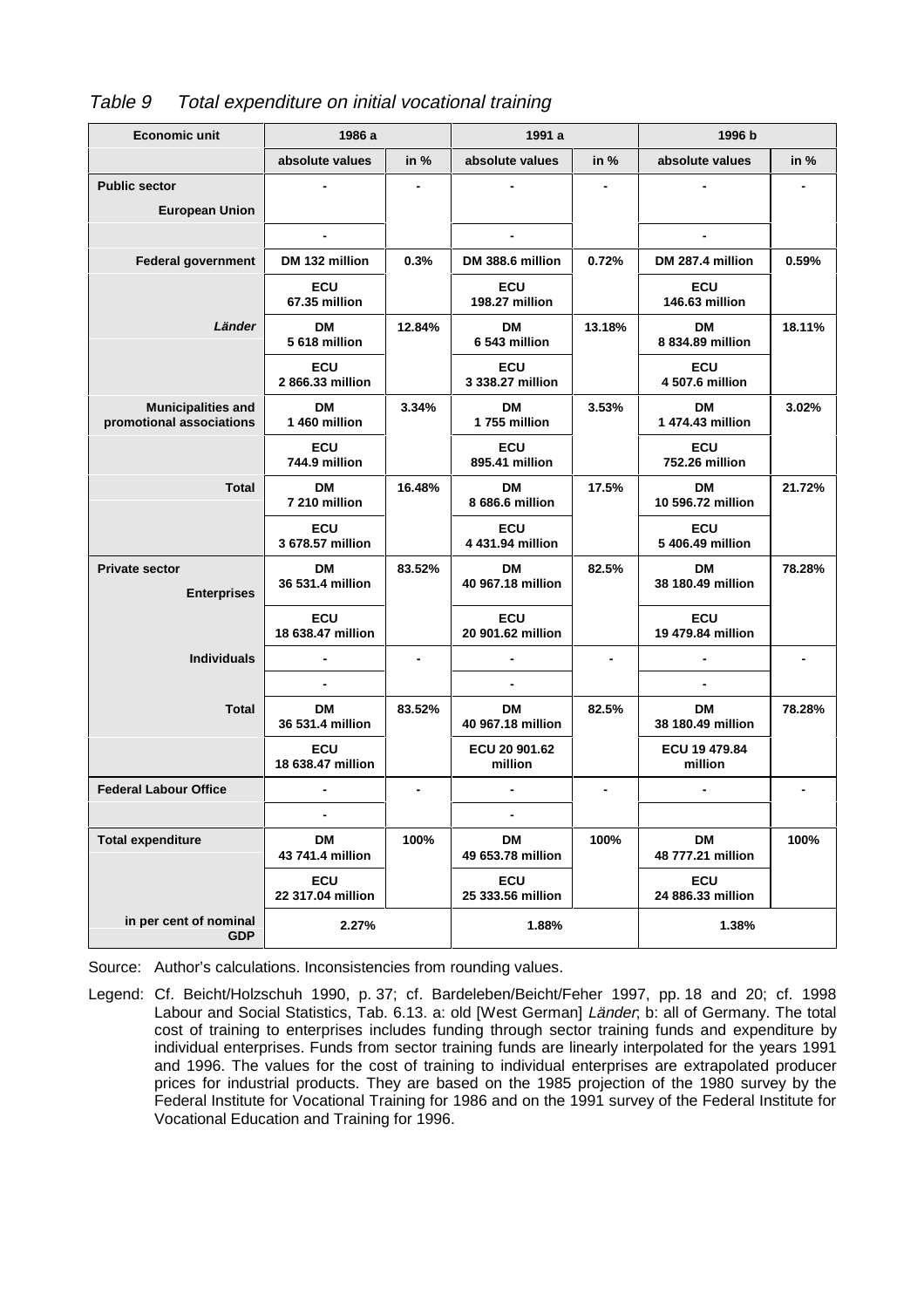The future of the dual system will probably remain a controversial topic. The search for alternative modes of enterprise funding, promising more and better training places, especially in the new Länder, will continue. The already rapid creation of new skilled occupations and modernisation of existing ones will also continue. Coordination between part-time vocational schools and training enterprises will be improved by new concessions to flexibility by the part-time vocational schools, leading to a more favourable cost/benefit ratio for enterprises. The global allocation of budgetary funds to individual schools will increase. Budgets will not be confined to current supplies. Within the next ten years they will also include staff costs and investment funds. Individual vocational training schools will assume much greater responsibility for their own administration and resource management.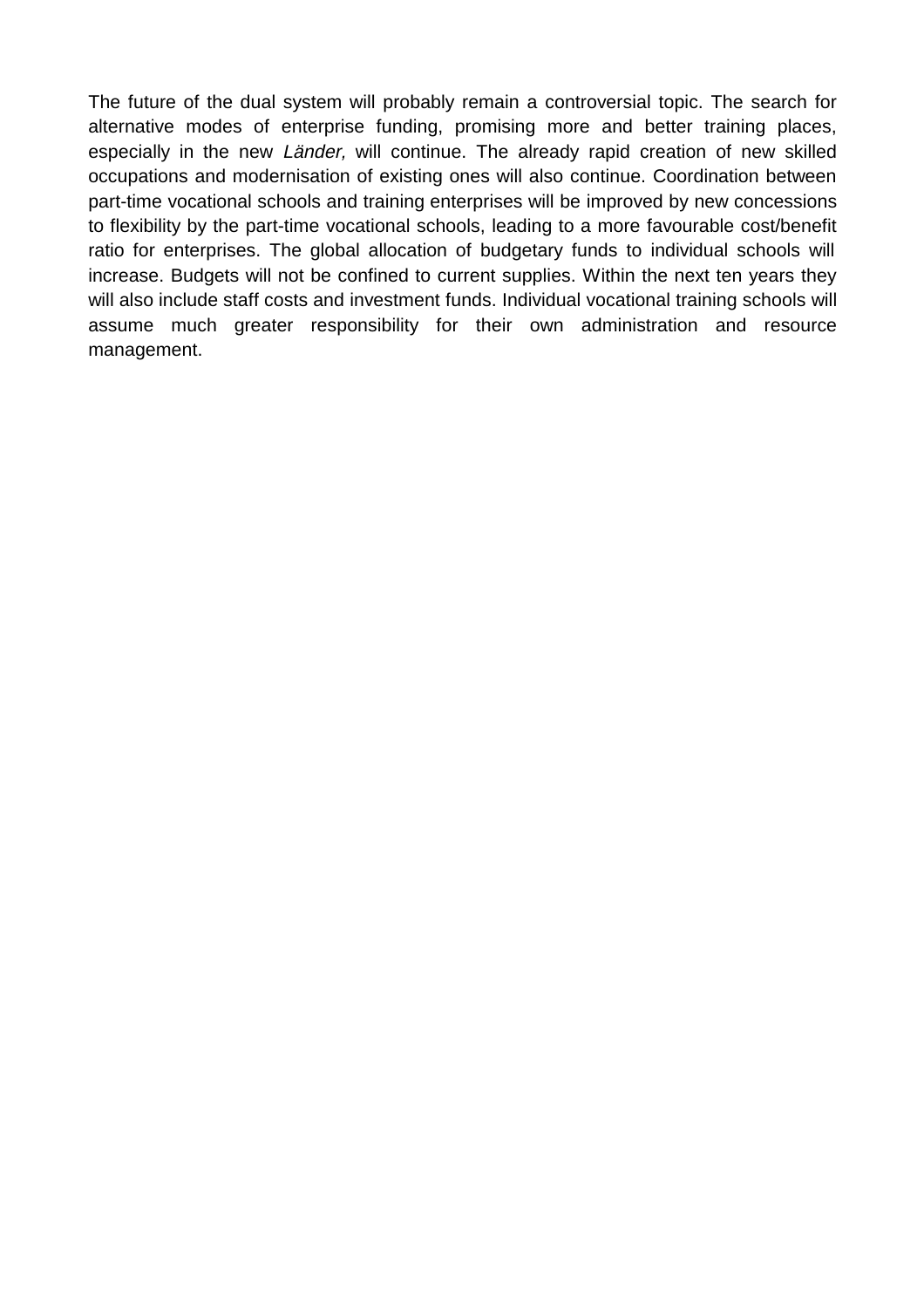# **Part 3 Continuing vocational training**

### **3.1 Specific background**

Continuing vocational training in Germany is characterised by: a) division of responsibilities between federal and Länder governments, b) pluralism of providers, c) market allocation, d) subordinate role of the State, e) diversity of formal courses and f) selection based on diverse training and work experience pre-requisites.<sup>58</sup> The institutional structure of continuing vocational training involves a multitude of providers, agencies and associations, usually representing specific social and business interests. They establish the socio-political environment for continuing training institutions, which are responsible not only for content, form, duration and skills level of courses, but also for personnel and course organisation. The institutions are subsidised, usually in the form of grants for the institution as a whole, or for specific courses.

Given the lack of statistics on vocational training, it is not surprising that only modest data are available on financial flows and costs of continuing vocational training in Germany. The plurality of agencies, institutions and courses on the supply side and the heterogeneous clientele on the demand side lead not only to variety but also to a lack of transparency in the continuing training market.<sup>59</sup> Table 10 profiles continuing vocational training providers in Germany in 1991 and 1994.

<sup>58</sup> Cf. Bergner/Ehrmann/Grünewald/Sauter 1991, pp. 9 et seq.

<sup>&</sup>lt;sup>59</sup> Cf. Sadowski/Decker 1993, pp. 35 et seq.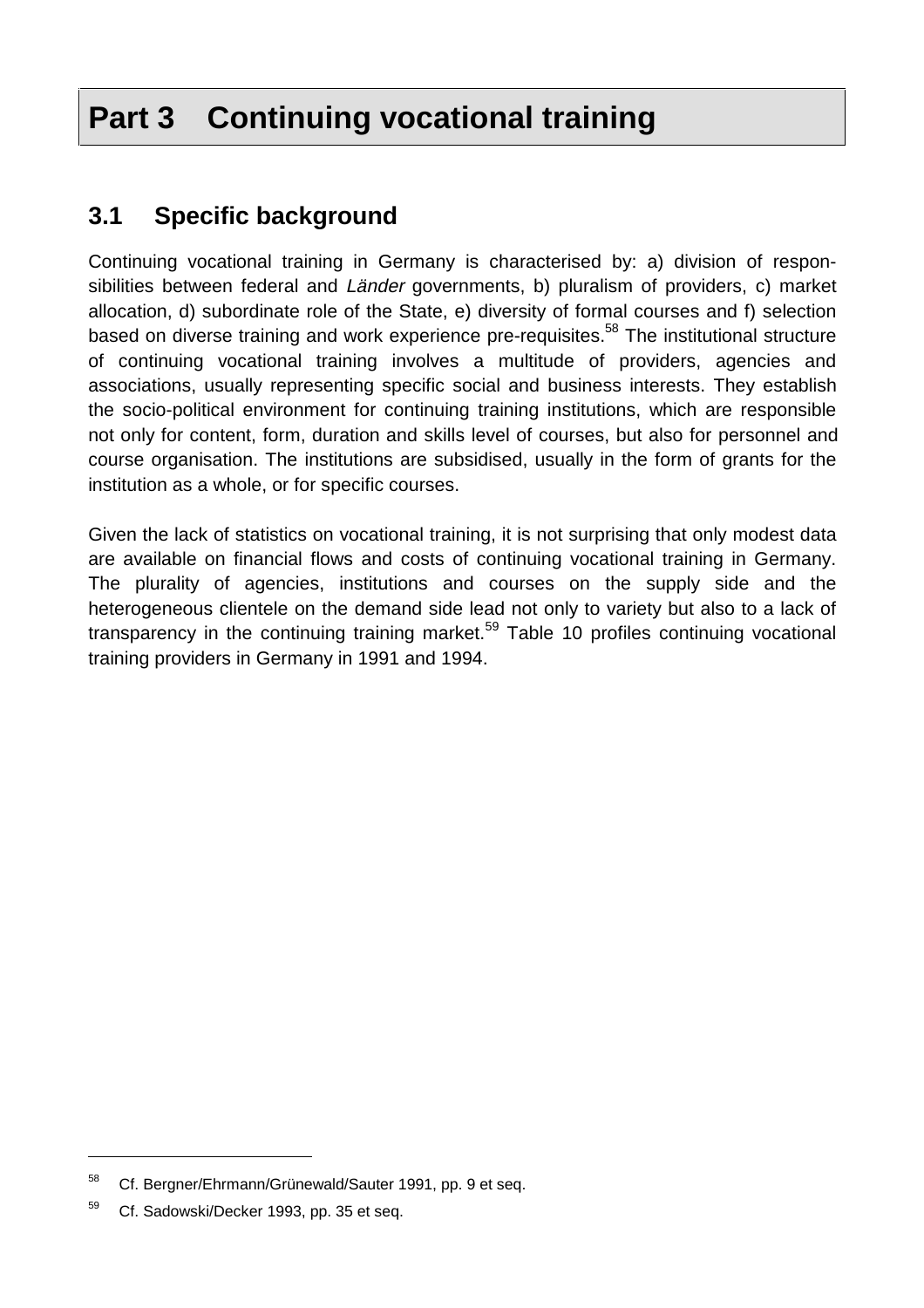Table 10 Provision of continuing vocational training in percentages for cases of participation and volume of training in 1991 and 1994

|                                                | Values in %                   |                |                               |                |
|------------------------------------------------|-------------------------------|----------------|-------------------------------|----------------|
|                                                | <b>Cases of participation</b> |                | Volume of continuing training |                |
| Provider a                                     | 1991                          | 1994           | 1991                          | 1994           |
| <b>Employers/enterprises</b>                   | 44                            | 53             | 32                            | 35             |
| <b>Private colleges</b>                        | 12                            | 10             | 13                            | 19             |
| <b>Chambers</b>                                | 4 <sub>b</sub>                | 6              | 7 <sub>b</sub>                | 9              |
| Academies, scientific societies                | 5 <sub>b</sub>                | 5              | 5 <sub>b</sub>                | 4              |
| <b>Occupational associations</b>               | $\overline{7}$                | 5              | 4                             | 4              |
| <b>Adult education centres b</b>               | 3                             | 3              | $\overline{2}$                | 4              |
| (Specialised) institutes of higher education b | 5                             | $\mathbf{2}$   | 8                             | 4              |
| <b>Occupational insurance mutuals</b>          | $\blacksquare$                | 2 <sub>b</sub> | $\blacksquare$                | 3 <sub>b</sub> |
| <b>Specialised schools</b>                     | 2 <sub>b</sub>                | 2c             | 8 b                           | 4 c            |
| <b>Employers' associations</b>                 | 2 <sub>b</sub>                | 1 <sub>c</sub> | 3 <sub>b</sub>                | 1 <sub>c</sub> |
| <b>Trade Unions</b>                            | 3 <sub>b</sub>                | 1 <sub>c</sub> | 4 <sub>b</sub>                | 1 <sub>c</sub> |
| Other organisations d                          | 4                             | $\mathbf{3}$   | 4                             | 3              |
| Other unstipulated organisations               | 6                             | $\overline{7}$ | $\overline{7}$                | 9              |
| <b>Unspecified</b>                             | $\mathbf{1}$                  | $\bf{0}$       | $\mathbf{2}$                  | $\bf{0}$       |
| <b>Total</b>                                   | 99                            | 100            | 99                            | 100            |

Source: 1996 Reporting System, p. 253.

Legend: a: listed according to share of cases of participation 1994; b: basis: 40-99 cases of participation per provider; c: less than 40 cases of participation per provider. Cases of participation = Number of participants x number of events. Volume of continuing training = cases of participation x duration of events; d: associations (not including occupational associations), non-church welfare associations, parties, open education institutes, Urania, Chamber of Technology.

The table can be summarised as follows: a) in 1994 more than half the cases of participation involved events organised by employers/enterprises, and the number is growing; b) private institutes are second (10%) and chambers third (6%) in the rankings of cases of participation; c) on the basis of volume, employers/enterprises are still the most important providers of continuing training, although they accommodate 'only' about a third of participants; d) the reverse is true for private institutes - their contribution to the volume of continuing training is almost twice as high as their share of cases of participation; e) overall, a broad range of continuing training activity is offered and demanded.

Enterprises are the largest investors in continuing vocational training. Their contribution to funding correlates closely to their contribution to the volume of continuing vocational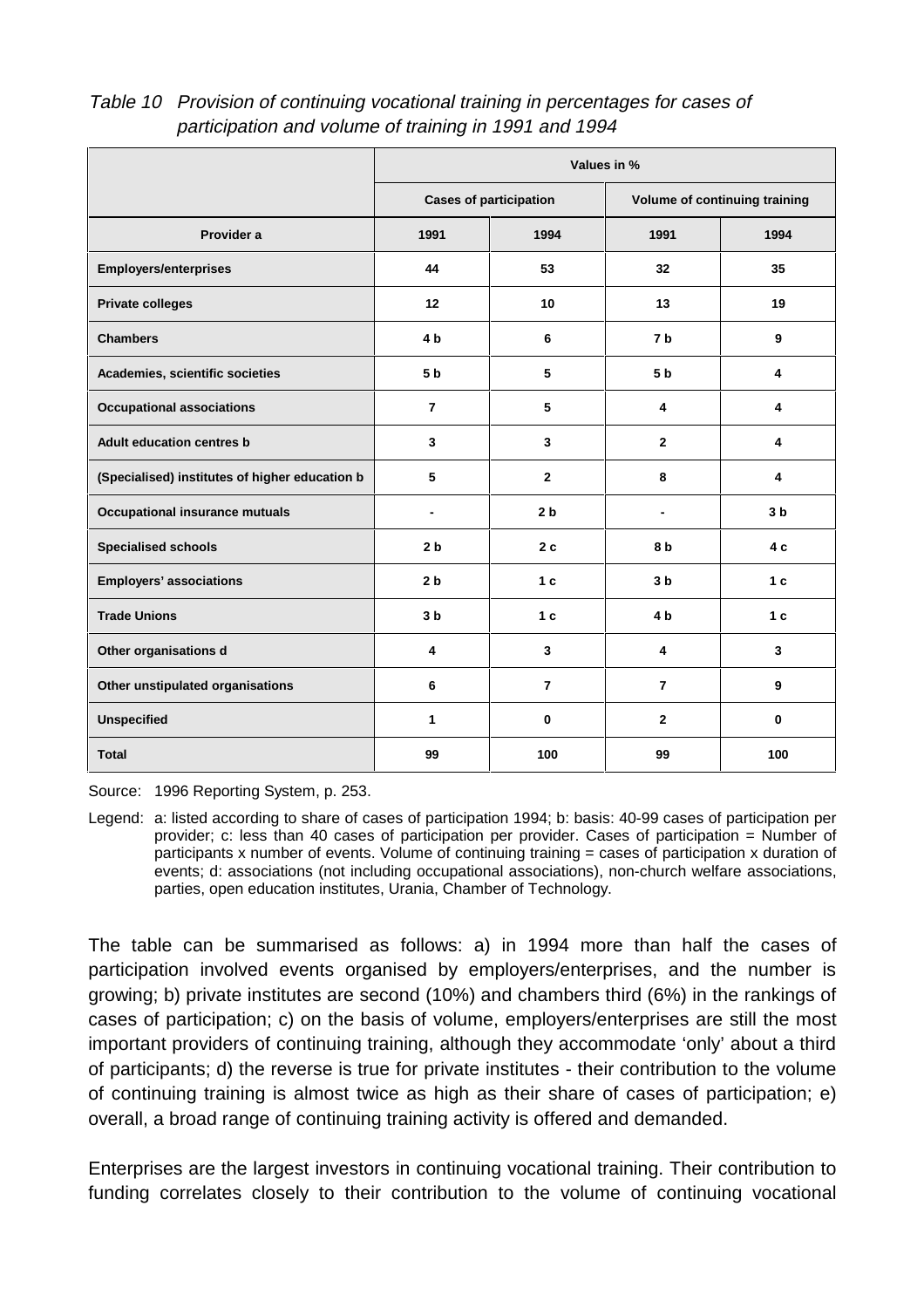training. In-company continuing training differs significantly from continuing training delivered outside the enterprise with regard to target group, duration and skills levels. The target group of in-company continuing training comprises mainly male employees above the level of skilled worker. The training usually lasts less than a week and seldom ends with a generally recognised and applicable certificate.<sup>60</sup> Since the individual enterprise is responsible for the measure, the enterprise itself decides on the amount of continuing training employees receive, its timing and standard – within the legal framework. It also determines what training can cost. In-company continuing training, like initial training, involves advance funding, i.e. the same burden transfer options exist for both.<sup>61</sup>

Next to company self-interest in improving the skills of certain segments of the workforce, the Labour Promotion Act is the most important instrument for specific public funding and promotion of employee continuing vocational training.<sup>62</sup> The Labour Promotion Act implemented various innovations with a considerable impact on specific incentives and thus on the target groups. In the latest amendment to the Law, in March 1997 the Bundesrat [upper house of the German parliament] passed the Promotion of Labour Reform Act, which took effect on 1 January 1998 as part of the Social Security Code, Volume III. Continuing vocational training had previously comprised occupational further training, occupational retraining and orientation training. The Promotion of Labour Reform Act merged the concepts 'further training' and 'retraining' under 'continuing vocational training'. Subsidisation of orientation training is continued as an integration grant. Participants in the further training and occupational retraining schemes, which are now being phased out, are registered under the term 'participants in continuing vocational training'. Comparisons with previous years refer to participants in further training and occupational retraining, i.e. not to orientation training. Terminology changes do not affect a) special training schemes for the occupational integration of the disabled, b) promotion of vocational education for the disadvantaged, c) German-language courses, and d) specific training measures.<sup>63</sup>

For a long time, there was only conjecture but no reliable information about the individual cost of continuing vocational training to private persons. The Federal Institute for Vocational Education and Training conducted a representative survey of individual costs and benefits of continuing vocational training for the first time for 1992. It used a broad definition of the term continuing training, and included less-formal continuing training activities along with more-strictly formal ones such as courses. Figure 3 depicts the most important cash flows in continuing vocational training.

<sup>&</sup>lt;sup>60</sup> Cf. Berger/Ehrmann/Grünewald/Sauter 1991, pp. 21f.

 $61$  Cf. section 2.2.1.

 $62$  For details see section 4.

<sup>&</sup>lt;sup>63</sup> Cf. 1997 Report on Vocational Education, pp. 174 et seq.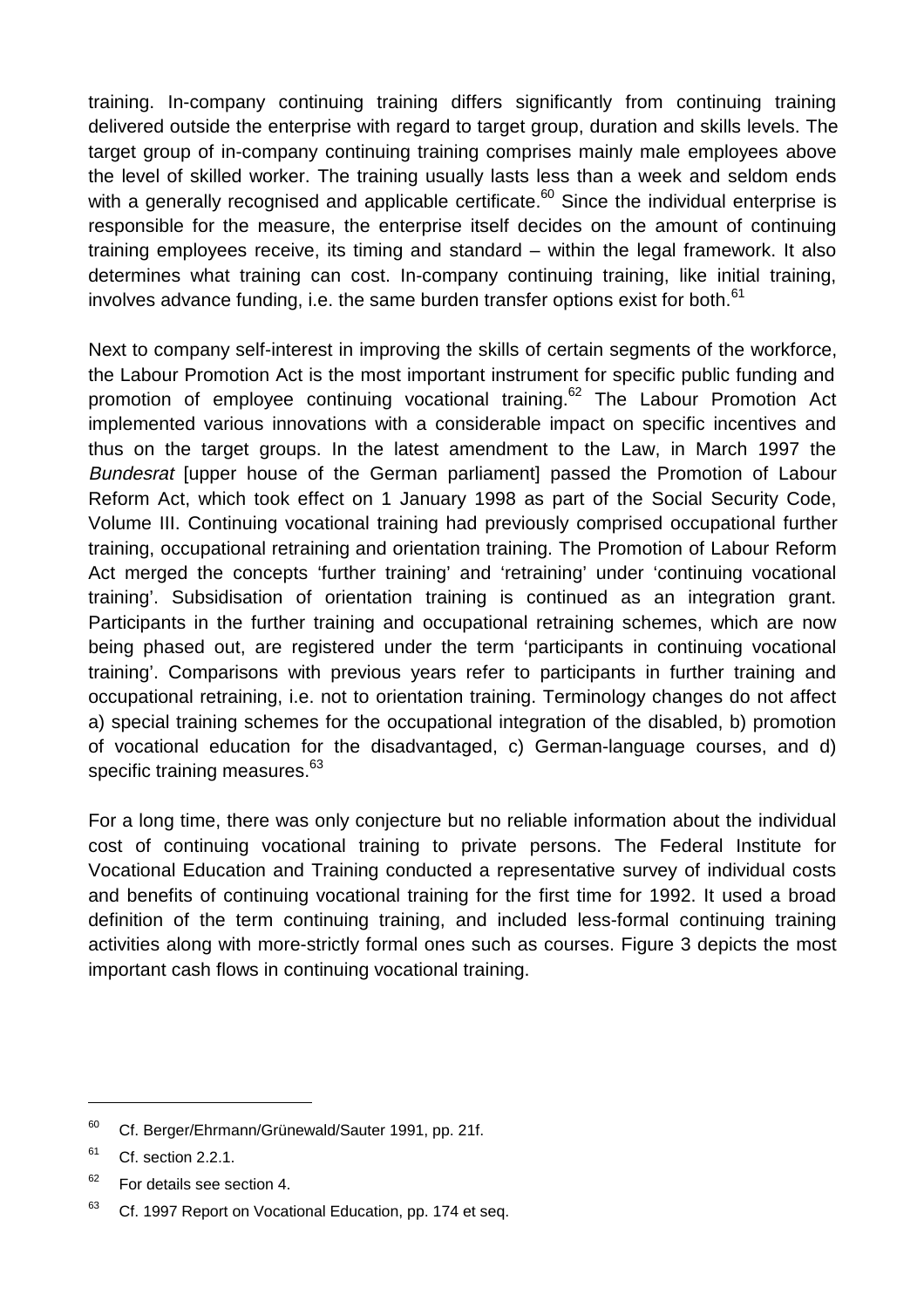



Source: Author's presentation.

### **3.2 Funding of private-sector, in-company continuing vocational training**

Whereas modification of enterprise-based initial training funding has long been the subject of an elaborate and polarised political debate, no similar discussion on in-company continuing training is observed. One cannot automatically apply comments on the specific strengths and weaknesses of enterprise-based initial training financing to in-company continuing training. However, certain weaknesses of company financing mechanisms for initial training activities, such as vulnerability to cyclical influences, cost sensitivity and inconsistent quality, can also be applied to occupational or in-company continuing training. Although increasing expenditure has not triggered a discussion about alternative forms of funding for in-company continuing training, there is a greater interest in reliable cost surveys, since increasing costs to investors a) must be justified by efficient resource allocation, b) are increasingly becoming a tactical instrument in the politics of vocational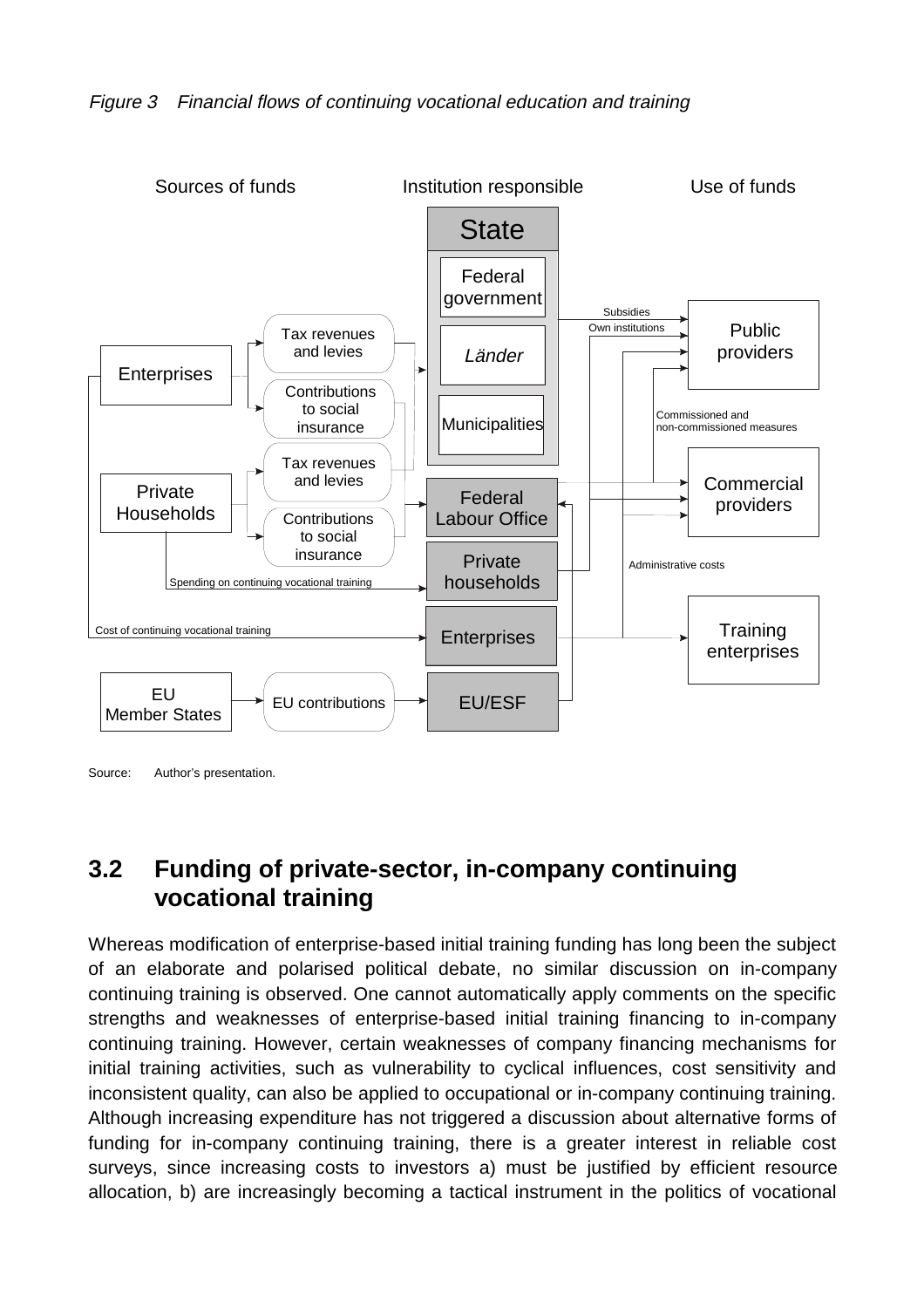training funding, and finally c) are gaining importance in the international comparison of vocational training funding.<sup>64</sup> The increased demand for reliable data is in striking contrast to the considerable methodological problems of cost determination.<sup>65</sup> There are several essential reasons for these problems. The term continuing training is not clearly definable and can thus be applied in either a broad or a narrow sense. The imprecise definition causes enterprises considerable difficulties in determining cost. The inaccuracy of the term continuing training gives rise to a fuzzy definition of cost. Relatively few enterprises have a well-developed cost accounting system for in-company continuing training and the determination and classification of returns requires sophisticated methods.<sup>66</sup>

#### **3.2.1 Sources of funding**

While it is possible to identify the direct and indirect sources of funding private enterprises use to finance in-company continuing training on the basis of estimates, no aggregate empirical data are available for indirect and external sources. Enterprises can only finance continuing training from sales revenues, interest income, income from leasing and direct State subsidies in the current period, from credits and loans in anticipation of future income and from transfer of retained earnings from previous periods. In addition, the ESF supplements Federal Labour Office funding to enterprises providing appropriate measures. Tax relief in the form of tax reductions or mitigation of tax liabilities for enterprises showing a profit may subsidise in-company continuing training indirectly.

#### **3.2.2 Use of funds**

The use of funds for formal continuing training in private enterprises is presented in Table 11.

| Year of survey             | 1987  | 1992  | 1993  | 1995  |
|----------------------------|-------|-------|-------|-------|
| DM (000 million)           | 26.7  | 36.5  | 24.7  | 33.9  |
| ECU (000 million)          | 13.22 | 18.62 | 12.6  | 17.3  |
| in per cent of nominal GDP | 1.34% | 1.19% | 0.78% | 0.98% |

Table 11 In-company continuing training costs for 1987, 1992, 1993 and 1995

Source: Weiß 1990, p. 176; Grünewald/Moraal 1995, p. 12; Weiß 1996b, p. 151; Weiß 1997, p. 17. Author's calculation. Rounded values.

<sup>&</sup>lt;sup>64</sup> Cf. Bardeleben/Sauter 1995, pp. 32 et seq.

<sup>&</sup>lt;sup>65</sup> Cf. Sadowski/Decker 1993, p. 35.

<sup>&</sup>lt;sup>66</sup> Cf. 1996 Reporting System, pp. 307 et seq.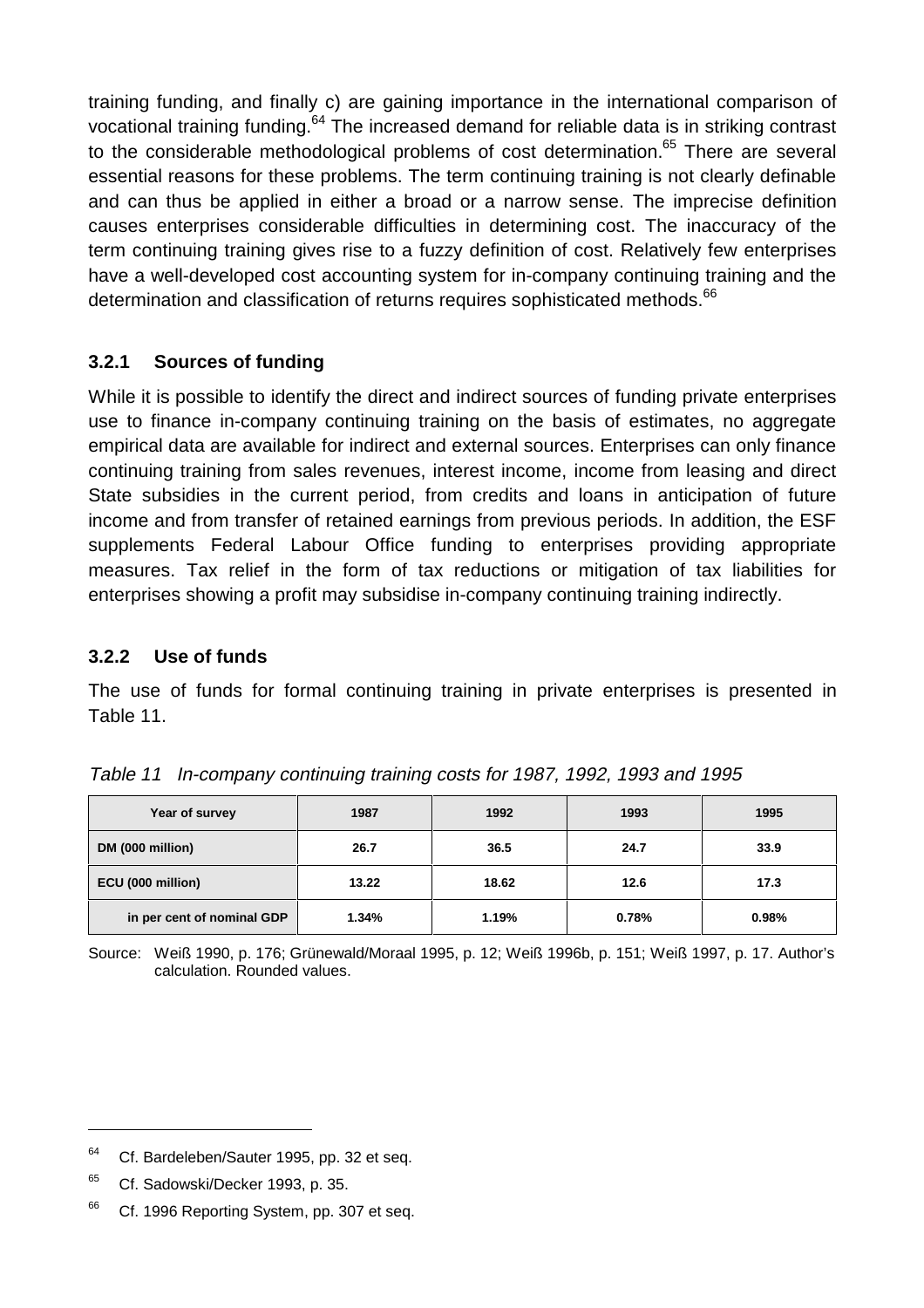The results of the 1993 European survey on continuing training (FORCE)<sup>67</sup> are not directly comparable with the 1992 $^{68}$  and 1995 $^{69}$  surveys by the Institute of the German Economv<sup>70</sup>. Both contents and methods vary. The surveys differ on the definition of terms, questioning technique, population (enterprise concept versus concern concept), type of random sampling, random sample composition, size of random sample, projection procedure, and the basis for calculating volume (participants versus cases of participation).<sup>71</sup> It thus seems more appropriate to compare the two surveys by the Institute of the German Economy. The cost of continuing training to enterprises appears to be falling slightly. The total cost of continuing training dropped from 1992 to 1995 by DM 2 600 million (ECU 1 330 million) although the 1995 survey included agricultural and forestry enterprises for the first time. The decline of total continuing training costs reflects both the reductions in costs per employee and the lower number of employees.<sup>72</sup>

Several reasons for the overall fall in continuing training cost are probable. Continuing training measures were shortened and more were conducted outside working hours, reducing the largest item, wage payments to absent staff. Continuing training measures were increasingly relocated from classrooms to the workplace, saving on travel expenses and trainer fees. Continuing vocational training was investigated to detect redundant resources, leading to a fall in the cost of full-time and part-time continuing training personnel.73

It should be noted that the total cost of in-company continuing training is a projection from surveys, requiring estimates. Their statistical reliability has frequently been questioned. The total cost given is gross full cost, from which any returns through participation in continuing training should be deducted.<sup>74</sup> Further, the costs of in-company continuing training are largely indirect costs resulting from loss of work by participants. This makes the cost of lost working hours a deciding factor in determining the cost of continuing training, and influences the effectiveness of the cost argument.<sup>75</sup>

- $71$  Cf. 1996 Reporting System, pp. 309 et seq.
- <sup>72</sup> Cf. Weiß 1997, p. 18.
- $73$  Cf. ibid., pp. 15 et seq.
- $74$  While productive continuing training returns are less in evidence, the existence of returns from recruitment appears to be incontrovertible, in that in-company continuing training can always be regarded as an alternative to recruiting staff from the external labour market. Cf. also Timmermann 1994, p. 55.

 $67$  Cf. Grünewald/Moraal 1995.

<sup>68</sup> Cf. Weiß 1994.

<sup>&</sup>lt;sup>69</sup> Cf. Weiß 1998.

 $70$  The 1992 and 1995 surveys of the Institute of the German Economy were both based on essentially the same questionnaire, permitting comparison. Cf. Weiß 1997, p. 5.

 $75$  Cf. Bardeleben/Sauter 1995, p. 34; cf. also Kath 1996, p. 271.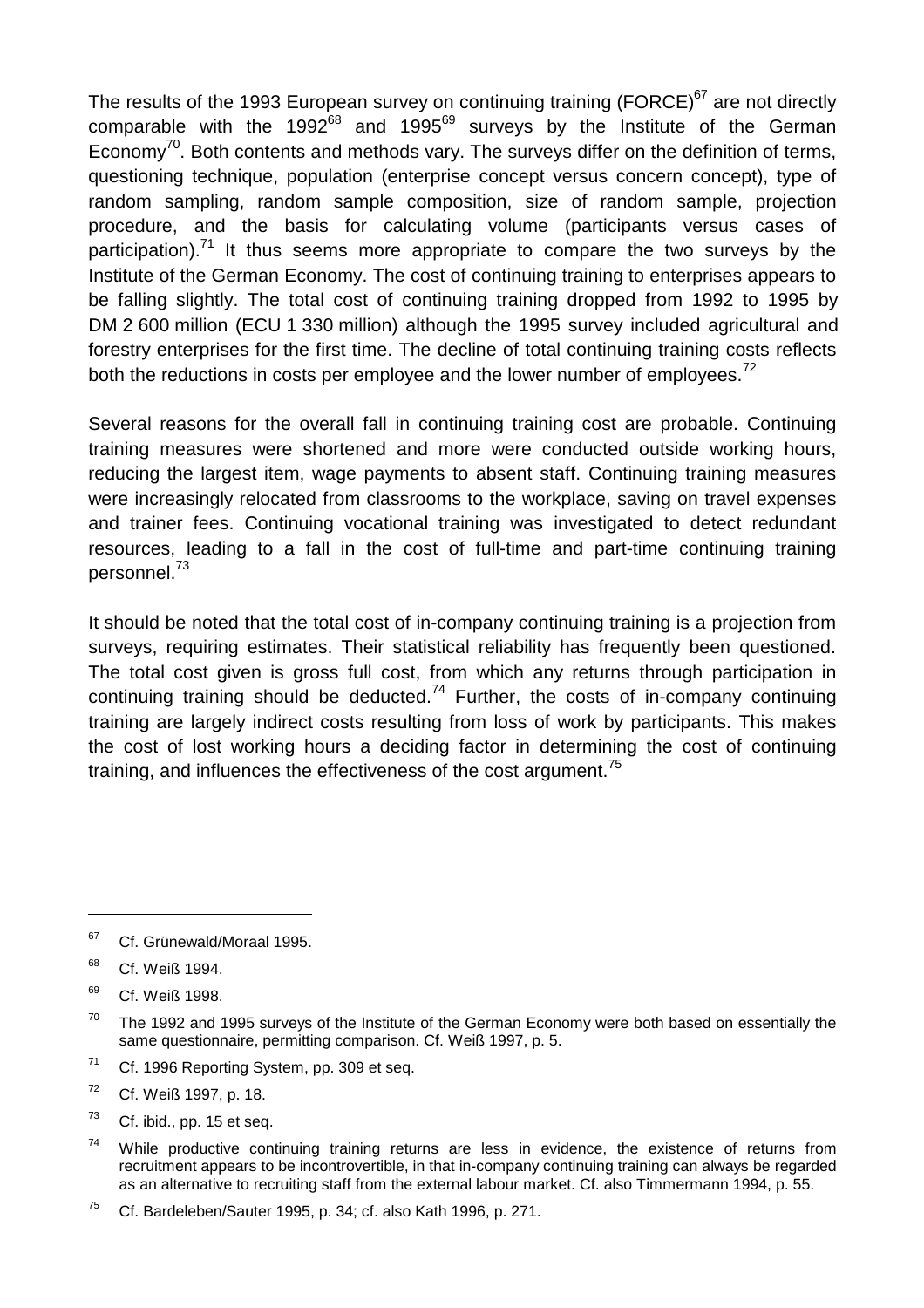#### **3.2.3 Summary**

Businesses are both the largest provider of continuing training and its most important investor. Enterprises finance continuing vocational training primarily from their own resources. Since enterprises bear the cost of continuing training, and can decide autonomously on the amount of training they will provide, provision is geared to company requirements for guaranteeing performance and competitiveness.

### **3.3 Funding of legally and publicly supported continuing vocational training**

Only a fraction of public funding of continuing training comes from tuition fees. Most of it comes directly from national tax revenues. Public funding of continuing training can thus be called advance financing, since the State refinances its expenditure from personal and corporate tax revenues and levies. Public funding of continuing training can be described as hybrid funding because of the non-appropriation of funds principle – the basic budgetary principle of the German tax system. Private households, companies and the ESF help to fund continuing training. Since no funds are allocated a priori for State education provision, the volume of funding is reassessed each year. Continuing training has to compete annually with the needs of other operating divisions in the overall budget and education budget. The cameralistic system of management of State finances, in contrast to company cost accounting, is an account of expenditure and does not permit direct comparison of expenditure by different departments.<sup>76</sup>

A distinction can be made between public continuing training funding and subsidies for individuals and for institutions, depending on the relevant federal and Länder legislation. Financial support for individuals includes State loans and credits, as well as tax and fee reductions for eligible individuals. Institutional support measures vary in the Länder, but they follow one of two funding objectives. The guarantee objective ensures broad-based, extensive training provision. Assessment is based on the population of the institution's catchment area. The general subsidisation objective restricts public subsidies to institutional training deemed worthy of support. In this case, assessment depends on a) the institution's own contribution, b) the scale of the total contribution of all the institutions included in the system of funding, and c) the amount of money provided in the Länder budgets.<sup>77</sup>

Currently, these funding objectives are implemented by two alternative modes of financing continuing training. In the one, the total subsidy is calculated on the basis of verifiable indicators at the beginning of a planning period, independently of the economic and political situation, only according to the total subsidy requirements of the continuing training provider. It is linked to a legal claim to State financial support. In the other, the

 $76$  Cf. Mattern 1979, pp. 6 et seq.

 $77$  Cf. Rohlmann 1997, pp. 25 et seq.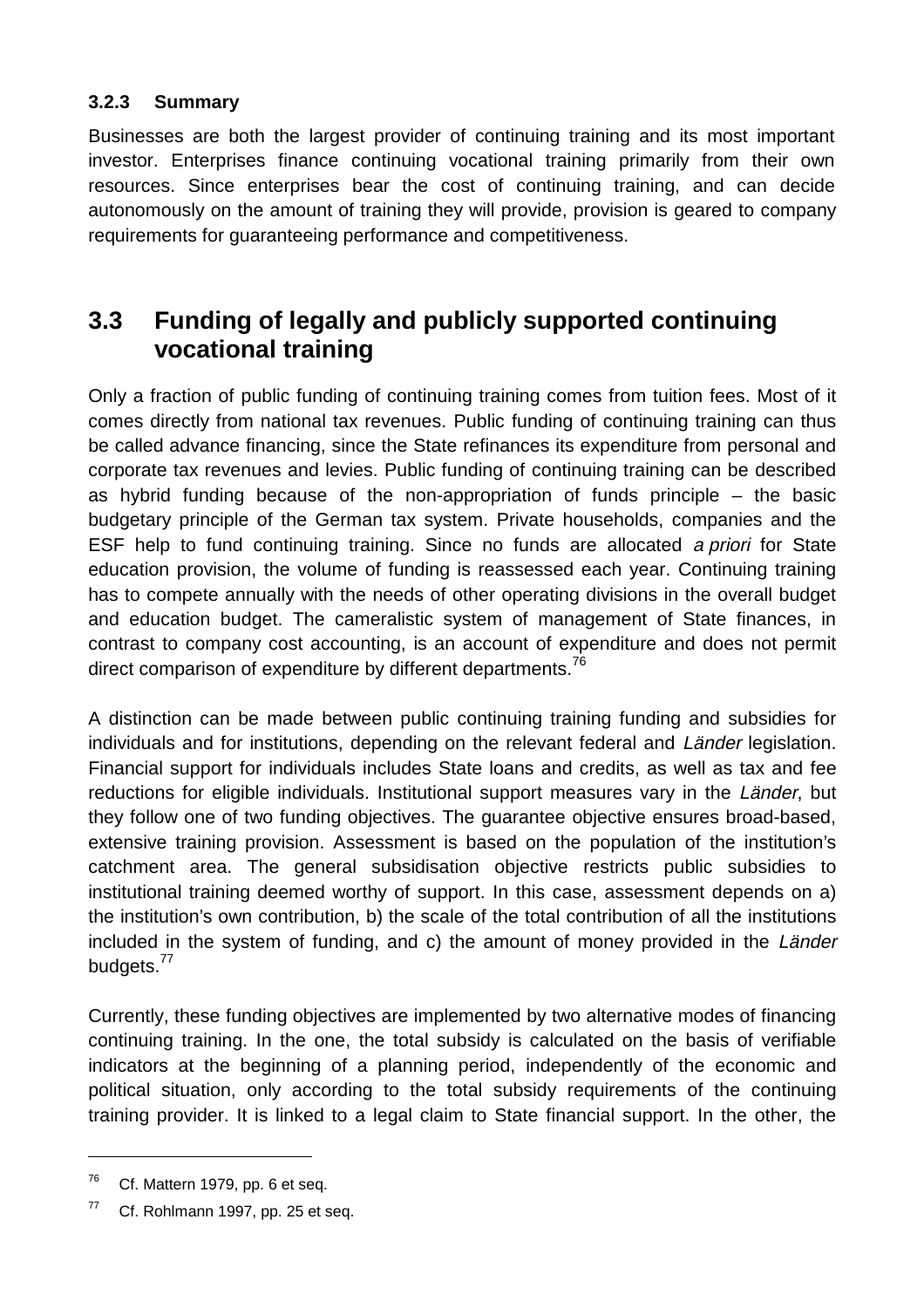total subsidy is established retrospectively on the basis of the total number of hours of continuing training provided and confirmed in the calendar year two years prior to the current budgetary year. It does not carry a legal entitlement to subsidisation.

The following areas of publicly subsidised continuing training can be distinguished: 1) Länder funding of recognised institutions of continuing training, on the basis of specific continuing training and adult education laws, 2) local government funding of local adult education centres (Volkshochschulen), 3a) financial support for individuals to acquire school-leaving qualifications under the Federal Law on Education and Training Promotion, 3b) career development training under the Advanced Training Law, 3c) continuing training for employees of federal, Länder and local governments.<sup>78</sup>

#### **3.3.1 Sources of funding**

Direct sources of funding are public tax revenues, and the unemployment insurance contributions of employers and employees, who are obliged to pay equal shares under the statutory social security system. Another item is federal government subsidies to the Federal Labour Office, when its own resources are insufficient to carry out its assigned tasks. A further source is the ESF, which will complement the tasks of the Federal Labour Office from 1994 probably until 1999. Indirectly tax reductions for participants are another form of public contribution to funding.

#### **3.3.2 Use of funds**

No aggregate data are available for the continuing vocational training measures implemented, financed and managed by the public sector. The particular objective of Federal Labour Office funding is to improve chances of employment for the unemployed, to avoid unemployment and to improve enforcement of labour promotion legislation.<sup>79</sup> Table 12 shows public expenditure on continuing training by unit of government.

<u>.</u>

<sup>&</sup>lt;sup>78</sup> Cf. Secretariat of the Standing Conference of Länder Ministers of Education and Cultural Affairs 1997, p. 217.

 $79$  Cf. section 4.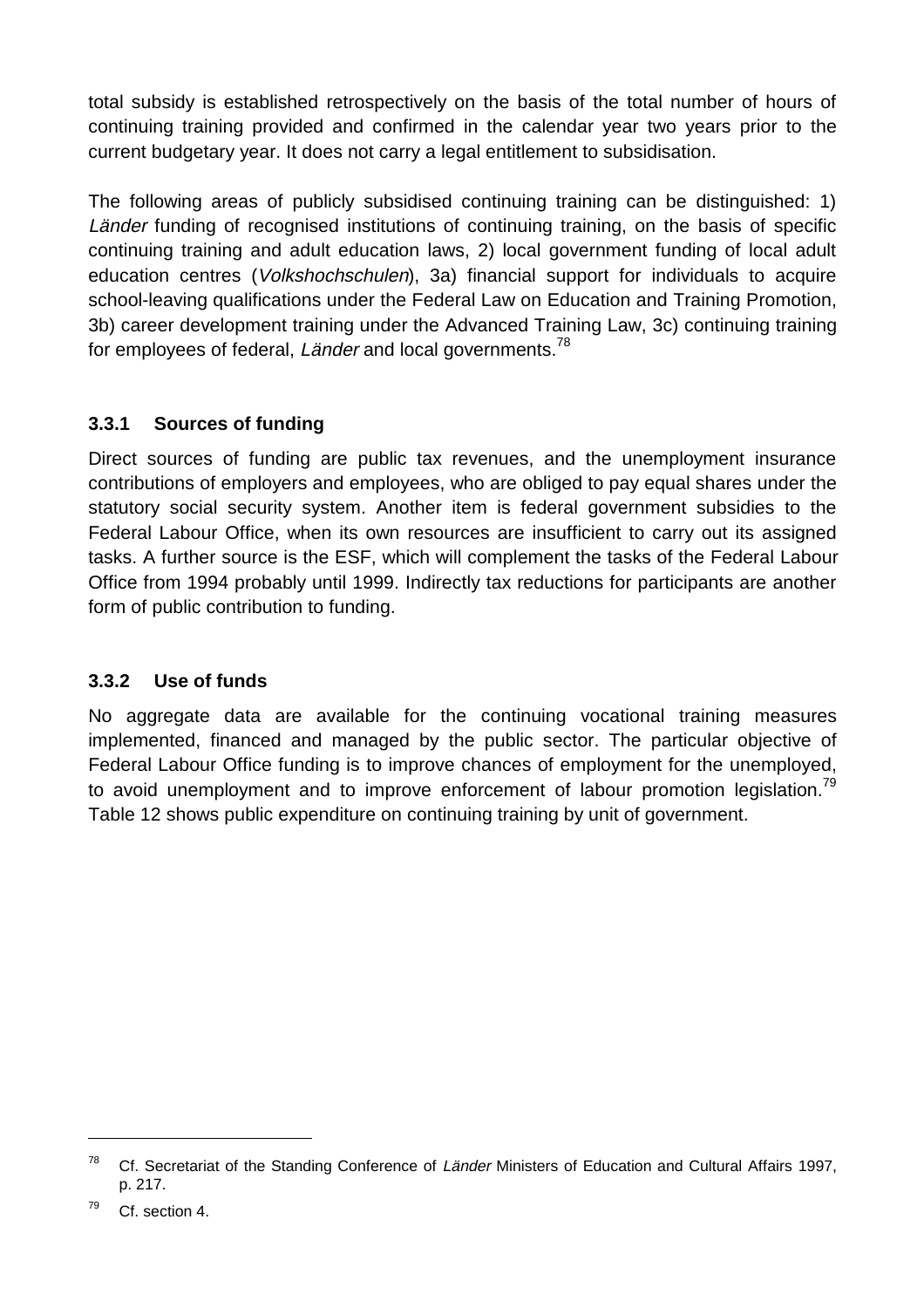Table 12 Public spending on continuing training according to unit of government for 1986, 1991, 1995 and 1996

| Unit of Government                                    | 1986 a c                       | 1991 a c                      | 1995 b d                       | 1996 b d                      |
|-------------------------------------------------------|--------------------------------|-------------------------------|--------------------------------|-------------------------------|
| <b>Federal government</b>                             | DM 737 million                 | DM 759 million                | DM 941 million                 | DM 1030 million               |
|                                                       | ECU 376.02 million             | ECU 387.24 million            | ECU 480.1 million              | ECU 525.51 million            |
| Länder                                                | DM 1 271 million               | DM 1 391 million              | DM 1 748 million               | DM 1810 million               |
|                                                       | ECU 648.47 million             | ECU 709.69 million            | ECU 890.84 million             | ECU 923.47 million            |
| <b>Municipalities and</b><br>promotional associations | DM 1 129 million               | DM 1 504 million              | DM 1983 million                | DM 1910 million               |
|                                                       | ECU 576.02 million             | ECU 767.35 million            | ECU 1011.73 million            | ECU 947.49 million            |
| Overall spending, total                               | DM 3 137 million               | DM 3 654 million              | DM 4 672 million               | DM 4 750 million              |
|                                                       | <b>ECU</b><br>1 600.51 million | <b>ECU</b><br>1864.26 million | <b>ECU</b><br>2 383.67 million | <b>ECU</b><br>2423.47 million |
| in per cent of nominal GDP                            | 0.16%                          | 0.14%                         | 0.14%                          | 0.13%                         |

Source: 1992/93 Basic and Structural Data, p. 300; 1997/98 Basic and Structural Data, p.290. Author's calculations. Rounded values.

Legend: a: old [West German] *Länder*; b: all of Germany; c: actual values of net expenditure, d: preliminary net expenditure; e: estimated net expenditure.

The values for expenditure on continuing training include spending on adult education centres, further training for teachers, enterprise-based and sector initial and further vocational training, subsidies for political education, libraries, vocational academies, specialised academies and other continuing training.

Although the values in the table represent the few obtainable empirical data on public expenditure on continuing education and training, they do not permit any direct conclusions as to the proportion spent on continuing vocational training. Spending on continuing training for public service employees, guidance centres for continuing training and advertising for continuing training measures are not included.<sup>80</sup> Neither are tax losses as a result of deductions for continuing training. Also, the table includes values from items (e.g. libraries, occupational academies, other continuing training) whose inclusion as continuing training is inadmissible.<sup>81</sup> Therefore tables on public spending on continuing training by unit of government, as shown in the table, are only approximations.

The 'Foundation for the Advancement of Gifted People in Vocational Education and Training' and the ESF contribute significantly to the public funding of legally supported continuing vocational training. The foundation supports the continuing training of gifted young workers through the Advancement of Gifted People in Vocational Education and Training programme. Grants are awarded to young people with a recognised occupational qualification in accordance with the Vocational Education and Training Act or the Crafts

<sup>80</sup> Cf. Schmidt 1990, p. 93.

<sup>81</sup> Cf. Bardeleben/Sauter 1995, p. 34.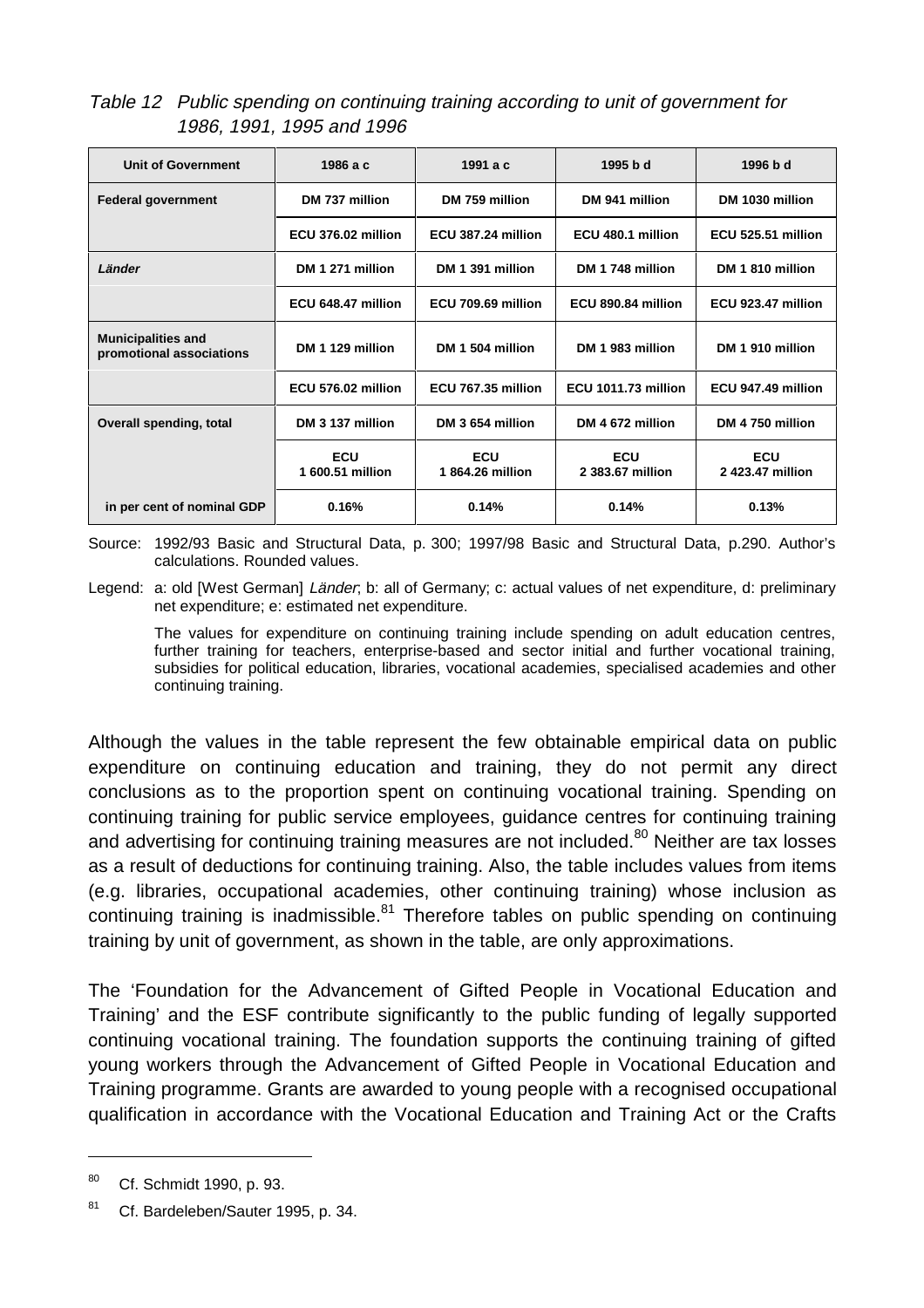Code who are not older than 25 when accepted to the programme. In 1997 the foundation had at its disposal a total of DM 26 million (ECU 13.26 million) from the Ministry of Education.<sup>82</sup> The ESF aims to a) combat unemployment, b) facilitate access of young people and people facing social exclusion from the labour market, c) enable employees to adjust to changing production conditions, and finally d) promote equal opportunities. The fund's budget is supplemented by funds from the Member States and by public and private sector co-financing.<sup>83</sup> Table 13 gives information on the commitment of ESF funds for vocational training from 1994 to 1999, but does not provide information on the proportion of funds committed for initial vocational training and continuing vocational training.

| <b>Total ESF funds</b> | Funds for vocational education and training | <b>Funds per inhabitant</b> |
|------------------------|---------------------------------------------|-----------------------------|
| DM 13 627.88 million   | DM 10 774.12 million                        | DM 133.28 million           |
| ECU 6 953 million      | ECU 5 497 million                           | <b>ECU 68 million</b>       |

Source: European Commission 1997, p. 115. Author's calculations. Rounded values.

Although various activities and special programmes, projects, networks and Community initiatives indicate that considerable funds from the ESF flow into vocational training, the scale of these forms of financing is by no means clear.<sup>84</sup>

#### **3.3.3 Summary**

The funding of legally based and publicly supported continuing vocational training is strictly prescribed in the relevant laws. The different government units finance any continuing vocational training that the law recognises as worthy of support from their tax and levy revenues. Funds are given as support to institutions and individuals and also as direct financing (grants) and indirect financing (tax benefits). Given the budgetary restrictions in the public sector, the merits of subsidising continuing vocational training provision have frequently been a subject of political controversy.

<sup>&</sup>lt;sup>82</sup> Cf. Secretariat of the Standing Conference of Länder Ministers of Education and Cultural Affairs 1997, p. 217.

<sup>&</sup>lt;sup>83</sup> Cf. European Commission 1997, p. 114.

<sup>84</sup> Cf. Kath 1996, p. 281.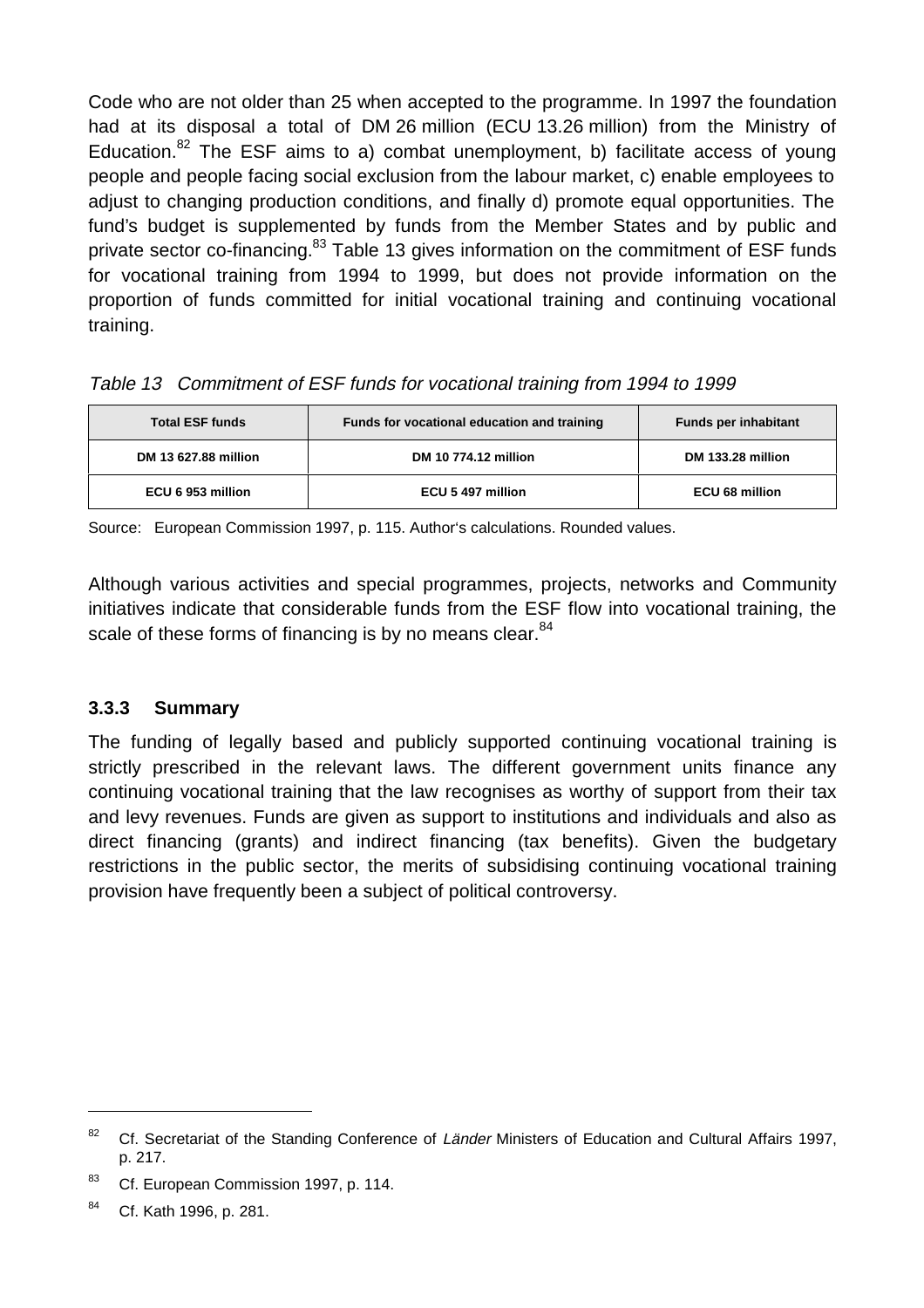### **3.4 Funding of individual continuing vocational education and training**

The objectives of individual continuing training are primarily further training for occupational advancement, skills-related refresher courses and retraining. Participants are generally educationally motivated and performance-oriented employees. Measures are usually medium to long term and lead to recognised qualifications. Typical examples are correspondence courses, usually undertaken outside working hours, on the individual's own initiative and at his or her own expense. Most demand is from people who, independently of their institutional category, make use of offers by various providers on the continuing training market and at least initially pay for courses themselves. Figure 4 depicts the financial flows of individual continuing vocational training.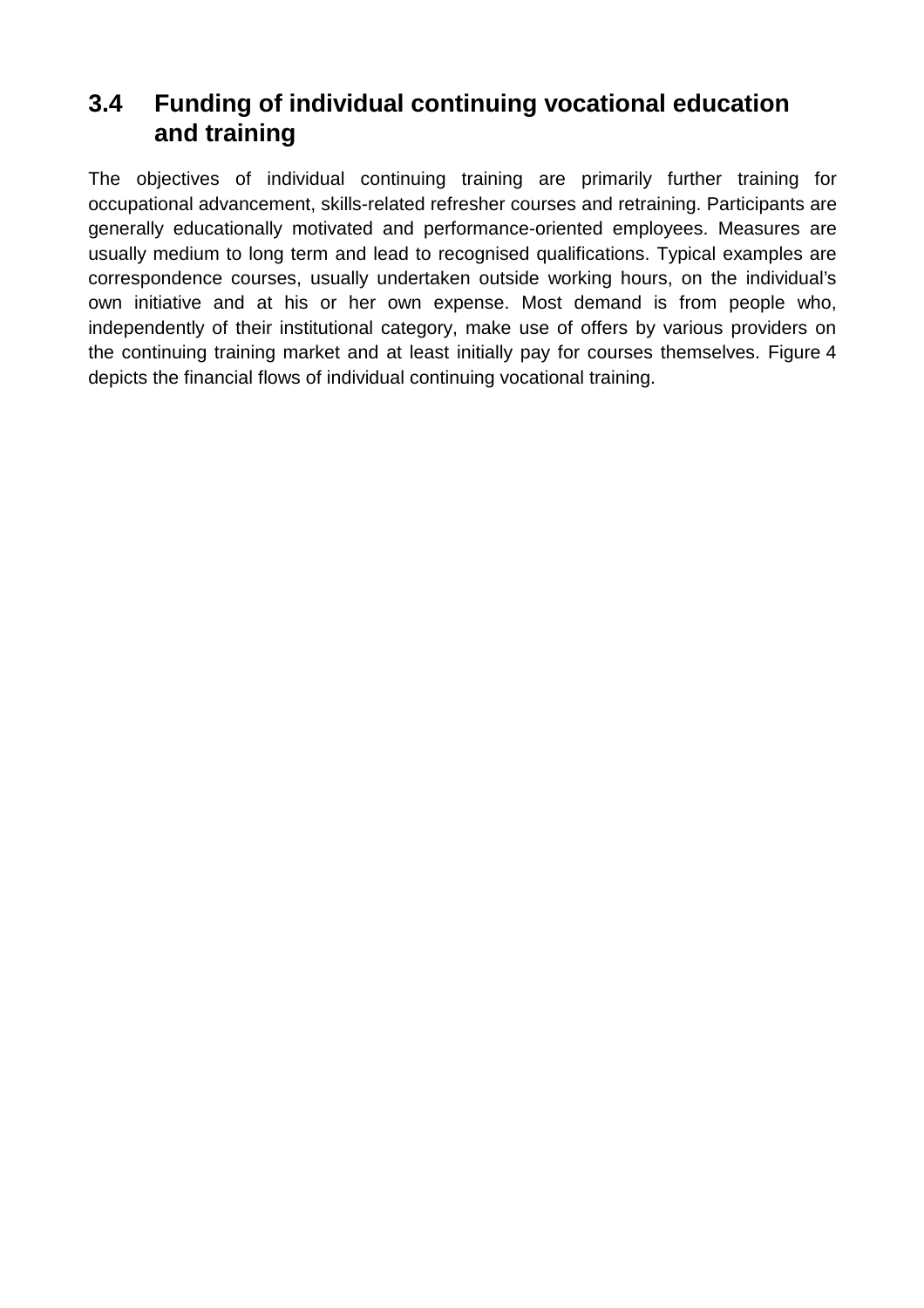

#### Figure 4 Financial flows of individual continuing vocational education and training

Source: Author's presentation.

#### **3.4.1 Sources of funding**

Direct and indirect sources of funding can be identified for individually financed continuing vocational training. Direct sources of funding for private individuals are: recourse to current income; advances on future income (credit, loans); and transfer of capital (savings or inheritances). Theoretically indirect sources of funding can be identified, but no empirical statistics are available for them. It is certain that participants can claim tax relief only when they are liable to pay tax on income and are acquiring qualifications for a new occupation (special expenses) or are undergoing further training in their present occupation (incomerelated expenses).

#### **3.4.2 Use of funds**

The 1992 cost survey by the Federal Institute for Education and Vocational Training makes two distinctions which are usual in the cost theory of educational economy. One is the distinction between the direct and indirect cost of individual participation in continuing training. The direct cost includes fees paid for courses, the cost of learning aids, transportation to the site of continuing training and board and lodgings, childcare and all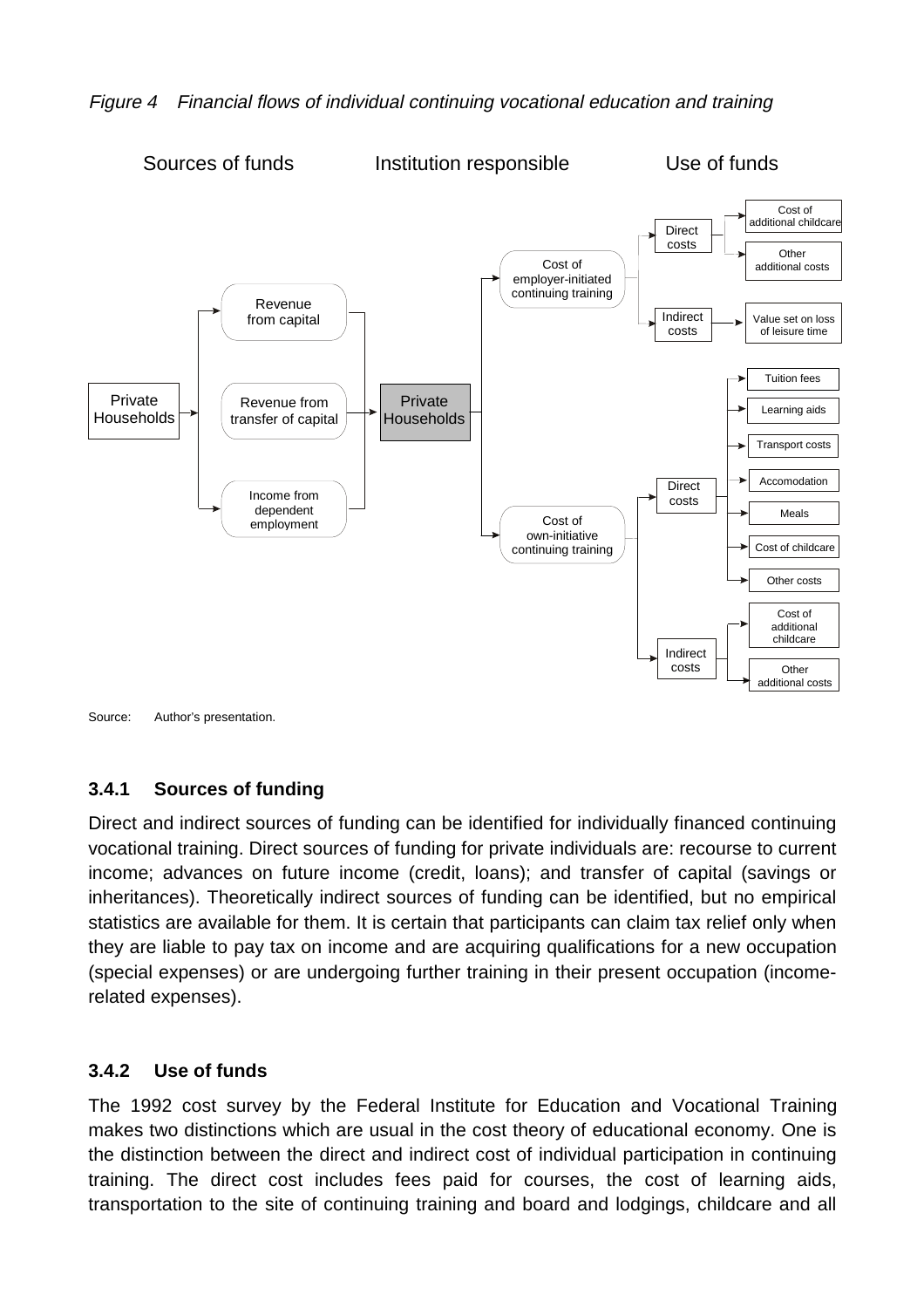other expenses arising from participation. The indirect costs are opportunity costs - lost income from alternative occupational activity or the monetary value of lost leisure time. The other is the distinction between enterprise and employer-initiated and private or owninitiative continuing training. The share of costs covered by the participant depends on whether participation is on the individual's or the employer's initiative. This means that there is little or no cost to participants when the employer initiates continuing training, except for the cost of childcare when events are held outside working hours. In addition to these direct costs there is the indirect cost of lost leisure time. This was not included in the study, however. It also means that own-initiative continuing training, as would be expected, takes place at the individual's expense and entirely outside working hours. This can lead to a multitude of direct and indirect expenses with regard to private continuing training.

Individuals have specific means of refinancing their own costs. Direct costs can be passed on wholly or partially to other economic units, through a) grants under the Promotion of Labour Reform Act, b) reimbursement from employers or other bodies, and c) deductions from income tax for special expenses or income-related expenses. Options for refinancing indirect private expenses are, however, relatively limited. Those in dependent employment can claim maintenance payments from the Labour Office, and thus compensate part of their loss of income. Occasionally employers compensate loss of the leisure time invested in continuing training by granting special leave. Table 14 shows the cost of continuing training to the individual on the basis of structures of external/own-initiative and incompany/employer initiated continuing training costs after reimbursement in western and eastern Germany in 1992.

|                                                         | West              | East              |  |
|---------------------------------------------------------|-------------------|-------------------|--|
| External/own initiative continuing training costs       | DM 7 300 million  | DM 1 900 million  |  |
|                                                         | ECU 3724 million  | ECU 969 million   |  |
| In-company/employer initiated continuing training costs | DM 400 million    | DM 200 million    |  |
|                                                         | ECU 204 million   | ECU 102 million   |  |
| Total costs for both types of continuing training       | DM 7 700 million  | DM 2 100 million  |  |
|                                                         | ECU 3 929 million | ECU 1 071 million |  |
| Continuing training costs, total                        | 9800 million DM   |                   |  |
|                                                         |                   | 5 000 million ECU |  |
| in per cent of nominal GDP                              | 0.32%             |                   |  |

Table 14 Individual cost of external and in-company continuing training for 1992 after refinancing

Source: Bardeleben/Beicht/Herget/Krekel 1996, p. 52. Author's calculations. Rounded values.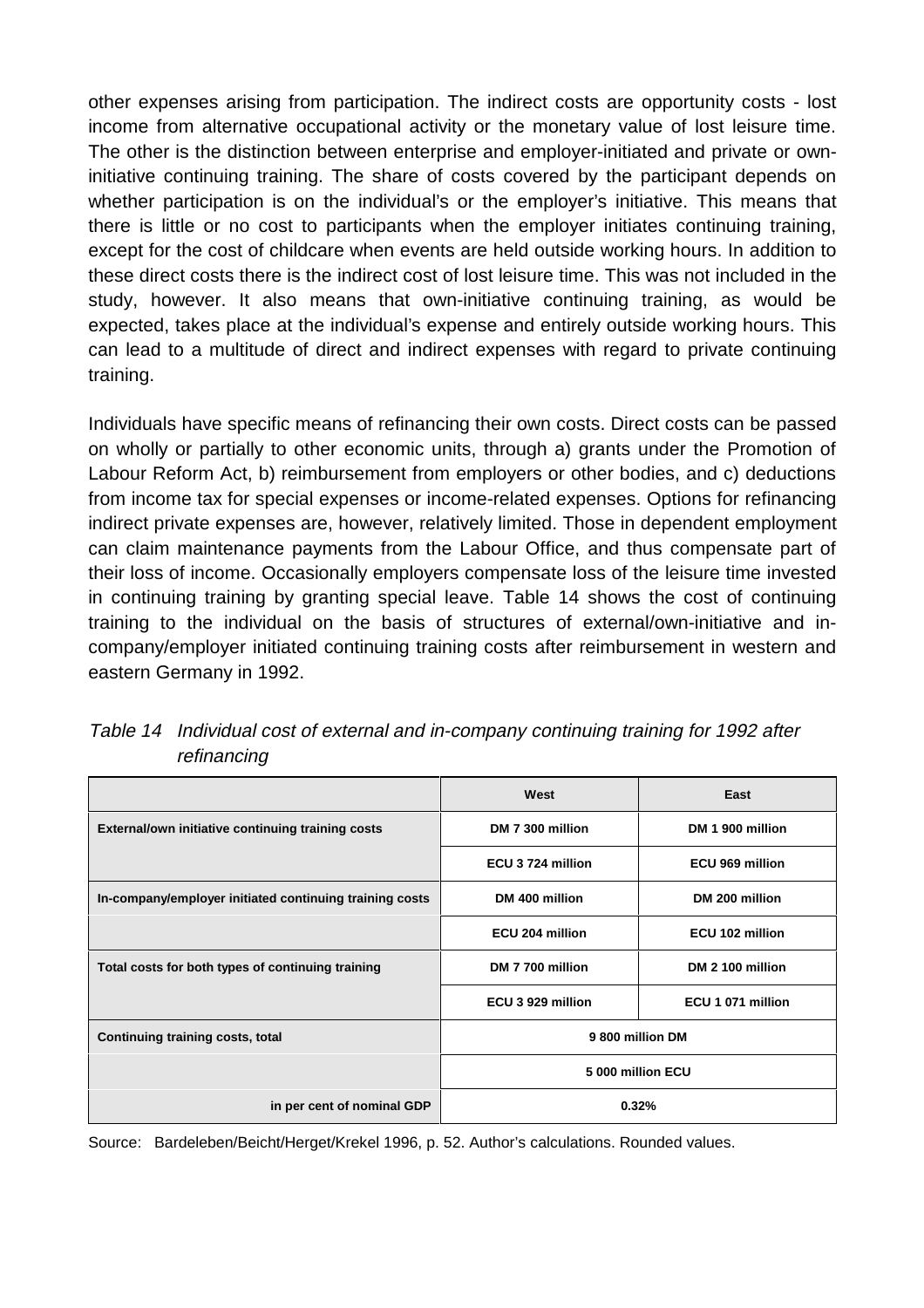The table shows that in 1992 individual continuing training costs amounted to DM 7 700 million (ECU 3 930 million) in western Germany and DM 2 100 million (ECU 1 070 million) in eastern Germany, i.e. DM 9 800 million (ECU 5 000 million) in all. The survey points out, however, that this volume is the lowest estimate, since a stricter definition of continuing training was used in determining participation rates than in the cost study itself.<sup>85</sup>

#### **3.4.3 Summary**

Individual continuing vocational training is financed by the private resources of the participant. The net burden on individuals ultimately depends mostly on whether continuing vocational training is initiated by the individual or by the employer. Individuals bear a relatively small part of the cost of employer-initiated continuing training and a large share of the cost of own-initiative continuing training.

### **3.5 Conclusions**

The German system of continuing vocational training can be summarised as follows:

- no single form of funding predominates, unlike enterprise-based initial training. It features a variety of implementing agencies and modes of funding;
- all forms of continuing vocational training funding are actually advanced funding, since it can be assumed that investors try to regain funds by transferring costs;
- all continuing vocational training funding is hybrid funding, since all investors share in financing by advanced financing and refinancing, and because of the nonappropriation principle of the German tax system.

Table 15 presents an overall summary of total expenditure on continuing vocational training.

<u>.</u>

<sup>85</sup> Cf. Bardeleben/Beicht/Holzschuh 1994, pp. 9 et seq.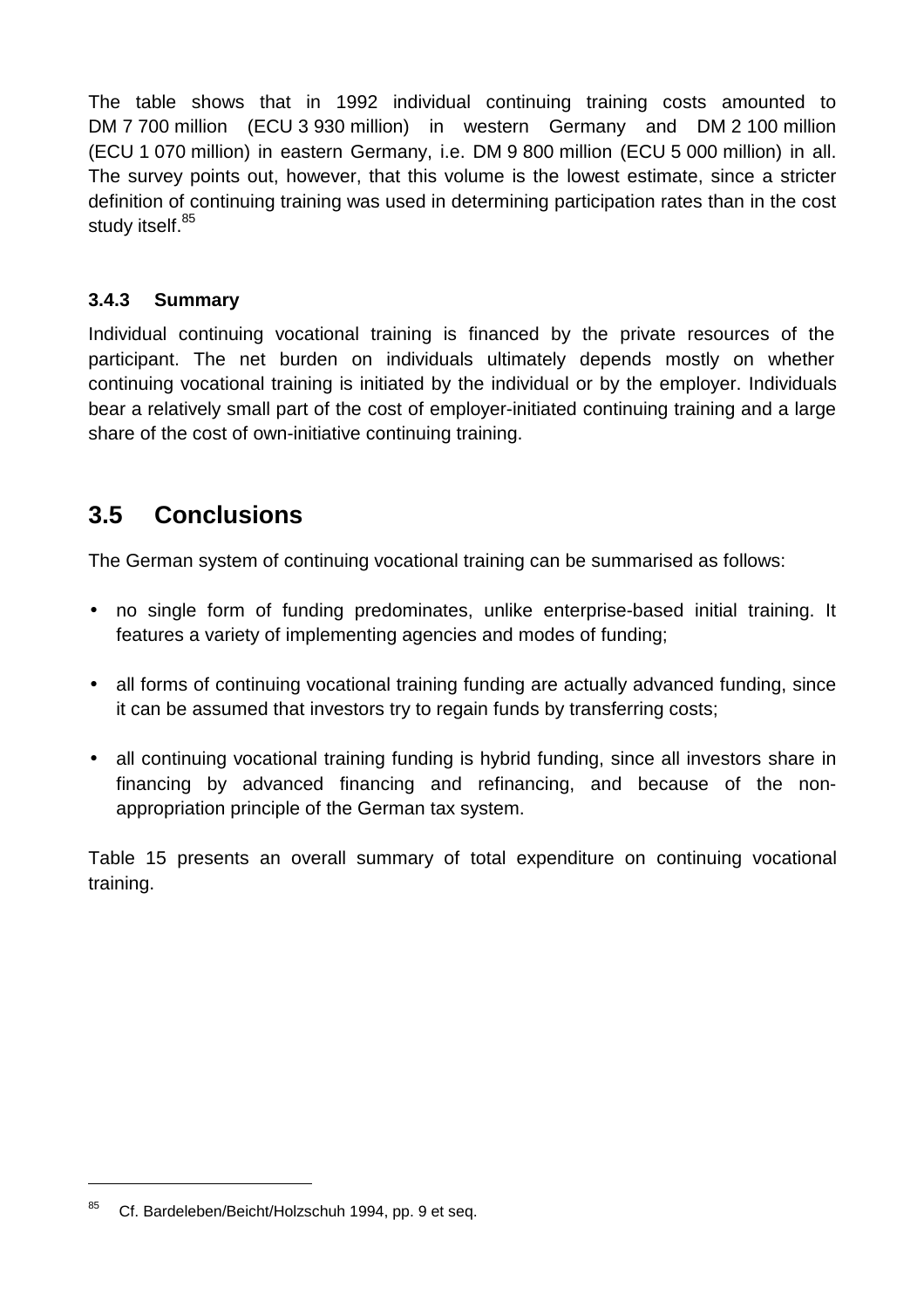| <b>Investors</b>                                      | 1986 a                       |                | 1991 a                         |        | 1996 b                       |                |
|-------------------------------------------------------|------------------------------|----------------|--------------------------------|--------|------------------------------|----------------|
|                                                       | absolute values              | in %           | absolute values                | in %   | absolute values              | in %           |
| <b>Public Sector</b><br><b>European Union</b>         |                              |                |                                |        |                              |                |
|                                                       |                              |                |                                |        |                              |                |
| <b>Federal government</b>                             | <b>DM</b><br>737 million     | 2.48%          | <b>DM</b><br>759 million       | 1.91%  | DМ<br>1 030 million          | 2.63%          |
|                                                       | <b>ECU</b><br>376.02 million |                | <b>ECU</b><br>387.24 million   |        | <b>ECU</b><br>525.51 million |                |
| Länder                                                | <b>DM</b><br>1 271 million   | 4.28%          | <b>DM</b><br>1 391 million     | 3.51%  | <b>DM</b><br>1810 million    | 4.62%          |
|                                                       | <b>ECU</b><br>648.47 million |                | <b>ECU</b><br>709.69 million   |        | <b>ECU</b><br>923.47 million |                |
| <b>Municipalities and</b><br>promotional associations | DM<br>1 129 million          | 3.8%           | DM<br>1 504 million            | 3.79%  | <b>DM</b><br>1910 million    | 4.88%          |
|                                                       | <b>ECU</b><br>576.02 million |                | ECU<br>767.35 million          |        | <b>ECU</b><br>947.49 million |                |
| <b>Total</b>                                          | <b>DM</b><br>3 137 million   | 10.56%         | <b>DM</b><br>3 654 million     | 9.22%  | <b>DM</b><br>4750 million    | 12.13%         |
|                                                       | ECU<br>1 600.51 million      |                | <b>ECU</b><br>1864.29 million  |        | ECU<br>2 423 47 million      |                |
| <b>Private Sector</b><br><b>Enterprises</b>           | DМ<br>26 558 million         | 89.44%         | DМ<br>35 985.6 million         | 90.78% | <b>DM</b><br>34 398 million  | 87.87%         |
|                                                       | ECU<br>13 550 million        |                | ECU<br>18 360 million          |        | ECU<br>17 550 million        |                |
| <b>Individuals</b>                                    | $\blacksquare$               | $\blacksquare$ | DM<br>7 315 million            |        |                              | $\blacksquare$ |
|                                                       | $\overline{a}$               |                | <b>ECU</b><br>3 732.14 million |        |                              |                |
| <b>Total</b>                                          | <b>DM</b><br>26 558 million  | 89.44%         | <b>DM</b><br>35 985.6 million  | 90.78% | <b>DM</b><br>34 398 million  | 87.87%         |
|                                                       | <b>ECU</b><br>13 550 million |                | ECU<br>18 360 million          |        | <b>ECU</b><br>17 550 million |                |
| <b>Federal Labour Office</b>                          | $\blacksquare$               |                | -                              |        | -                            |                |
|                                                       | $\overline{\phantom{a}}$     |                | $\blacksquare$                 |        | $\blacksquare$               |                |
| <b>Total expenditure</b>                              | <b>DM</b><br>29 695 million  | 100%           | <b>DM</b><br>39 639.6 million  | 100%   | <b>DM</b><br>39 148 million  | 100%           |
|                                                       | ECU<br>15 150.51 million     |                | ECU<br>20 224.29 million       |        | ECU<br>19 973.47 million     |                |
| in per cent of nominal GDP                            | 1.54 %                       |                | 1.5%                           |        |                              |                |

Table 15 Total expenditure on continuing vocational training

Source: Author's calculations. Inconsistencies from rounding values.

Legend: Cf. Weiß 1990, p. 176; cf. Weiß 1996b, pp. 151; cf. Bardeleben/Beicht/Herget/Krekel 1996, p.52; cf. 1998 Labour and Social Statistics, Tab. 6.9 and 6.13. a: old [West German] Länder; b: all of Germany. The values for the overall cost of continuing training to individual enterprises reflect producer prices for industrial products in the 1987 survey of the Institute of the German Economy for the year 1986 and based on the 1992 survey of the Institute of the German Economy for the year 1991, and extrapolated for 1996. Private spending on continuing training reflects the cost of living of all private households in 1991 based on the 1992 Federal Institute for Vocational Education and Training survey. It was decided not to project the individual spending on continuing training from the 1992 Federal Institute for Vocational Education and Training survey on 1996 for methodological reasons. The result would be of doubtful validity.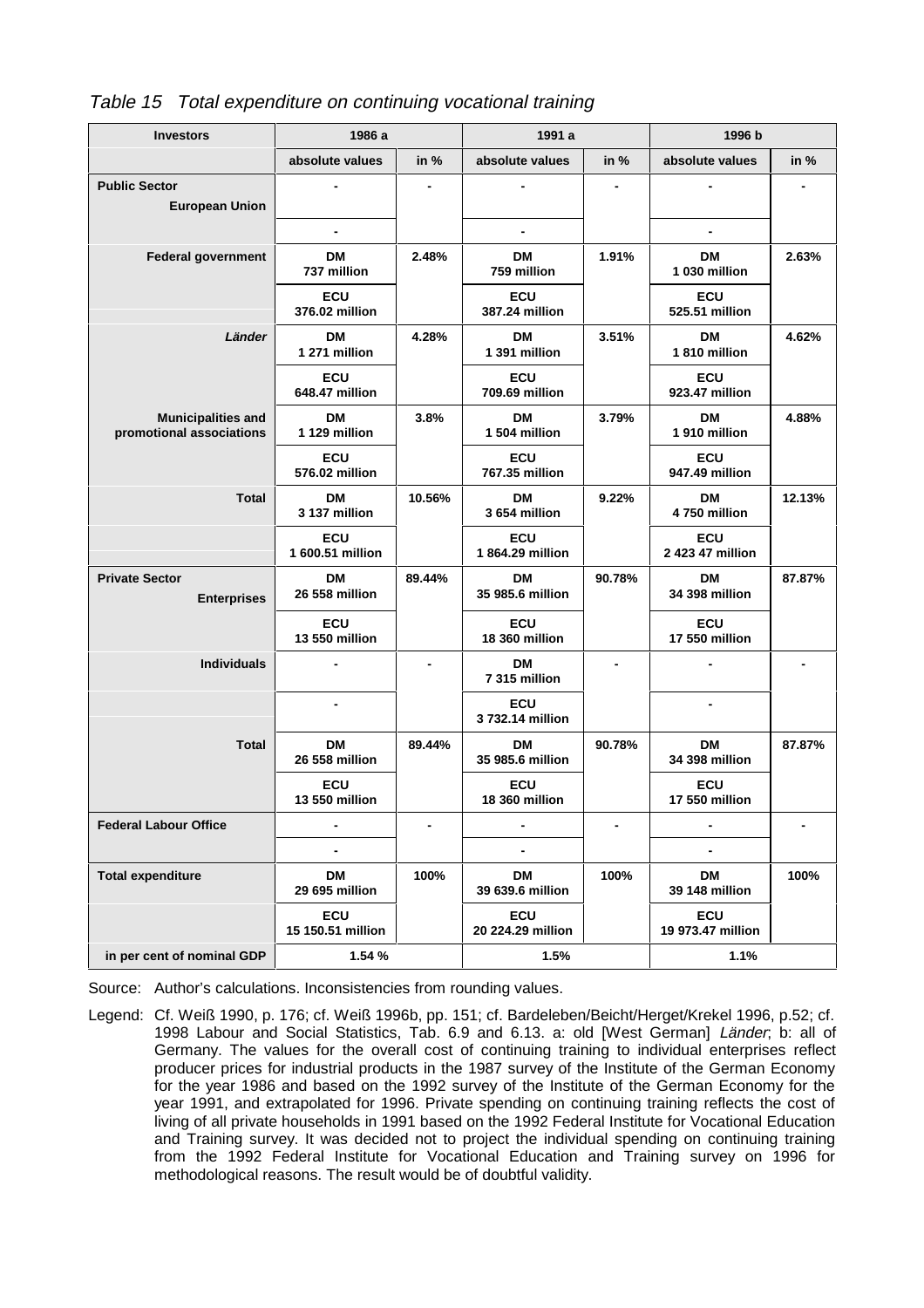It is certain that enterprises will continue to provide and finance the greatest part of continuing vocational training. It remains an open question, however, whether enterprises will be willing and able to maintain or increase the level of their funding. It is unclear whether budgetary restrictions in the public sector will be reflected in a more restrictive support policy for continuing vocational training. Another issue is whether individuals will be able to maintain their present share of continuing vocational training financing. There are numerous signs that rising participation fees and the restriction of reimbursement by the labour administration will stunt the interest of individuals in continuing training. This might give the continuing training market an exclusive character. One controversial issue, which involves lack of market transparency, will leave its mark on future discussions. This is the standardisation and regulation of the continuing vocational training market and the value of the many certificates issued by different institutions.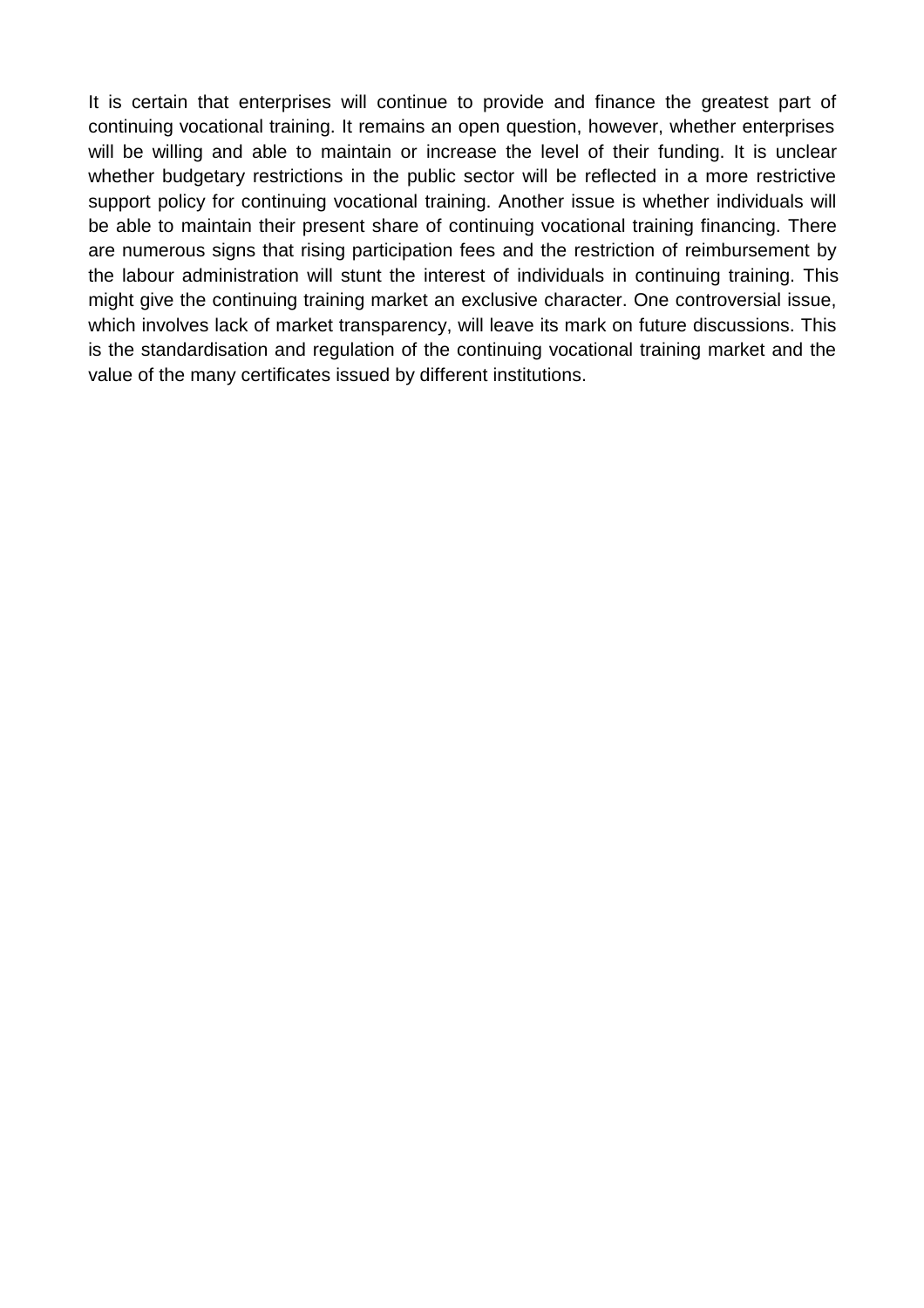# **Part 4 Initial and continuing training for the unemployed**

### **4.1 Specific background**

Germany's unemployed constitute a heterogeneous group of people that can be distinguished according to sex, nationality, social origins, initial vocational qualifications, previous occupational sector, length of unemployment and type of claim to public support. As far as this study is concerned, the most interesting distinction is between people who can claim public aid in order to update their labour skills and those who cannot, or can no longer, do so. In principle, the latter group is not excluded from the qualifications market. However, in practice their participation depends on personal or private sources of funding, on vocational training offered by public bodies, education providers such as churches, trade unions, local authorities, etc., or on institutions funded by compensatory diversification of fees (as practised by the adult education centres, for example). All that is known about this subsystem of financing vocational training activities of the unemployed is that it exists. For this reason, the following information is restricted to the area of publicly subsidised skills upgrading for the unemployed, which in Germany has always been regarded as a labour-market policy instrument and treated accordingly. Since no data have been systematically compiled until now on any Länder or local government programmes specifically for upgrading the skills of the unemployed, or on regional or local initiatives, the following description is limited to labour-market policy measures in accordance with the Labour Promotion Act.

Public subsidy of skills upgrading programmes for the unemployed is part of German public labour-market policy. Its strategies are derived from social-market-economy principles.<sup>86</sup> Skills upgrading programmes for the unemployed are an integral part of labour-market policies. $87$  These policies are designed to correct structural imbalances in the supply and demand of qualifications in the labour market.

Upgrading the skills of the unemployed as a component of active labour-market policies is subordinate to the general goal of balancing the labour market as much as possible and the specific goal of reducing or eliminating partial structural labour-market imbalances. Active labour-market policies, which, in the 1990s, centre on skills upgrading for the unemployed, are closely linked to passive labour-market policies, inasmuch as unemployment insurance, which is organised as social insurance, is intended to protect workers from the material consequences of unemployment.<sup>88</sup>

<sup>86</sup> Cf. Lampert 1994; cf. also Stein 1995.

 $87$  Cf. Lampert 1994, pp. 180 et seq.

<sup>88</sup> Cf. Stein 1995, pp. 108 et seq.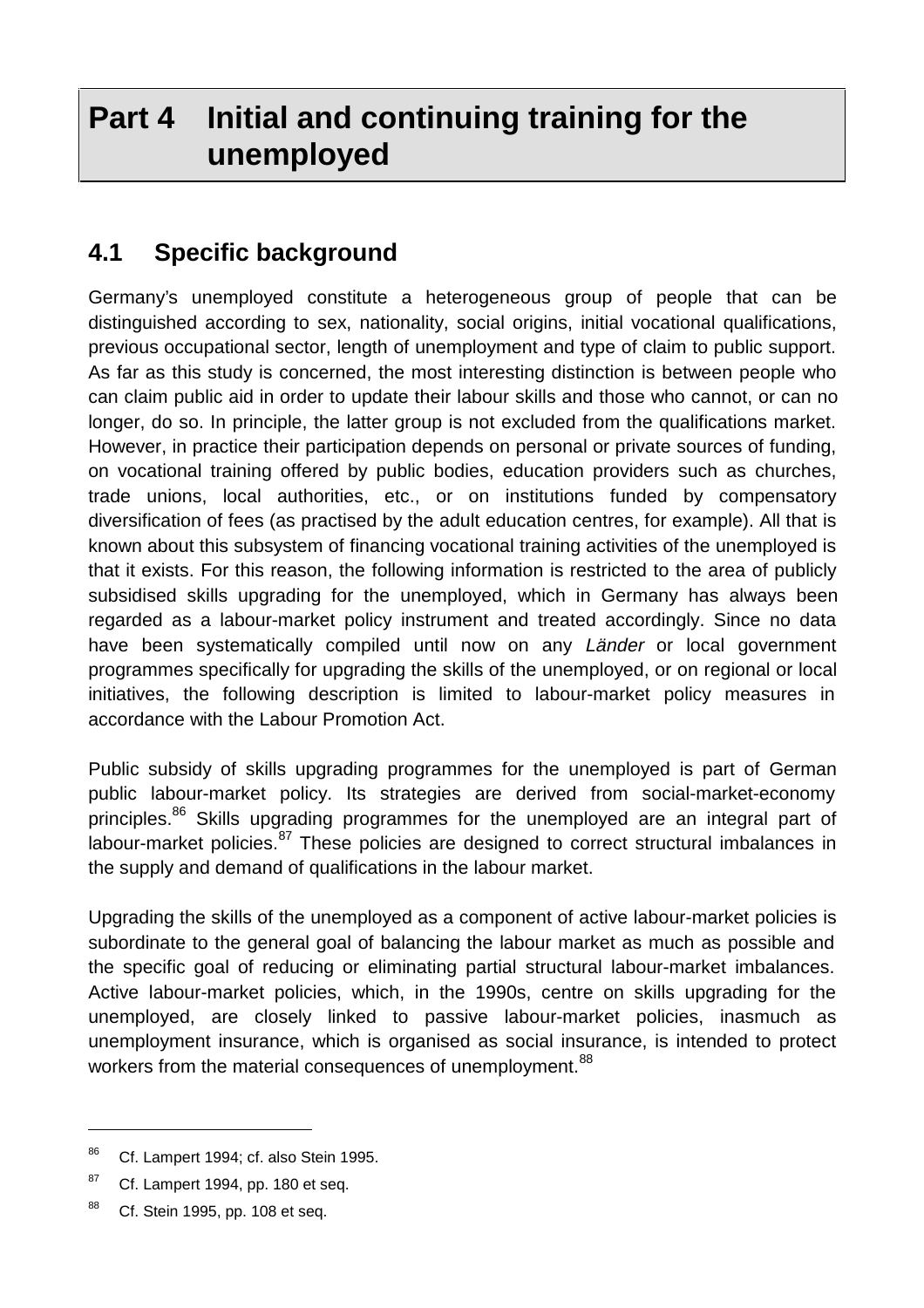When it was passed in 1969, the Labour Promotion Act initially focused labour-market policies on financial support for continuing vocational training for people in dependent employment. In view of the lack of skilled workers at the time, the aim was to avoid structural unemployment, which might be caused by technological developments and structural changes. Farsighted skills upgrading were intended to ensure that the structure of occupational activity was adapted to the current demand for skills and to promote individual flexibility through lifelong learning. The ultimate aim was to avoid stagnation due to skills bottlenecks. In the 1970s the number of unemployed started to rise steadily. The rapid rise in the number of long-term unemployed, in particular, led to considerable changes in labour-market policy. There was a departure from the original demand for preventive and forward-looking promotion of continuing training and a reactive call for the unemployed to adapt to the current demands of the labour market.<sup>89</sup> A series of amendments from the mid-1970s to the latest, in 1997, have restricted support of skills upgrading to increasingly narrowly defined groups of unemployed.<sup>90</sup> Where the objectives of active and passive labour-market policies are in competition, it affects subsidiary goals and the instruments for their implementation. Where the budget is constant, expansion of job creation schemes negatively affects funds for skills upgrading, and vice versa. Figure 5 shows the pattern of financial flows into skills upgrading measures for the unemployed.

<sup>&</sup>lt;sup>89</sup> Cf. working group on the Reform of the Labour Promotion Act 1995, p.117; cf. also Kühl 1996, pp. 210 et seq.

 $90$  Cf. section 3.1.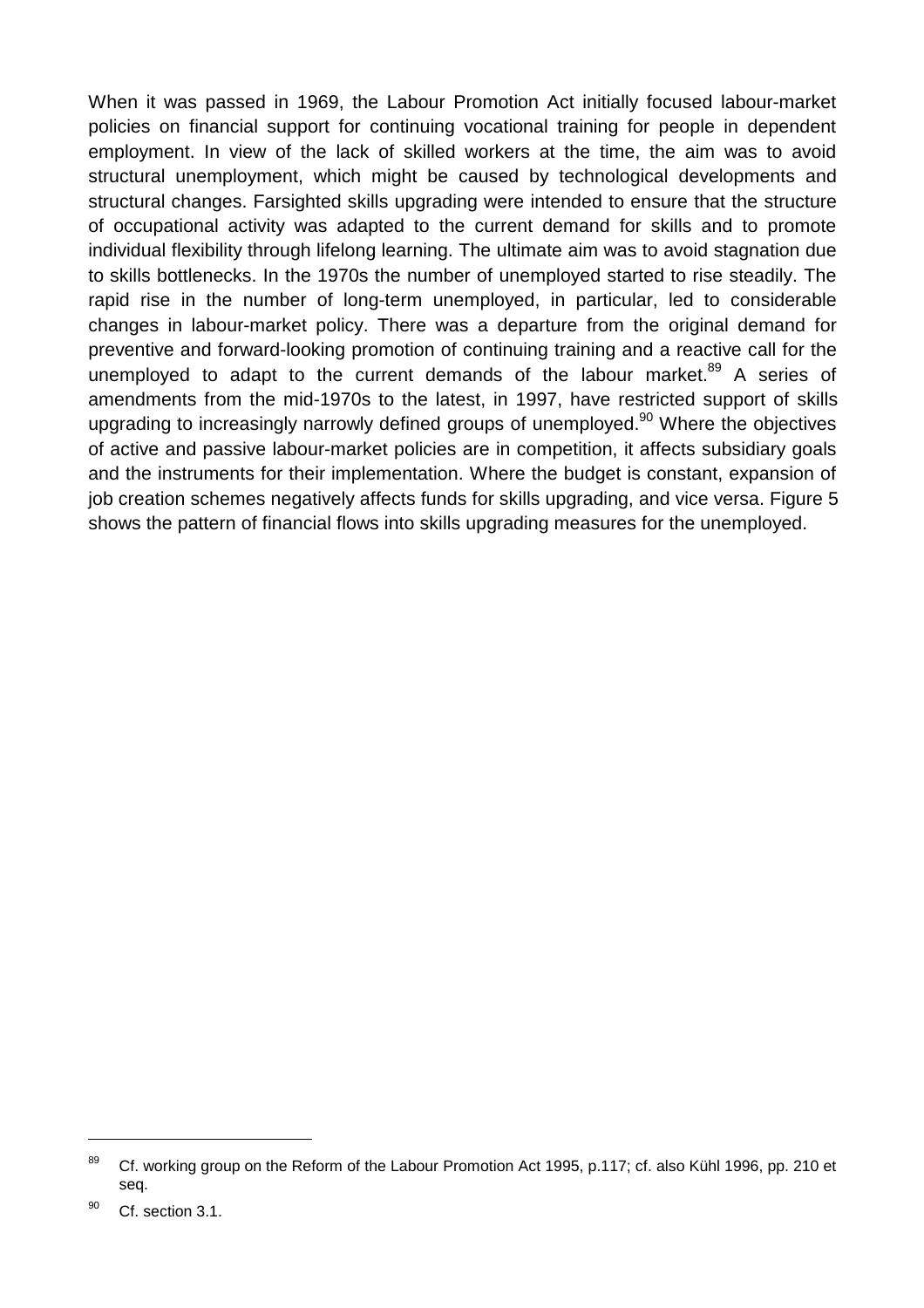



Source: Author's presentation.

### **4.2 Sources of funding**

Theoretically it would make sense to distinguish between direct and indirect sources of funding of skills upgrading programmes for the unemployed, too. In practice, however, there is little point, owing to a lack of reliable data. The main direct sources are contributions – paid in equal parts by employers and employees – to the unemployment insurance scheme. In 1986 they made up 92% of all Federal Labour Office income. In 1991 they amounted to 94% of its income, but in 1996 they contributed 'only' 80.5%. Whereas reserves from surpluses of previous years still yielded 15% of revenue in 1986, in 1991 they yielded only 0.1% and in 1996 almost nothing. The federal government subsidy, which has to be paid whenever the Federal Labour Office's own resources are insufficient to cover legally or politically required expenditure, fluctuated greatly in the past, as might be expected. In 1986 no subsidy was required, and in 1991 it made up 1.5% of total income. In 1996, however, it already accounted for 13.0%. The substantial contribution of the Länder and local governments, and any possible contributions by other organisations within the framework of regional or local qualification initiatives for the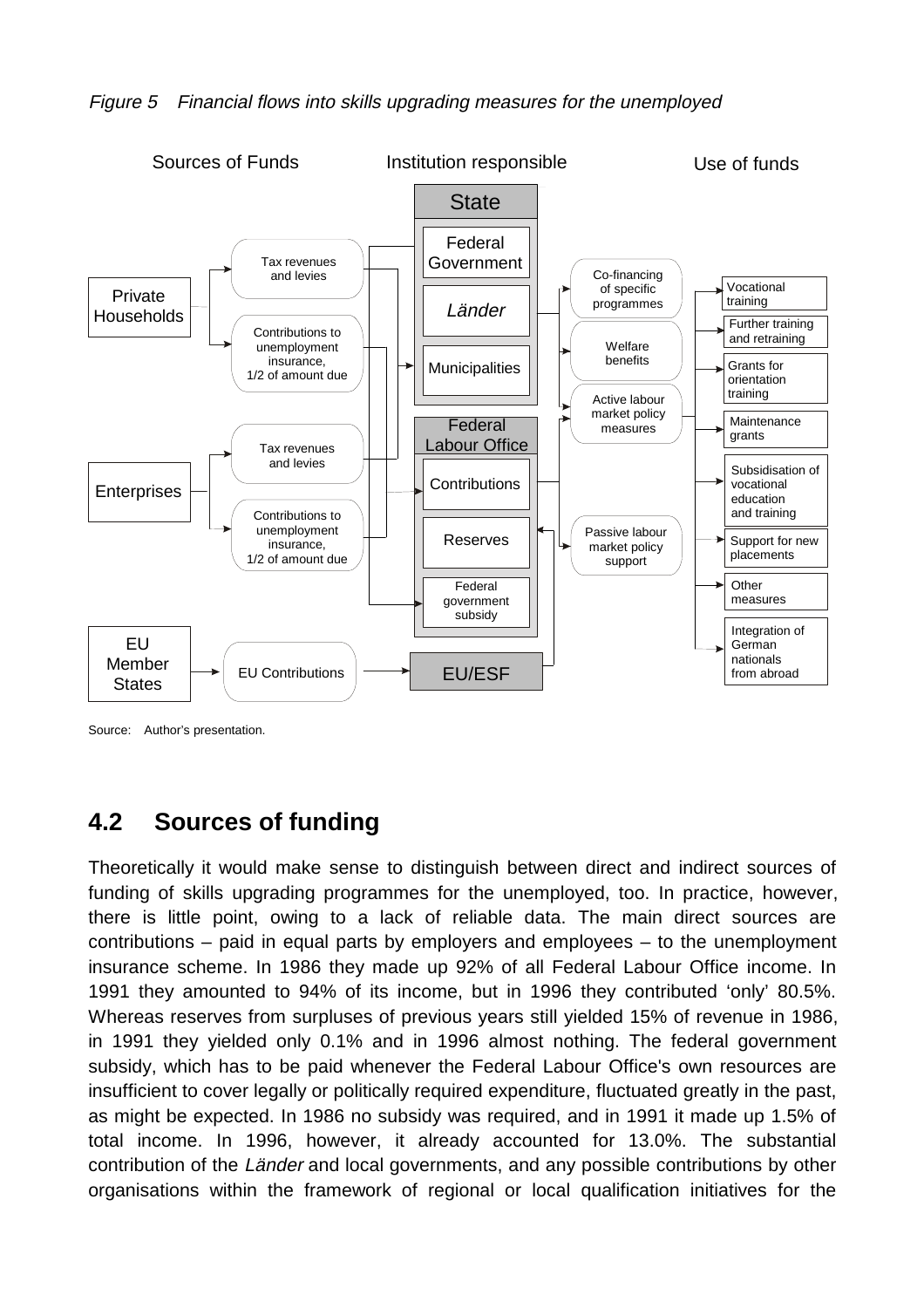unemployed are sometimes mentioned in a general way in the literature. No mention is made of the scale of these contributions, however, so that at present it is not possible to comment on the volume of finance or to break it down into various sources.<sup>91</sup>

The same applies to the question as to what extent unemployed people in skills upgrading programmes contribute to the financing of these programmes, either from their own income or that of family members or partners. They always contribute when they participate in skills upgrading programmes but are not eligible for Federal Labour Office support. In this case, the participant has to bear both the indirect cost of the measure (i.e. loss of leisure time) and the direct cost (e.g. travel expenses, fees, and learning aids). No reliable data are available on the scale of this specific contribution to financing either. Since 1994 the ESF has also helped finance skills upgrading for the disadvantaged unemployed (the long-term unemployed and those threatened with long-term unemployment (including handicapped), young people with no job and no training, and particularly women without adequate qualifications and mothers returning to work).<sup>92</sup> Since this programme is designed to complement those of the Federal Labour Office, it is the Federal Labour Office that implements it. The individual facets of the programme are cofinanced by the Federal Labour Office and the ESF. The volume of these funds makes little impact, however, in comparison with regular Federal Labour Office expenditure on skills upgrading. At present it amounts to just  $2\%$ <sup>93</sup> No empirical data are available on indirect sources of funding to upgrade the skills of the unemployed. Further, information was not found on investment help for organisations or institutions, which provide skills upgrading programmes for the unemployed, nor was information available on low-interest loans to providers or participants. It is known, however, that people who participate in measures providing occupational skills can claim tax reductions for their private expenditure when they, or their partners, have taxable income and costs equal the cash outlay. Available statistics do not reveal whether this option has had any impact. Thus it is only possible to state generally that participants with taxable income can claim up to DM 2 400 (ECU 1 224.5) per annum as special expenses for skills upgrading measures when these lead to employment in a new occupation (e.g. retraining measures). A fixed sum (DM 2 400 or ECU 1 224.5) can be claimed as income-related expenses for private spending on skills upgrading for adaptation or advancement in the occupation for which a person is already trained, or the actual cost can be claimed on presentation of itemised evidence of greater expenses. Financial flows reflecting the labour-market policy of the Federal Labour Office for 1986, 1991 and 1996 are shown in the following table.

<sup>&</sup>lt;sup>91</sup> Cf. for details Kühl 1996.

<sup>92</sup> Cf Deeke/Hülser/Wulfinger 1997.

<sup>93</sup> Cf. ibid., p. 55.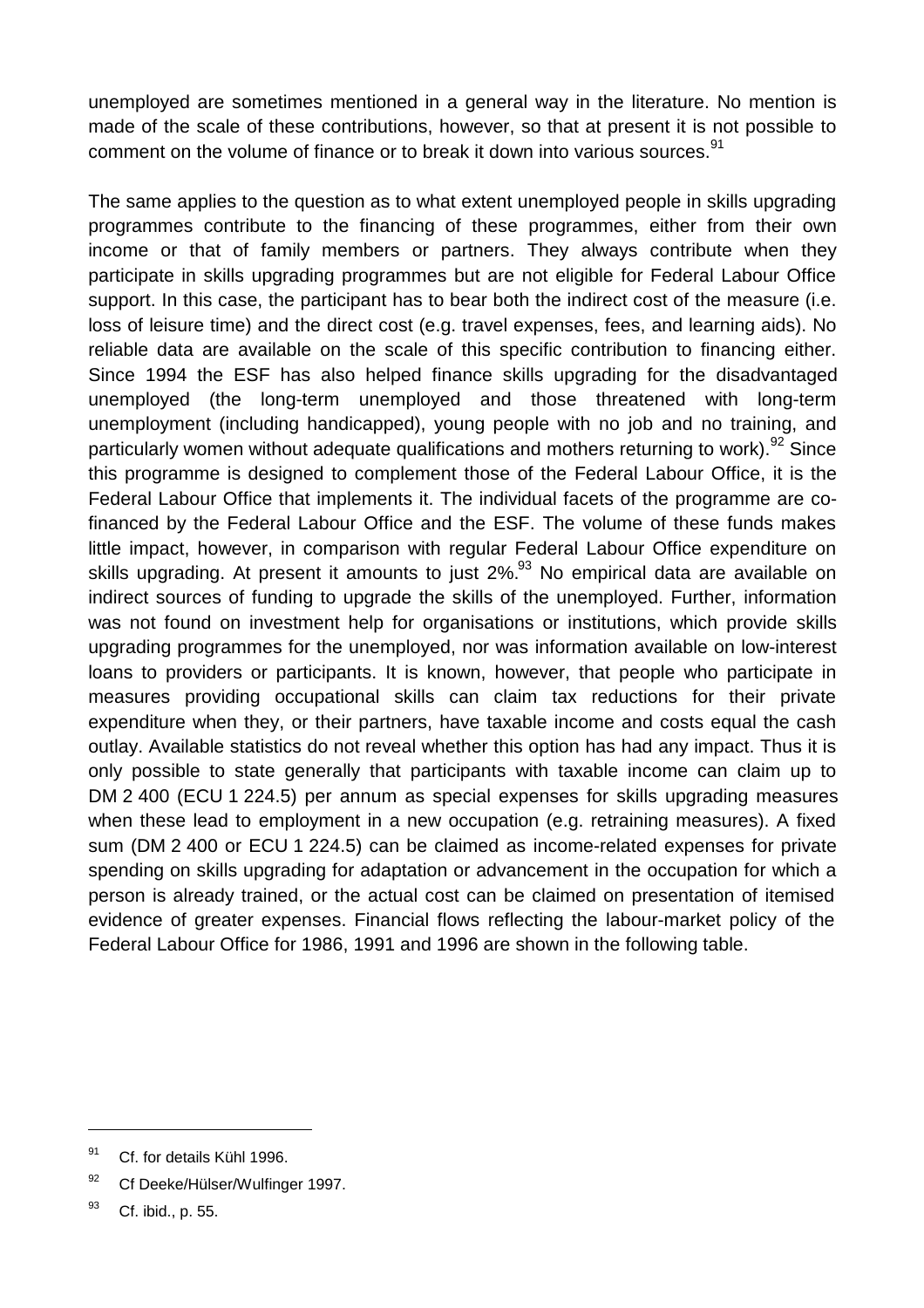| Table 16 Income and income structure of the Federal Labour Office 1986, 1991 and |  |  |  |
|----------------------------------------------------------------------------------|--|--|--|
| 1996                                                                             |  |  |  |

| <b>Income</b>                                                                 | 1986 a                       | 1991 b                       | 1996 b                       |
|-------------------------------------------------------------------------------|------------------------------|------------------------------|------------------------------|
| <b>Contributions</b>                                                          | DM 29 120 million            | DM 67 080 million            | DM 85 073 million            |
|                                                                               | <b>ECU 14 857.14 million</b> | <b>ECU 34 224.49 million</b> | <b>ECU 43 404.59 million</b> |
| <b>Reserves (withdrawals)</b>                                                 | DM 213 million               | DM 707 million               | DM 7 million                 |
|                                                                               | ECU 108.67 million           | ECU 360.71 million           | ECU 3.57 million             |
| <b>Federal government subsidy</b>                                             | ٠                            | DM 1 025 million             | DM 13 756 million            |
|                                                                               |                              | ECU 522.96 million           | <b>ECU 7 018.37 million</b>  |
| Levies: Winter bonus and levies for<br>payments before bankruptcy proceedings | $\blacksquare$               |                              | DM 3346 million              |
|                                                                               |                              |                              | <b>ECU 1 707.14 million</b>  |
| Other income                                                                  | DM 2 317 million             | DM 2 403 million             | DM 3 406 million             |
|                                                                               | <b>ECU 1 182.14 million</b>  | <b>ECU 1 226.02 million</b>  | <b>ECU 1 737.76 million</b>  |
| <b>Grants from the European Social Fund b</b>                                 | $\blacksquare$               | $\blacksquare$               | DM 644 million               |
|                                                                               |                              |                              | ECU 328.57 million           |
| <b>Total income</b>                                                           | DM 31 650 million            | DM 71 215 million            | <b>DM 105 588 million</b>    |
|                                                                               | <b>ECU 16 147.96 million</b> | <b>ECU 36 334.18 million</b> | <b>ECU 53 871.43 million</b> |
| in per cent of nominal GDP                                                    | 1.64%                        | 2.69%                        | 2.98%                        |

Source: Keller/Seifert 1995, Table 3, p. 21; Stein 1995, Tables 1 and 2, pp. 196 and 297; Annual Report of the Federal Labour Office 1996; Deeke/Hülser/Wulfinger 1997, p. 77. Author's calculations. Rounded values.

Legend: a: old [West German] Länder; b: all of Germany.

The table reveals the dynamic changes in income flows to the Federal Labour Office, which largely result from labour-market policy demands after the unification of Germany. The total volume of funds of the Federal Labour Office more than doubled between 1986 and 1991. In 1996 it was more than three times the 1986 amount. The main burden of this increase is borne on the one hand by contributors, whose contributions were raised considerably in the period under consideration, together with the assessment ceiling. As a result, income from contributions almost tripled between 1986 and 1996. 'Other income' and income from levies rose slightly, while the federal government subsidy increased substantially. Whereas there was no subsidy in 1986, it accounted for 1.5% of income in 1991 and 13% in 1996. The subsidy increased 13-fold between 1991 and 1996.

### **4.3 Use of funds**

Funds accruing to the Federal Labour Office are used as stipulated or for the purpose designated in the Labour Promotion Act of 1969, which has been amended many times.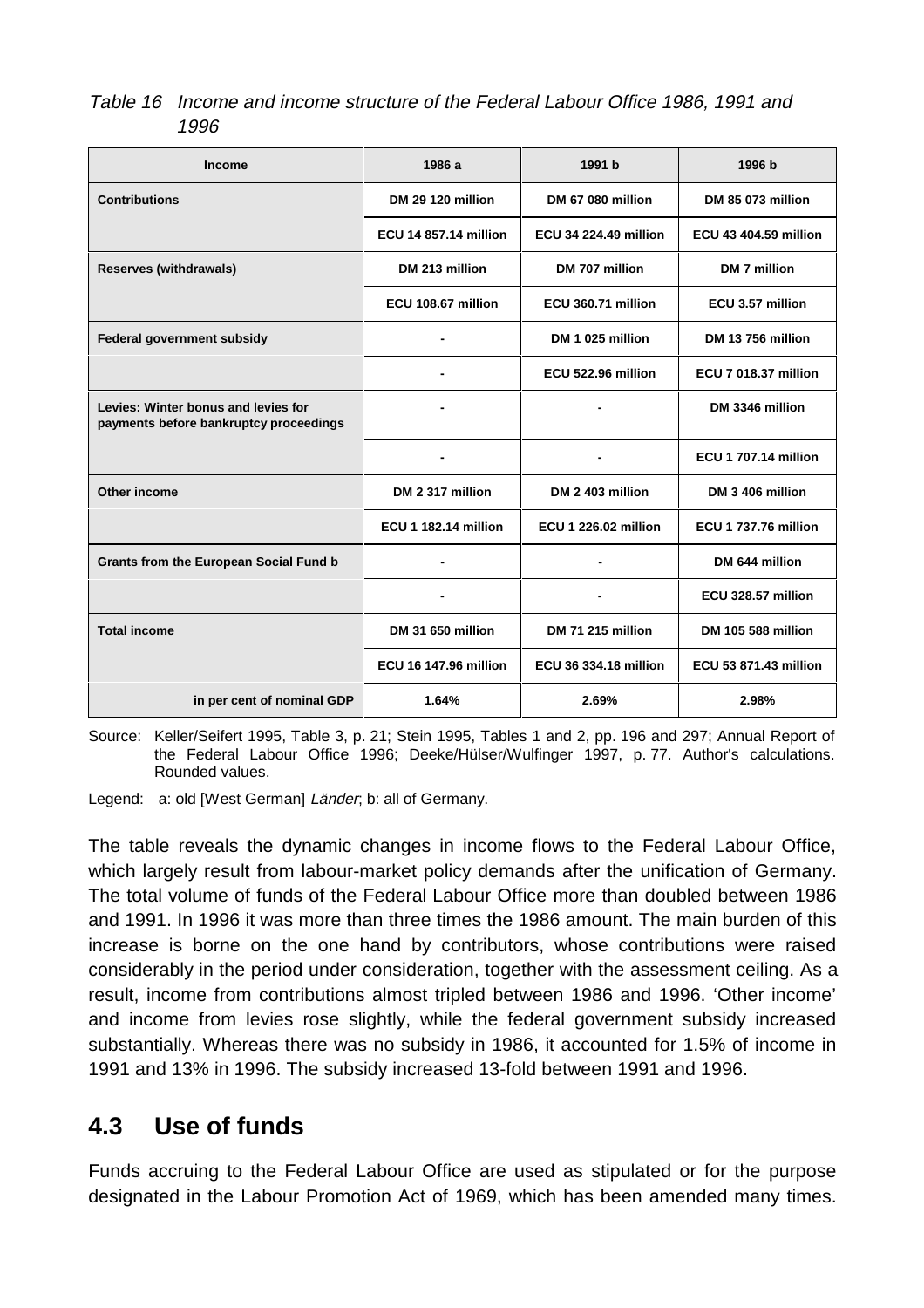Commentaries on the Labour Promotion Act agree that preventive full-time vocational education and training courses form its nucleus and represent its contribution to skills upgrading and the alleviation of hardship. Thus all measures focus on individual and institutional promotion of vocational further training for adjustment and advancement of retraining and orientation training.<sup>94</sup> Table 17 shows the uses to which Federal Labour Office funds are put and reflects the structural changes in labour market policies and, more particularly, the dwindling significance of previously central skills upgrading policies.

| Labour market policy measures                      | 1986 a             | 1991 b                | 1996 b                   |
|----------------------------------------------------|--------------------|-----------------------|--------------------------|
| Total, active labour market policies               | DM 13 013 million  | DM 41 235 million     | DM 39 995 million        |
|                                                    | ECU 6 639 million  | ECU 21 038 million    | ECU 20 406 million       |
| Further training and retraining                    | DM 2 121 million   | DM 5 137 million      | DM 5 556 million         |
|                                                    | ECU 1 082 million  | ECU 2 621 million     | ECU 2 835 million        |
| <b>Grants for orientation training</b>             |                    | DM 816 million        | DM 97 million            |
|                                                    |                    | ECU 416 million       | ECU 49 million           |
| <b>Maintenance payments</b>                        | DM 2 301 million   | DM 5 470 million      | DM 10 138 million        |
|                                                    | ECU 1 174 million  | ECU 2791 million      | ECU 5 172 million        |
| Subsidisation of vocational education and training | DM 40 million      | DM 164 million        | DM 22 million            |
|                                                    | ECU 20 million     | <b>ECU 84 million</b> | ECU 11 million           |
| Total: Subsidisation of qualification measures     | DM 5 051 million   | DM 12 899 million     | DM 18 381 million        |
|                                                    | ECU 2 577 million  | ECU 6 581 million     | ECU 9 378 million        |
| Other active labour market policy measures         | DM 7 962 million   | DM 28 336 million     | DM 22 614 million        |
|                                                    | ECU 4 062 million  | ECU 14 457 million    | ECU 11 028 million       |
| Total, passive labour market policies              | DM 14 573 million  | DM 24 146 million     | <b>DM 57 959 million</b> |
|                                                    | ECU 7 435 million  | ECU 12 319 million    | ECU 29 571 million       |
| Total                                              | DM 27 586 million  | DM 65 381 million     | DM 97 954 million        |
|                                                    | ECU 14 074 million | ECU 33 358 million    | ECU 49 980 million       |
| in per cent of nominal GDP                         | 1.43%              | 2.47%                 | 2.77%                    |

Table 17 Use of Federal Labour Office funds in 1986, 1991 and 1996 for active and passive labour market policies, without administrative costs

Source: Annual report of the Federal Labour Office 1986; annual report of the Federal Labour Office 1991; annual report of the Federal Labour Office 1996. Author's calculations. Inconsistencies from rounding values.

Legend: a: old [West German] Länder; b: all of Germany.

<sup>&</sup>lt;sup>94</sup> Cf. Kühl 1996, p. 210; cf. Stein 1995, pp. 57 et seq.cf. Keller/Seifert 1995; cf. also working group on the Reform of the Labour Promotion Act 1995, pp. 114 et seq.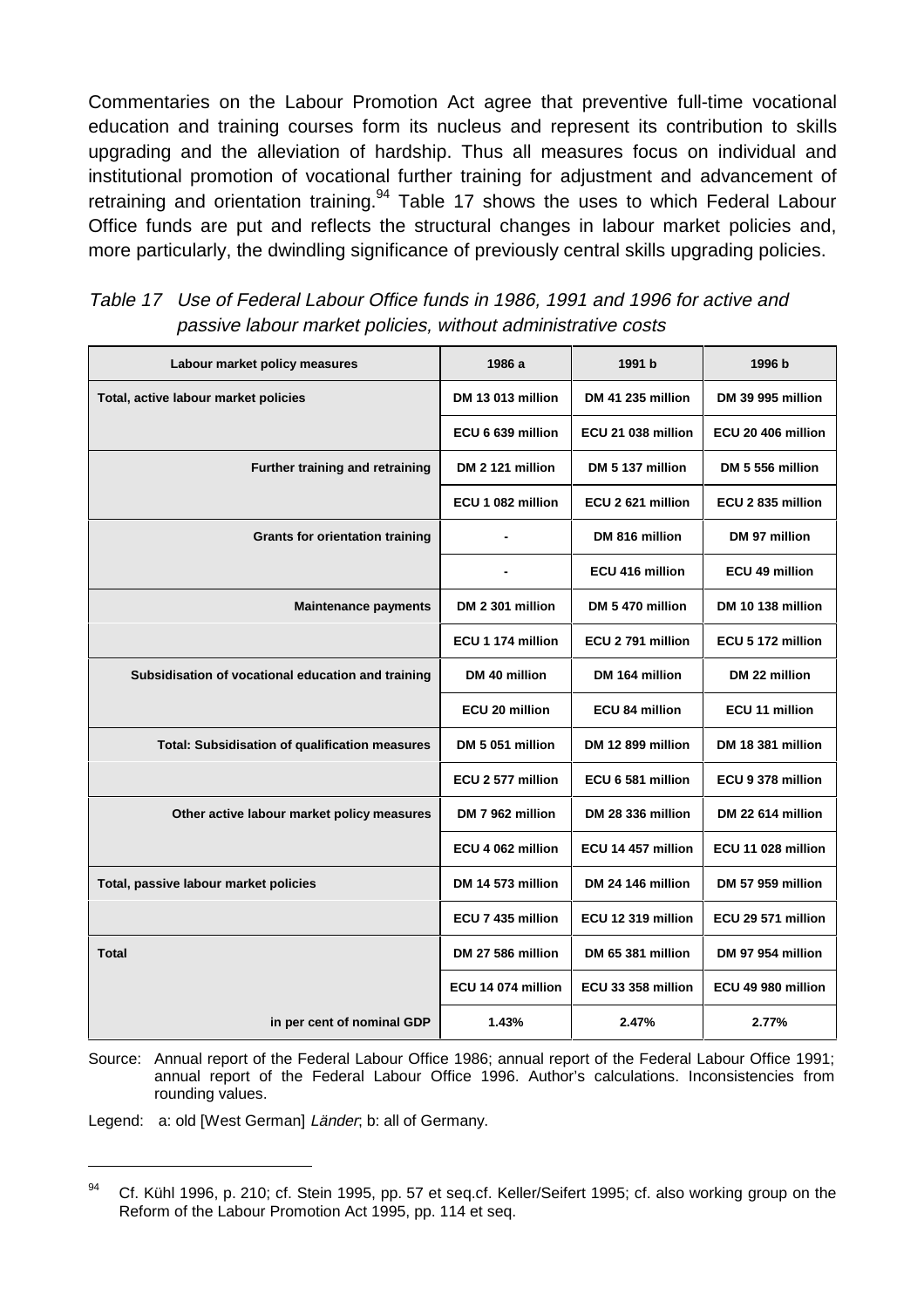The table demonstrates that total expenditure by the Federal Labour Office on labour market policies rose by 255% from 1986 to 1996. It can be seen that in this period the emphasis has shifted from active to passive policies. Whereas spending on active labour market policies doubled, spending on passive policies tripled. Within the sphere of active labour market policy, spending on the following groups increased most: vocational training for hard-to-place young people (+360%), spending on maintenance allowances paid during orientation training, further training and retraining for the unemployed (+306%) and spending on wage subsidies (from DM 83 million to DM 2 237 million, or about 2 600%). Spending on further training and retraining did not keep pace in the observation period. While spending on initial and continuing training measures by the Federal Labour Office rose by slightly more than average between 1986 and 1996, from DM 5 000 million (ECU 2 550 million) to over DM 18 000 million (ECU 9 180 million) – i.e. about 262% – its share of total spending hardly increased at all (18.2% to 18.6%). Thus vocational skills upgrading has not increased to the same extent, in spite of a substantial rise in unemployment, especially hard-core and long-term unemployment. This means that a growing number of unemployed people are not eligible for vocational skills upgrading. To what extent regional, local or Länder skills upgrading programmes compensated for this deficit is not yet clear.

### **4.4 Conclusions**

Skills upgrading for the unemployed can only be appreciated and evaluated in the overall context of labour-market policies and their instruments.<sup>95</sup> The unification of Germany and the ensuing rise in financial demands on labour-market policies, which have led to substantial growth in the federal subsidy, has stimulated thinking about a reform of the labour-market policies set out in the Labour Promotion  $Act.^{96}$  The dilemma is how to reduce the federal budget and at the same time accommodate complaints from industry about high incidental labour costs, including contributions to unemployment insurance. In consequence there is political pressure to reduce spending on overall labour-market policies while also reducing revenue by lowering contributions.

One school of thought demands a conscious shift of emphasis away from passive and towards active labour-market policies, which should receive at least 50% of Federal Labour Office funds. The idea is to use a stronger combination of job-creating measures and qualification initiatives to foster employment and skills acquisition rather than financing unemployment. Greater co-financing of skills upgrading by Länder, local governments and employers is to increase Federal Labour Office income. The longexpressed demand to increase income by making all gainfully employed persons liable to pay contributions is also being revived. Self-employed people, farmers, public servants, freelancers and top-earners would then be compelled to pay contributions (the last-named

 $^{95}$  Cf. fundamental comments in Kühl 1996.

<sup>&</sup>lt;sup>96</sup> Cf. working group on the Reform of the Labour Promotion Act 1995.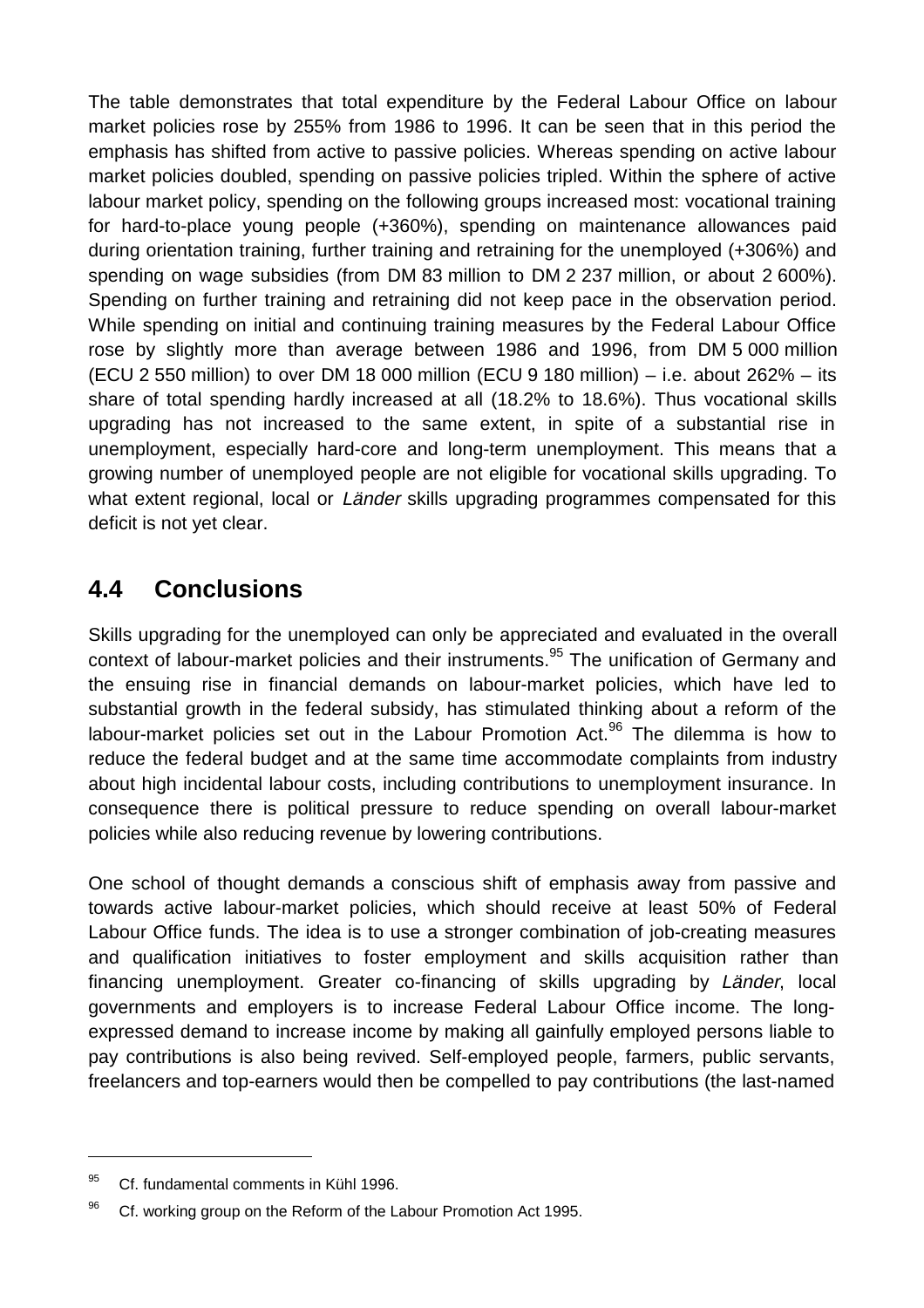group by giving up exemption from compulsory insurance). This would mean that contributions could be reduced. Changing from wage and salary-related funding to valueadded-related funding is also under consideration, although it is not certain whether this would bring the desired relief to enterprises, in particular.

.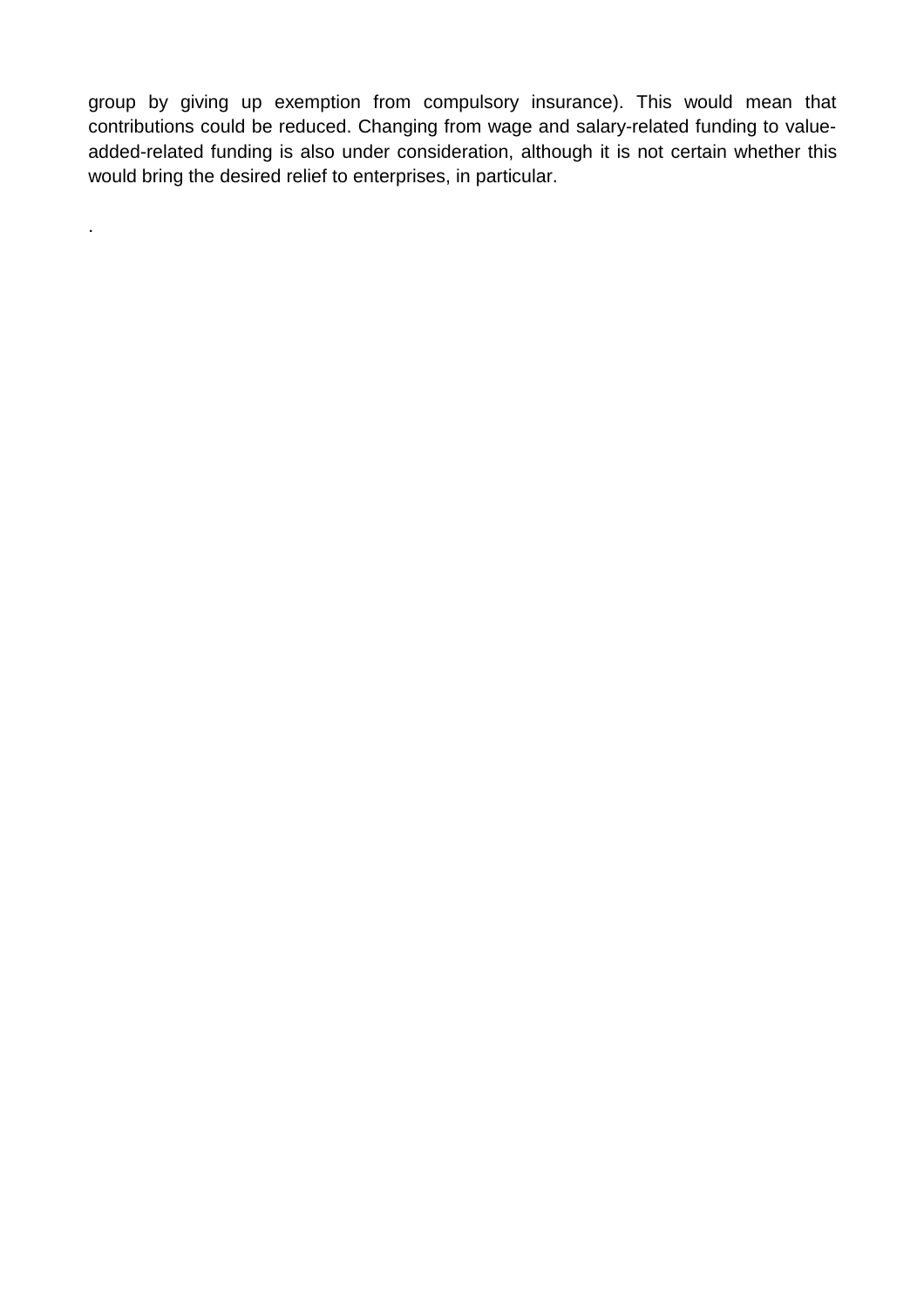# **Part 5 Combined training programmes**

### **5.1 Combination programmes and employment societies**

In Germany the concept of combining skills upgrading with employment programmes is almost unknown. The working group on the Reform of the Labour Promotion Act mentions combination solutions without providing details on the subject.<sup>97</sup> It only reports that in the new Länder it was possible for a time (until 1991) to combine short-time work and skills upgrading, and receive a higher short-time allowance. The same source reports that job creation schemes allow time for qualifying training (up to 20% of working time in the East and 10% in the West).<sup>98</sup> For a limited time it is also possible to combine skills upgrading and job creation by entering part-time employment in a job creation scheme while receiving a partial maintenance allowance for continuing training. No more detailed information is currently available on the scope of these combined programmes in Germany. Neither the annual reports nor the Official Gazette of the Federal Labour Office refer to them.

Employment societies, which have been established in the new Länder in particular. represent a special form of combined skills upgrading and employment.<sup>99</sup> In 1995 there were over 400 of these societies in the new Länder, employing approximately 150 000 people.100 Enterprise-based employment societies aim to support employees threatened with unemployment in times of crisis, and help them find new areas of activity, if possible in their old enterprise. Local government employment societies hope to reintegrate unemployed people through a combination of measures and subsidies to organisations and institutions specialised in this field. Special features of these programmes are the combination of financial resources from various sources (such as the Federal Labour Office, company redundancy payment schemes, Länder structural funds and local governments) and the involvement of other labour-market policy players (works councils, trade unions, firms, local governments). However, the Federal Labour Office is extremely reluctant to support these societies, since it has focused on the support of individuals and has refused to become involved in structural policy-making up to now. Thus Federal Labour Office financing policies are regarded as a 'bottleneck' at present.<sup>101</sup> A description of the many types of employment society, especially in the new Länder, should not blind us to the fact that job creation and job security are their main focus, and not skills

<sup>&</sup>lt;sup>97</sup> Cf. ibid., pp. 138 et seq.

<sup>&</sup>lt;sup>98</sup> Cf. ibid.

<sup>99</sup> Cf. Bosch 1995; cf. also Hild 1995.

<sup>100</sup> Cf. Brinkmann/Hiller/Völkel 1995, p. 479.

<sup>101</sup> Cf. Bosch 1995, p. 90.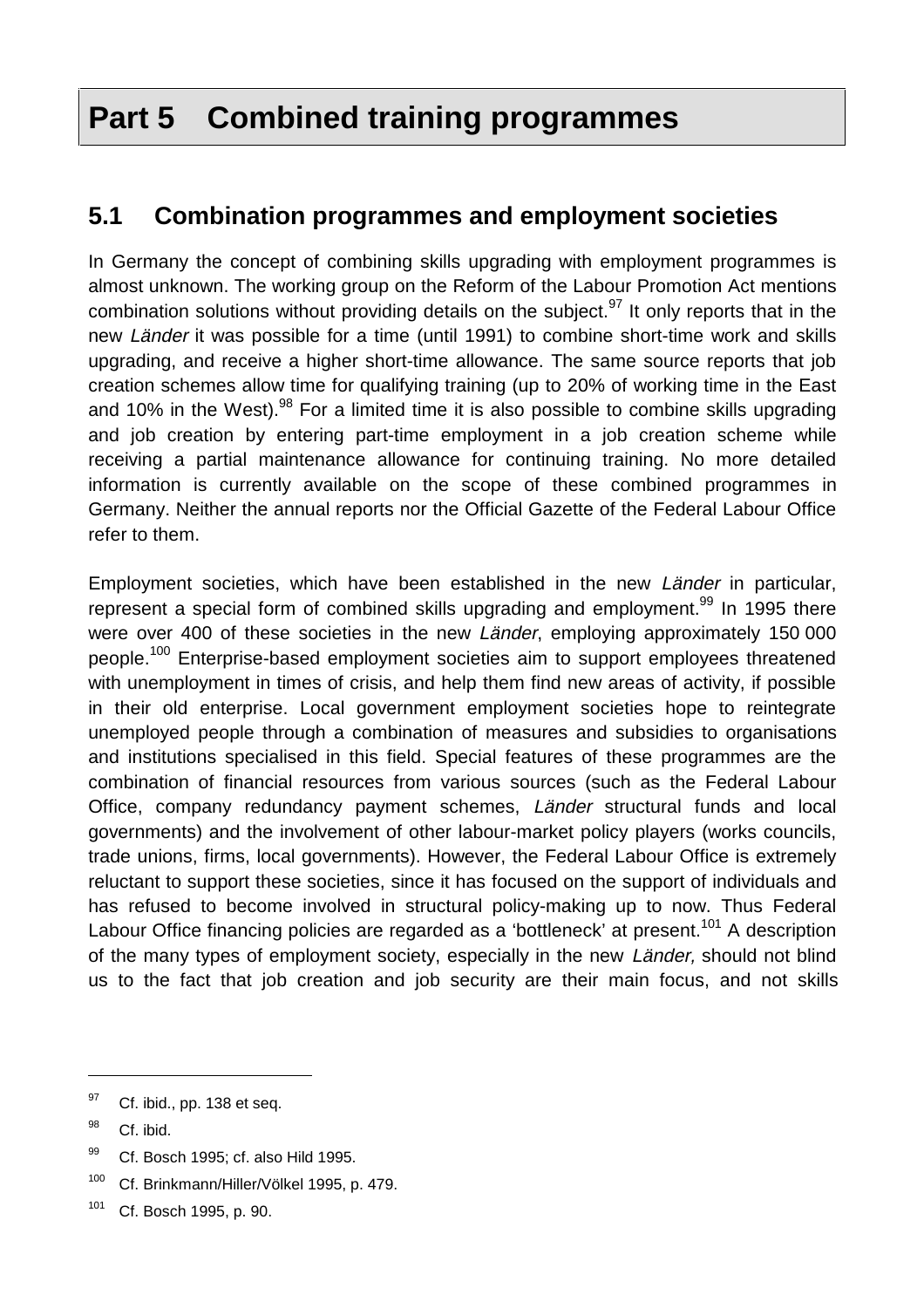upgrading measures, which are still a marginal concern.<sup>102</sup> The limited effectiveness of these societies is thought to be due to differences of opinion still existing among the social partners, the Länder governments and the Treuhand or its successor in the new Länder.<sup>103</sup>

The low overall impact of employment societies can be ascribed to the incompatible logic of subsidisation under labour market, economic and financial policies.<sup>104</sup> The Federal Labour Office contributes to, or assumes full payment for, only wage expenses or personal costs for skills acquisition. It grants hardly any material or investment aid. In contrast, investment aid is limited to recipients who can make some contribution, which is rarely possible. Finally, the Länder programmes often demand that employment societies should be non-profit organisations, which excludes them from economic support programmes and also from recognition by the Federal Ministry of Finance, so that in the end the societies receive no aid at all. Since no data are available to show the current volume of financial flows to or from employment societies, only the basic pattern of flows can be represented. Figure 6 illustrates financial flows funding employment societies.

<sup>102</sup> Cf. Hild 1995.

<sup>103</sup> Cf. ibid., p. 503.

 $104$  Cf. ibid., pp. 511 et seq.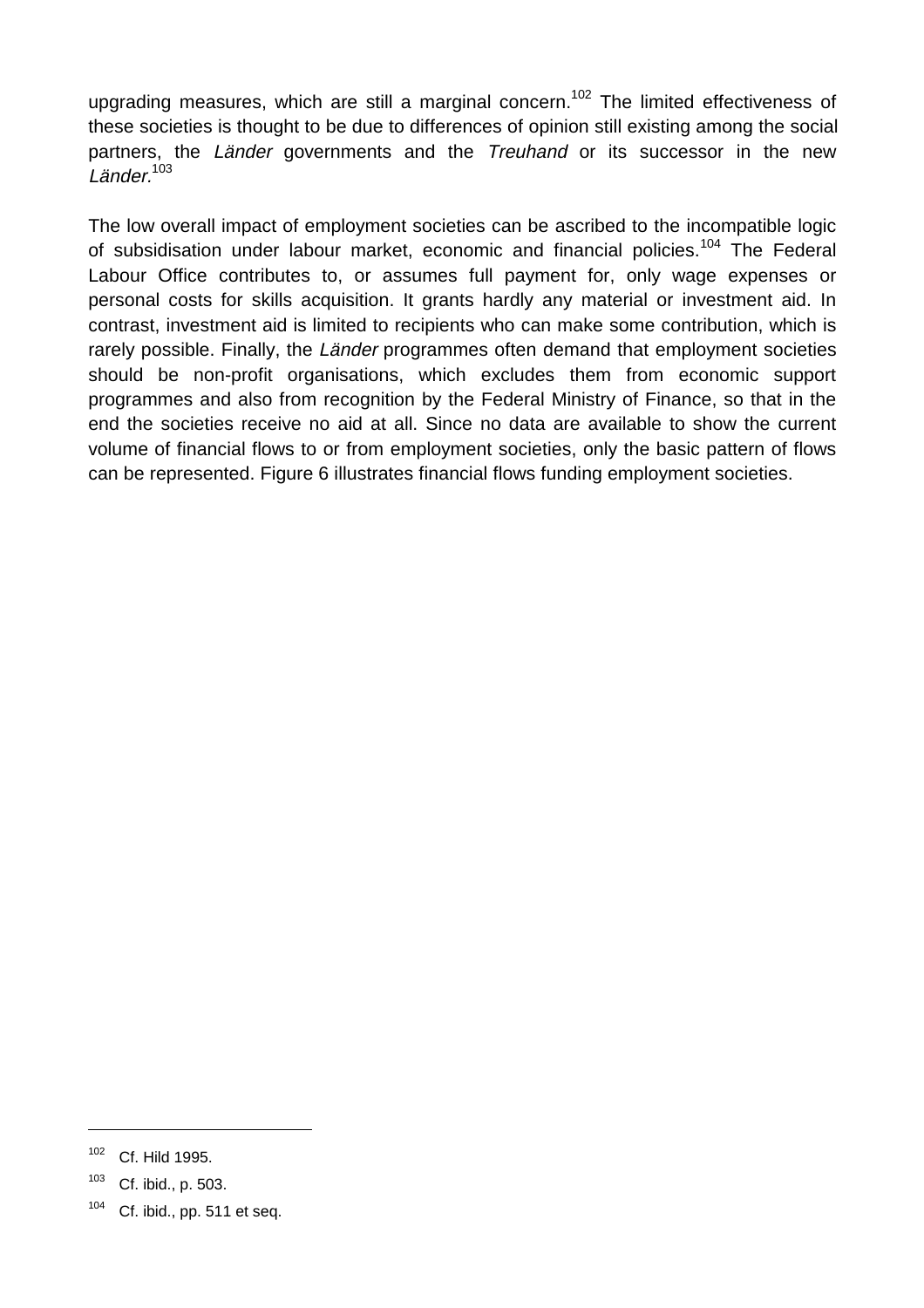

Source: Author's presentation.

<u>.</u>

### **5.2 Job rotation**

A recent documentation shows that job rotation projects such as exist in Denmark and The Netherlands are still at a rudimentary stage in Germany.<sup>105</sup> Berlin alone launched a job rotation project to run from 1996 to 1999. It harnessed the European Community initiative ADAPT to release employees from small and medium-sized enterprises for skills upgrading. During this period and beyond, unemployed people replaced those taking part in the project. The cost of further training for the substitutes in the enterprises concerned is borne by the Federal Labour Office, as is their maintenance allowance. The employees released for continuing training continue to receive their pay from the enterprise, while the continuing training measure is financed from ADAPT funds together with money from the Berlin budget. The total amount allocated for the period 1996 to 1999 is DM 3.5 million

<sup>&</sup>lt;sup>105</sup> Cf. Grünewald/Moraal 1998; cf. also Grünewald/Moraal 1996.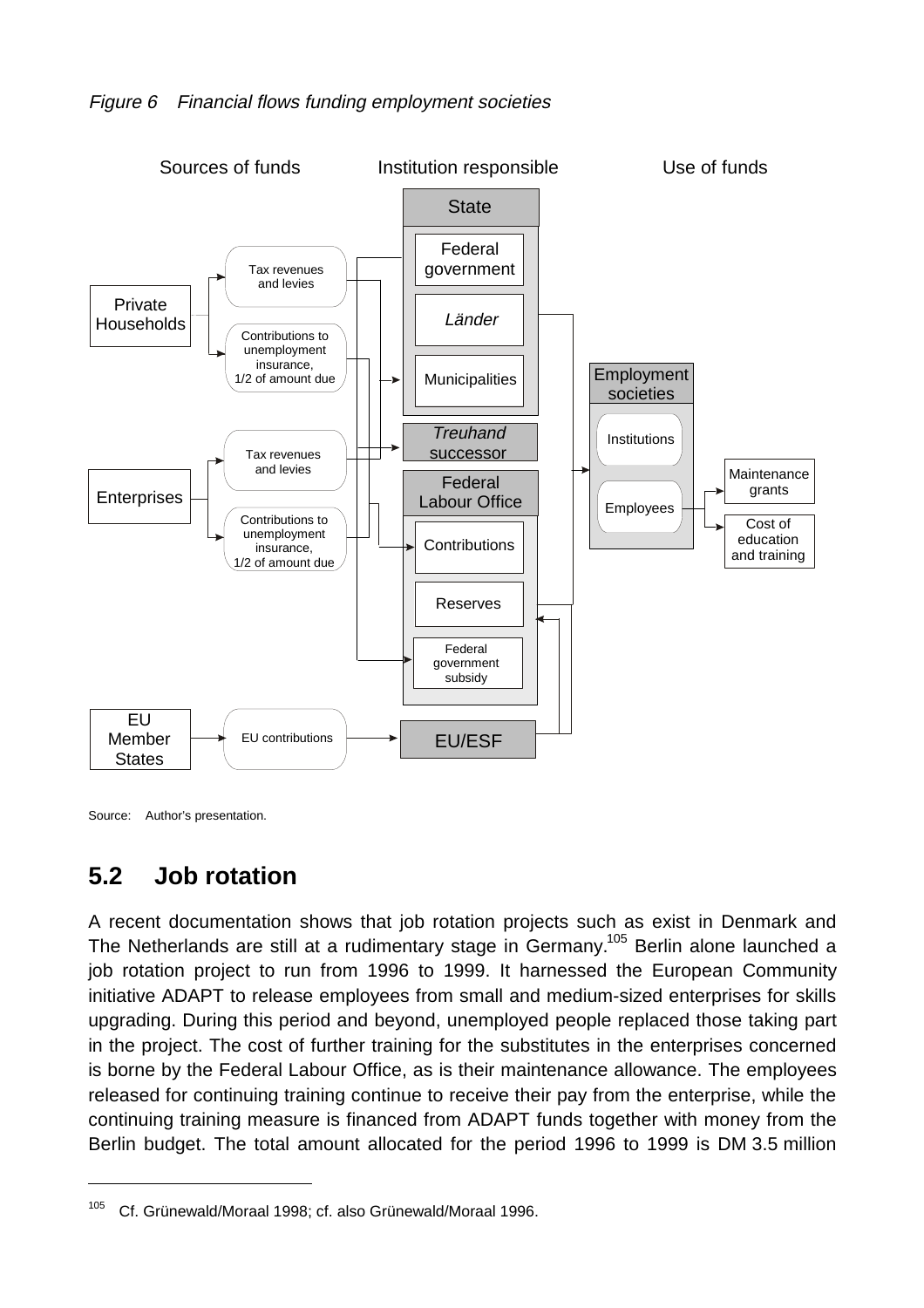(ECU 1.79 million). The greater part (68%) is ADAPT grants from the ESF, while the Berlin government's Department of Labour, Vocational Education and Training and Women's Affairs covers the remaining 32%. The size of the ESF subsidy varies between East and West Berlin. This funding is augmented by private resources for the salaries of the participating employees and Federal Labour Office funds for training and substitutes. No information is currently available on the scale of these funds. Although it remains to be seen how successful and effective job rotation schemes will be, it seems reasonable to predict that they will eventually prove more attractive and effective than employment societies.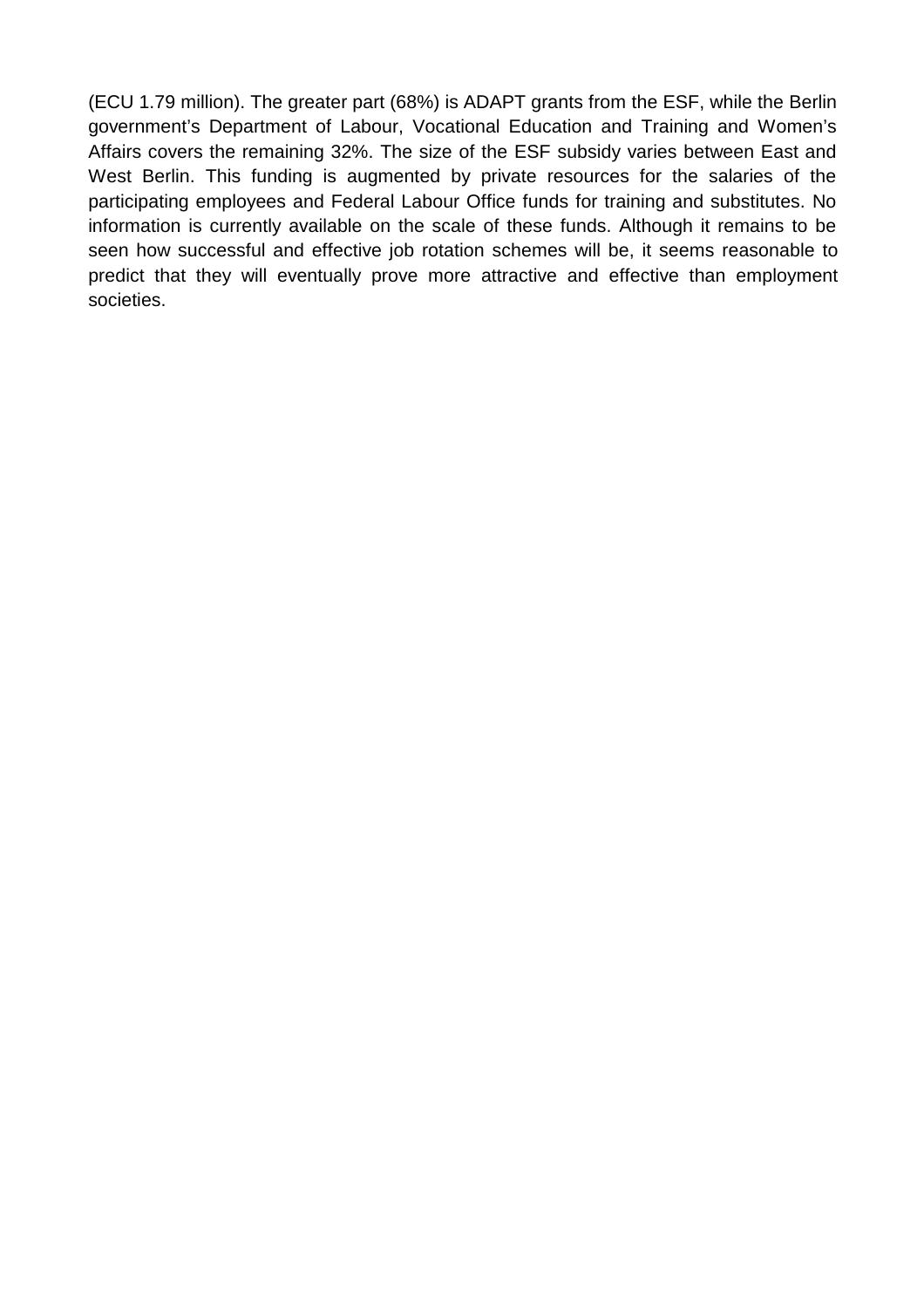# **Part 6 Future of vocational education and training funding**

The funding and cost of initial and continuing vocational training are closely related, since funding (the acquisition of resources) precedes cost (the use of resources) and thus the issues of funding and cost are directly linked. Table 18 represents an attempt to compile something at least approaching total spending on vocational education and training in Germany from the available statistics. It may be assumed that the total expenditure presented for the benchmark years 1986, 1991 and 1996 represents only the lowest estimate of the actual figure.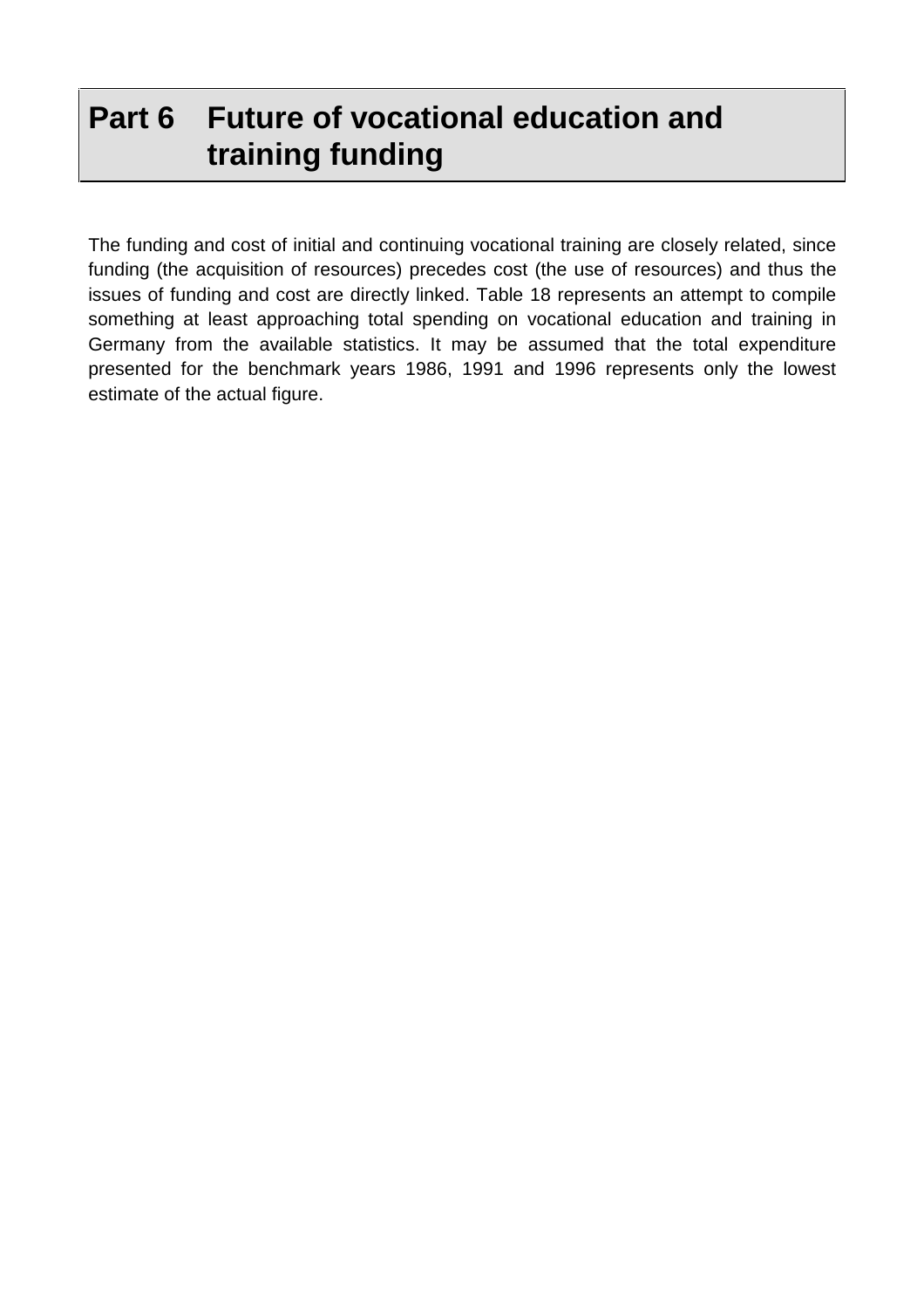| <b>Investors</b>                                      | 1986 a                          |        | 1991 a                          |        | 1996 b                          |        |
|-------------------------------------------------------|---------------------------------|--------|---------------------------------|--------|---------------------------------|--------|
|                                                       | absolute values                 | in $%$ | absolute values                 | in $%$ | absolute values                 | in $%$ |
| <b>Public Sector</b>                                  |                                 |        | -                               |        | $\blacksquare$                  |        |
| <b>European Union</b>                                 |                                 |        |                                 |        |                                 |        |
| <b>Federal government</b>                             | DM 869 million                  | 1.11%  | DМ<br>1 147.6 million           | 1.05%  | DM<br>1 317.4 million           | 1.24%  |
|                                                       | <b>ECU</b><br>443.37 million    |        | ECU<br>585.51 million           |        | ECU<br>672.14 million           |        |
| Länder                                                | DM 6 889 million                | 8.78%  | DM 7 934 million                | 7.25%  | <b>DM</b><br>10 644.89 million  | 10.01% |
|                                                       | <b>ECU</b><br>3 514.8 million   |        | <b>ECU</b><br>4 047.96 million  |        | <b>ECU</b><br>5 431.07 million  |        |
| <b>Municipalities and</b><br>promotional associations | DM 2 582 million                | 3.29%  | DM<br>3 252 million             | 2.97%  | DM<br>3 383.43 million          | 3.18%  |
|                                                       | <b>ECU</b><br>1 317.35 million  |        | <b>ECU</b><br>1 659.18 million  |        | <b>ECU</b><br>1 726.24 million  |        |
| <b>Total</b>                                          | DM 10 340<br>million            | 13.18% | DМ<br>12 333.6 million          | 11.26% | DМ<br>15 345.72 million         | 14.44% |
|                                                       | <b>ECU</b><br>5 224.49 million  |        | ECU<br>6 292.65 million         |        | <b>ECU</b><br>7829.45 million   |        |
| <b>Private Sector</b><br><b>Enterprises</b>           | <b>DM</b><br>63 089.4 million   | 80.39% | DМ<br>76 952.78 million         | 70.28% | DМ<br>72 578.49 million         | 68.27% |
|                                                       | <b>ECU</b><br>32 188.47 million |        | <b>ECU</b><br>39 261.62 million |        | <b>ECU</b><br>37 029.84 million |        |
| <b>Individuals</b>                                    |                                 |        | DM 7 315 million                | 6.68%  | -                               |        |
|                                                       |                                 |        | <b>ECU</b><br>3 732.14 million  |        |                                 |        |
| <b>Total</b>                                          | DМ<br>63 089.4 million          | 80.39% | DМ<br>84 267.78 million         | 76.96% | DM<br>72 578.49 million         | 68.27% |
|                                                       | <b>ECU</b><br>32 188.47 million |        | <b>ECU</b><br>42 993.77 million |        | <b>ECU</b><br>37 029.84 million |        |
| <b>Federal Labour Office</b>                          | DM<br>5 051 million             | 6.44%  | DM<br>12 899 million            | 11.78% | DМ<br>18 381 million            | 17.29% |
|                                                       | ECU<br>2 577 million            |        | <b>ECU</b><br>6 581 million     |        | ECU<br>9 378 million            |        |
| <b>Total expenditure</b>                              | <b>DM</b><br>78 480.4 million   | 100%   | <b>DM</b><br>109 500.38 million | 100%   | DM<br>106 305.21<br>million     | 100%   |
|                                                       | ECU<br>40 041.02 million        |        | <b>ECU</b><br>55 867.54 million |        | <b>ECU</b><br>54 237.35 million |        |
| in per cent of nominal<br><b>GDP</b>                  | 4.08%                           |        | 4.14%                           |        | 3.0%                            |        |

Table 18 Total expenditure on vocational education and training

Source: Author's calculations. Inconsistencies from rounding values.

Legend: a: old [West German] Länder, b: all of Germany. Values are the sums of Tables 9 and 15 and total grants towards skills upgrading measure subsidies from Table 17. Public budget values from Table 9 are basic funds, whereas the values from Table 15 are net expenditure.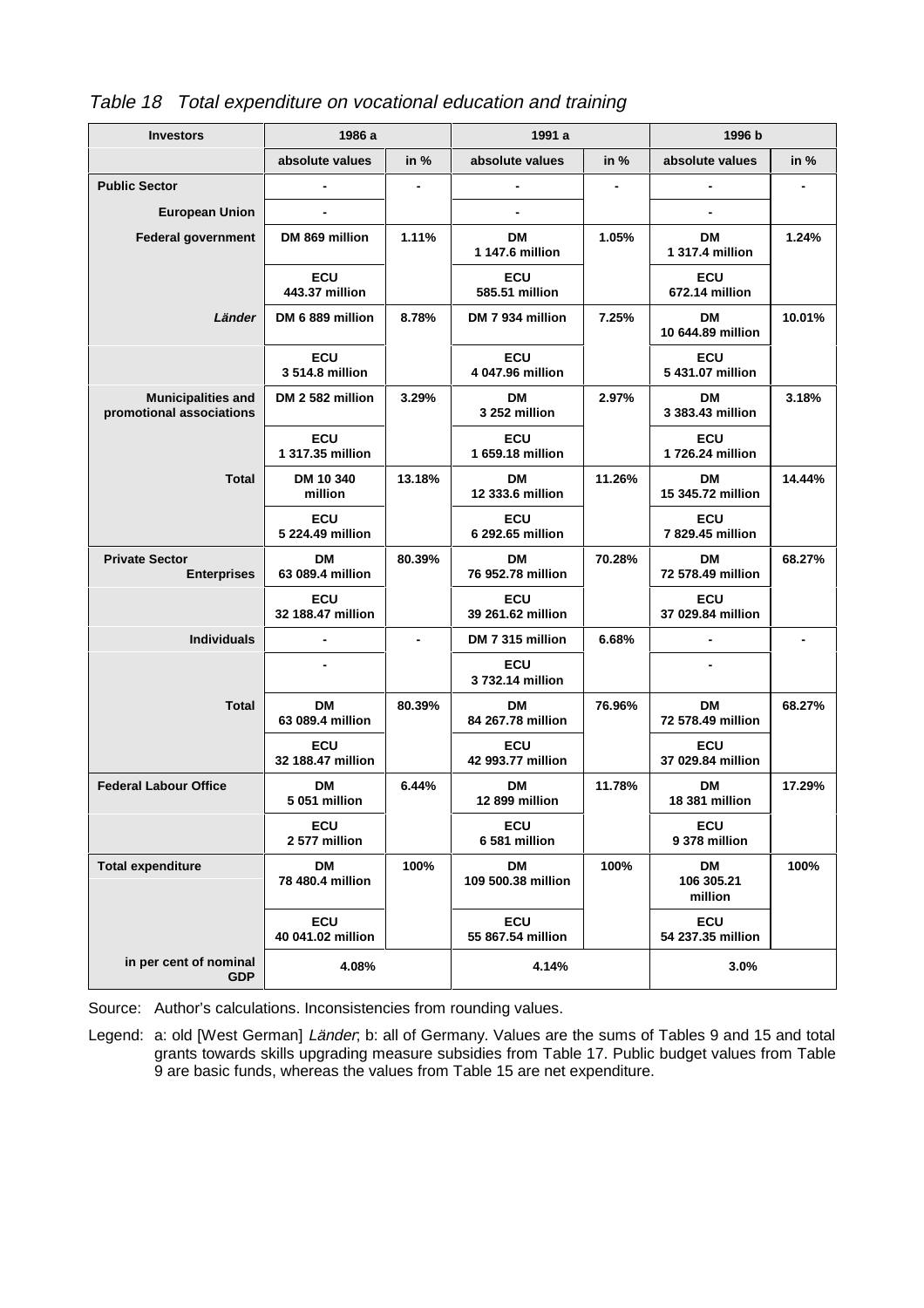The validity of data compiled on total vocational education and training expenditure is limited because of an empirical problem with lack of statistical deficit in this sphere and because of a theoretical problem emphasising the inadmissibility of adding public expenditure and enterprise costs.<sup>106</sup> Two problem areas underline that caution is required in interpreting the data presented.

The first problem relates to changes in total expenditure on vocational education and training in Germany. There is no linear relationship between expenditure and the quality or efficiency of vocational training.<sup>107</sup> Thus an increase or reduction in spending does not necessarily reflect an improvement or deterioration in the quality or efficiency of vocational training.<sup>108</sup> Changes in expenses can be due to shifts in age distribution, in the length of training or participation in training (quality structure), or to modifications in the teacher:pupil ratio or to changes in the price structure or general price levels (value structure).

The second problem relates to the possibility of refinancing vocational training spending or costs. It highlights the fact that the financing of vocational education and training produces specific structures which mean that investors and those who actually provide the funding are rarely identical. Open and hidden refinancing options separate those who make the payments from those who actually bear the funding burden or profit from returns. Three refinancing options can be distinguished in principle, but they do not apply equally to all investors:

- 1. refinancing through tax reductions or mitigation of tax liabilities. This option depends on a) the profit situation, b) paying profit-related taxes in the current period, and c) tax rates;
- 2. refinancing through passing vocational training costs on to selling prices or through including them to factor prices. This possibility depends in particular on a) elasticity of supply and demand,  $109$  b) competitive situation, and c) market position;
- 3. refinancing by internalising direct and indirect returns, during and especially after initial and continuing training. This option is primarily determined by a) productive periods, b) the income-generating potential of the training or production site, and c) the performance of the participant in initial or continuing training.

While plausibility considerations indicate that investors in vocational training bear only part of the cost, within the legal framework, pre-financing always entails substantial expenditure and costs, whereas the reduction of expenditure and costs by the various

1

 $106$  Cf. comments in the Preface and section 1.5.

<sup>&</sup>lt;sup>107</sup> Cf. deliberations of the Committee of Experts 1974, p. 8.

 $108$  Cf. Mattern 1979, pp. 14 et seq.

 $109$  Costs can be passed on to consumers in inverse proportion to the elasticity of demand, i.e. the more elastic the demand, the slimmer the chance of passing on costs.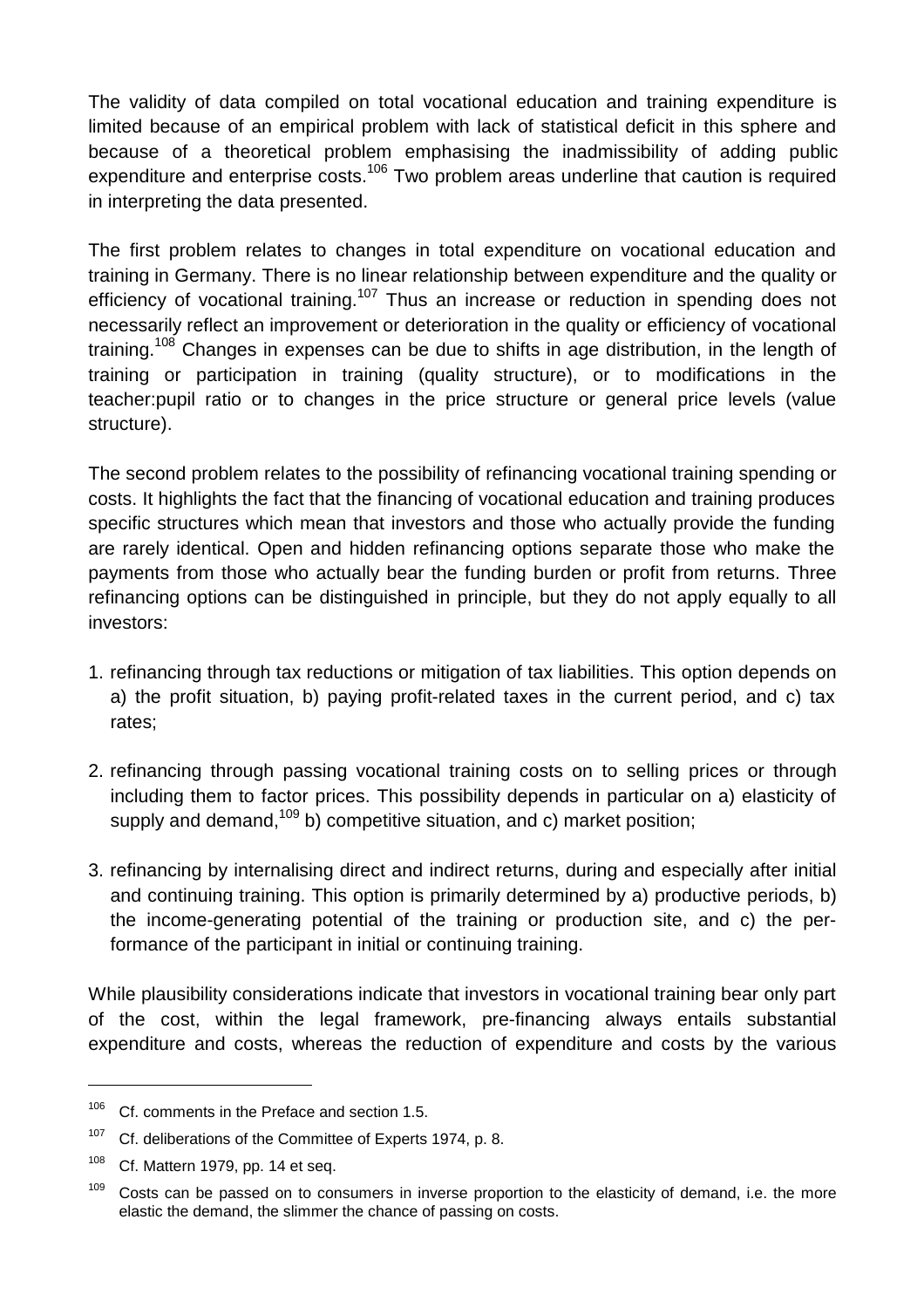means of refinancing is unreliable and must repeatedly be achieved in political or market competition. Enterprises pass their training costs on to other taxpayers via tax reductions or on to consumers via higher prices. Public spending by federal, Länder and local governments is covered by all taxpayers (enterprises, wage and salary earners, recipients of other income and consumers). The Federal Labour Office attempts to refinance its expenditure from unemployment insurance contributions and the federal subsidy, at the expense of all taxpayers, on condition that parliament can justify increasing contributions and the federal government can justify the demands on the federal budget. Individual trainees will pass their financial burdens on to other taxpayers via special expense or income-related expense claims. Incidence theory thus shows that consumers, taxpayers and wage earners contributing to unemployment insurance bear the cost and finance vocational education and training. Therefore, individuals and private households – to varying degrees – could be regarded as ultimately covering the bulk of the cost of vocational education and training in Germany.<sup>110</sup>

Based on the trends of the past ten years, the following predictions for the financing of initial and continuing training would appear realistic.

Many things indicate that the discussion on training levies within the framework of a central training fund will continue. In February 1998 an opposition party's legislative initiative for alternative financing of enterprise-based training was debated in an official hearing of the German parliament. Criticism of financing by individual enterprises comes primarily from the German Trade Union Federation (DGB), the German Social Democratic Party (SPD), the Green Party (Bündnis 90/Die Grünen) and the Democratic Socialist Party (PDS). This form of financing is supported by the leading organisations of German industry, in particular, and by the former governing coalition of the Christian Democratic Union (CDU), the Christian Social Union (CSU) and the Free Democratic Party (FDP). The DGB national executive committee claims that a sufficient supply of initial vocational training places has not been guaranteed for several years, requiring creation of a legally prescribed system of burden sharing between training and non-training enterprises and administrative bodies.<sup>111</sup> The SPD draft Law emphasises the widening gap between shrinking supply and growing demand for training places. This accentuates the necessity for legislation to ensure that 'all private and public sector employers collectively offer a choice of vocational training for all young people seeking training opportunities, and provide the funds needed for this purpose, if necessary by means of levies.<sup>112</sup> In their draft Law, Bündnis 90/Die Grünen criticise industry for not having fulfilled its training obligations for years. With the result that theory and practice diverge widely and federal regulations are needed to 'help save the quality and quantity of the dual training system at home, a system which has received international acclaim, and at the same time to promote social harmony in this country'.<sup>113</sup> The PDS draft Law emphasises that society's

1

<sup>110</sup> Cf. Timmermann 1994, pp. 119 et seq. cf. also Berger/Ehrmann 1989, pp. 116 et seq.

<sup>&</sup>lt;sup>111</sup> German Federation of Trade Unions 1998, p. 6.

<sup>112</sup> SPD Bill 1997, p. 7.

<sup>113</sup> Bündnis 90/Die Grünen 1997, p. 2.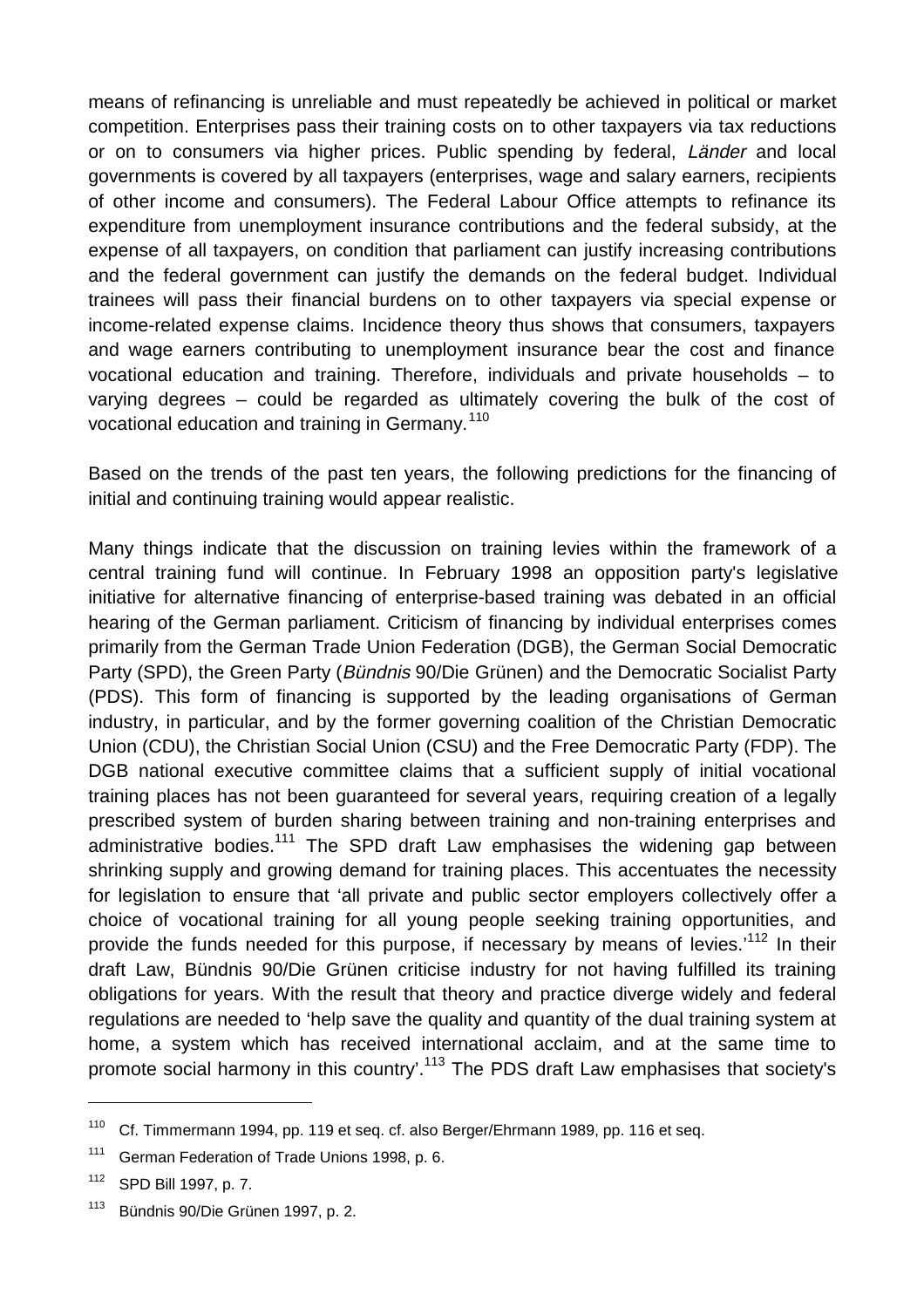goal of providing all young people with quality training is no longer realistic within present structures, and therefore an 'equalisation of burdens between training and non-training enterprises must be achieved, in order to stop enterprises withdrawing from training.<sup>114</sup> Conversely, the Committee of German Industry, as joint organisation of the most important industrial associations, claims that industry will continue to fulfil its training obligations in the coming years and that it is also important 'to further develop the dual system of training based on financing by individual enterprises.<sup>115</sup> The CDU/CSU and FDP welcome industry's declaration of intent to bring about a balance on the training market, and point out that the German parliament opposes a training levy, viewing it as counter-productive for Germany as a business location. 'It would be a job creation measure for bureaucrats and not establish a single new training place.<sup>116</sup>

The main aims of the draft Laws are a) to ensure a supply of training places sufficient to meet the demand for enterprise-based training, through b) involving non-training enterprises in the financing of enterprise-based training by means of a levy, which would be collected from all or almost all enterprises, based on an assessment. The industrial associations, which expressed their views through the Committee of German Industry categorically, reject any form of comprehensive levy controlled by a central fund to finance vocational training. They fear it would mean a fall in the supply of training places (employers might 'buy out' of training), would disproportionately burden small and medium-sized enterprises, thus also putting jobs at risk, and would mean higher administrative costs. Instead of levy financing, they plead for limiting training costs (by putting a ceiling on training remuneration and more intensively exploiting the workplace as a learning site), for speedily creating new occupations in the service sector, for increased differentiation of occupational profiles based on level and duration of training, for rapid updating of training occupations, for a more enterprise-friendly organisation of part-time vocational school instruction and for appealing to enterprises to provide training.

The issue of levy financing and its chances of implementation thus remain open at present. Parallel trends are more clearly defined. It may be assumed that the various forms of cooperative training, and thus financing through company cooperatives, will become more common in both the old and new *Länder*. However, it is still possible that other sectors will reach collective training agreements between the social partners to wholly or partially finance enterprise-based training. School-based training workshops, and their funding, would then gain even more importance. In the new Länder – especially in the north – the trend towards filling the training supply gap with full-time schooling (centres for upper secondary education) is taking shape, particularly in the Land Brandenburg. This will necessitate a shift in the financing structures of initial vocational training in these Länder, with more pressure on Länder and municipal budgets. Increased subsidisation of school-based training institutions from public funds would also raise the level of State funding for vocational training. At the end of 1998 the new governing coalition – SPD and

<u>.</u>

<sup>114</sup> PDS 1997, p. 2.

<sup>115</sup> Kuratorium der Deutschen Wirtschaft [Committee of German Industry] 1997, p. 2.

<sup>116</sup> CDU/CSU/F.D.P. 1997, p. 2.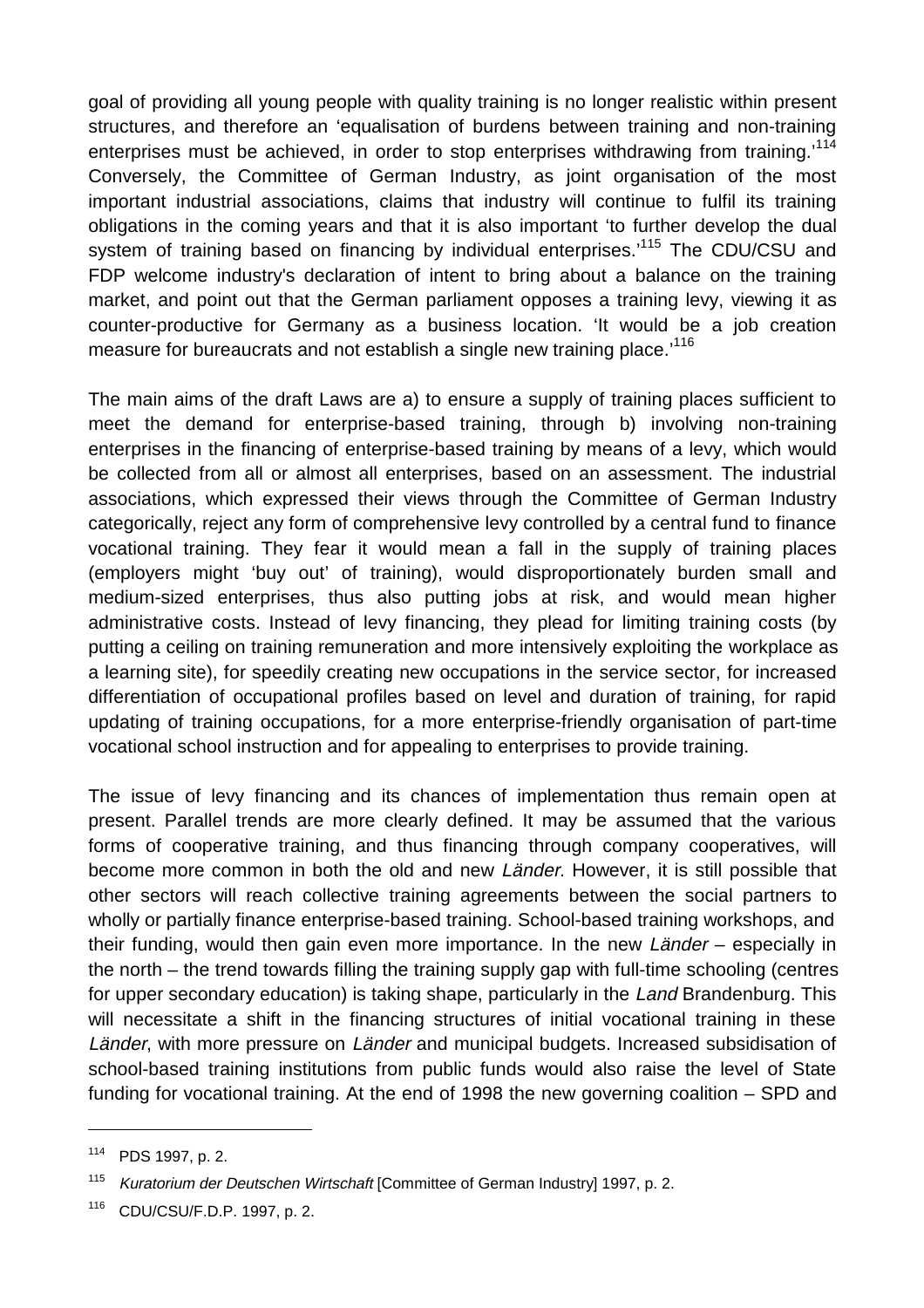Bündnis 90/Die Grünen – introduced a special training programme to give 100 000 young people a job or training opportunity. Although it is not yet completely clear how this special training programme will be implemented, it is certain that the programme will run for several years and be financed entirely from public funds to the sum of DM 2 000 million (ECU 1 020 million).

In view of the large staffs needed in schools for vocational education and training, and the resulting burden on their budgets, the Ministries of Education and Cultural Affairs of almost all the Länder are attempting to reduce personnel spending. At present 80% of public expenditure on vocational schools goes on personnel.<sup>117</sup> One common method of reducing expenses is to raise the weekly workload of each teacher by one or two hours. A second method is to increase the size of classes and thus the pupil:teacher ratio. Both methods reduce expenditure on personnel by reducing the number of teachers needed. A third method reduces teachers' starting salaries and the salaries for trainee teachers. A fourth method recently introduced in North Rhine-Westphalia allows trainee teachers to teach up to six hours a week without supervision, substituting cheaper trainees for expensive teachers. In addition, local authorities are increasingly financing teaching materials for schools from their budgets. In the long term some Ministries of Education are looking to budget personnel expenses and change the status of teachers from civil servants to employees. This would mean changing the relevant federal and Länder legislation on civil servants and their remuneration. All education policy-makers agree that school efficiency must be increased, and that there should be no school fees.

The sphere of continuing vocational training will experience a general trend towards financing indirect costs by participants themselves, especially by increasingly providing continuing training activities during leisure time. Collective agreements will reinforce this tendency towards privatised self-learning phases and leisure time training. In segments of the employment system which are creating new and more flexible forms of employment and work organisation, such as teleworking and especially the new forms of selfemployment, continuing vocational training will increasingly become the responsibility of the individual alone. This will mean that workers have to finance their own continuing vocational training. Where enterprises do help finance continuing vocational training for their staff or their commissioned workers, aid will increasingly be in the form of company grants towards training.

Public subsidisation of continuing training will concentrate on activities, which are recognised as being a public priority. Re-defining public interest will promote the trend towards rising fees and personal and private financing, with the implicit danger that more low-income households will become excluded from this segment of continuing vocational training.

1

<sup>&</sup>lt;sup>117</sup> Cf. Secretariat of the Standing Conference of Länder Ministers of Education and Cultural Affairs 1997, p. 96.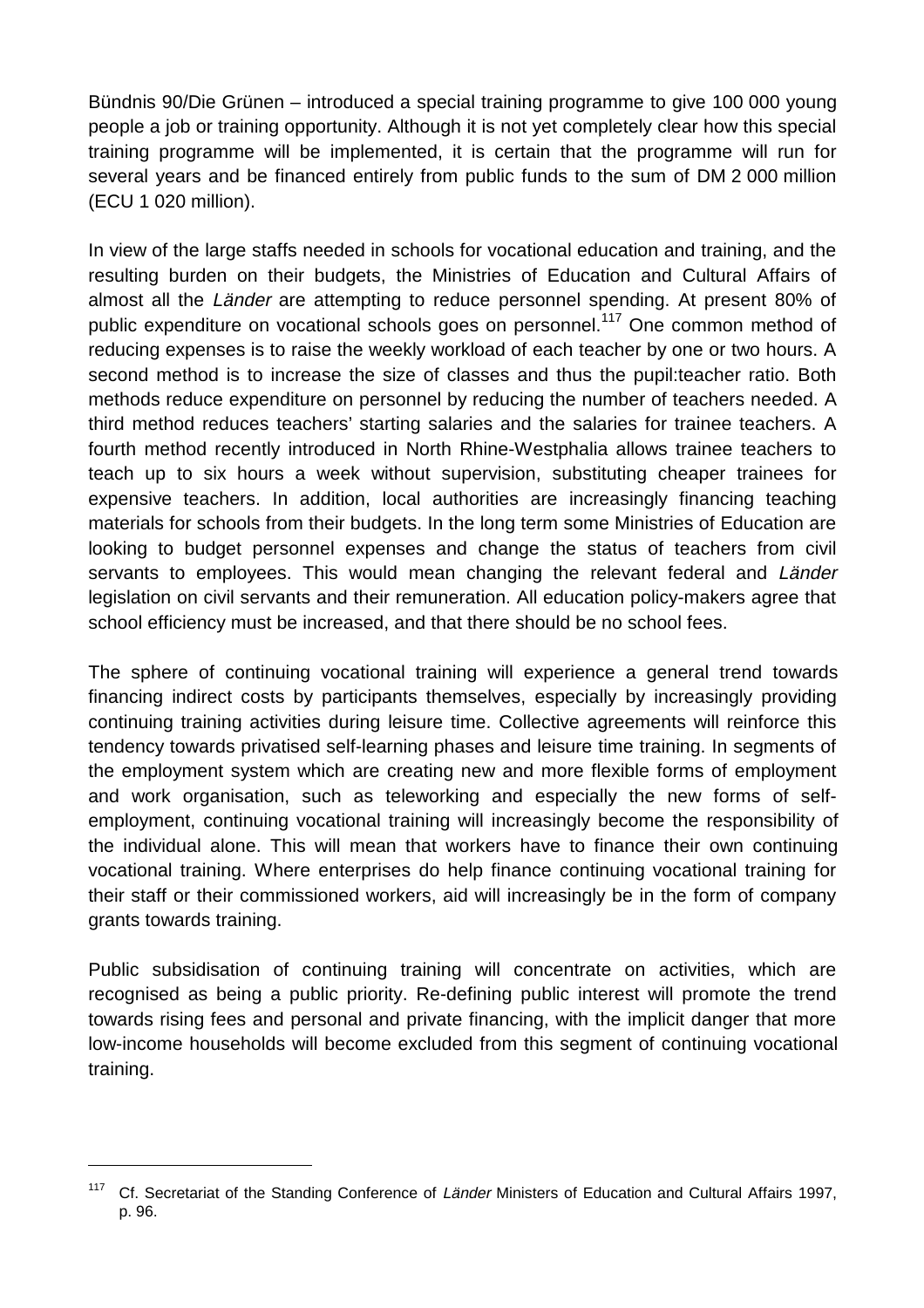In the next few years aid to continuing vocational training for the unemployed will (of necessity) concentrate even more on measures to combat long-term unemployment, since it seems unlikely that the rate of hard-core unemployment will fall rapidly, if it falls at all. This will reinforce the reactive character of continuing vocational training and labour market policies in this sector. On the other hand, combination programmes, especially jobrotation schemes, will presumably gain appeal and support. They will offer a perspective for occupational integration to young people whose transition to the employment system is in doubt, and to the long-term unemployed. Little will change with regard to the para-fiscal financing of continuing vocational training through the Federal Labour Office, although the positive effects of integrated continuing training, labour-market and employment policies are expected to be distinctly greater than in the past.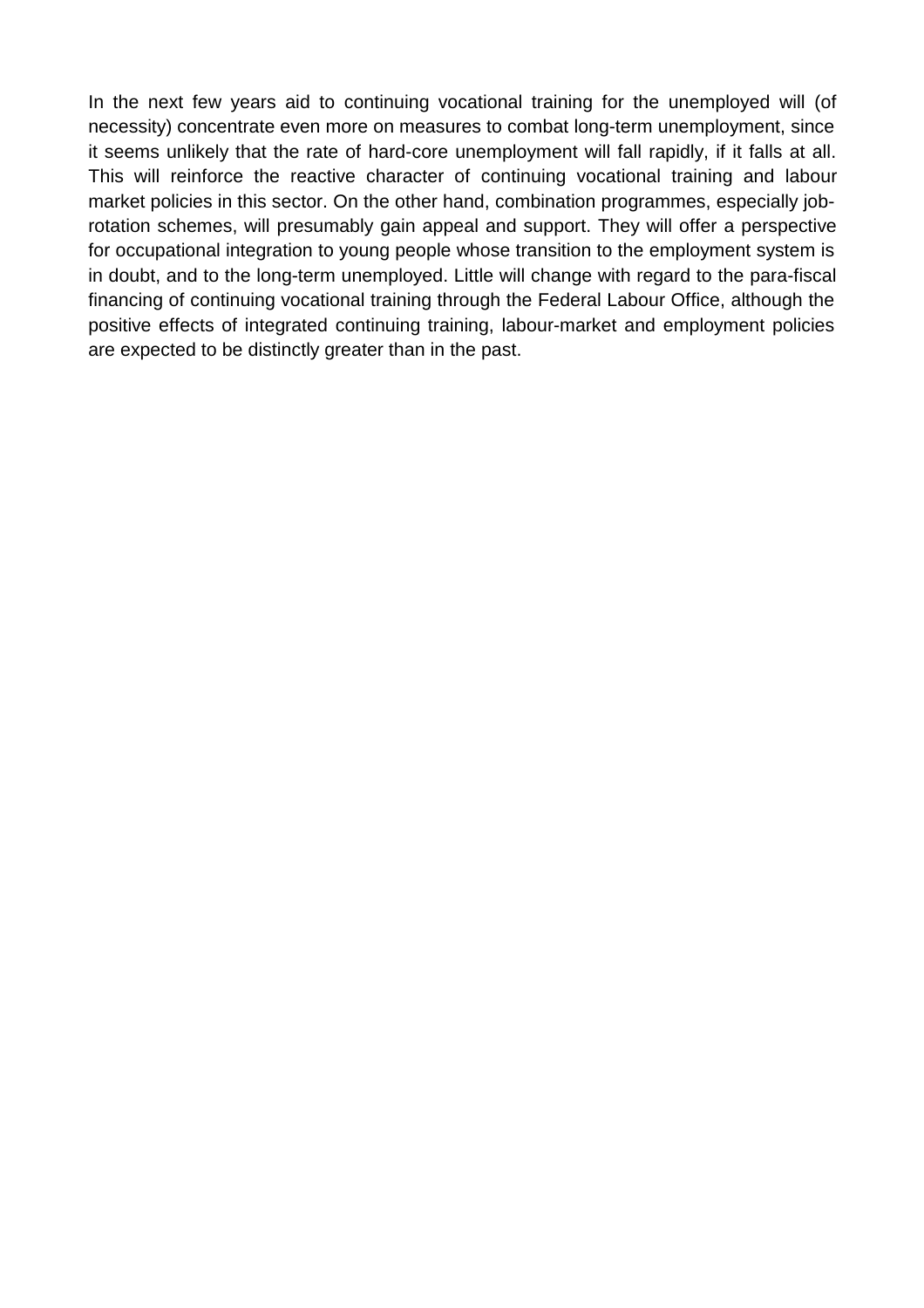# **Part 7 List of abbreviations and German institutions**

# **Abbreviations**

| ADAPT        | Community initiative on adaptation of the workforce to industrial change |
|--------------|--------------------------------------------------------------------------|
| Cedefop      | The European Centre for the Development of Vocational Training           |
| <b>ESF</b>   | European Social Fund                                                     |
| <b>FORCE</b> | <b>Formation Continue en Europe</b>                                      |
| <b>GDP</b>   | <b>Gross Domestic Product</b>                                            |
| <b>ISCED</b> | International Standard Classification of Education                       |

# **Institutions**

| Central Association of the German Building Trade<br>Zentralverband des Deutschen Baugewerbes e.V.                                                                                            |
|----------------------------------------------------------------------------------------------------------------------------------------------------------------------------------------------|
| <b>Christian Democratic Union</b><br>Christlich Demokratische Union (CDU)                                                                                                                    |
| <b>Christian Social Union</b><br><b>Christlich Soziale Union (CSU)</b>                                                                                                                       |
| Committee of German Industry<br>Kuratorium der Deutschen Wirtschaft                                                                                                                          |
| <b>Construction Workers' Trade Union</b><br>Industriegewerkschaft Bau-Steine-Erden                                                                                                           |
| Federal and Länder Committee for Educational Planning and Research Promotion<br>Bund Länder-Kommission für Bildungsplanung und Forschungsförderung (BLK)                                     |
| Federal Institute for Vocational Education and Training<br>Bundesinstitut für Berufsbildung (BIBB)                                                                                           |
| <b>Federal Labour Office</b><br>Bundesanstalt für Arbeit (BFA)                                                                                                                               |
| Federal Ministry for Education, Science, Research and Technology<br>(abbreviated: Ministry of Education)<br>Bundesministerium für Bildung, Wissenschaft, Forschung und Technologie<br>(BMBF) |
| <b>Federal Ministry of Economics</b><br>Bundesministerium für Wirtschaft (BMW)                                                                                                               |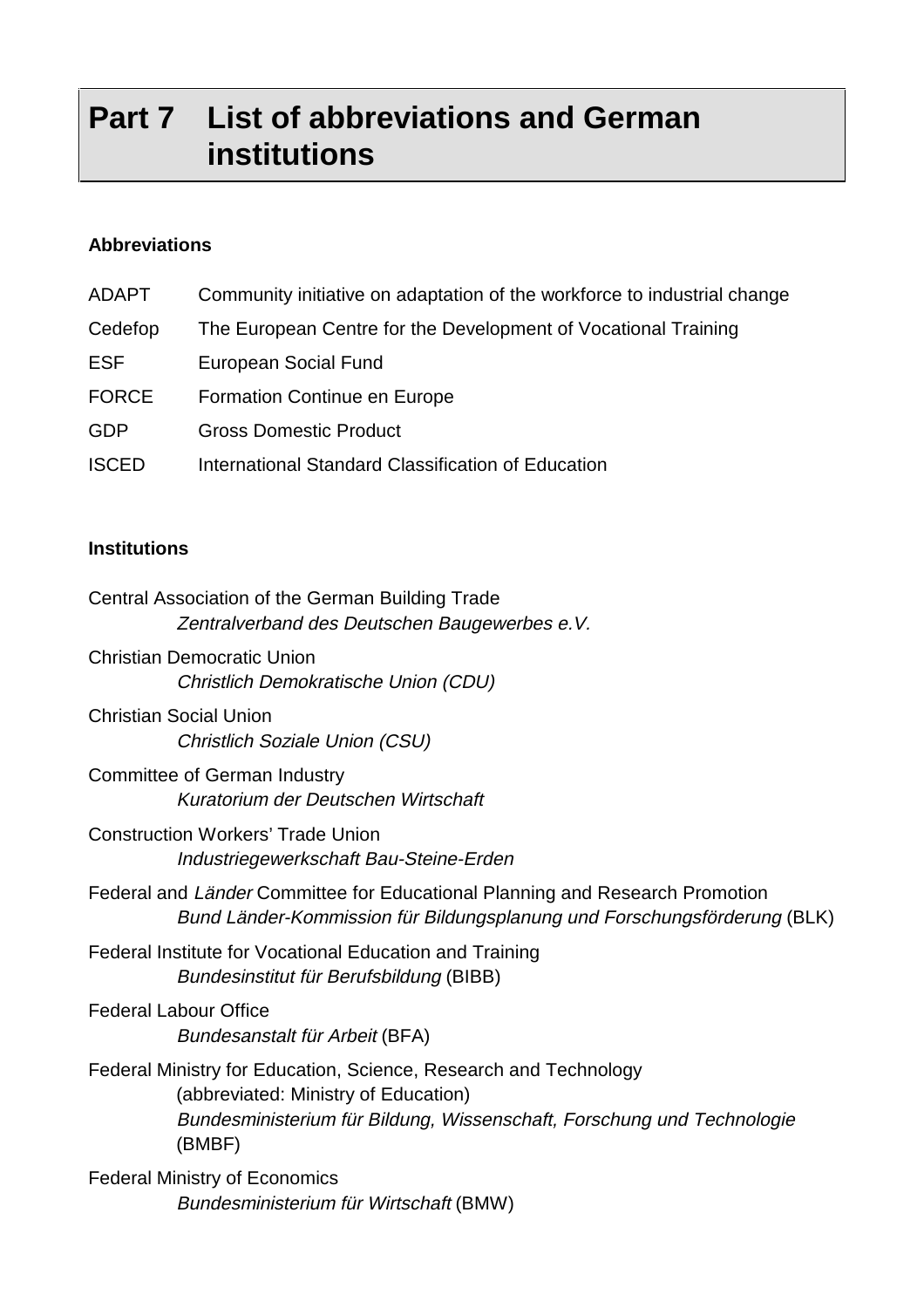| Foundation for the Advancement of Gifted People in Vocational Education and Training<br>Begabtenförderungswerk berufliche Bildung |  |
|-----------------------------------------------------------------------------------------------------------------------------------|--|
| <b>Free Democratic Party</b><br>Freie Demokratische Partei Deutschlands (FDP)                                                     |  |
| <b>German Trade Union Federation</b><br>Deutscher Gewerkschaftsbund (DGB)                                                         |  |
| Institute for Labour Market and Occupation Research<br>Institut für Arbeitsmarkt- und Berufsforschung (IAB)                       |  |
| Institute of the German Economy<br>Institut der deutschen Wirtschaft (IW)                                                         |  |
| Land (pl. Länder) $-$ a constituent state of the German federation                                                                |  |
| Länder and city parliaments<br>Land- und Städtetagen                                                                              |  |
| Party of Democratic Socialism<br>Partei des Demokratischen Sozialismus (PDS)                                                      |  |
| Social Democratic Party of Germany<br>Sozialdemokratische Partei Deutschlands (SPD)                                               |  |
| Standing Conference of Länder Ministers of Education and Cultural Affairs<br>Kultusministerkonferenz (KMK)                        |  |
| - the trust organisation responsible for privatisation in the former GDR<br>Treuhand                                              |  |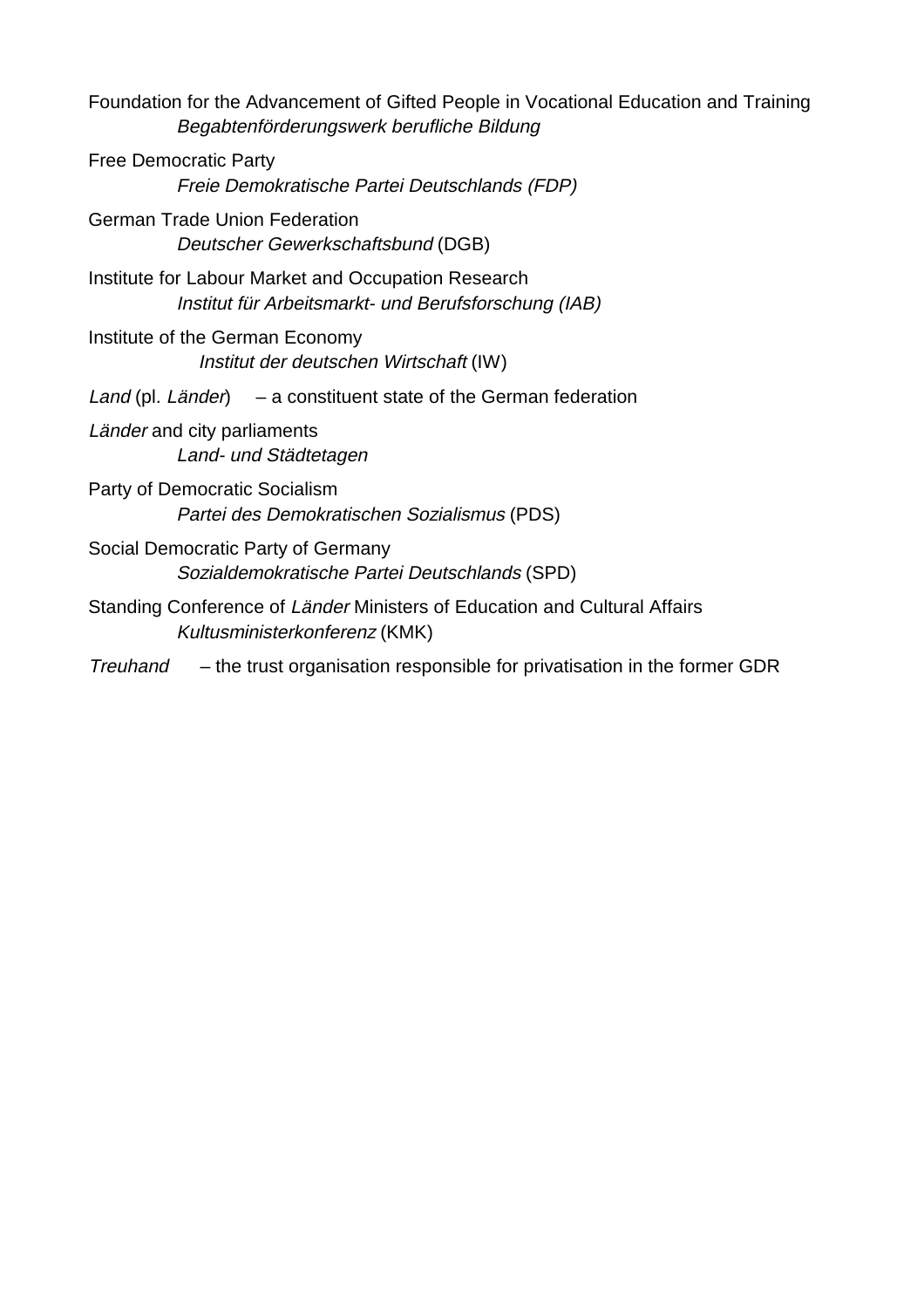# **Part 8 Legal provisions**

# **1. Legal background to Initial Vocational Training**

Initial training in enterprises is regulated by the following federal Laws and regulations, which affect it directly or indirectly.

- 1. Article 12 (1) of the Basic Law (Grundgesetz GG) of 23.5.1949, which prescribes free choice and practice of occupations.
- 2. Article 72 (2) of the Basic Law, as amended on 23.11.1994, which confers on the Federation the right to legislate on vocational education and training.
- 3. Article 74 (1) No 11 of the Basic Law of 23.5.1949, under which the concurrent legislative powers of the Federation extend to economic matters.
- 4. Article 74 (1) No 12 of the Basic Law of 23.5.1949, under which the concurrent legislative powers of the Federation extend to labour law.
- 5. The Vocational Education and Training Act (Berufsbildungsgesetz BBiG) of 14.8.1969, which, together with Article 74 (1) Nos 11 and 12 of the Basic Law and the Unification Treaty of 23.9.1990, last amended by the Labour Law for the Promotion of Growth and Employment (Arbeitsrechtliche Gesetz zur Förderung von Wachstum und Beschäftigung) of 25.9.1996, establishes the framework conditions for vocational training, which come under economy and labour laws.
- 6. Promotion of Vocational Education and Training Act (Berufsbildungsförderungsgesetz - BerBiFG) of 1.1.1982, amended on 26.4.1994, which regulates vocational education and training planning, reporting and statistical documentation.
- 7. Industrial Constitution Law (Betriebsverfassungsgesetz BetrVerfG) of 15.1.1972, last amended in the Labour Law for the Promotion of Growth and Employment of 25.9.1996, which prescribes the participation rights of works councils in promoting and implementing training measures.
- 8. Law Regulating Crafts Trades (Crafts Code) (Gesetz zur Ordnung des Handwerks Handwerksordnung, HwO) of 28.12.1965, last amended in the Law to Integrate the Law on Statutory Accident Insurance into the Social Security Code (Gesetz zur Einordnung des Rechts der gesetzlichen Unfallversicherung in das Sozialgesetzbuch - SGB) of 7.8.1996, which regulates vocational training in greater concurrence with the Vocational Education and Training Act in crafts trades.
- 9. Protection of Young People in Employment Act (Gesetz zum Schutz der arbeitenden Jugend - JArbSchG) of 12.4.1976, last amended by law of 24.2.1997, contains particular protective regulations for trainees and young employees and rules that vocational school attendance may not lead to training remuneration deductions.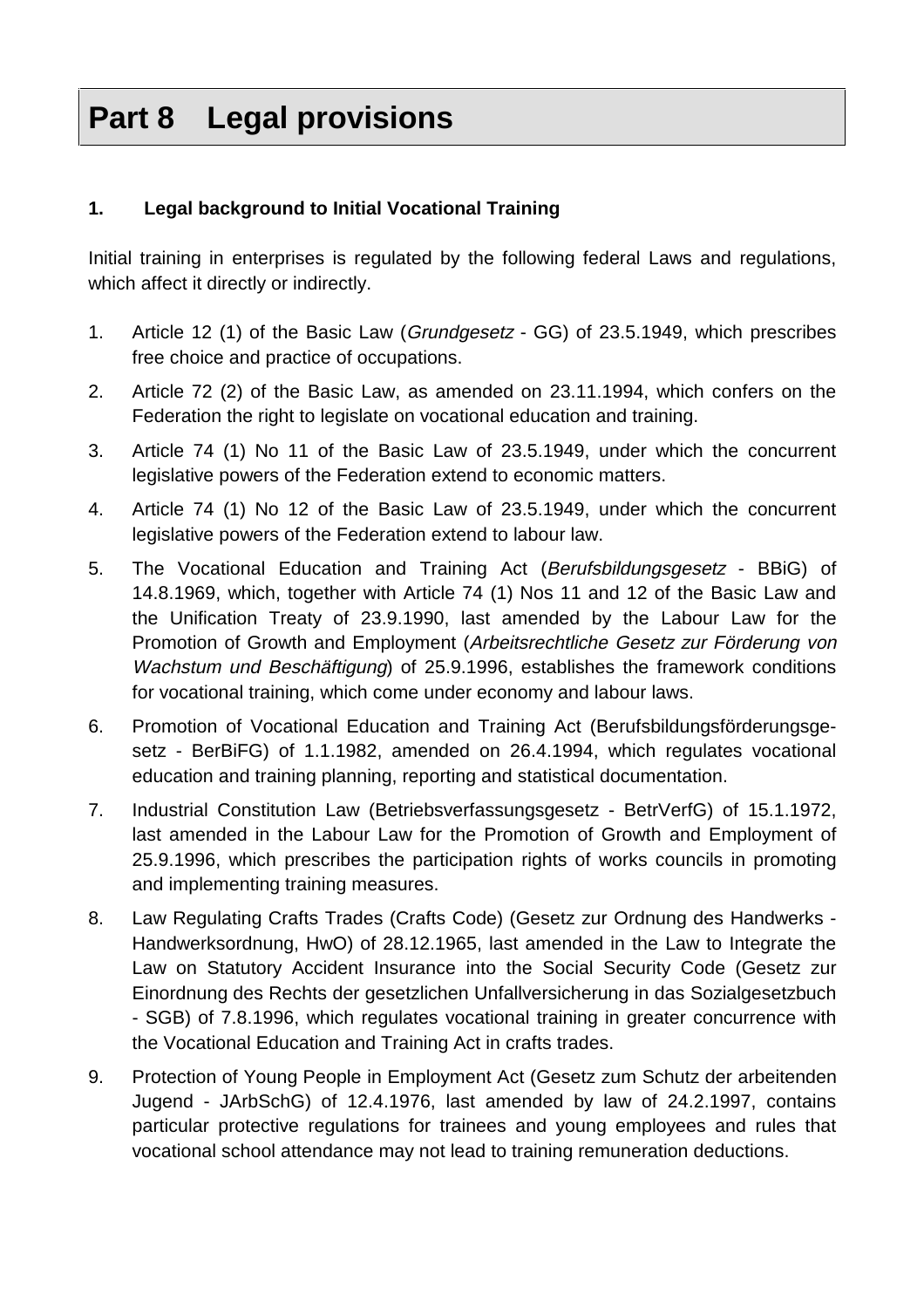- 10. Promotion of Labour Reform Act (Arbeitsförderungsreformgesetz AFRG) in the Social Security Code, Volume III, of 1.4.1997, which regulates institutional and individual support for the unemployed and of those threatened with unemployment.
- 11. Instructors' Aptitude Ordinance (Ausbilder-Eignungsverordnung AEVO) of 20.4.1972, amended for the various sectors by ordinance, which in conjunction with Paragraph 20 (2) No 3 of the Vocational Education and Training Act and Paragraph 21 (2) No 3 of the Crafts Code prescribes standards for the occupational and workrelated teaching abilities of instructors.

The legal basis for vocational schools are the following *Länder* laws which directly or indirectly affect public initial training in schools with a vocational orientation:

- 1. Article 7 (1) of the Basic Law of 23.5.1949, under which the entire educational system is under the supervision of the State.
- 2. Article 30 of the Basic Law of 23.5.1949, which prescribes that the exercise of governmental powers and the discharge of governmental functions be incumbent on the Länder because of the Federal structure.
- 3. Articles 70, 71, 72, 73, 74 and 75 of the Basic Law of 23.5.1949, which confer the right to legislate on educational matters on the Länder, leading to divergent legislation on compulsory schooling and school administration, financing and participation rights.

# **2. Legal Basis for Continuing Vocational Training**

The most important federal laws and ordinances affecting continuing vocational training are:

- 1. Vocational Education and Training Act of 14.8.1969, as amended on 25.9.1996, under which vocational further training is structured and organised in further training and chamber regulations, and retraining in retraining regulations.
- 2. Promotion of Vocational Education and Training Act of 1.1.1982, amended on 26.4.1994, which regulates vocational education and training planning and statistical documentation, and the work of the Federal Institute for Vocational Education and Training.
- 3. Industrial Constitution Law of 15.1.1972, last amended on 25.9.1996, which confers on the works councils the right of consultation, participation and co-determination in continuing training issues.
- 4. Crafts Code of 28.12.1965, last amended in the Social Security Code of 7.8.1996, which controls continuing training in crafts trades in conjunction with the Vocational Education and Training Act.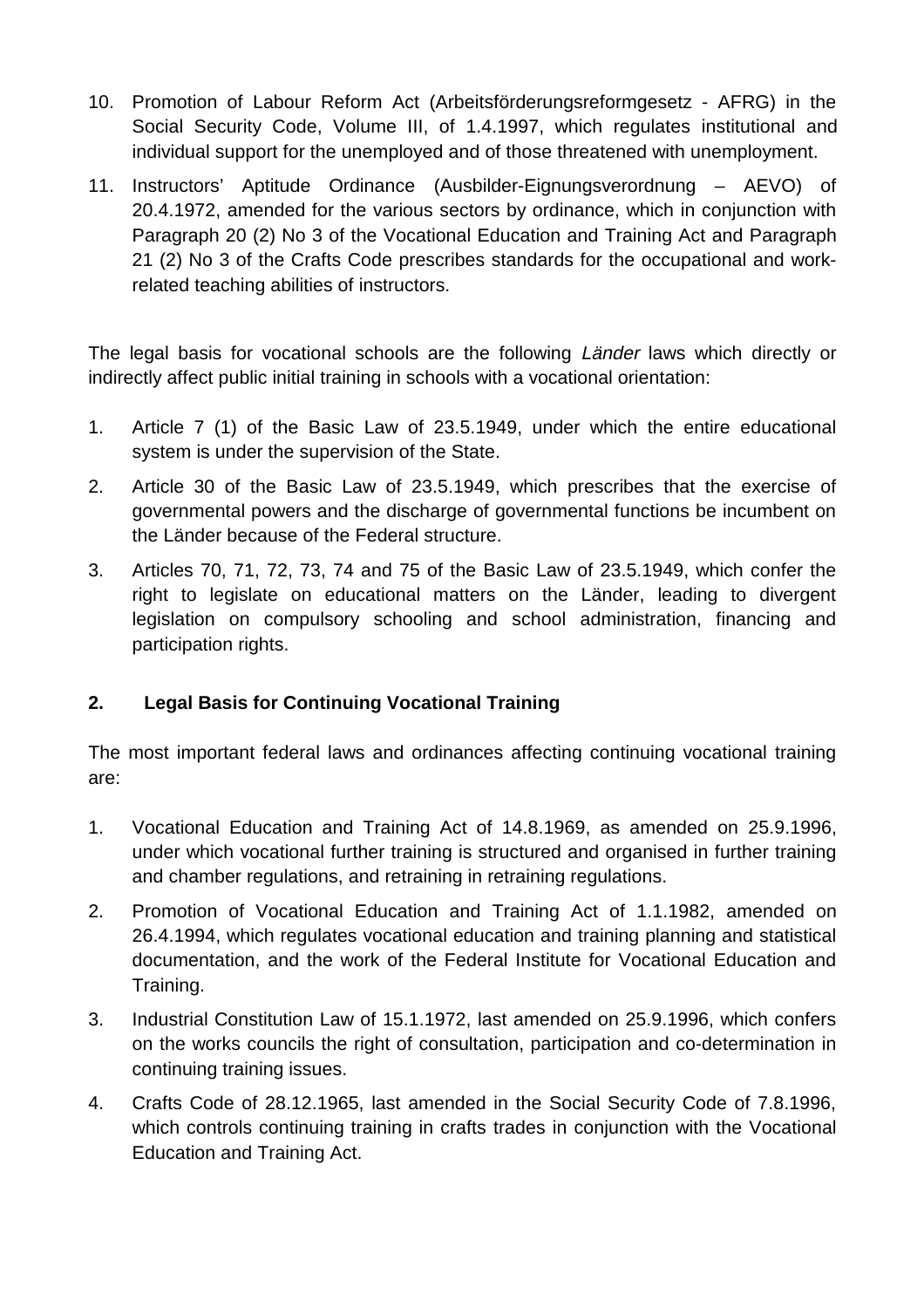- 5. Promotion of Labour Reform Act in the Social Security Code, Volume III, of 1.4.1997, which, given the priority of integrating the unemployed into the primary labour market, prescribes the priority of placement for the unemployed over recourse to labour promotion benefits and defines individual and institutional eligibility for support of occupational further training, occupational retraining and orientation training.
- 6. Promotion of Advanced Training Law (Aufstiegsfortbildungsförderungsgesetz AFBG) of 1.1.1996, which confirms the right to State support for skilled workers who have completed initial vocational training.
- 7. Protection of Distance Learning Act (Fernunterrichtsschutzgesetz FernUSG) of 24.8.1976, last amended in the Law for the Amendment of the Civil Code and other Laws (Gesetz zur Änderung des Bürgerlichen Gesetzbuches und anderer Gesetze) of 27.4.1993, which regulates the licensing and form of contract of correspondence courses.

Länder laws affecting continuing vocational training are:

- 1. Continuing training and adult education laws, some of which control the subsidisation of general, political and vocational continuing education and training events.
- 2. The Länder education laws and framework agreements of the Standing Conference of Länder Ministers of Education and Cultural Affairs, which regulate continuing education and training in specialised schools.
- 3. Educational Leave laws (Bildungsurlaubsgesetze), which are in effect in 11 Länder at present. They guarantee employees' entitlement to limited release from work to participate in continuing education and training and ensure uninterrupted wage or salary payment.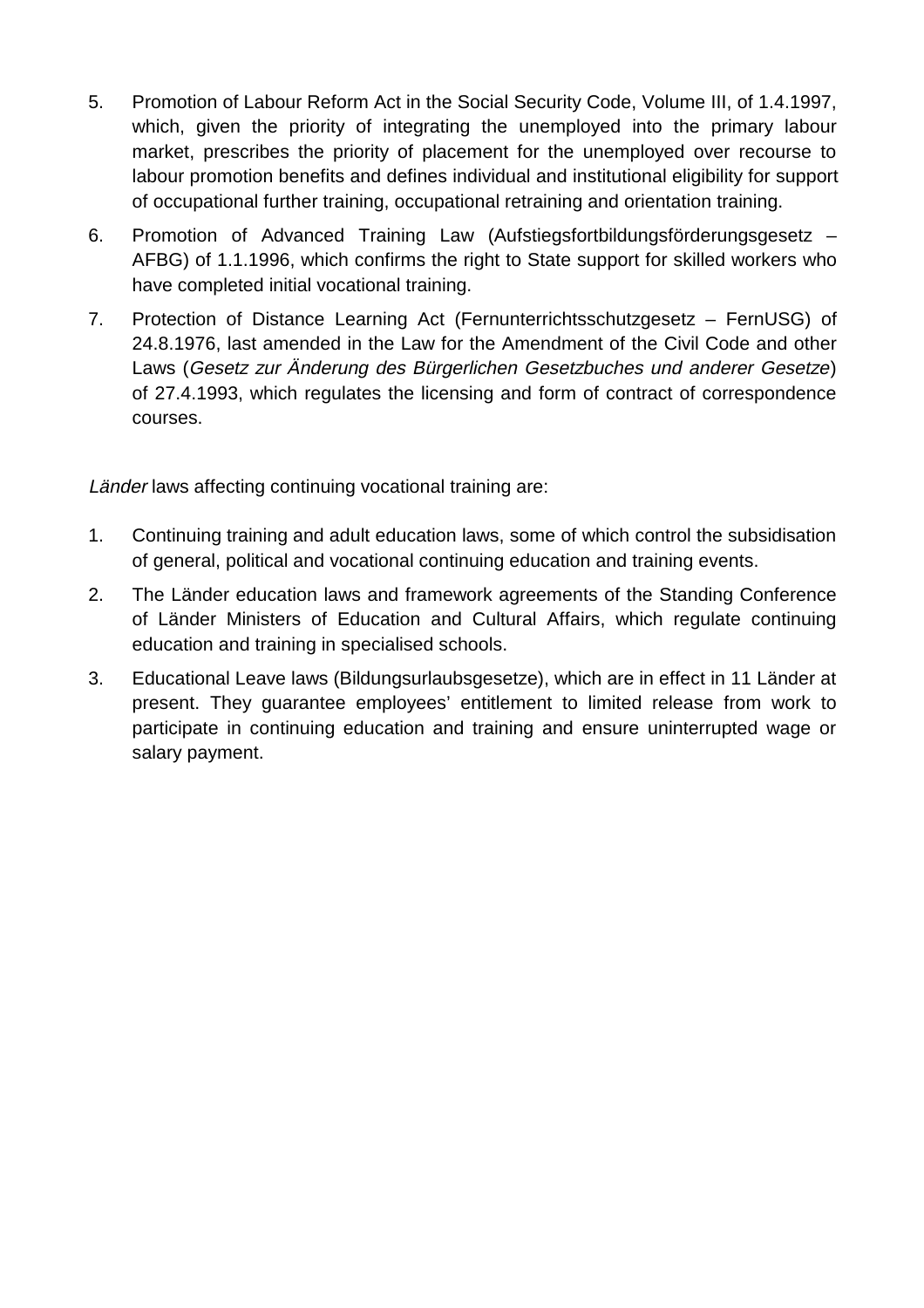# **Part 9 Glossary**

#### **Chamber contributions**

are vocational-training-related contributions made by enterprises to the appropriate Chambers of Industry, Commerce, Trade, Agriculture or other.

#### **Competent Bodies**

are corporations under public law, are responsible for controlling and monitoring training in enterprises. The Vocational Education and Training Act determines which authorities are responsible for enterprise-based training in specific occupations and occupational fields. These are the Chambers of Industry, Commerce and Trades for the different industrial and occupational sectors and the various federal and Länder authorities for the public sector. The Competent Bodies carry out comprehensive monitoring, promotion, licensing, recognition and examination tasks.

#### **Continuing Vocational Training**

is the resumption of vocational education and training after completion of initial vocational training. Continuing vocational training can be defined in different ways. It can be restricted to institutionalised learning or include 'softer' forms such as participation in conferences etc.

#### **Direct cost**

can be directly attributed to the person bearing the cost.

#### **Dual system**

refers to a specific combination of enterprise-based training and part-time vocational school, with their different regulations, management and funding. It is distinctive of the German, Austrian and Swiss educational systems.

#### **Economically active population**

refers to all persons over 15 years old who are in work, irrespective of the amount earned or the hours of work, or who are looking for work.

#### **Full costing**

is the allocation of all fixed and variable costs of a particular period to training – i.e. both the costs directly pursuant to training and imputed costs (personnel and material costs) only partially attributable to training. Opposite of variable costing.

#### **Funding (Financing)**

refers to the procurement of liquidity or the power of control over resources.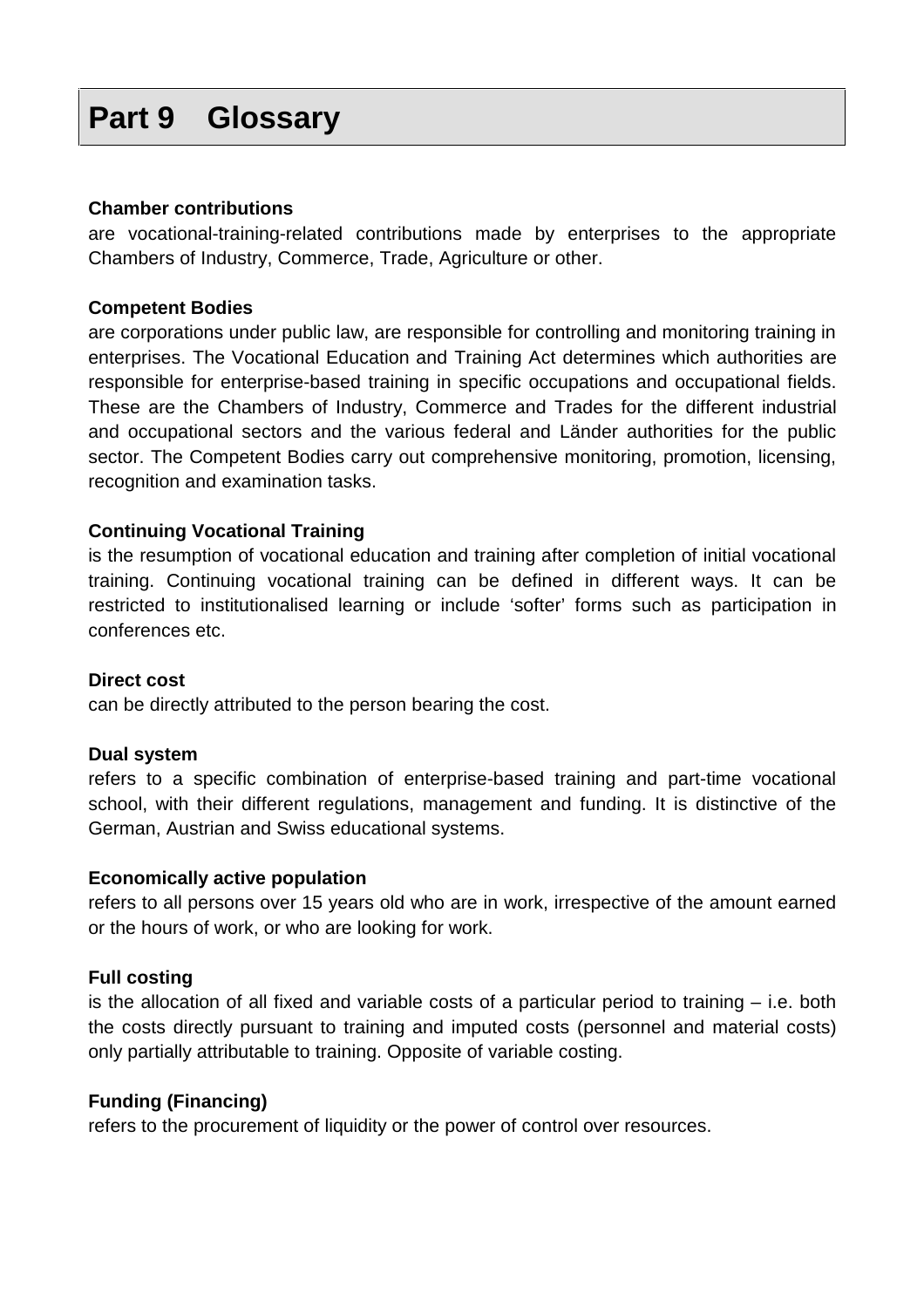#### **Gross cost**

refers to the sum of all vocational training costs (of an enterprise, a sector, a training occupation or a continuing training measure) in a certain period, without taking possible returns into account.

#### **Imputed cost**

is one which corresponds to neither payments or outlay, but is calculated on the basis of the idea of opportunity cost, in order to express scarcity of resources.

#### **Indirect cost**

cannot be directly attributed to the cost bearer.

#### **Individual cost**

is the cost of vocational training to the individual (trainee, participant in continuing training).

#### **Initial Vocational Training**

includes all vocational training courses which follow the phase of general education and lead to a vocational training certificate (either from a vocational school or in the dual system).

#### **Labour force participation rate**

refers to the percentage of economically active persons in the resident population.

#### **Net cost**

occurs when the gross cost of vocational training is greater than the returns.

#### **Net expenditure**

Net expenditure of public budgets is the direct expenditure, after correction for payment transactions between units of government, and includes the outlay of each unit from its own sources of revenue.

#### **Opportunity cost**

is imputed cost which expresses the scarcity of means by balancing the benefits or returns of a second-best alternative which was not chosen against the cost of the chosen alternative.

#### **Opportunity returns**

are imputed returns which occur when cost is reduced.

#### **Persons in dependent employment**

refers to all persons over 15 years old who are in gainful employment, irrespective of the amount earned or the hours worked.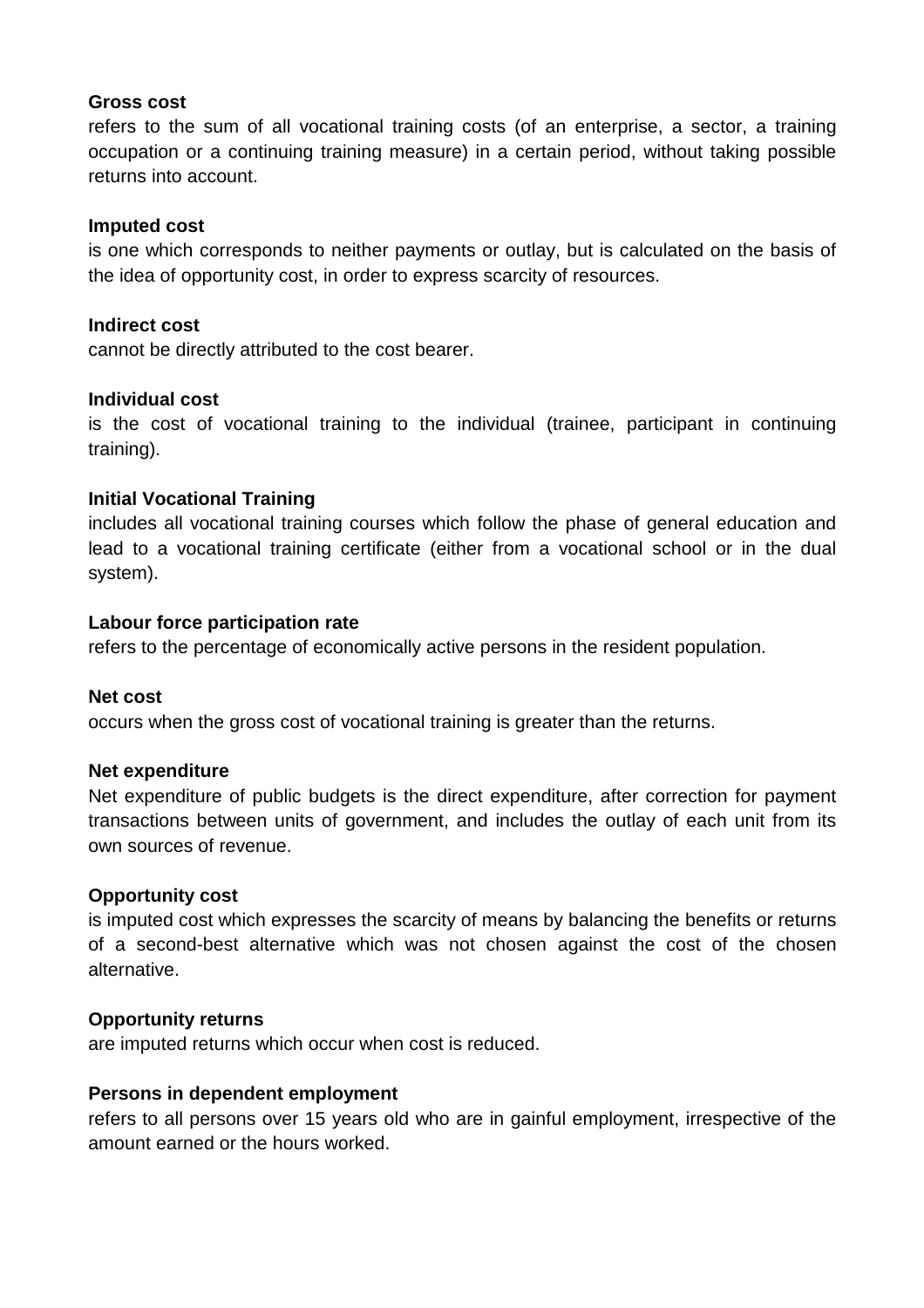# **Principle of non-appropriation**

is a fundamental budgetary principle of the cameralistic system of management of state finances, according to which taxes may not be earmarked for specific purposes, but all income must be used to cover all expenditure.

## **Productive periods**

are the time per day spent in producing marketable goods or services during training.

## **Productive returns (and net cost)**

is the training returns from productive learning in the workplace (sometimes also in the training workshop). Subtraction of productive returns from gross cost gives net productive returns.

### **Quantity structure of costs and returns**

In addition to their value structure, costs and yields of vocational training have a quantity structure which consists of the number of input types which are used and consumed in the production process (cost aspect) or of the number of productive hours during initial and continuing training (returns aspect).

### **Refinancing**

refers to the options a transactor has to replace liquid assets spent on vocational training.

### **Unemployed**

All persons able and willing to work who have not found employment.

#### **Value structure of costs and returns**

describes the stated amounts or prices at which consumed (cost aspect) or produced (returns aspect) resources are valued.

#### **Variable costing**

excludes the imputed cost of training management and part-time instructors, in contrast to full costing.

# **Vocational training returns (and net cost) from recruitment**

expands the returns and net cost model by including a second group of opportunity returns which occur when the cost to enterprises of external personnel recruitment is reduced through initial and continuing training.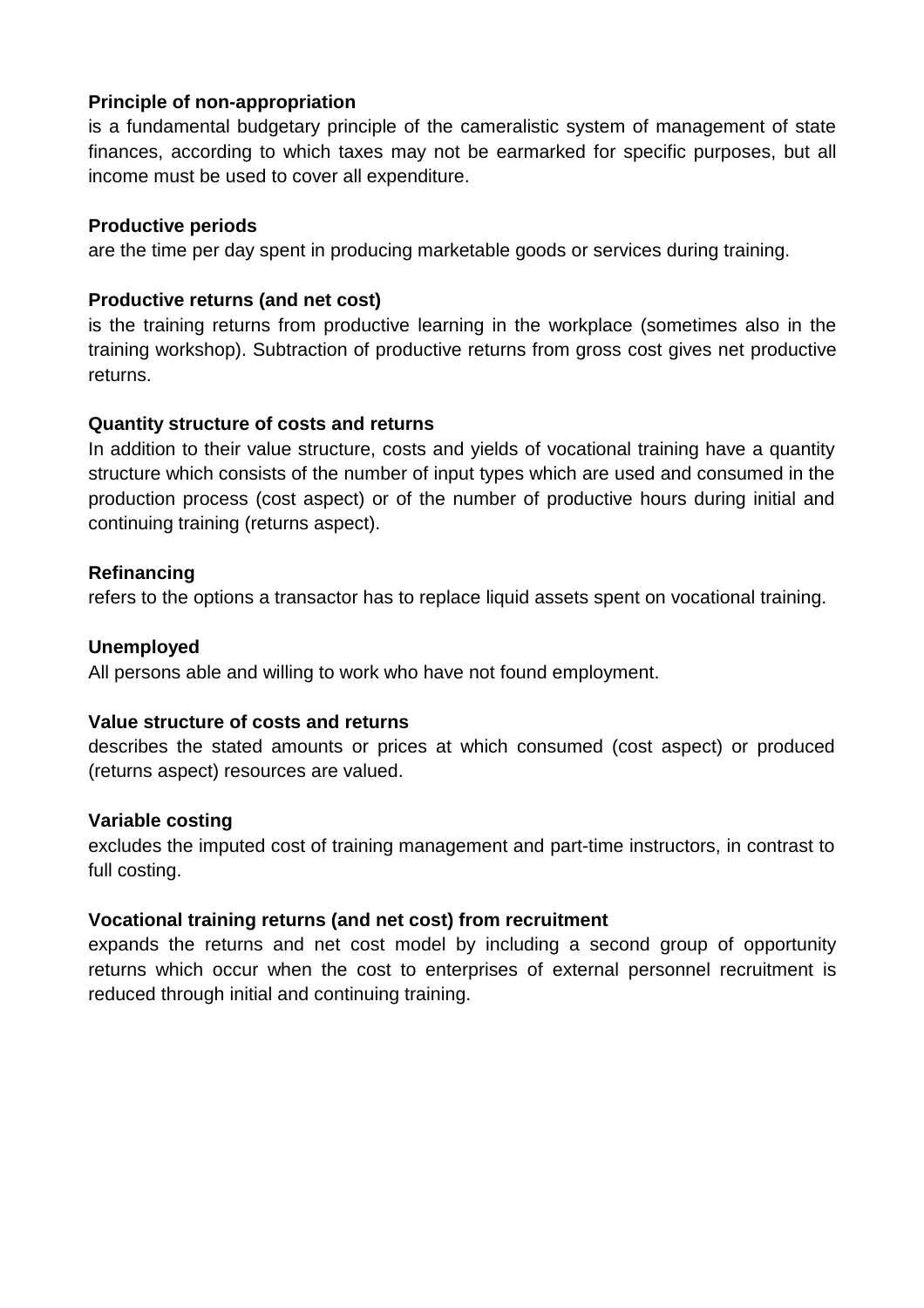# **Part 10 Bibliography**

Adams, W. 1997: Erfahrungen mit einem funktionierenden tarifvertraglichen Finanzierungssystem. In: Berufsbildung. No 48, pp. 14-15

Arbeitskreis AFG-Reform 1995 (ed.): Memorandum für ein neues Arbeitsförderungsgesetz. Düsseldorf

Arnold, R.; Münch, J. 1995: Fragen und Antworten zum dualen System der deutschen Berufsausbildung. Bonn

Arnold, R.; Marz, F. 1979: Einführung in die Bildungspolitik. Grundlagen, Entwicklungen, Probleme. Stuttgart, Berlin, Cologne

Baethge, M.; Baethge-Kinsky, V. 1995: Ökonomie, Technik, Organisation: Zur Entwicklung von Qualifikationsstruktur und qualitativem Arbeitsvermögen. In: R. Arnold; A. Lipsmeier (ed.): Handbuch der Berufsbildung. Opladen, pp. 142-156

von Bardeleben, R.; Beicht, U.; Feher, K. 1997: Was kostet die betriebliche Ausbildung? Fortschreibung der Ergebnisse 1991 auf den Stand von 1995. Bielefeld

von Bardeleben, R.; Beicht, U.; Herget, H.; Krekel, E.M.; with the assistance of J. Holzschuh 1996: Individuelle Kosten und individueller Nutzen beruflicher Weiterbildung. Bielefeld

von Bardeleben, R.; Beicht, U.; Feher, K. 1995: Betriebliche Kosten und Nutzen der Ausbildung. Repräsentative Ergebnisse aus Industrie, Handel und Handwerk. Bielefeld

von Bardeleben, R. 1995: Gründe für die Ausbildungsabstinenz. In: U. Degen; G. Walden; K. Berger (ed.): Berufsausbildung in den neuen Bundesländern. Daten, Analysen, Perspektiven. Bielefeld, pp. 82-88

von Bardeleben, R.; Sauter, E. 1995: Finanzierung der beruflichen Weiterbildung. In: Berufsbildung in Wissenschaft und Praxis. 24th year, No 6, pp.32-38

von Bardeleben, R.; Beicht, U.; Holzschuh, J. 1994: Individuelle Kosten und Nutzen der beruflicher Weiterbildung. In: Berufsbildung in Wissenschaft und Praxis. 23th year, No 5, pp.9-17

Beicht, U.; Holzschuh, J. 1990: Die Ausbildungsvergütungen in der Bundesrepublik Deutschland. Zeitreihenuntersuchung auf der Grundlage tarifvertraglicher Vergütungen von 1976-1988. Berlin, Bonn

Beicht, U.; Holzschuh, J.; Wiederhold, S. 1989: Überbetriebliche Berufsbildungsstätten - Eine Bestandsaufnahme. In: C. Kreklau; J. Siegers (ed.): Handbuch der Aus- und Weiterbildung. Loose-leaf binder.  $49^{th}$  supplement, June 1989. Cologne, pp. 1-8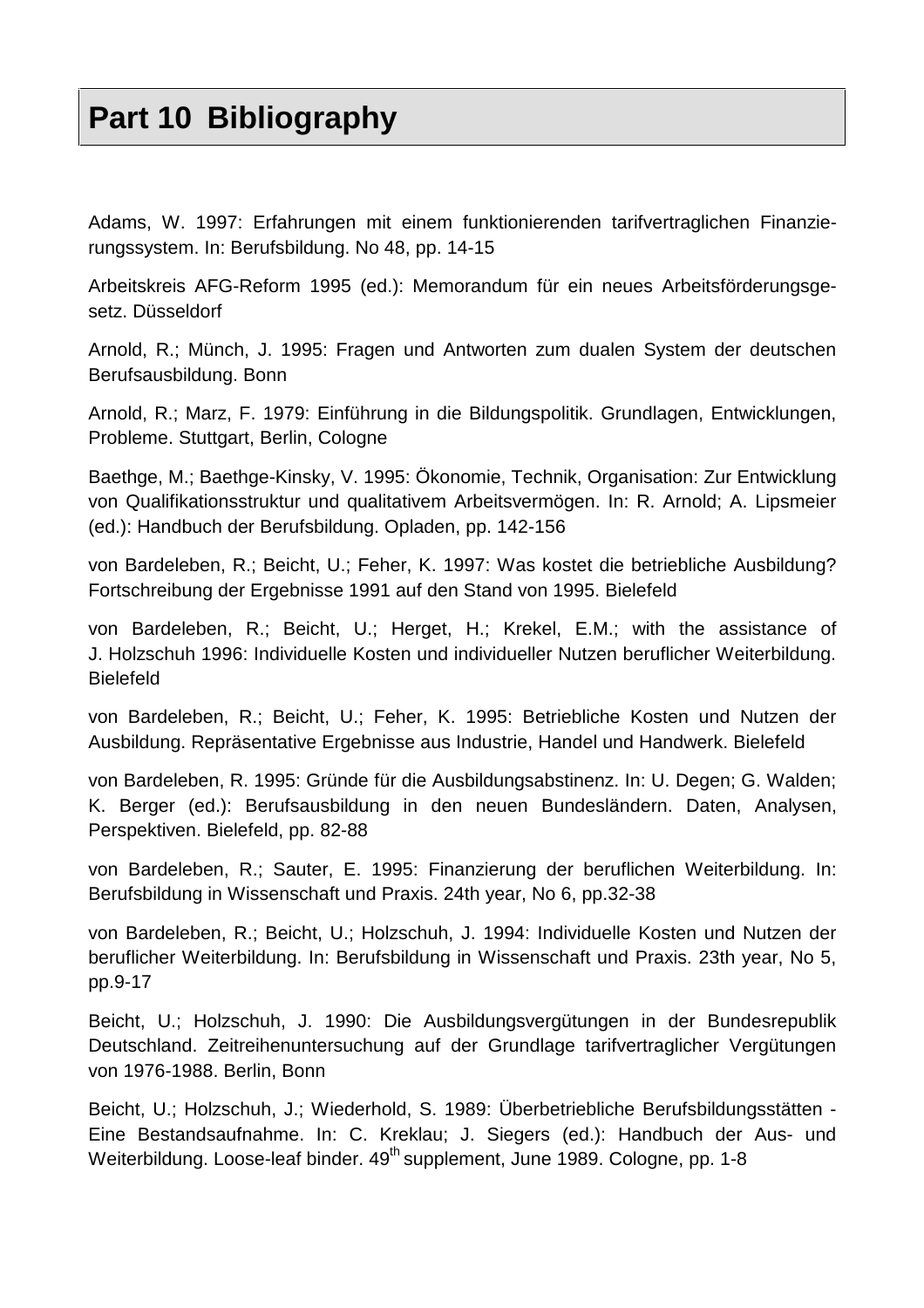Berger, S.; Ehrmann, Ch.; Grünewald, U.; Sauter, E. 1991: Länderstudien zur Finanzierung der beruflichen Bildung unter besonderer Berücksichtigung der Weiterbildung für Erwerbspersonen in Deutschland. The European Centre for the Development of Vocational Training (Cedefop) Berlin

Berger, S.; Ehrmann, Ch. 1989: Kosten und Finanzierung der beruflichen Weiterbildung. Kurseinheit 2. Hagen

Bosch, G. 1995: Beschäftigungsgesellschaften in den alten und neuen Bundesländern. In: H. Seifert (ed.): Reform der Arbeitsmarktpolitik. Herausforderung für Politik und Wirtschaft. Cologne, pp. 88-112

Brandes, H.; Walden, G. 1997: Einschätzungen von Ausbildungsbetrieben zur künftigen Entwicklung ihres Ausbildungsplatzangebotes. In: Berufsbildung in Wissenschaft und Praxis. 26th year, No 6, pp. 19-25

Brinkmann, Chr.; Hiller, K.; Völkel, B. 1995: Zur Entwicklung von Beschäftigungsgesellschaften in Ostdeutschland. In: Mitteilungen aus der Arbeitsmarkt- und Berufsforschung. 28th year, No 4, pp. 479-491

Bundesanstalt für Arbeit 1997: Geschäftsbericht 1996. Nuremberg

Bundesanstalt für Arbeit 1992: Geschäftsbericht 1991. Nuremberg

Bundesanstalt für Arbeit 1987: Geschäftsbericht 1986. Nuremberg

Bundesministerium für Arbeit und Sozialordnung 1998 (ed.): Statistisches Taschenbuch. Arbeits- und Sozialstatistik. Bonn

Bundesministerium für Bildung, Wissenschaft, Forschung und Technologie 1998 (ed.): Berufsbildungsbericht. Bonn

Bundesministerium für Bildung, Wissenschaft, Forschung und Technologie 1997 (ed.): Berufsbildungsbericht. Bonn

Bundesministerium für Bildung, Wissenschaft, Forschung und Technologie 1997 (ed.): Grund- und Strukturdaten 1997/98. Bonn

Bundesministerium für Bildung, Wissenschaft, Forschung und Technologie 1996 (ed.): Berufsbildungsbericht. Bonn

Bundesministerium für Bildung, Wissenschaft, Forschung und Technologie 1996 (ed.): Berichtssystem Weiterbildung VI. Integrierter Gesamtbericht zur Weiterbildungssituation in Deutschland. Bonn

Bundesministerium für Bildung und Wissenschaft 1992 (ed.): Berufsbildungsbericht. Bonn

Bundesministerium für Bildung und Wissenschaft 1992 (ed.): Grund- und Strukturdaten 1992/93. Bonn

Bundesministerium für Bildung und Wissenschaft 1987 (ed.): Berufsbildungsbericht. Bonn

Bundesministerium für Bildung und Wissenschaft 1985 (ed.): Berufsbildungsbericht. Bonn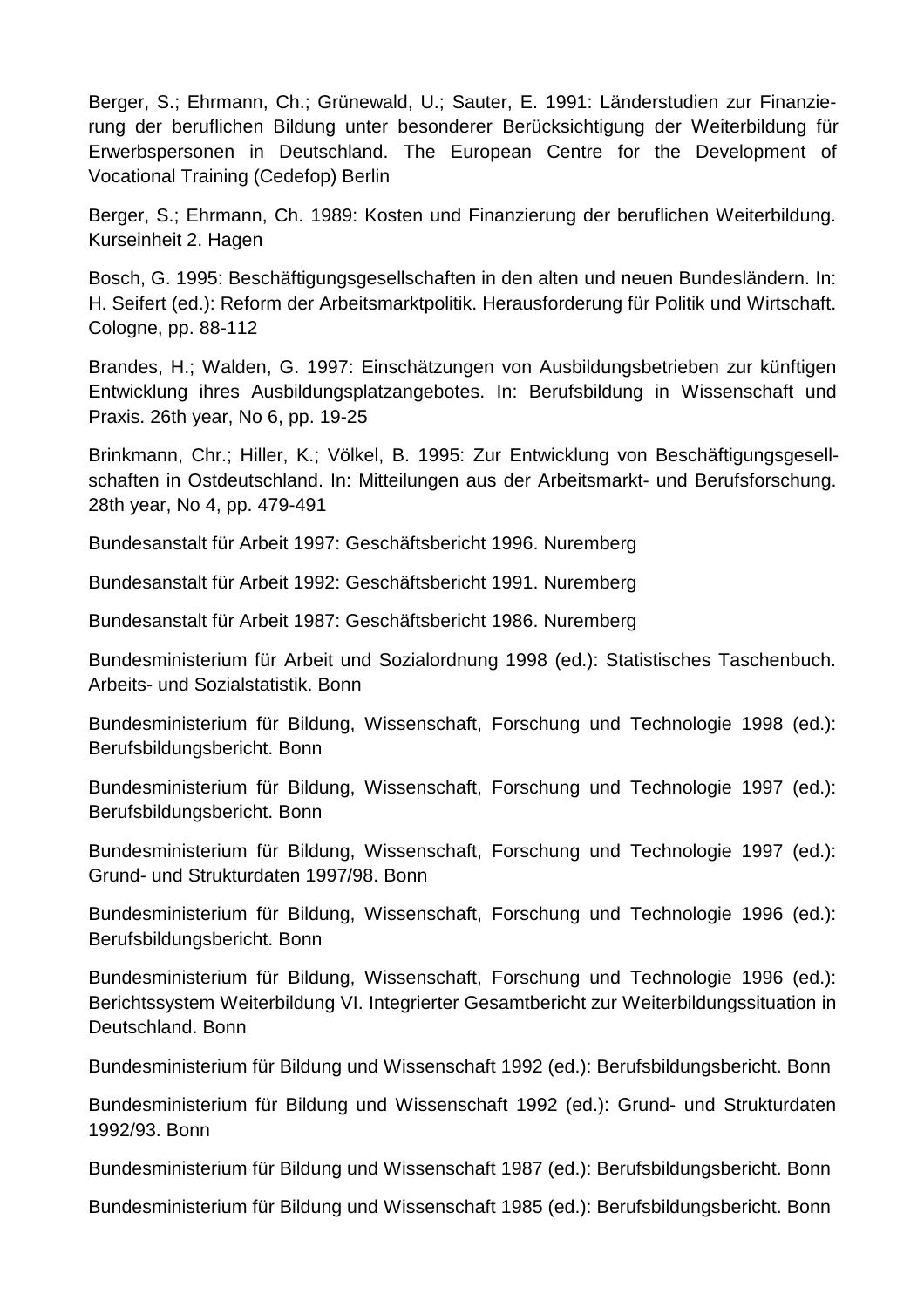Bund-Länder-Kommission für Bildungsplanung und Forschungsförderung 1997: Ausgaben der Gebietskörperschaften für Bildung und Wissenschaft in den Jahren 1995 (Ist) und 1996 (Soll) mit Zeitreihen ab 1975. Auf der Basis der Bildungsfinanzumfrage der BLK und den Meldungen des Statistischen Bundesamtes. Materialien zur Bildungsplanung und zur Forschungsförderung. No 52. Bonn

Bündnis 90/Die Grünen-Gesetzesentwurf zur Förderung der Ausbildungsbereitschaft der Wirtschaft. Deutscher Bundestag. 13th Legislative Period. Doc. 13/7821

Buttler, F.; Tessaring, M. 1993: Humankapital als Standortfaktor. Argumente zur Bildungsdiskussion aus arbeitsmarktpolitischer Sicht. In: Mitteilungen aus der Arbeitsmarktund Berufsforschung. 26th year, No 4, pp. 467-476

CDU/CSU/F.D.P.-Antrag der Fraktionen für mehr Ausbildungsplätze durch flexiblere Strukturen-moderne Berufe - keine Zwangsabgaben. Deutscher Bundestag. 13th Legislative Period. Doc. 13/8732

Chlumsky, J.; Wiegert, R. 1993: Qualität statistischer Daten. Beiträge zum wissenschaftlichen Kolloqium 12 -13 November 1992 in Wiesbaden.

Schriftenreihe Forum der Bundesstatistik.Vol. 25. Stuttgart Cramer, G.; Müller, K. 1994: Nutzen der betrieblichen Berufsausbildung. Beiträge zur Gesellschafts- und Bildungspolitik. Vol. 195. Institut der deutschen Wirtschaft. Cologne

Deeke, A.; Hülser, O.; Wulfinger, C. 1997: Zwei Jahre 'AFG-Plus'. Zwischenbilanz zur ergänzenden Förderung zum AFG aus dem Europäischen Sozialfonds. Beiträge zur Arbeitsmarkt- und Berufsforschung 208. Nuremberg

Deutscher Gewerkschaftsbund 1998: Stellungnahme des DGB-Bundesvorstandes zur Berufsausbildungsfinanzierung, anläßlich der Anhörung des Bundestagsausschusses für Bildung, Wissenschaft, Technologie und Technologiefolgenabschätzung, 11 February 1998 in Bonn

Dikau, J. 1995: Rechtliche und organisatorische Bedingungen der beruflichen Weiterbildung. In: R. Arnold; A. Lipsmeier (ed.): Handbuch der Berufsbildung. Opladen, pp. 427-440

European Commission 1997: Key Data on Vocational Training in the European Union. Luxembourg

Grünewald, U.; Moraal, D. (ed.) 1998: Modelle zur Finanzierung der beruflichen Weiterbildung Beschäftigter und Arbeitsloser. Dokumentation eines Leonardo-Projektes mit Beteiligung von Dänemark, Deutschland, den Niederlanden und Norwegen. Berlin

Grünewald, U.; Moraal, D. (ed.) 1996: Finanzierungsmodelle. Finanzierung der Weiterbildung von Beschäftigten und Arbeitslosen und die Rolle der Sozialpartner in diesem Bereich. Berlin

Grünewald, U.; Moraal, D. 1995: Kosten der betrieblichen Weiterbildung in Deutschland. Ergebnisse und kritische Anmerkungen. Berlin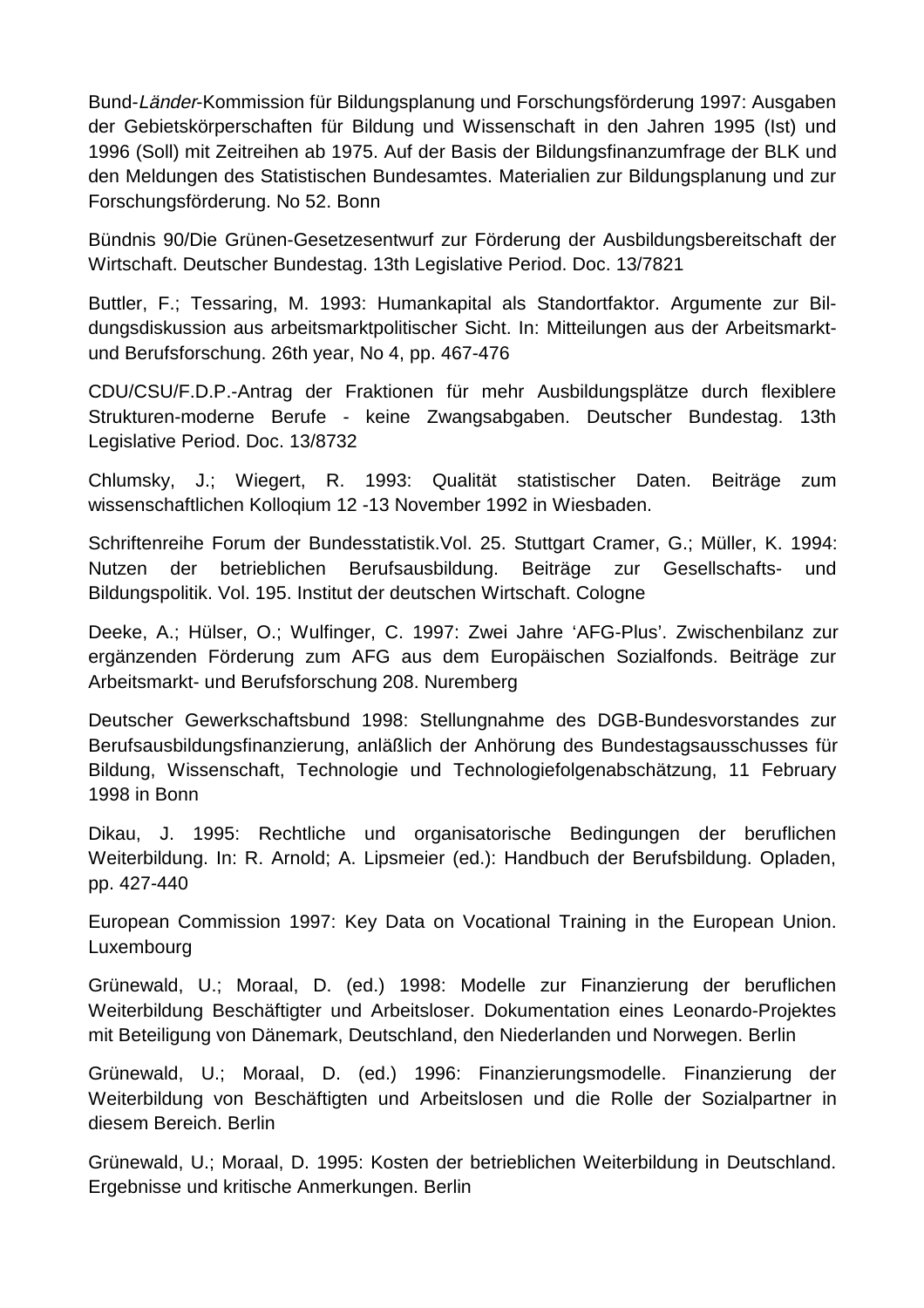Heidegger, G.; Rauner, F. 1997: Reformbedarf in der beruflichen Bildung. Gutachten im Auftrag des Landes Nordrhein-Westfalen. Düsseldorf

Hild, P. 1995: ABS-Gesellschaften - eine Problemorientierte Analyse bisheriger Befunde. In: Mitteilungen aus der Arbeitsmarkt- und Berufsforschung. 28th year, No 4, pp. 503-515

Hoffmann, U. 1994: Zur Weiterentwicklung der Statistiken des öffentlichen Bereichs. In: H.G. Merk; G. Bürgin: Statistik 2000 - Zukunftsaufgaben der amtlichen Statistik. In honour of Hildegard Bartels on her 80<sup>th</sup> birthday. Schriftenreihe Forum der Bundesstatistik. Vol. 27. Stuttgart, pp. 157-187

Homburg, S. 1997: Allgemeine Steuerlehre. Munich

Kakies, R.; Lehmpfuhl, U.; Miethner, J. 1998: Berufliche Bildung zwischen Attraktivität und Krise. In: H.-G- Rolff, K.-O. Bauer, K. Klemm, H. Pfeiffer (ed.): Jahrbuch der Schulentwicklung. Daten, Beispiele und Perspektiven. Weinheim, Munich, pp. 127-162

Kath, F. 1996: Finanzierungsquellen und- arten betrieblicher Bildungsarbeit. In: J. Münch (ed.): Ökonomie betrieblicher Bildungsarbeit. Qualität - Kosten - Evaluierung - Finanzierung. Berlin, pp. 268-296

Kath, F. 1995: Überbetriebliche Berufsbildungsstätten. In: G. Cramer; H. Schmidt; W. Wittwer (ed.): Ausbilderhandbuch. Deutscher Wirtschaftsdienst. Loose-leaf binder. Cologne, pp. 1-24

Kath, F. 1994: Finanzierungsmodelle. In: G. Cramer; H. Schmidt; W. Wittwer (ed.): Ausbilderhandbuch. Deutscher Wirtschaftsdienst. Loose-leaf binder. Cologne, pp. 1-18

Kell, A. 1995: Organisation, Recht und Finanzierung der Berufsbildung. In: R. Arnold; A. Lipsmeier (ed.): Handbuch der Berufsbildung. Opladen, pp. 369-397

Keller, B.; Seifert, H. 1995: Chancen und Grenzen des Arbeitsförderungsgesetztes. In: H. Seifert (ed.): Reform der Arbeitsmarktpolitik. Herausforderung für Politik und Wirtschaft. Cologne, pp. 11-34

Klauder, W. 1993: Zu den demographischen und ökonomischen Auswirkungen der Zuwanderung in die Bundesrepublik in Vergangenheit und Zukunft. In: Mitteilungen aus der Arbeitsmarkt- und Berufsforschung. 26th year, No 4, pp. 477-494

Kühl, J. 1996: Arbeitsmarktpolitik. In: Gablers Wirtschaftslexikon. Wiesbaden, pp. 206-223

Kühlewind, G. 1989: Zur längerfristigen Entwicklung verschiedener Belastungsquoten - Perspektiven bis 2030. In: F. Buttler; G. Kühlewind (ed.): Erwerbstätigkeit und Generationenvertrag - Perspektiven bis 2030. BeitrAB 130. Nuremberg, pp. 106-129

Kuratorium der Deutschen Wirtschaft 1997: Stellungnahme der Wirtschaft zum Entwurf eines Gesetzes zur Sicherung und Förderung der betrieblichen Berufsausbildung der SPD. Bonn

Kuratorium der Deutschen Wirtschaft 1996: Zur Finanzierung der Berufsausbildung. Die zehn wichtigsten Argumente gegen eine Ausbildungsumlage. Bonn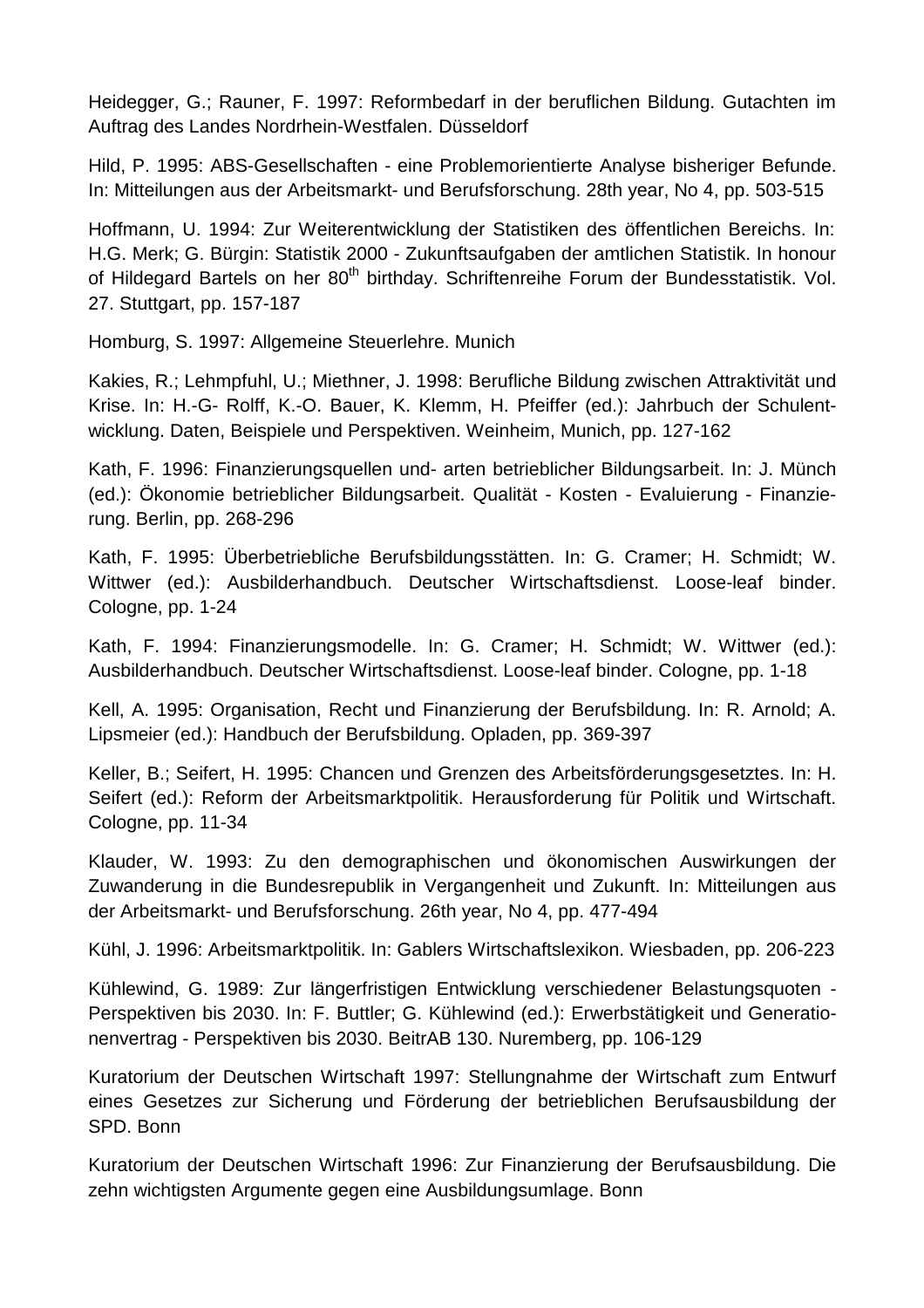Lampert, H. 1994: Lehrbuch der Sozialpolitik. Berlin

Mäding, H. 1984: Finanzierung im Bildungswesen. In: M. Baethge; K. Nevermann (ed.): Organisation, Recht und Ökonomie des Bildungswesens. Enzyklopädie Erziehungswissenschaften. Vol. 5. Stuttgart, pp. 259-279

Mattern, C. 1979: Bildungsfinanzierung. Probleme und neue Ansätze. Frankfurt am Main, Berlin, Munich

Müller-Armack, A. 1956: Soziale Marktwirtschaft. In: Handwörterbuch der Sozialwissenschaften. Vol. 9, pp. 390-392

Münch, J. 1994: Das Berufsbildungssystem in der Bundesrepublik Deutschland. Luxembourg, Brussels

Musgrave, R.; Musgrave, P.; Kullmer, L. 1992: Die öffentlichen Finanzen in Theorie und Praxis. Vol. 3. Tübingen

PDS-Gesetzesentwurf zur solidarischen Ausbildungsfinanzierung. Deutscher Bundestag. 13th Legislative Period. Doc. 13/8040

Rohlmann, R. 1997: Gutachten zu den Modalitäten der staatlichen finanziellen Förderung der Erwachsenenbildung/Weiterbildung in den Bundesländern der Bundesrepublik Deutschland. In: Landesinstitut für Schule und Weiterbildung (ed.): Materialen zur Evaluation der Weiterbildung. Soest, pp. 15-126

Sachverständigenkommission Kosten und Finanzierung der beruflichen Bildung 1974: Kosten und Finanzierung der außerschulischen beruflichen Bildung. Final Report. Bielefeld

Sadowski, D.; Decker, S. 1993: Vertragliche Regelungen zur beruflichen Weiterbildung in Deutschland. Reports from the FORCE Programme Berlin, Bonn

Schlottau, W.; Schmidtmann-Ehnert, A.; Selka, R. 1996: Ausbilden im Verbund: mehr und bessere Ausbildungsplätze. In: G. Cramer; H. Schmidt; W. Wittwer (ed.): Ausbilder-Handbuch. Loose-leaf binder. 12<sup>th</sup> supplement, August 1996. Cologne, pp. 1-21

Schmidt, B. 1995a: Erhebung zur beruflichen Weiterbildung in Unternehmen im Rahmen des EG-Aktionsprogramms FORCE. Methodik der Haupterhebung. In: Wirtschaft und Statistik. No 9, pp. 680-687

Schmidt, B. 1995b: Erhebung zur beruflichen Weiterbildung in Unternehmen im Rahmen des EG-Aktionsprogramms FORCE. Ergebnisse der Haupterhebung. In: Wirtschaft und Statistik. No 12, pp. 867-879

Schmidt, H. 1990: Weiterbildungsfinanzierung aus Sicht der Wissenschaft. Probleme der Berufsbildungsfinanzierung und Lösungsansätze. In: Institut der deutschen Wirtschaft (ed.): Streitsache: Finanzierung der Weiterbildung. No 15. Cologne, pp. 91-103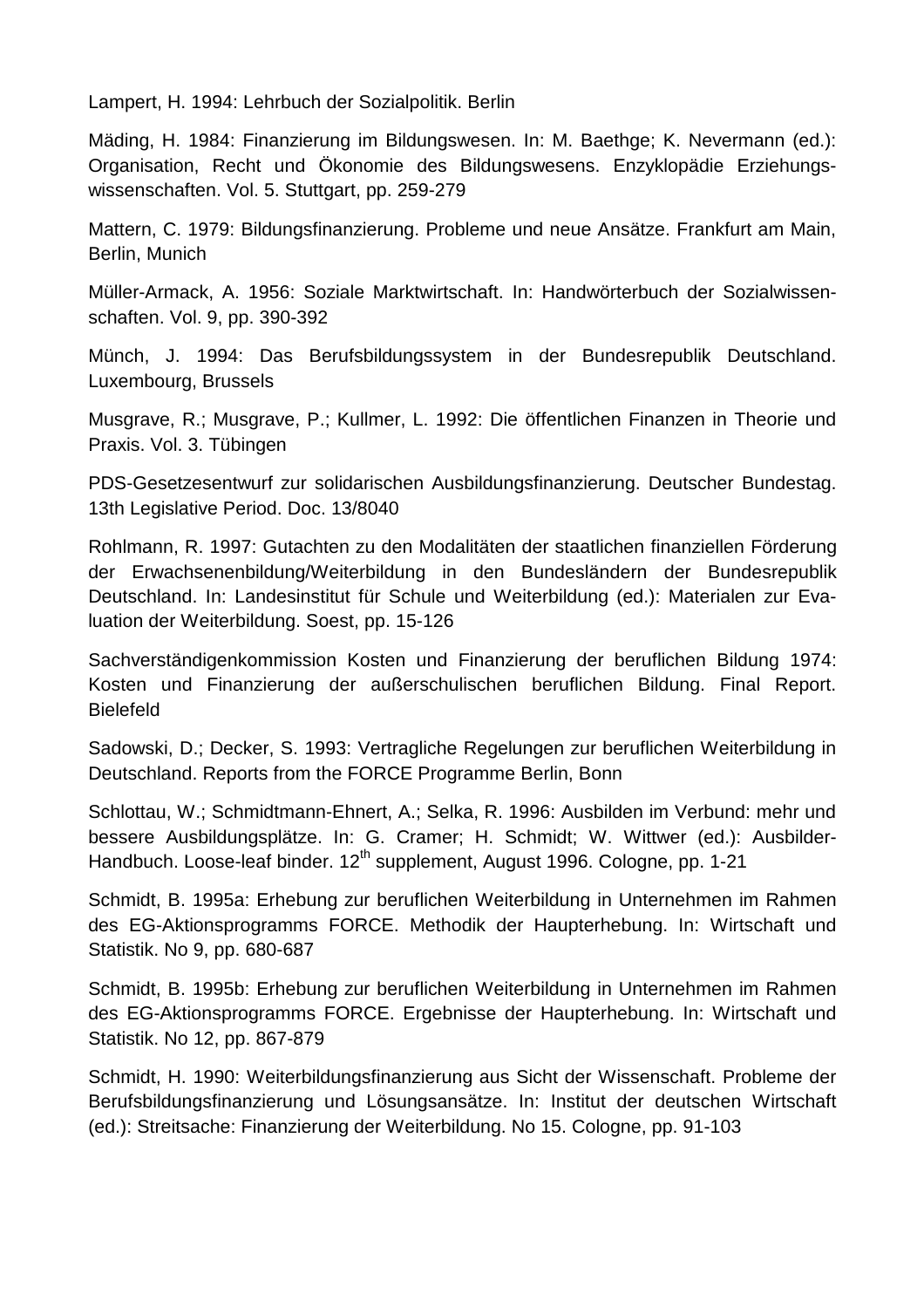Schwiedrzik, B. 1988: Ausbildungsverbund. In: C. Kreklau; J. Siegers (ed.): Handbuch der Aus- und Weiterbildung. Loose-leaf binder. 41<sup>st</sup> supplement, March 1988. Cologne, pp. 1-7

Schwiedrzik, B.; Meyer, K.; Eule, M. 1987: Der betriebliche Ausbildungsverbund - Praxis und Rechtsfragen. Berlin, Bonn

Sekretariat der Ständigen Konferenz der Kultusminister der Länder in der Bundesrepublik Deutschland 1997: Das Bildungswesen in der Bundesrepublik Deutschland. Darstellung der Kompetenzen, Strukturen und bildungspolitischen Entwicklungen für den Informationsaustausch in der Europäischen Union. Bonn

SPD-Gesetzesentwurf zur Sicherung und Förderung der betrieblichen Berufsausbildung. Deutscher Bundestag. 13th Legislative Period. Doc. 13/8680

Statistisches Bundesamt 1998 (ed.): Bildung im Zahlenspiegel. Mainz

Statistisches Bundesamt 1991 (ed.): Rechnungsergebnisse der öffentlichen Haushalte für Bildung, Wissenschaft und Kultur. Specialised publication 14, series 3.4. Wiesbaden

Statistisches Bundesamt 1986 (ed.): Rechnungsergebnisse der öffentlichen Haushalte für Bildung, Wissenschaft und Kultur. Specialised publication 14, series 3.4. Wiesbaden

Stein, P. 1995: Analyse des Träger- und Finanzierungssystems der Arbeitsmarktpolitik. Zur Notwendigkeit seiner Weiterentwicklung. Berlin

Tessaring, M. 1996: Perspektiven der Akademikerbeschäftigung im Rahmen der IAB-Projektionen des Qualifikationsbedarfs. In: M. Tessaring (ed.): Die Zukunft der Akademikerbeschäftigung. Dokumentation eines Workshops der Bundesanstalt für Arbeit. BeitrAB 201. Nuremberg, pp. 104-131

Tessaring, M. 1994: Langfristige Tendenzen des Arbeitskräftebedarfs nach Tätigkeiten und Qualifikationen in den alten Bundesländern bis zum Jahre 2010. In: Mitteilungen aus der Arbeitsmarkt- und Berufsforschung. 27th year, No 4, pp. 5-19

Timmermann, D. 1996: Bildungsökonomie. In: Gabler Volkswirtschafts Lexikon. Vol. 1. Wiesbaden, pp. 148-160

Timmermann, D. 1994: Berufsbildungsfinanzierung. Makroökonomische Wirkungen und Alternativen der Berufsbildungsfinanzierung. Kurseinheit 2. Hagen

Weidig, Inge 1996: Arbeitslandschaft 2010. Technische und sozioökonomische Einflußfaktoren. In: M. Tessaring (ed.): Die Zukunft der Akademikerbeschäftigung. Dokumentation eines Workshops der Bundesanstalt für Arbeit. BeitrAB 201. Nuremberg, pp. 269-289

Weiß, M. 1992: Prognostik im Bildungsbereich? In: Deutsche Gesellschaft für Bildungsverwaltung (ed.): Bildungsplanung für die neunziger Jahre - Documentation of the12th DGBV-Annual Conference from 24 to 26 October 1991 in Celle. Frankfurt am Main, pp. 49-62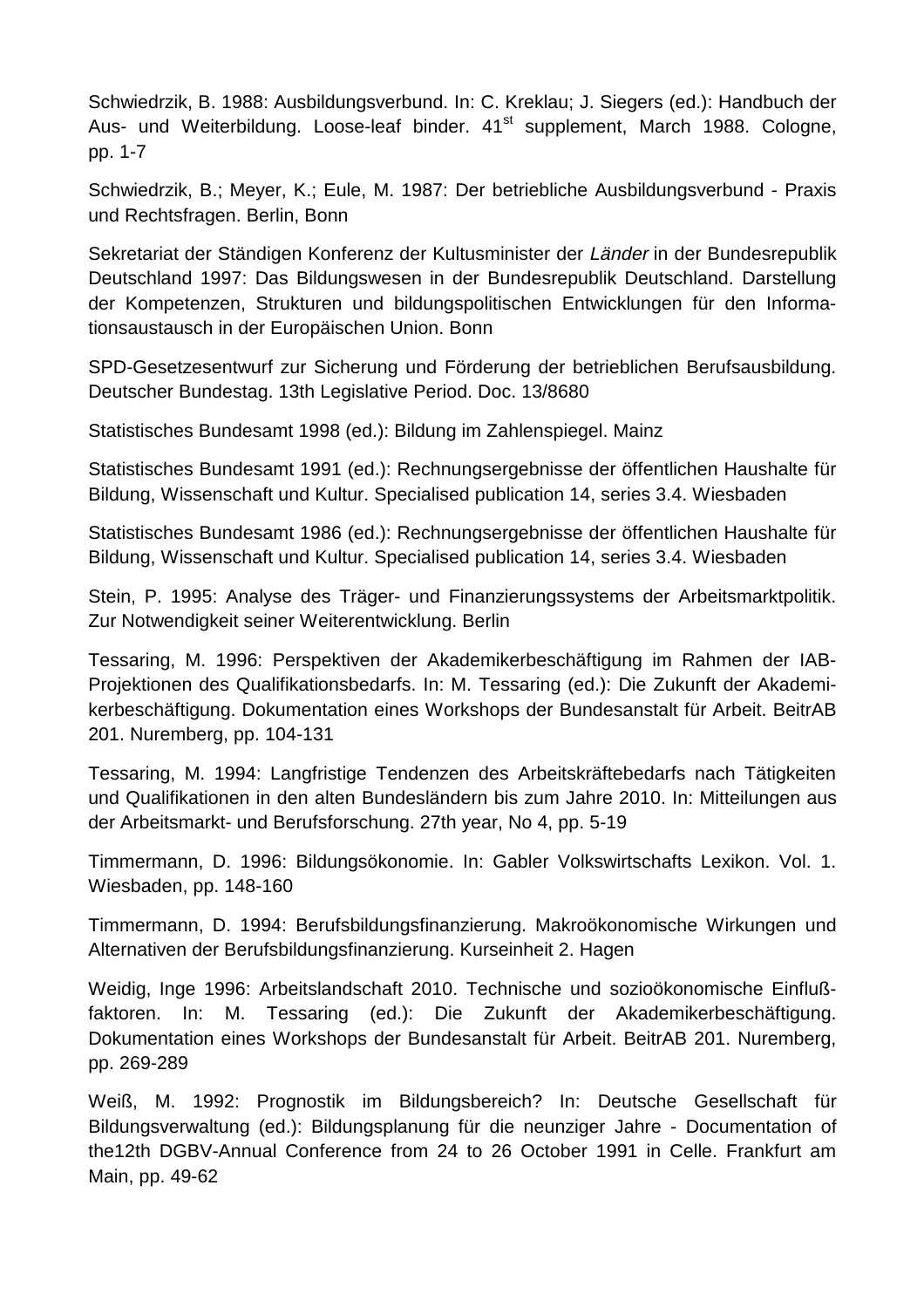Weiß, R. 1998: Wettbewerbsfaktor Weiterbildung. Ergebnisse der Weiterbildungserhebung der Wirtschaft 1995. Kölner Texte & Thesen. Cologne

Weiß, R. 1997: Betriebliche Weiterbildung. Mehr Teilnehmer - Größere Wirtschaftlichkeit. Brochure. Cologne.

Weiß, R. 1996a: Weiterbildungserhebung der Wirtschaft und europäische Weiterbildungserhebung (CVTS). Unterschiede und Gemeinsamkeiten. In: Grundlagen der Weiterbildung. 7th year, No 2, pp. 103-109

Weiß, R. 1996b: Arten, Strukturen und Entwicklungen der Weiterbildungskosten. In: J. Münch (ed.): Ökonomie betrieblicher Bildungsarbeit. Qualität - Kosten - Evaluierung - Finanzierung. Berlin, pp. 138-158

Weiß, R. 1994: Betriebliche Weiterbildung. Ergebnisse der Weiterbildungserhebung der Wirtschaft. Kölner Texte & Thesen. Cologne

Weiß, R. 1990: Die 26 Mrd. Investition - Kosten und Strukturen betrieblicher Weiterbildung. Berichte zur Bildungspolitik 1990 des Instituts der deutschen Wirtschaft. Cologne

Weißhuhn, G.; Wahse, J.; König, A. 1994: Arbeitskräftebedarf in Deutschland bis 2010. Schriftenreihe Studien zu Bildung und Wissenschaft 116. Bad Honnef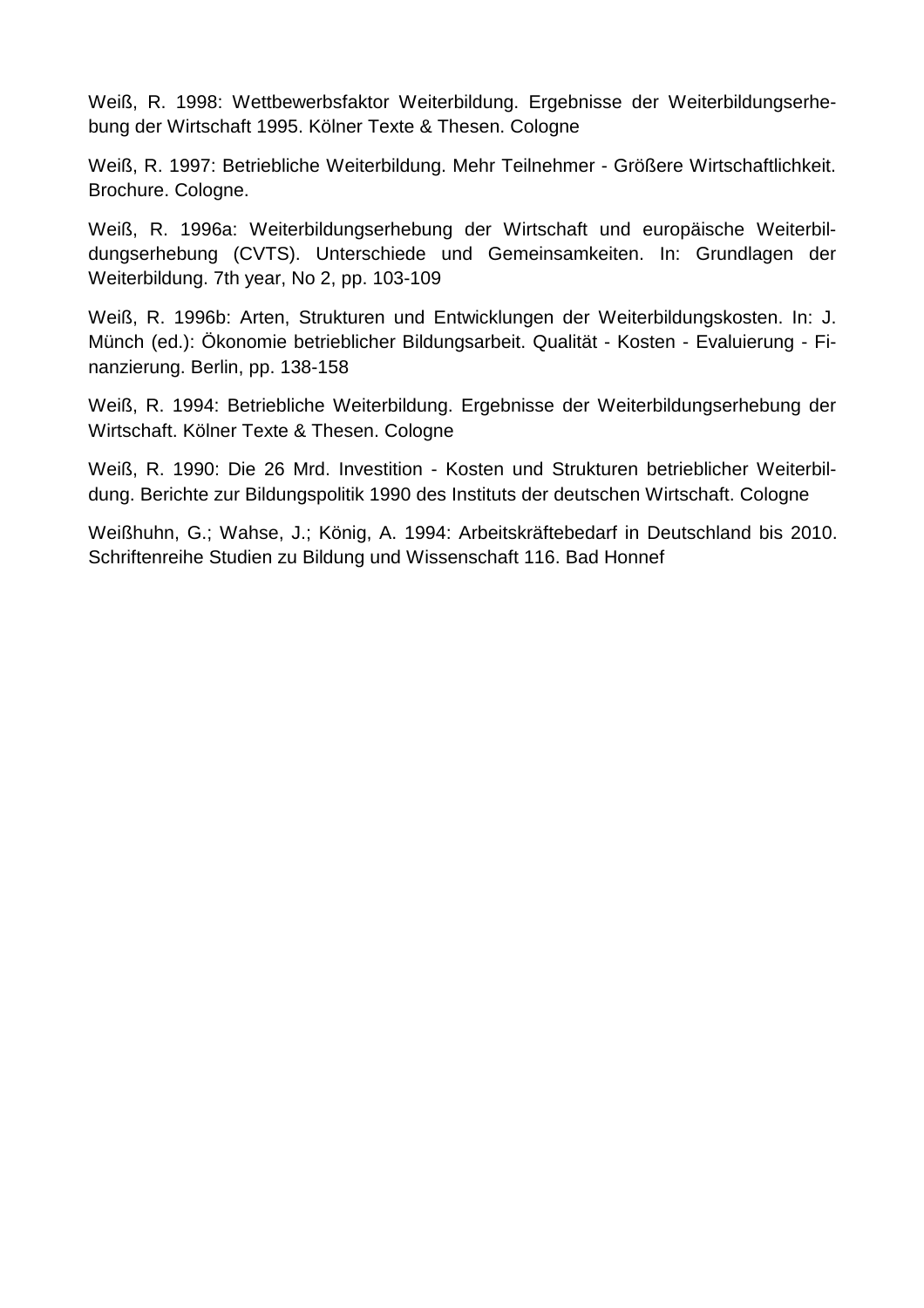## CEDEFOP – European Centre for the Development of Vocational Training

# **The financing of vocational education and training in Germany**

# **Financing portrait**

Stefan Hummelsheim, Prof. Dr. Dieter Timmermann Universität Bielefeld, D

CEDEFOP panorama

Luxembourg: Office for Official Publications of the European Communities

2000 – II, 95 pp. – 21.0 x 29.7 cm

ISBN 92-828-6929-6

Cat.-No: HX-22-99-046-EN-C

Free of charge – 5094 EN –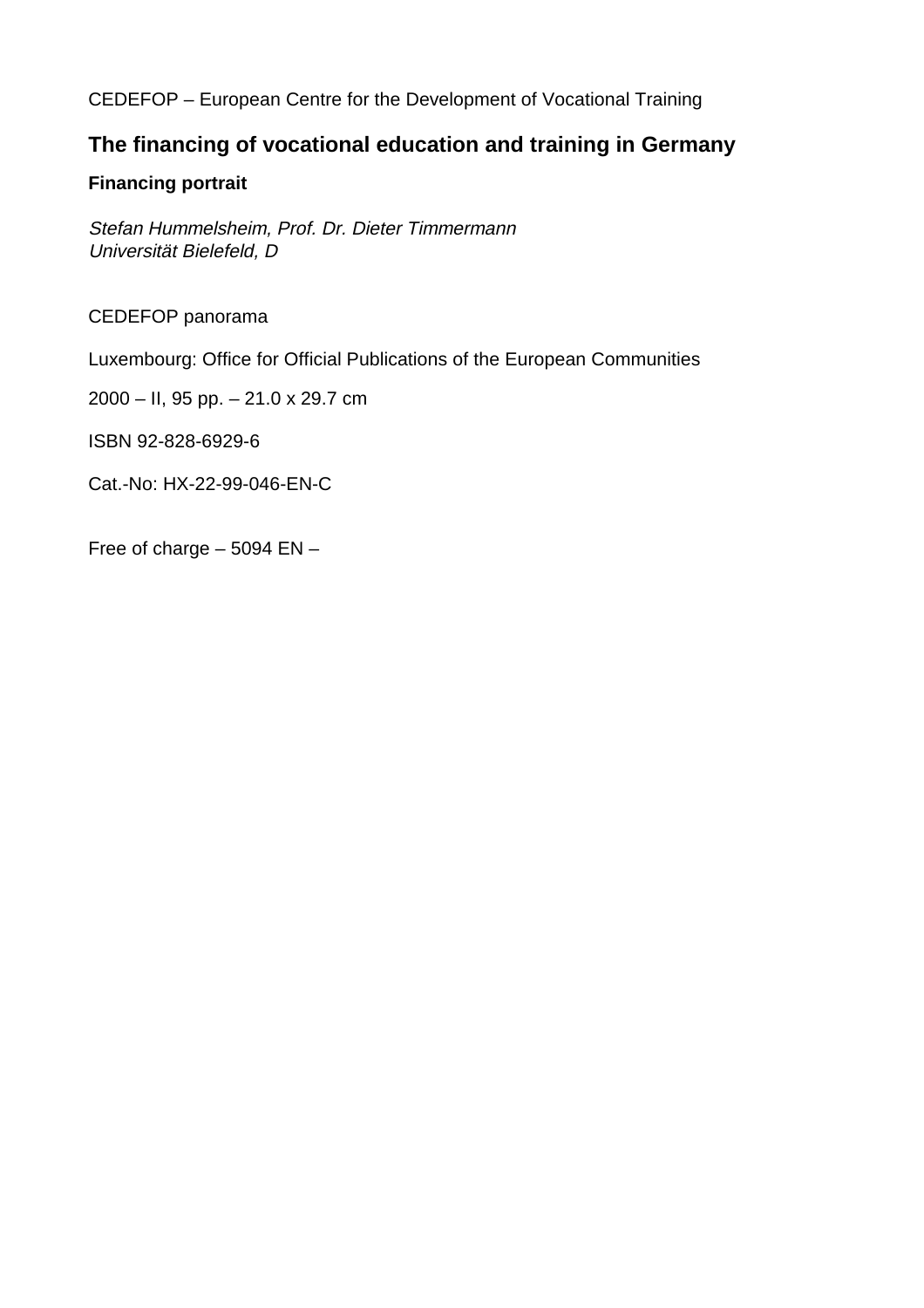# **The financing of vocational education and training in Germany**

# **Financing portrait**

Most initial vocational training in Germany takes place in the dual system of company and vocational school. The dual system is funded primarily by individual companies, but sectoral and social partner funds and joint funding are playing an increasingly important role. Vocational schools are funded from the budgets of the Länder (states) and the local authorities. For continuing vocational training, however, the multitude of promoters and sponsors means that no one mode of funding predominates; funding for continuing vocational training in Germany comes not only from companies, the Bundesanstalt für Arbeit (Federal Labour Office) and public funds but also from individuals. Current trends do not point towards political majorities in favour of radical changes in the modes of financing vocational training.

The macro-economic data collected in this financing portrait are of limited value because the scarce statistics on vocational training provide little insight into the expenditure, cost and funding structures of vocational training.

# **Stefan Hummelsheim, Prof. Dr. Dieter Timmermann**

Free of charge  $-5094$  EN  $-$ 

HX-22-99-046-EN-C

Topic: **Costs and Funding**